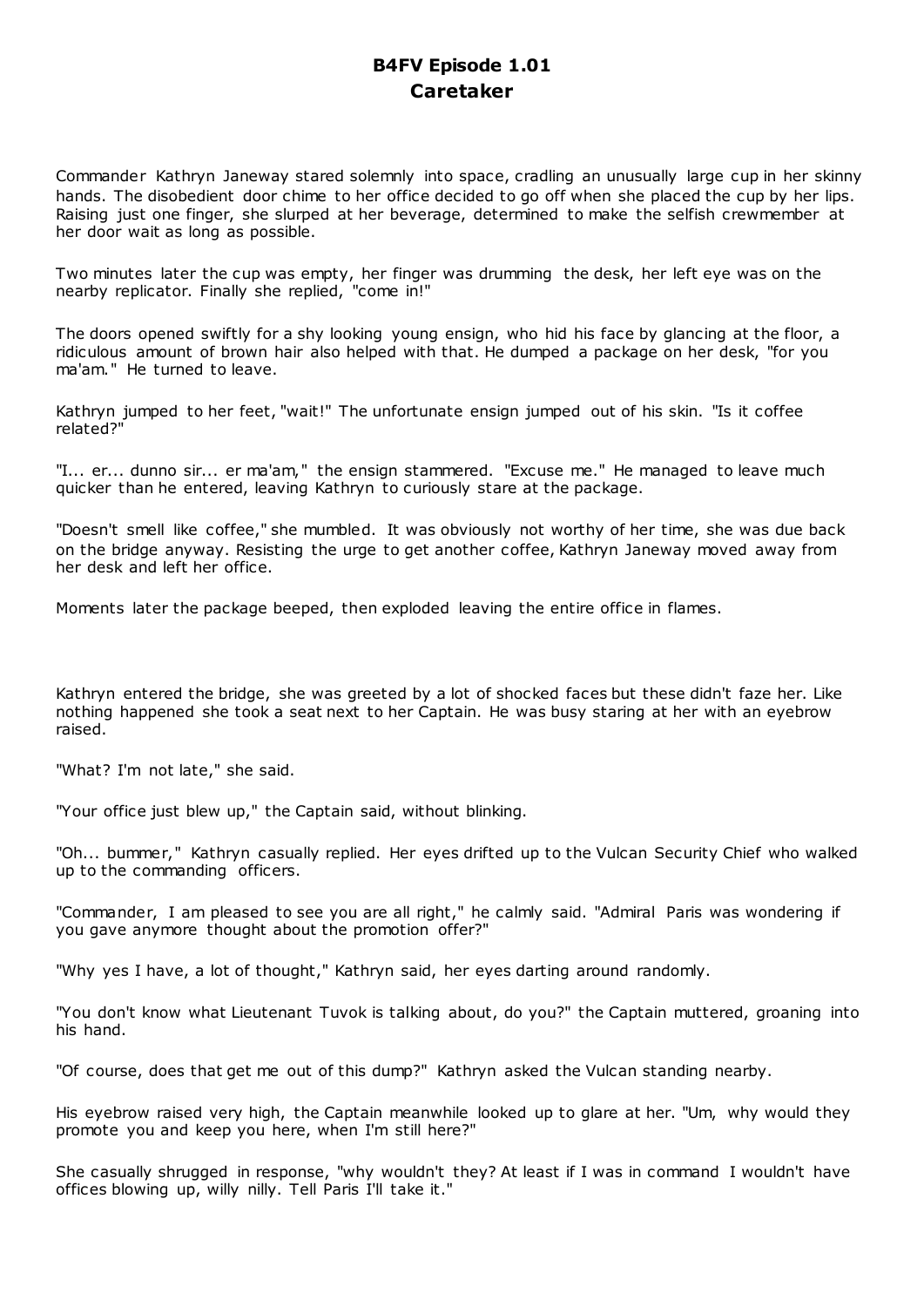At the back of the bridge the ensign from before looked around at her briefly, then back to his station. "God damnit! Plan B it is."

Loud footsteps broke the eery silence that had taken over the dark streets of Manchester. This side of town was known to be dangerous, and strange to say the least. As usual it was deserted, except for one lone figure walking alongside the kerb.

He clearly didn't care about drawing any attention to himself. His loud steps could have been heard a few streets away, as they seem to purposively aim for any puddles on the road. His clothing however was as dark as night, the only contrast was his bright blonde messy hair.

Unknown to him a couple more figures had heard him, they emerged from the alley way and began to carefully follow him.

Little did they know the young man seemed to expect it. A small smile tugged at his lips as he stopped dead, his hand reaching for the long, thin bag on his back.

As per usual it was a beautiful sunny day in San Francisco. Unfortunately for the graduates at Starfleet Academy the temperatures were close to zero, there was still snow lying on the ground. Each graduate had made sure to wear at least two layers of clothes underneath their graduation cloak.

Two Admirals were handing out the certificates very slowly in the eyes of the freezing st udents. "Harry Kim," one called out.

One young man breathed a sigh of relief, making it appear like he had just breathed out some smoke. He walked up to the stage to accept his well earned certificate, the other Admiral held out his hand for him to shake. Harry tried not to blush as he forgot he still had his room-mates fluffy black gloves on.

Harry quickly left the stage, his face beet red, and joined his family at the side of the ceremony area. His proud parents didn't appear to be affected as much by the cold, they greeted him with big grins and a hug.

"Aaaw our little Harry's all grown up," his mother cooed over him like he was five, pinching at his red cheeks.

"Mom, no... not here!" Harry whined. The pinching did warm his cheeks up a little but he was very aware of his classmates nearby.

"So son, do you know where you've been assigned?" his father asked him.

"Dad no, I still have to go through extra experience training so they can pick my field," Harry replied as his mother settled for cleaning his cheek with a hanky.

"Honey, you've been here for years and they still don't know," she said. "Though my boy is probably too good at everything to pick just one field."

Harry smiled, half of it out of embarrassment. "Um, would you like a tour of the place?"

His mother replied by hooking up her arm with her son's, "happy to sweety." She dragged him away like she was giving the tour, her husband followed them both, still smiling broadly.

He could barely see a metre ahead of him. The man's dark eyes had tried to adjust to the overlapping darkness, only managing to lighten the black into a dark hazy grey.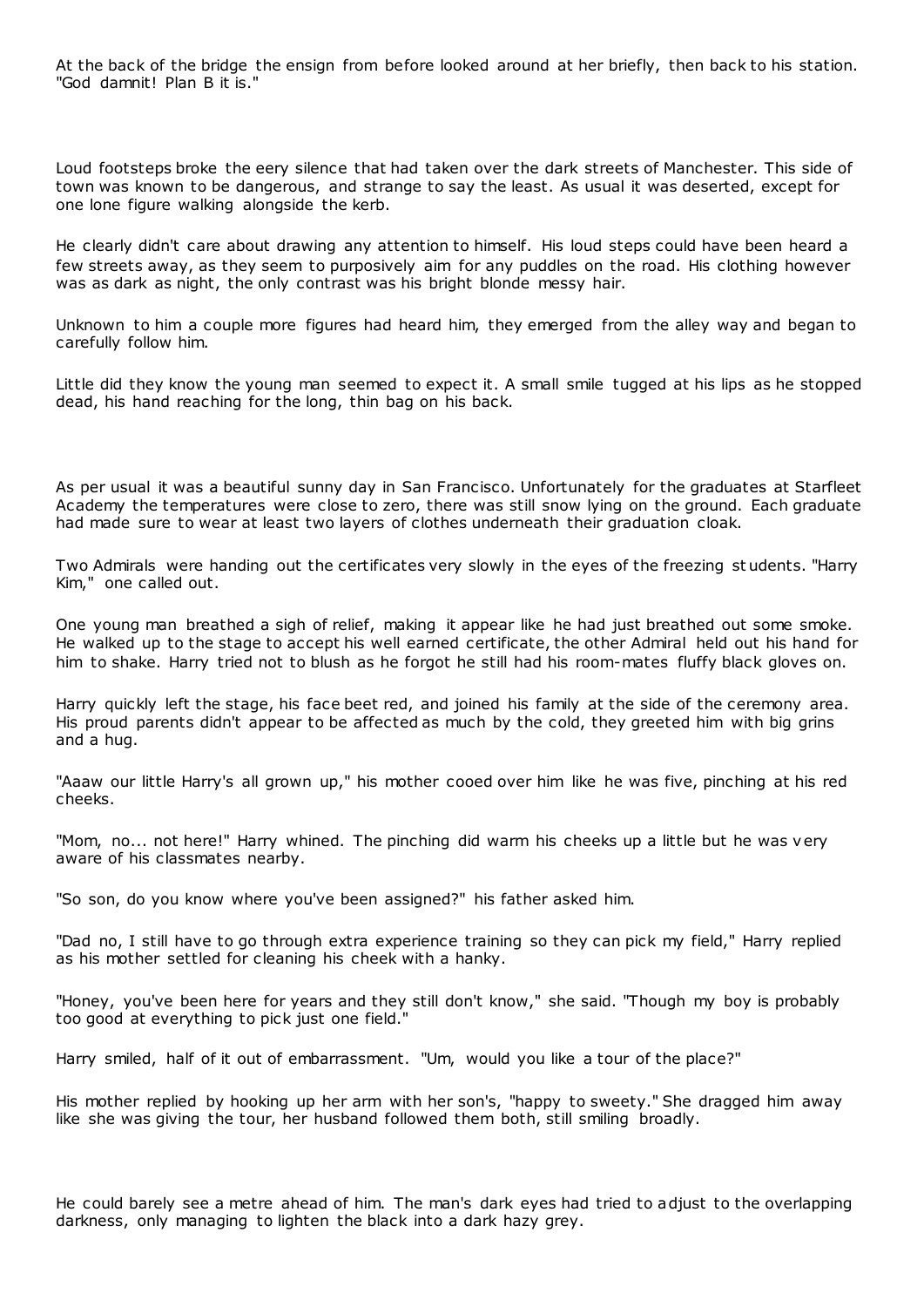This is never a safe place to meet up, he thought to himself. My contact gets the job done, but if anyone saw him he'd most likely be arrested on the spot with that reward hanging over his head.

He was late. A sigh broke the silence, the man's large frame shifted impatiently. Getting new recruits was getting more and more difficult. The Marquis Captain had wasted his time with every visit for two months now. It looked to him like this would be another repeat performance.

Footsteps interrupted his thoughts, the Captain moved his hand down to his pocket that held both a weapon and a contacting device. He could never be too careful.

"Commander Chakotay?" a gruff voice said quietly.

He was almost relieved. He knew he could handle himself in a fight, no question but something about this town, this area that unnerved him. He had heard some strange things about it. An accidental chuckle brought him out of his worries, his eyes had finally adjusted to allow him to see the outline of his company's figure. "Well?"

"I have found two. You're not going to like it."

Chakotay sighed, now wasn't the time to be picky. The last battle with the Cardassians had seriously depleted his crew. "Take me to them."

His comrade chuckled to himself, this annoyed the Captain. "You don't get it, do you?"

"What is the problem exactly?" Chakotay grunted.

"I can't take you to them exactly, one of them still needs to be convinced," the recruiter smirked.

"That's not really your job, now is it," Chakotay stated, his calm voice didn't give away his annoyance with the other man. "Now why won't I like it?"

"The first is a Doctor, he has offered to smuggle in supplies," the recruiter replied. "However his step son is another matter."

Chakotay rolled his eyes, his hand once again was reaching to the weapon in his pocket. "Then we'll just recruit the Doctor, what's the problem?"

Despite the darkness Chakotay could tell his comrade was smiling in the most unnerving way he could. "Trust me, we want this young man on our side. He'll be most helpful."

"How so?" Chakotay sighed.

"Well if I said it all it would spoil the surprise now wouldn't it?" the recruiter laughed to himself. "All I can tell you right now is he's a first year Academy cadet, with quite the colourful record already."

"So are you suggesting we wait until he's expelled, is that the problem?" Chakotay angrily asked the difficult man in front of him.

"The problem is he'll be difficult to recruit and difficult to give orders to. The only reason he's still there is he's one of the brightest in his class, and um... how can I say it? Another special skill he possesses. We'd be fools to let Starfleet "control" it."

Chakotay had quite enough. He turned around to leave, "just send the Doctor to the usual place. I have plenty of bright recruits, if he'll be difficult I don't see..."

The man placed a hand on his arm. "When have I let you down before Commander?" he said roughly. "Trust me, you want this one on your side. Recruiting him will only be difficult because of his nature. However he hates Cardassians and his step father tells me we have something he'll not say no to."

"Fine, where are your recruiters?" Chakotay sighed.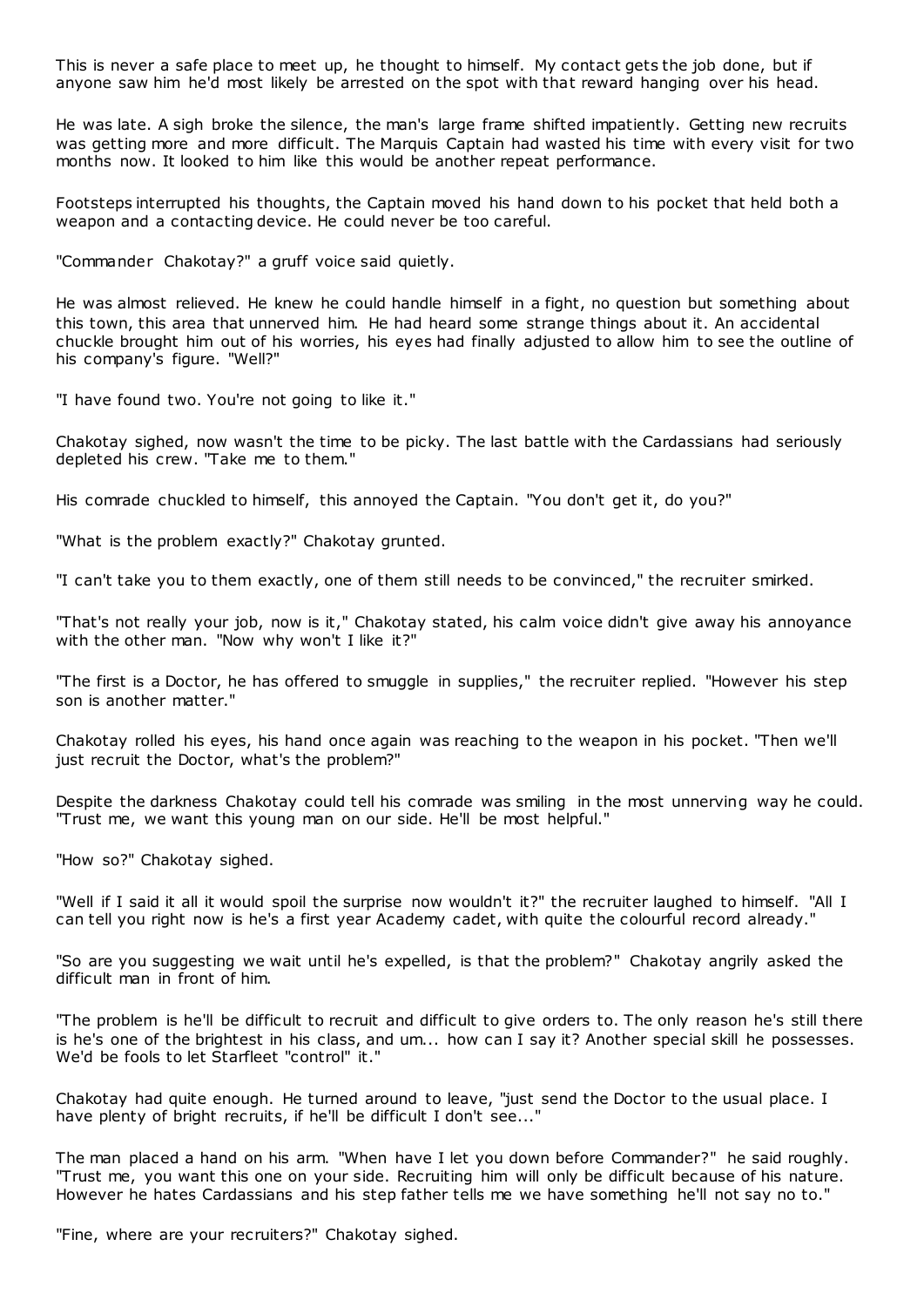"They had to wait for the boy to leave Starfleet grounds, by the time we get to San Francisco I'm sure they'll have confronted him."

"What is this thing he'll not say no to?" Chakotay asked.

"A girl apparently, a member of your crew."

Chakotay couldn't believe what he was hearing. "What? We don't run a dating agency, this is serious. I don't need another hormone driven spotty little Starfleet brat getting distracted."

"Mr Paris wasn't really that spotty, but I see your point," the man chuckled. "Rest assured that isn't the case, it's just something to get him on your ship. Come... we should make our way to my ship."

The two Marquis men made their way through the dark alleyways of San Francisco, each one less appealing than the last. In the distance they both could hear a struggle in the distance. Both men picked up their pace until they reached the next turn, what they saw in front of them stopped them dead in their tracks.

"So it's not just Manchester," Chakotay muttered as he eyed the two beaten people on the ground, in front of him.

The recruiter widened his own eyes, not believing what he was seeing. He rushed to their side to see if they were still alive. "Rushtan, Evans, what happened?"

One of the beaten men tried to open his bruised left eye, "he... didn't take kindly to being followed."

Chakotay shook his head, the recruiter helped the unfortunate man sit up. "But... how did he spot you?"

"I don't know sir, he just did," was his response.

"Which way did he go?" the recruiter asked carefully.

The man pointed his finger shakily straight ahead of them. "He just went that way sir. Be careful."

"We'd better hurry then," the recruiter said, turning to Chakotay. "You'd better stay with them."

"Hang on, we're after the one who did this to them?" he asked in disbelief.

"Exactly, but if he asks, we don't tell him this is why we want him," the recruiter replied. "Now I'll bring him back, this way..."

"Are you concussed Sampson, I know I said anyone really can join us, but I think this is the limit," Chakotay said. "What species are we dealing with exactly?" He marched forward to where the beaten man was pointing.

"Human, but I wouldn't..." the recruiter stood back up quickly.

Chakotay turned the corner, his fists clenched tightly. He half expected to see a man twice his build ready to punch him as soon as he did, what he saw instead shocked him. All he could really do was stare blankly as a young and thin blonde boy who didn't look much older than nineteen, leap over the wall nearby and disappear out of his sight.

"Unbelievable," was all he could say. He headed back the way he came.

Sampson stared up at him as he struggled to help the second injured man onto his feet. "Well?"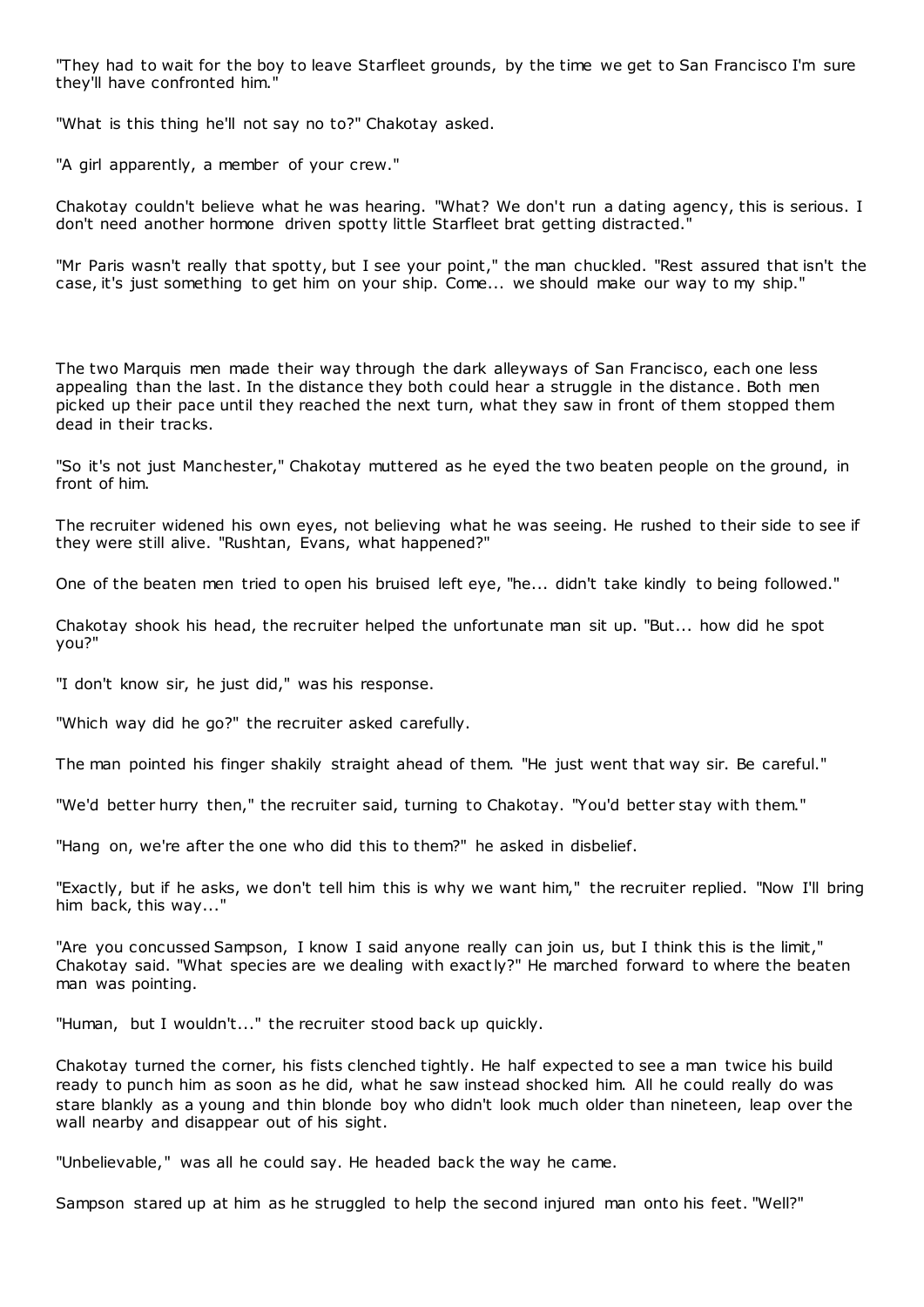"He's gone," Chakotay muttered, staring blankly at the ground. "What the hell happened? He was just a kid."

"I told you, didn't I?" Sampson said in an ominous tone. "We may have to speak with his step father again."

"Oh do hurry," Chakotay sarcastically said as he finally made eye contact with the recruiter. "You two couldn't handle a kid? I should seriously think of rehiring."

Rushtan and Evans glanced at one another, both of them close to speechless. Sampson stepped forward to their defence. "Didn't you read up on that report I sent you?" Chakotay only stared impatiently at him. "A woman was murdered in a busy public place, strangely there were no witnesses. Her son showed up and attacked a group of Cardassians, accidentally killing two of them."

"That was him, I don't believe it," Chakotay shook his head in disbelief. "If the Cardassians killed his mother..."

"That wasn't proven," Sampson butted in.

"That doesn't matter, if he thinks it why did he start a fight with these two?" Chakotay questioned.

"We didn't get a chance to mention we were in the Marquis," Rushtan replied. "We were following him and he wasn't too pleased about it."

"We only were as we had reason to believe that Starfleet are keeping an eye on him," Evans added on.

Sampson shrugged his large shoulders, "well a chat with his step dad will clear this up. I'm sure once I mention that member of your crew Chakotay, recruiting him will be a breeze."

"Great," Chakotay's eyes rolled. "Who is the unfortunate lady?"

"I just don't think it's a good idea!" Kathryn snapped at the poor soul in front of her, death glare on full blare.

He in fact was Admiral Paris, even he managed to look a little nervous. "Well not everyone can handle caffeine."

"Then don't have coffee then, decaf is not coffee!" Kathryn screamed at him, knocking the full cup out of his hands.

Admiral Paris sighed, he was still not used to her strange obsession with c offee. "If you're going to react like that to my beverage choice, I shouldn't bother to tell you the news."

Kathryn's blue eyes narrowed, "don't tell me you're a tea lover."

"No, well yes but no," Paris responded. "We needed a Marquis operative, Lieutenant Tuvok volunteered."

"But I just saw him at Tactical," Kathryn frowned in confusion.

"He's been gone a week," Paris muttered, shaking his head in disbelief.

Kathryn stared at him suspiciously, "I don't think so." She marched onto the bridge, almost knocking her Captain right out as he was on his way to the Ready Room she just left. "See, he's right there!" Her finger pointed at a blonde crewwoman standing at tactical.

"Uh... this may be inappropriate to ask sir, but I have to," the Captain muttered as he got his bearings back. "Who's she been threatening to sleep with to get this high up the ranks?"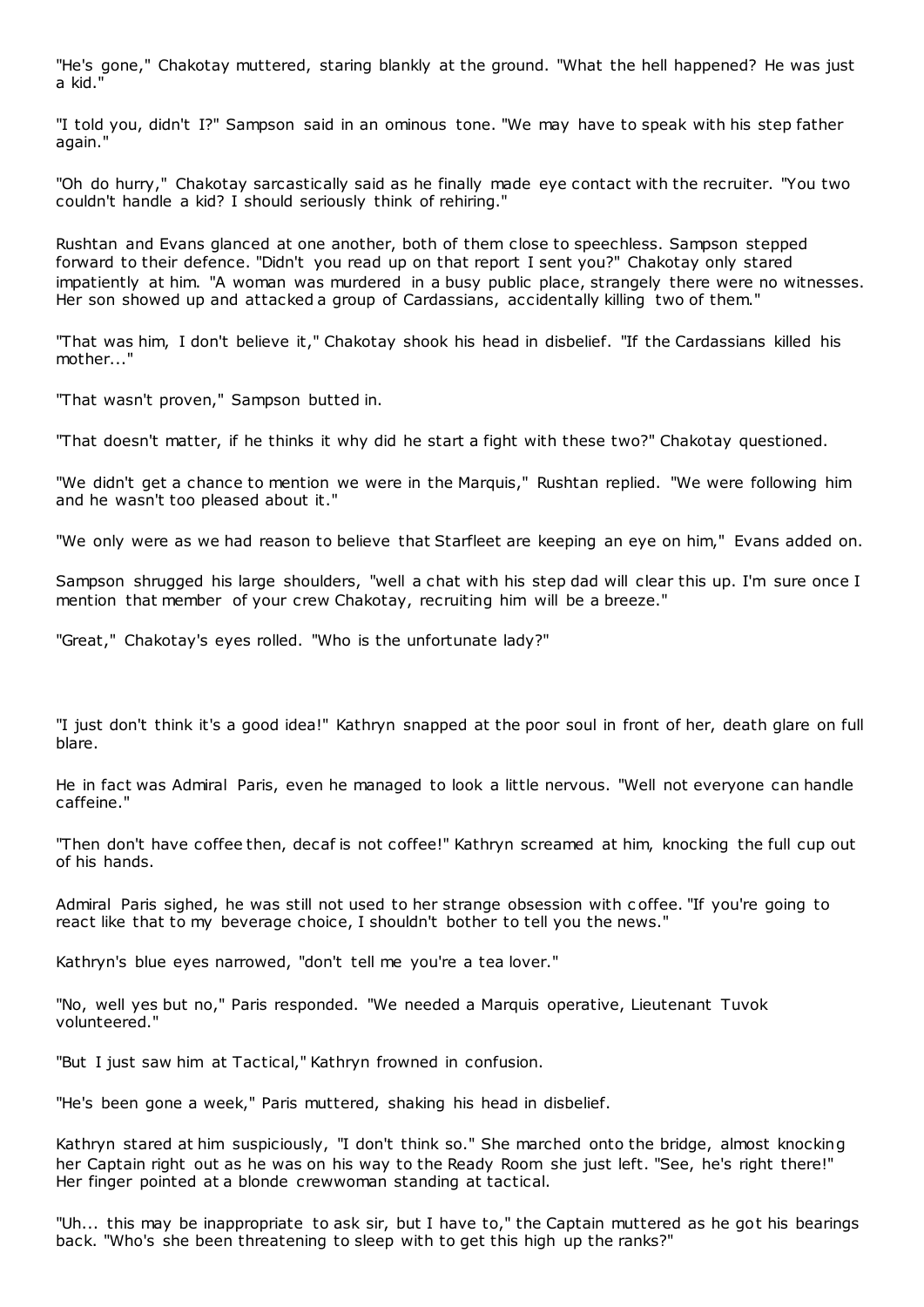Admiral Paris stared blankly in his direction, he decided to ignore the question and deal with the crazy soon to be Captain. "That's not Tuvok, that's Ensign Hathaway."

The blonde girl looked up, smiled politely at everyone then returned to work. Kathryn gasped, "oh my god Tuvok, you're smiling! How precious!"

"Oh god, when is her ship ready sir?" the Captain asked the Admiral.

Paris had meanwhile just hid his face with his hand, "I need a distraction." Right on cue his commbadge chirped to get his attention.

In: "Stevens to Paris."

Paris tapped the commbadge, "yes son?"

In: "We have a problem, code 137 sir."

"Give me a few minutes, Stevens," Paris said, sighing in relief. "Kathryn, I have matters to tend to."

Kathryn saw him attempt to go into the turbolift, she rushed to stop him. "Hey hey, what is that about Tuvok leaving. He seems happy here."

"That is not Tuvok. He has been on a Marquis ship for a week now," Paris grumbled. "I didn't tell you earlier as you spent the entire time digging through Federation guidelines, to find a way to get your dog onto your new ship."

"I don't see what's the harm in bringing her aboard, I really doubt anyone will try to blow up my office with her around," Kathryn said. She passed an accusing glare toward her Captain, "a little afraid of the competition?"

"Ugh," he groaned. He then said the words his entire bridge crew dreaded every day, "I'll be in my Ready Room." He disappeared into his office. All everyone could hear was him yelling obscenities in between words, "what the (beep) hell is this (beep) on the floor, it (beep)ing stinks here! God I (beep)ing hate that Janeway!"

"Anyway!" Paris said loudly enough to get her attention back. "We have a few graduates here for you to look through." He groaned as Kathryn looked around. "Not literally!" He handed a padd to her. "Just have a look through, you'll have to put through a request like everyone else. Now, I have to leave."

"Sure sure, don't forget Tuvok on your way out," Kathryn cheerfully said as she looked at the padd.

"Oh... I give up," Paris grunted, he escaped into the turbolift.

As soon as he was alone he keyed in the commands to stop the turbolift, then tapped his commbadge again. "Go ahead Stevens."

In: "Sir, we believe there are Marquis recruiters near the Academy."

"You just believe, what happened?" Paris questioned.

In: "We've seen a couple of people following *him* sir, however when we got to the area they were gone."

"Great, has he said anything himself?" Paris grunted.

In: "Just the usual attitude sir. With all due respect sir, he may be intelligent but he's hardly Starfleet material. Why can't we expel him?"

"I think that's quite enough," Paris snapped into the commbadge itself. "The council have their reasons. The most important matter here is about the Marquis, patrol the area. If they're still there we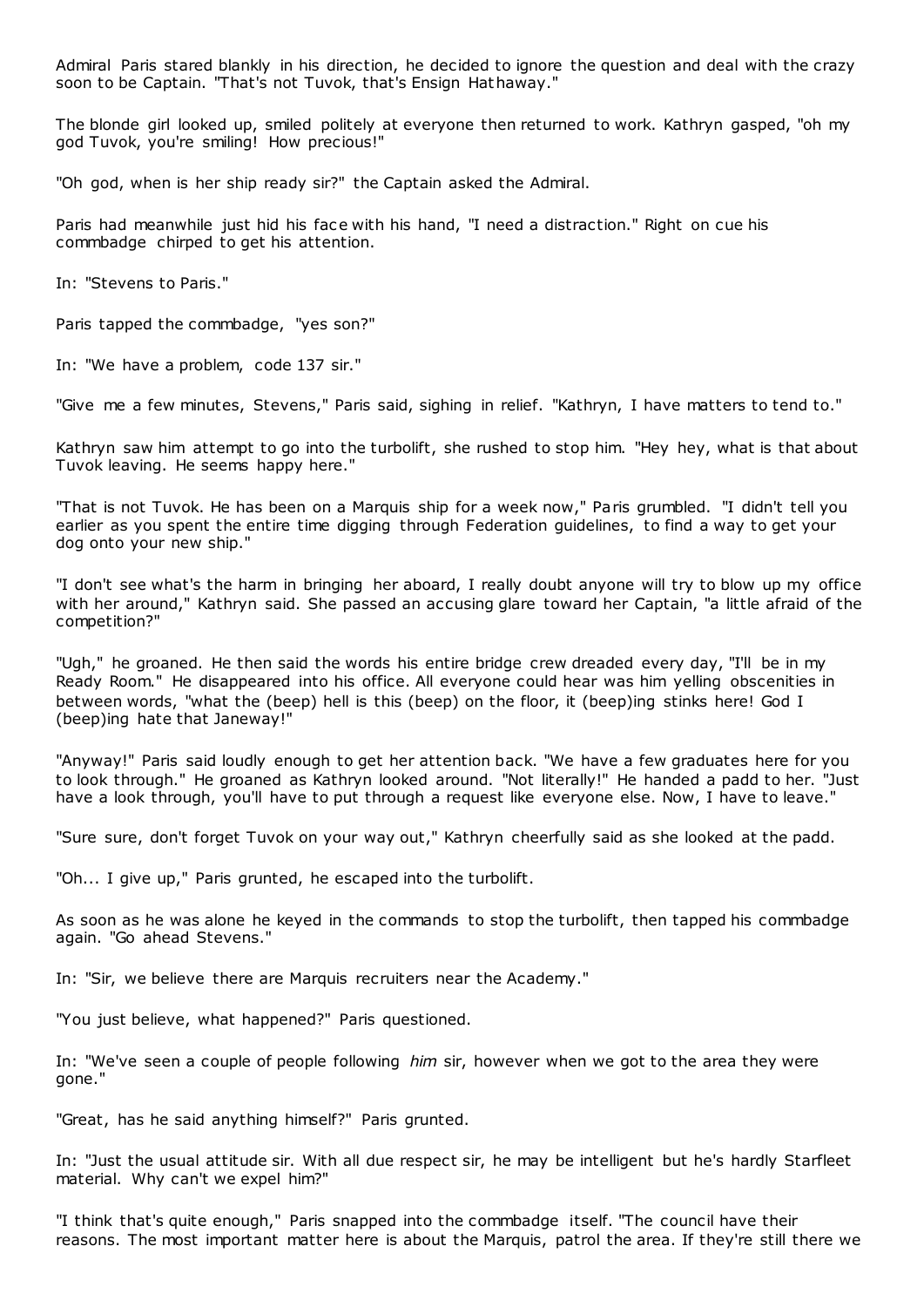need to find them, stop them. They've tried this recruitment tactic last year with new, stressed students. We can't allow manipulation like this. Understood?"

In: "As you wish sir. But I do wish the council would reconsider, he's even worse than that half Klingon girl was a while ago."

"Yes but her tutors expected a lot out of her, it is a shame we lost her. If you lose him too, somebody will be demoted. Understood?" Paris harshly said.

In: "Yes sir. I'll go and have another talk with him, just in case. Stevens out."

Paris sighed as he returned his commbadge to his chest. "Computer, resume turbolift."

Sparks flew across the small Marquis bridge, the source was a measly little replicator sitting inside the wall nearby the door. Half Klingon B'Elanna Torres furiously marched over to it. Everyone nearby were smart enough to get out of her way, even if the sparks went in their direction.

"I just fixed this! What the hell happened!?" Her eyes darted to the nearest person to her. That was a man twice her height and weight, with scruffy brown hair and a goofy but nervous smile on his face. "Well!?"

His face, despite being already pale turned white. "Um... I er..." he quickly pointed a finger towards the floor.

B'Elanna turned on her heel to stare at where he was pointing. Lying on the ground was a guy covered in a lot of nasty burns, strangely enough he had a huge grin plastered over his face. "Oooooh yeah, that's the stuff!"

"Oh for god's..." B'Elanna grumbled, the rest of her sentence was in Klingon. "Chakotay, you have got to stop recruiting from the loony bin. That Sid, he's causing more damage than the Cardassians."

"Well maybe it would be a good idea to use him as a stress ball," Chakotay suggested. "Ian, either give her a hand or go and greet our new recruit."

The guy who stood nearest to B'Elanna moved a step forward. "But Commander, I haven't done anything wrong." A growl from B'Elanna made him regret his words. "Ok um... " he stepped backwards slowly, "new recruit... you betcha."

"I thought we were getting two new recruits," a short blonde girl commented from the side consoles. Her chair spun around quickly, her eyes lit up. "Are there any cute boys?"

Chakotay slapped his forehead in disgust, "Danny! One track mind, look it up."

"Ohno, I was only asking cos we don't want the girlies to be distracted. B'Elanna I'm looking at you," the blonde girl said with a serious look on her face.

"Yes and Jessie hasn't took up most of the entire women's quarters with her bags," Chakotay mumbled, "and some of the men's too."

"Oooh taking a peek were you?" Danny giggled to herself as she turned her chair back.

Chakotay rolled his eyes as he began pacing up and down the bridge. "We only have one newbie, the other will just be smuggling medical supplies to our ships using the Bad Lands as a cover. The newbie is our new opps officer as the last one got blown up."

"But all he ever did was steal lines from the Tactical, and fail at hacking information from the Cardassians," B'Elanna muttered in a muffled voice, she was now buried inside the replicator.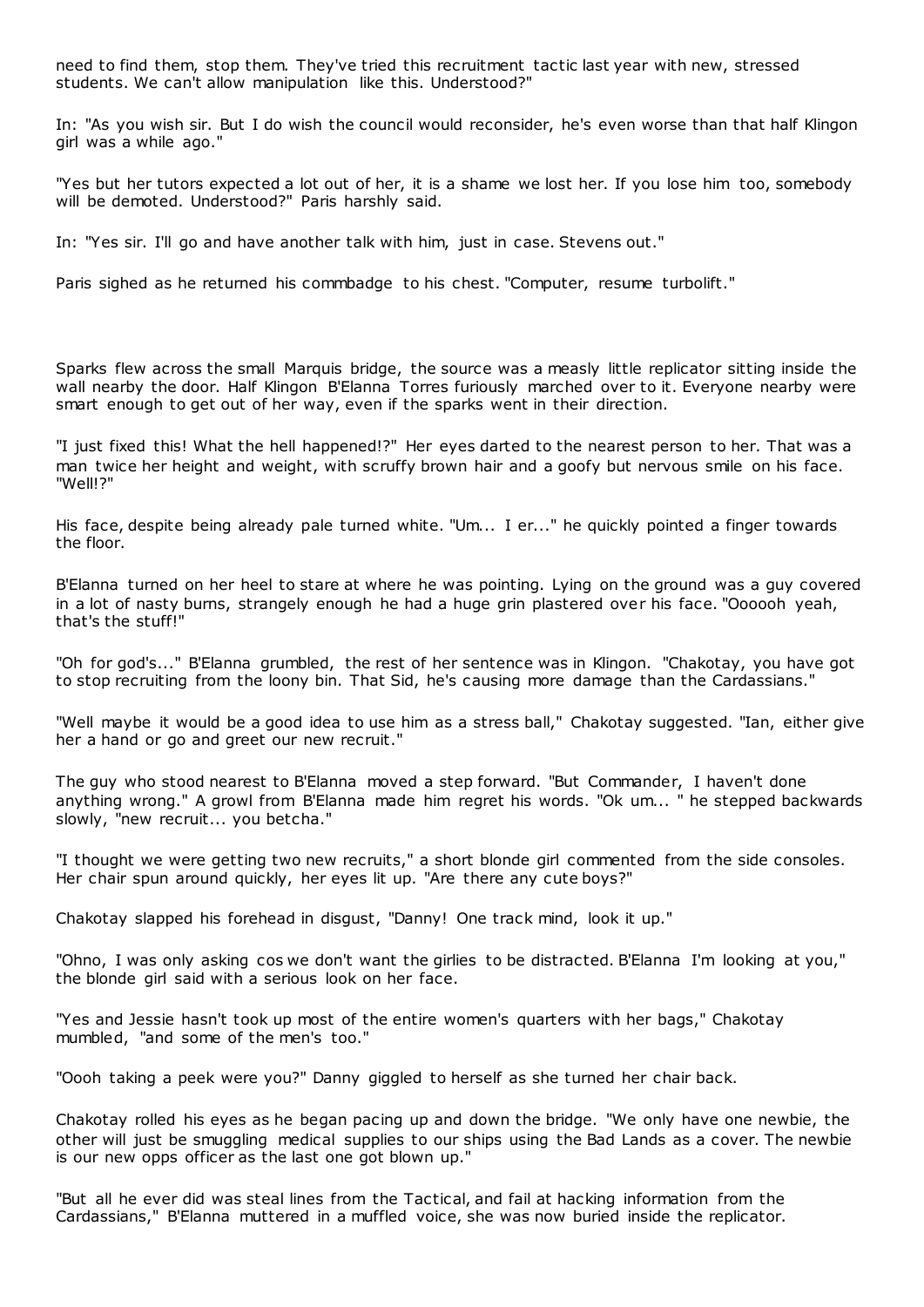The doors opened swiftly to allow two figures into the bridge. "That shouldn't be a problem anymore," Sampson said. He turned to introduce his new recruit. He however was just looking uninterested and staring out the port window. "Everyone this is James..."

Danny's eyes lit up even more than before, "Jamesie!"

This got the new recruit's attention, his bright blue eyes widened in horror as he took a step backward. "Ohno."

"Oh yes!" Danny screeched as she charged for him. He quickly took a side step to avoid a hug. "Ooh, playing hard to get as usual. I see you just couldn't bare the thought of life without me."

Funnily enough everyone else had developed a headache, Chakotay groaned into his hand.

"I didn't even know you were here," James muttered. Danny edged closer to him, he'd edge away twice as far each time she tried. "Why... how?"

"Oh funny story, maybe we could discuss it over dinner," she winked at him.

"This is the girl you bribed him with?" Chakotay asked Sampson quietly.

"No, if I knew I'd still would not have mentioned it," Sampson quietly replied.

"Hang on a minute, what happened to Ian?" Chakotay questioned.

Sampson chuckled to himself, "he's probably hiding in the weapons storage again. How is he fitting in anyway, Porter's recruiting skills are not exactly up to par with mine these days."

"Well he found Danny, so let's just say he's lucky to still be alive," B'Elanna grumbled as she climbed out of the replicator.

"Indeed," Tuvok added on.

"Oh I almost forgot," Sampson said. He gestured towards Chakotay, "this is Commander Chakotay, he's in command of this ship so it's in your best interests to listen to him."

James smirked slightly as he looked towards him, "sure... I don't want to get on tubs' bad side." Chakotay's eyes narrowed, he wasn't loving any of this.

Sampson turned towards B'Elanna, "this is B'Elanna Torres, she's our best Engineer. It's best to watch yourself around her, she is quite the erm... fire cracker."

"And Sampson's quite the dead man when he's alone," B'Elanna grumbled as she climbed back into the replicator to fix it.

"You've already met Danny," Sampson muttered, he gestured towards Tuvok at the Tactical station. "This is Tuvok, he's in charge of our weapons and shields." His eyes caught sight of Sid on the floor, he was busy rubbing his burned arms, giggling like a school girl. "Um... that's Sid, calling him strange is an understatement."

Danny giggled too, "ooh he's really loving touchi...."

"Oh god no, I haven't missed that," James butted in.

Danny pouted her lips, "you don't let me have any fun."

"Well, I'll leave you to it. Commander, he's all yours," Sampson said, quickly regretting it as Danny burst out laughing. He quickly rushed out.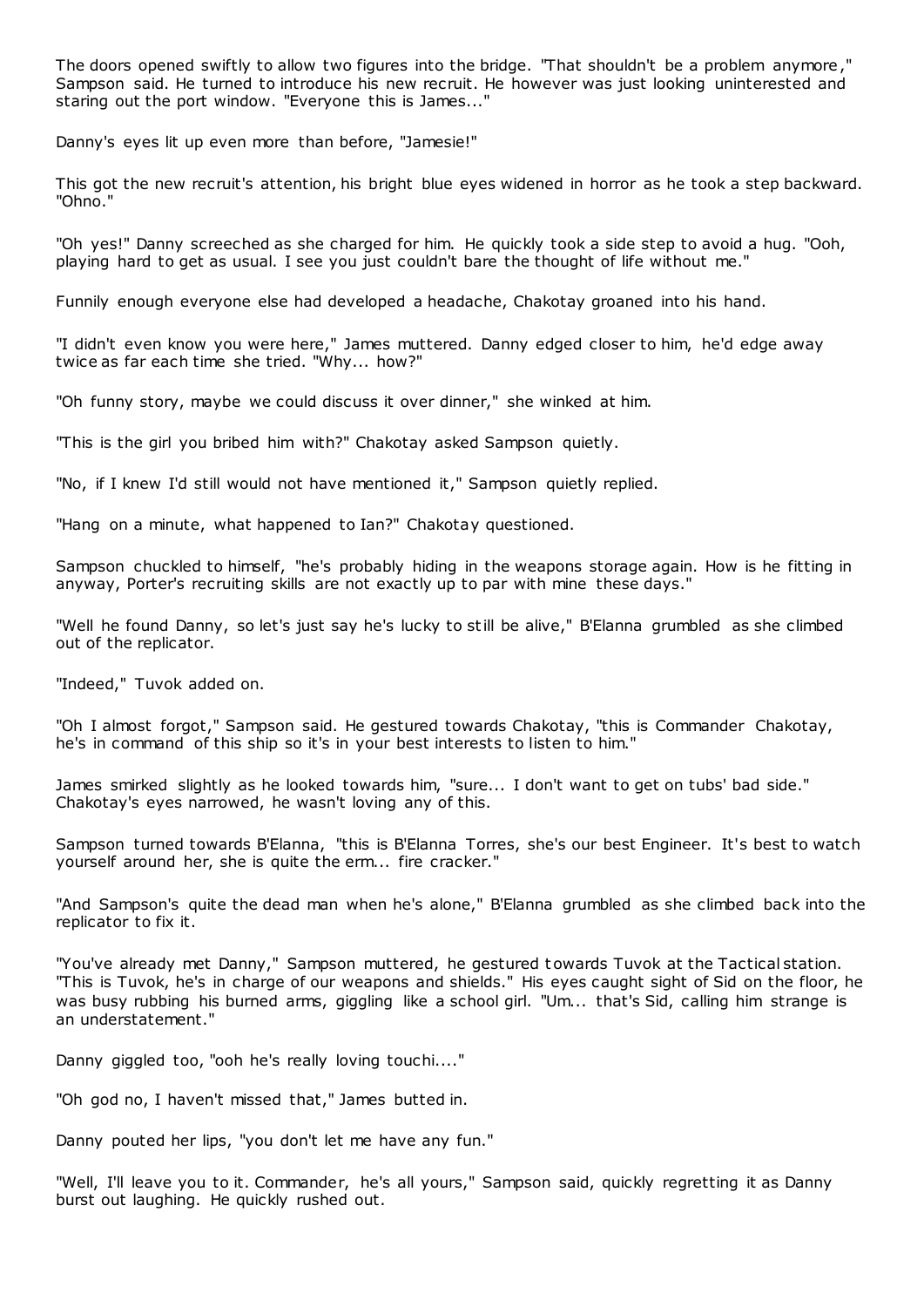"Hmph," Chakotay grunted, folding his arms. He walked towards his new recruit. "First things first, this isn't Starfleet...'

"And?" James interrupted him.

One of the fuse's in Chakotay's head went out, he tried to keep his cool. "However we are a team here, we don't function well without some kind of order. Our only rules are; always do your best, don't piss off B'Elanna, and respect the chain of command."

"So you then?" James questioned.

"Yes," Chakotay replied.

"I'll pass," James commented.

A second fuse went off, his eyebrow twitched. "What do you mean by that!?"

"You swapped that last rule with the do whatever you can to get things done," Danny said quickly to avoid a scene. "That's why Sid always messes up, and why almost everyone on this ship has bruises." B'Elanna casually shrugged. "Though come to think of it, that's probably not a good rule for you Jamesie."

James closed his eyes, cringing slightly, "stop calling me that."

"What do you mean by you'll pass?" Chakotay grumbled.

"Oh it's not over," Danny sighed, she jumped back into her seat.

James shrugged his shoulders, raising his arms up at the same time. "What else could it mean?"

"You don't have a choice in the matter. I'm your superior, you take orders from me. Can your minuscule brain handle that information?" Chakotay grumbled.

"You said I had to respect you, not take orders," James said.

"Ok glad we got that cleared up," Danny said sweetly, "now are we off to the Lands of the Bad?"

"Well you do both, clear enough?" Chakotay snapped.

"Clear," James replied much to his relief. "It means sod all to me anyway."

Chakotay's last fuse blew, he marched over to close the distance between them, pointing his finger at him. "Let me get one thing clear. You're not in Starfleet anymore where all they can do is make you run laps or yell at you. This is the Marquis, if you talk to me like this again I won't hesitate next time."

James smirked at him again, he nudged him out of his space. "Ok tubs, let me get one thing clear. Keep out of my face and I'll not harm yours. I'll follow some orders, but I'm not going to respect anyone who thinks they can push people who are smaller than him around."

He walked around him and headed for the only door, he went straight passed Ian as he left. James didn't notice, but Ian did. His eyes widened in shock.

"Was that James?" he asked.

Chakotay by this point was seething, "unfortunately."

B'Elanna walked up to stand by his side, "Sampson did warn you."

"Fine he did, but I don't get it," Chakotay grumbled, sighing a little. "Danny?"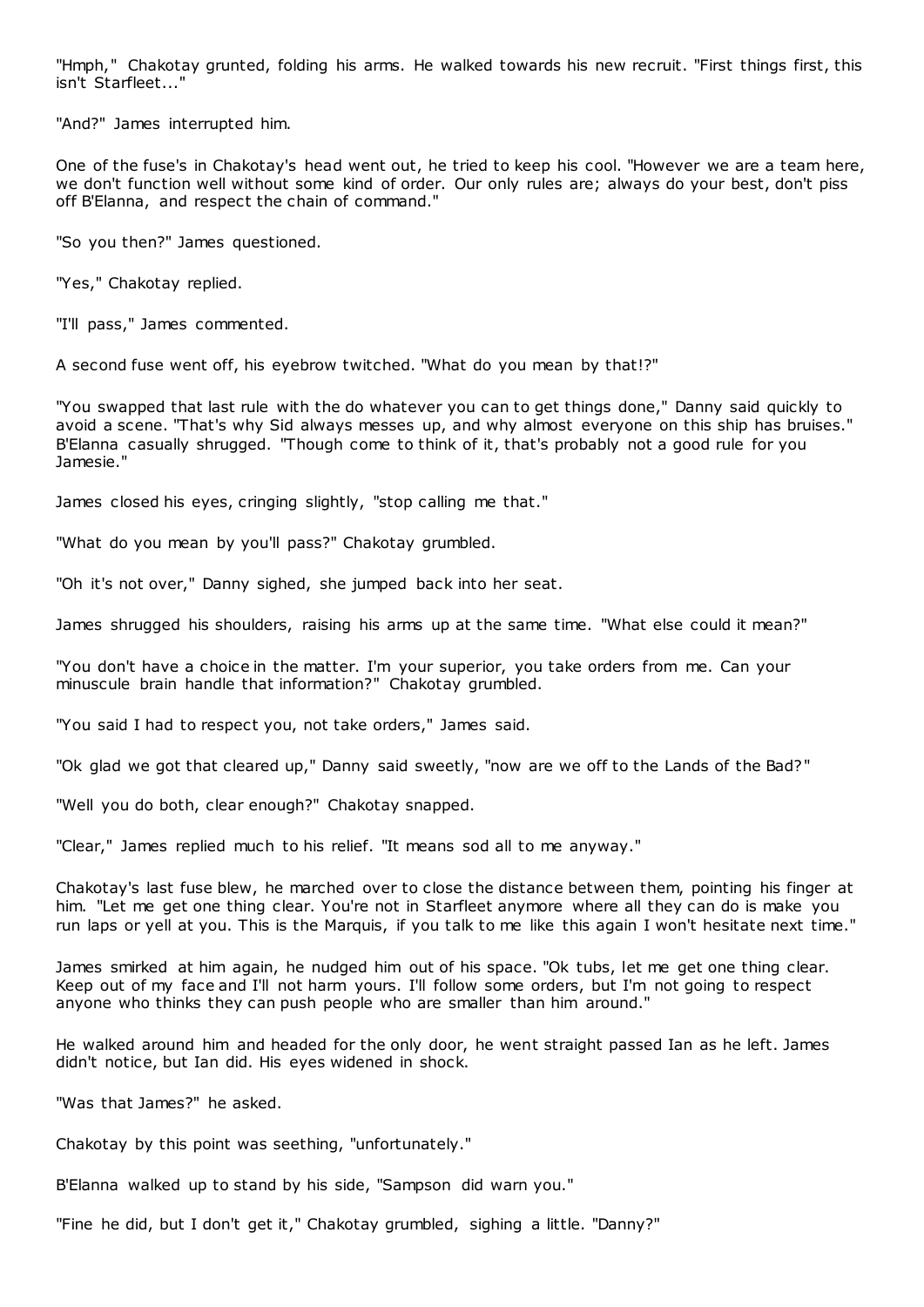"Well.. he did as he was told at school unless the other boys were peeing him off. He's not usually this irritable over nothing. He has a smart mouth though, but harmless enough," she replied with a puzzled tone.

"Hmph," Chakotay grunted.

Ian sighed, "I should have known he'd join us, what with what happened to his mother and all." Danny stared at him with wide eyes. "Murdered."

"Oh my god, that would explain it," Danny gasped.

Chakotay groaned, "I already knew this, it doesn't give him an excuse to behave that way. And yes Danny, set a course for the Bad Lands."

"Coolio," Danny said, clicking her fingers. Her chair swiveled back around to face the console.

As usual, all was chaotic inside the crew's quarters. Everyone was rushing around, collecting weapons, and in some people's cases, their lucky charms.

Chakotay marched into the room, and he watched as everyone scrambled around the quarters. They turned to face him as he began to speak.

"Listen up everyone. When we lower the ship's shields we board it and take whatever we can. We will be given a lot of resistance, only shoot to defend yourselves. Am I understood?" Chakotay said calmly.

Some people replied with a nod. A lot of people groaned, what was the point of being in the Marquis if they weren't allowed to go on a Cardassian killing spree?

Chakotay rolled his eyes as James took one step forward, with his hand slightly raised.

"What?" he said questioningly.

"Why can't we kill any Cardassians except in self defence? Some of us want a little revenge," he bluntly asked. A lot of the crew agreed, most of them quietly with a few nods.

"So do I, but this isn't the mission for it. I know a lot of you have had family members killed by Cardassians, but there is no need." Chakotay said.

The young raven black haired girl who stood beside James sighed a little in annoyance, "you wouldn't kill them anyway, hurt maybe."

"Same thing," James muttered.

"Would you please stop gassing, I wanna go and have some fun," Danny giggled. Everyone showed that they agreed with a few loud cheers. She took a side step to get closer to James, "so um... I'm with you baby." He shuddered pretty violently.

"Oh god..."

"Er, Chakotay. Can I leave my son here?" an older woman asked, clasping a hand on a fifteen year old boy standing beside her.

"Aw, but mum, I wanna go," he whined.

"Listen to your mother, Craig. It'll be dangerous," Chakotay said.

"Oh fine, she gets to have all the fun," Craig muttered.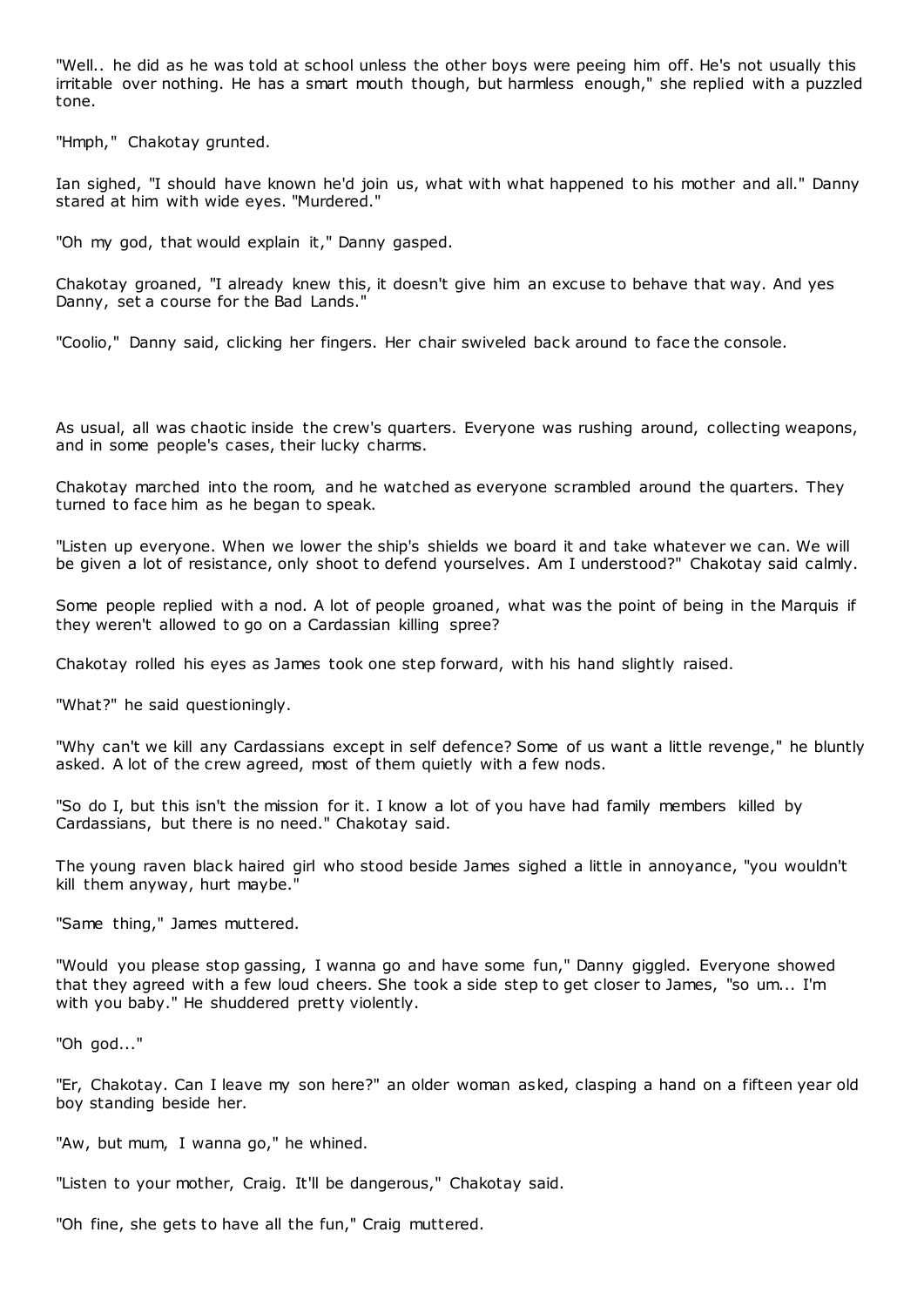The black haired girl pulled James aside from the others, "I know you're mad about what happened, but the ones we'll be fighting with won't be the same ones."

"Yeah but," he protested. She raised a finger to interrupt him, "Jessie, they mur...."

"Shush," she said, in a teasing voice. Her back arched forward slightly, she peered up into his eyes. "if you continue to interupt me, I'll make you pay."

He tried to hold back a smile as he stared back at her. She knew full damn well that all she had to do was act cute to get her own way. "Don't do that with your back, it makes me look smaller than I am."

Jessie playfully punched him in the arm as she straightened up. "Surely I'm smaller when I do that." A little bit of her black curly hair went into her face, she blew at it and it fell back to the side of her face. "Now no killing, you're not a killer."

Despite the girl in front of him making cute gestures constantly, he grew uncomfortable and turned his head ajar. "Yeah you're right."

"Let's go!" Chakotay announced, interrupting the moment. Everyone in the room cheered loudly.

The cheers were long forgotten a few months later. The Marquis crew were in another difficult battle with the Cardassians. Up against their tiny old ship was a huge battle class cruiser.

An explosion behind him made him duck, he still barked out his orders. "Damage report!"

"Shields are at 20%, we can't take anymore hits Commander," Tuvok calmly replied.

"B'Elanna we need warp power," the Marquis Captain threw at his Engineer.

She slammed her hand on the station, "damn it Chakotay, we're barely maintaining impulse. What do you want me to do with it, ask it nicely?"

"Well you could stop hitting it," James commented from afar.

B'Elanna growled, "this engine is 38 years old, about the same as his IQ points. I have no chance in hell in reasoning with it."

A Cardassian appeared on the small screen above Chakotay's head. "Marquis ship, this is Gul Evec of the Cardassian Military. Cut your engines and prepare to be boarded..." He was cut off, Chakotay looked behind him.

"I'm in, I didn't want to tell him that," James muttered.

"Fire Tuvok," Chakotay ordered. Tuvok nodded, and fired the last remaining torpedoes. They went straight through the Cardassians shields, the last one hit them.

"They've increased security this time, that's all I can give you for now," James added on.

Chakotay sighed, "I'm taking us into the bad lands, that ship's too big to evade the storms."

The Marquis ship flew into the huge expanse known as the Bad Lands, plasma storms immediately greeted them with barely any breathing room in between. The Marquis ship easily danced its way around them, the Cardassian ship began to follow them. They dodged one storm, but was hit immediately by its neighbour, knocking it badly damaged out of the expanse.

"We need to hide out until they're gone," Chakotay muttered.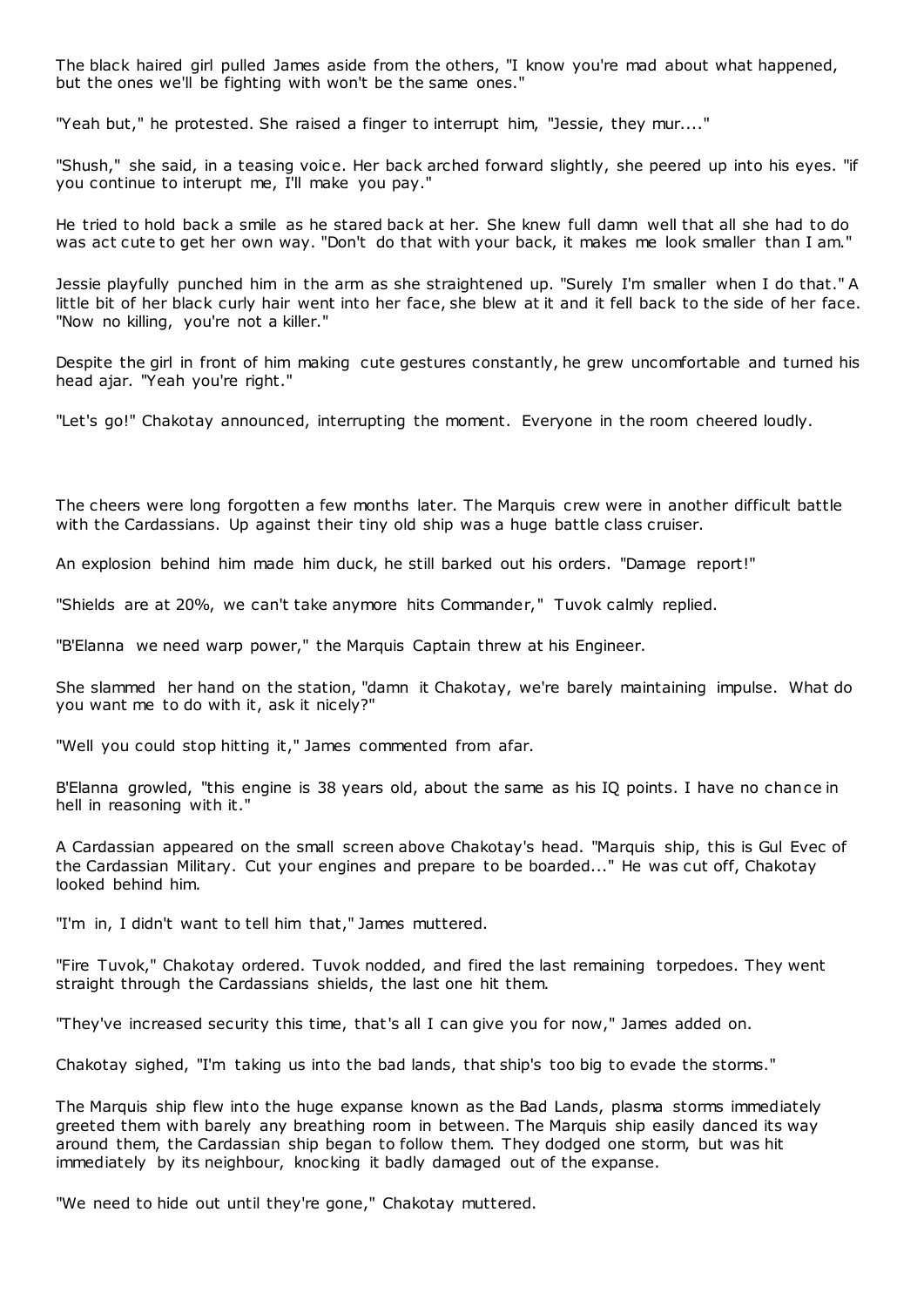"There's a higher frequency plasma storm eight kilometres ahead, it should hide us from their sensors," Tuvok reported.

Chakotay nodded, "that's where I'm going."

Tuvok and James' stations began beeping madly, Chakotay looked back. "What?"

"There's some sort of coherent tetryon beam scanning us, I can't locate the source," Tuvok replied.

"Now there's a massive displacement wave following us," James looked behind him as Chakotay stood in the centre of the bridge. The tiny screen showed a very pale yellow wave forcing its way through the Bad Lands, the plasma storms did nothing to put it off.

Chakotay rushed back to his seat. "I can't lose them, everyone hold on."

A bright light engulfed the entire ship, blinding everyone.

"She boasts a warp speed of 9.975, class nine warp core. Fifteen decks, each filled with bio-neural gel packs. She's the first of her kind; the first ship to use these as the primary..."

"Yes, yes. Where's the arm rest replicator?"

The Admiral's eyebrow twitched. "What?"

Kathryn Janeway used her best death glare on the unfortunate man. "I was promised a replicator on the arm rest of my command chair."

"Who told you that? Even the flagship doesn't have that," the Admiral replied, his headache growing.

"Paris obviously. I served under him for years, and this is what I get," Kathryn complained. She collapsed into her command chair anyway. The few people who shared the bridge with her, stared in bemusement.

"As I was saying..." the Admiral sighed. "You're getting a top class ship here Kathryn. You could always install an arm rest replicator."

Kathryn rested her arms on the armrests, then stroked them all the way along. "I dunno, I quite like the chair." She climbed to her feet with a pleasant smile on her face. The Admiral sighed in relief as he knew that look meant that her last coffee cup had finally kicked in. "When will she be ready?"

"Voyager is expected to leave Utopia Planetia in a week, Kathryn. You have plenty of time to review your crew personnel."

"Good. Now, maybe I should have a tour of my new Ready Room. Hopefully this one doesn't blow up," Kathryn said.

The Admiral followed her from the centre of the Bridge, to the doorway on the starboard side, directly in front of Tactical. The expression on his face was panicked.

"We have two crewmembers installing your replicator, maybe we should do that later."

The doors opened for them both. Kathryn didn't seem to have heard him, as she looked around her new office with an impressed look on her face. Her eyes lit up at the sight of her desk. She wasted no time to go over and test the chair out. The Admiral sighed yet again in relief. His gaze wavered across the glass divider next to her desk to the two unfortunate Ensigns at the nearby wall.

"Yes, she's a fine ship. I can see her going far."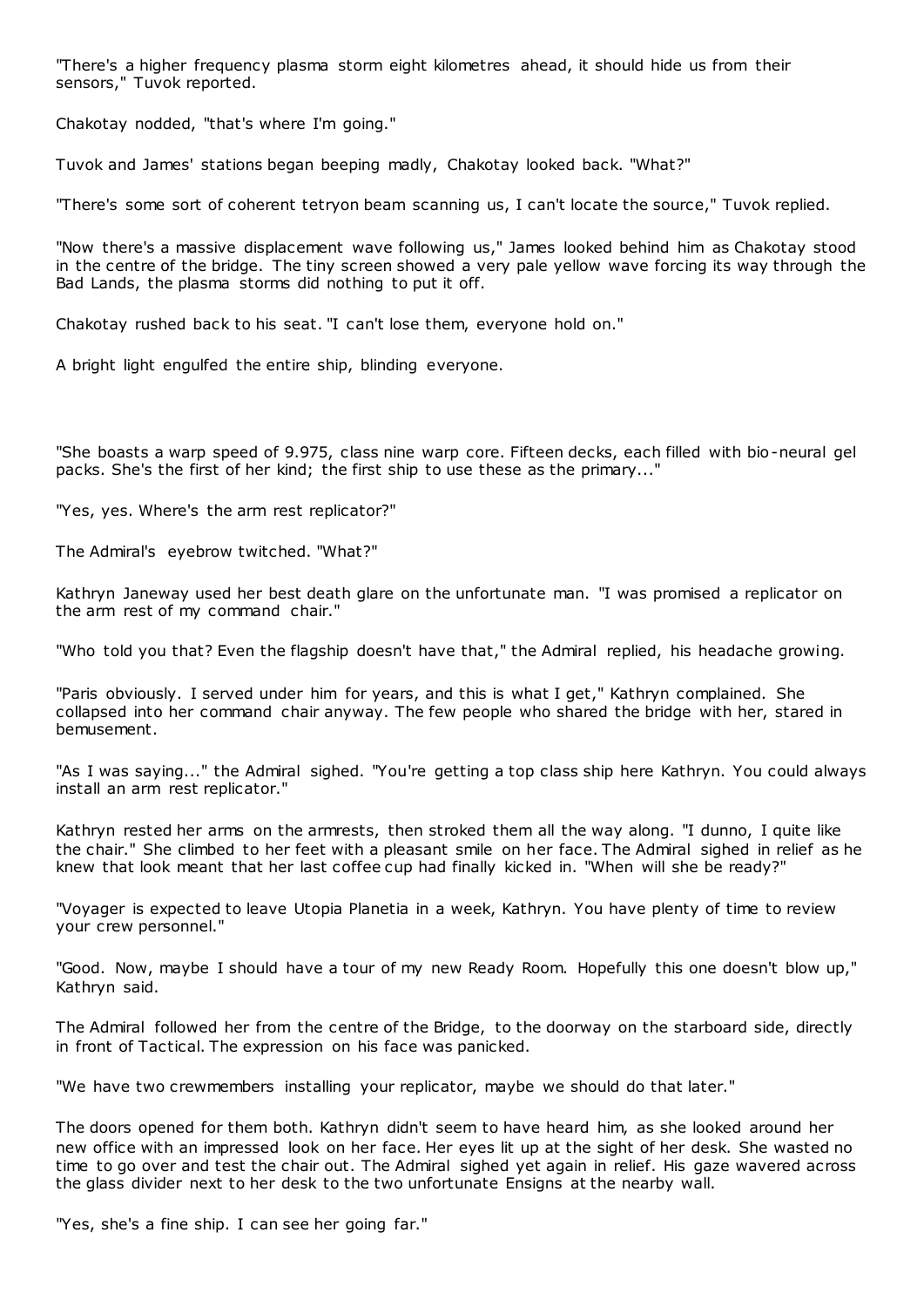Only the other Ensign noticed as his teammate laughed quietly to himself.

"What?"

"Oh, nothing. Pass me the last piece."

He nodded, then walked over to the centre of the room where pieces of equipment lay. The amused Ensign, who was in fact the same one Kathryn dealt with on her last ship, pulled something out of his pocket and used the device on the new replicator. His team mate returned to hand him a small glass panel, it only took a few seconds to attach it to the replicator.

"All done now, Sir."

"Oh dear," the Admiral groaned.

Kathryn stood up to look the Ensign's way, the familiar one turned towards the replicator so she wouldn't recognise him. "Captain."

"I'm sorry?" the poor flummoxed Ensign whimpered at her gaze.

"So you should be," Kathryn snapped. She shook her head at the Admiral. The poor Ensign rushed out looking a bit sorry for himself, the second one took the chance to escape with him.

"Maybe you'd like to test..." the Admiral quickly said.

Kathryn was too fast for him, she had already reached the new replicator. "Coffee, black." The Admiral sighed, he could never get used to that. He wandered over to join her as she went to take a sip. Her face shriveled up in disgust. The Admiral pulled a similar face as she spat the contents of her mouth back out. "What is this, this isn't coffee!"

"Well I..." the Admiral stammered. He then noticed a tea bag sitting at the bottom of the cup. "Oh, I know what that is, there's a few dud replicators that get orders wrong. T hat's an easy fix. Why don't we ask someone to take a look at it, then have a look around Engineering."

"Hmph, fine," Kathryn huffed. She marched out of her new office, with the unfortunate Admiral trailing behind.

Only a second later the replicator went up in flames. Not noticing this, the Admiral overtook Kathryn to get to one of the engineers on the bridge. While he quietly informed them about the replicator, Kathryn was stopped by the first Ensign.

"Captain?"

"Yes, Miss," she retorted.

The man looked confused, "excuse me?"

Kathryn shrugged, and stepped to the side, out of his way. She grew impatient when he remained where he was.

"I mean, why did you call me Miss?"

"Since you called me Sir, I thought it would be appropriate. Now I hope you fix that replicator before I go for my next cup of coffee, understood?"

The Ensign seemed confused. "Why, what's wrong with it?"

"It obviously is just as backwards as you are, now excuse me," Kathryn remarked as she went for the turbolift.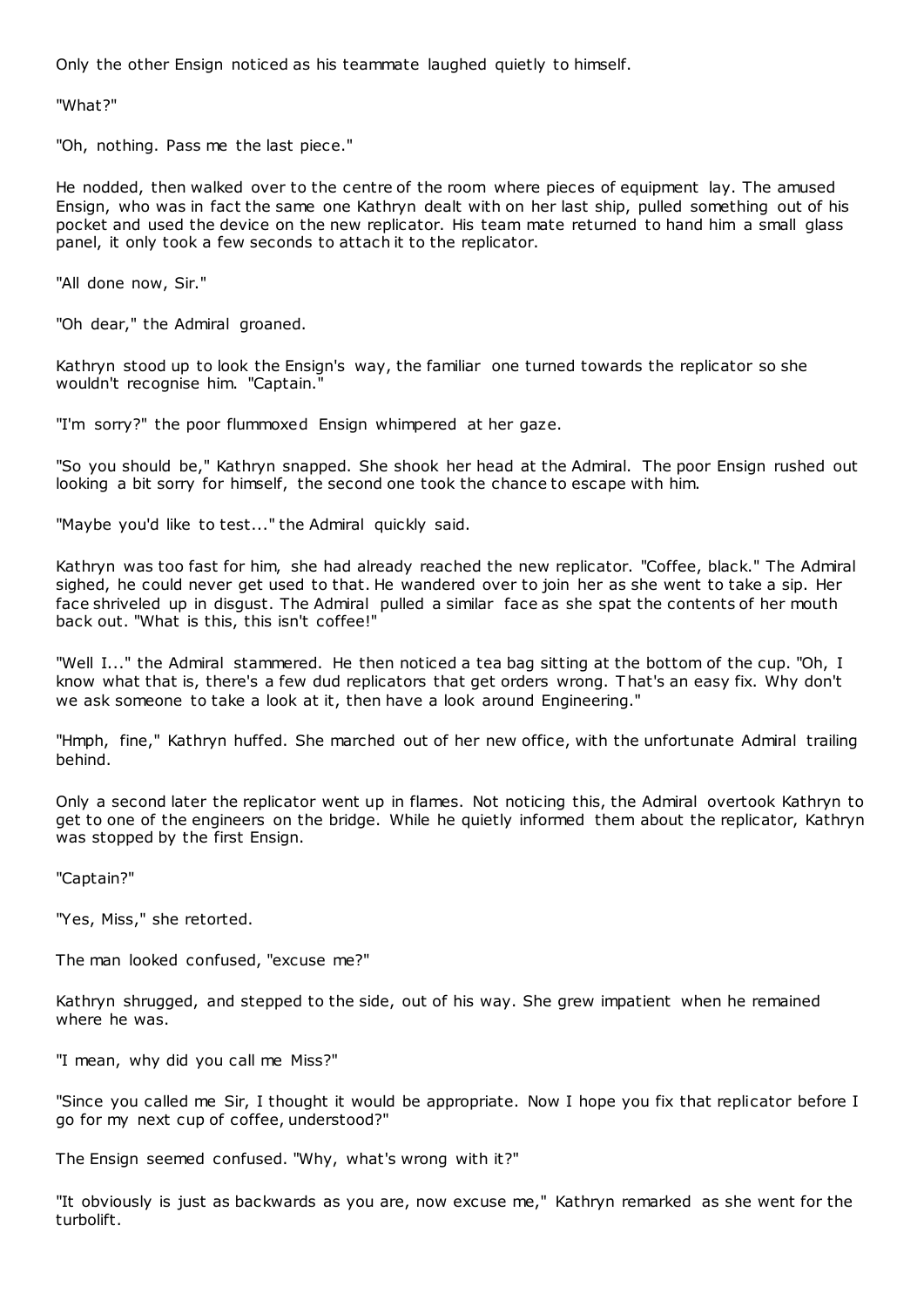The Ensign rushed back into the Ready Room. The familiar Ensign noticed this, then looked to the turbolift. He groaned as he noticed the doors closing on Kathryn and the Admiral.

"For god's sake! Why me?" he complained just as a man's screams started coming from the Ready Room. Everyone but him ran into the Ready Room to help.

## **The Penal Settlement - New Zealand**

A group of men quietly laughed amongst themselves as they made their way towards a hole in the ground. At the bottom of it a blond, tall man stood working on a large machine, oblivious to this.

One of the men was clutching his hands together. Once he reached the hole, he opened them up above it. The men rushed away snickering quietly.

Still oblivious to what happened, the young man pushed his stubborn hair back, wiping the sweat from his brow as well.

A shadow cast over him, thankfully blocking the sun for him.

"Tom Paris?"

He looked up, squinting his eyes a little. The first thing he saw was a huge bun of hair. As it was the first feature he noticed about this woman, it was all he could focus on.

"Captain Janeway. I served with your father on the Al'Batani."

"My condolences," the man cheekily said.

Kathryn smiled warmly, "thank you. I was wondering if we could go somewhere and talk."

This got his attention. However that was the worst thing he could do, as he failed to notice that something shared the hole with him and was getting closer.

"Oh really? Is it shaded?"

"I hope so. My hair feels like it is on fire."

Tom couldn't help but smirk to himself. Now all he could imagine was the huge bun of hair burning. As her hair was so huge, she still stood staring with her hands on her hips.

"The Federation needs your help," Kathryn continued, oblivious to his thoughts.

"I'm not exactly here for a vacation, you know," Tom pointed out.

The coffee she had just before she left was starting to wear off, her eyebrow twitched. "I can't imagine why the rehab commission was so eager to loan you off to me."

Tom smiled broadly, "oh really? I guess I'm all yours then."

Kathryn's nose shriveled up as she turned to walk away. Tom seemed to not notice this and continued smiling like an idiot. By this time though he noticed something black crawling up his arm.

The whole penal settlement probably heard his resulting screams, the men responsible laughed loudly at it. Kathryn continued walking like nothing happened.

Tom scrambled from the hole, desperately batting his arms. He ran to catch up to her while trying to look at his back. Once he caught up with her he pretended nothing was wrong, and walked casually.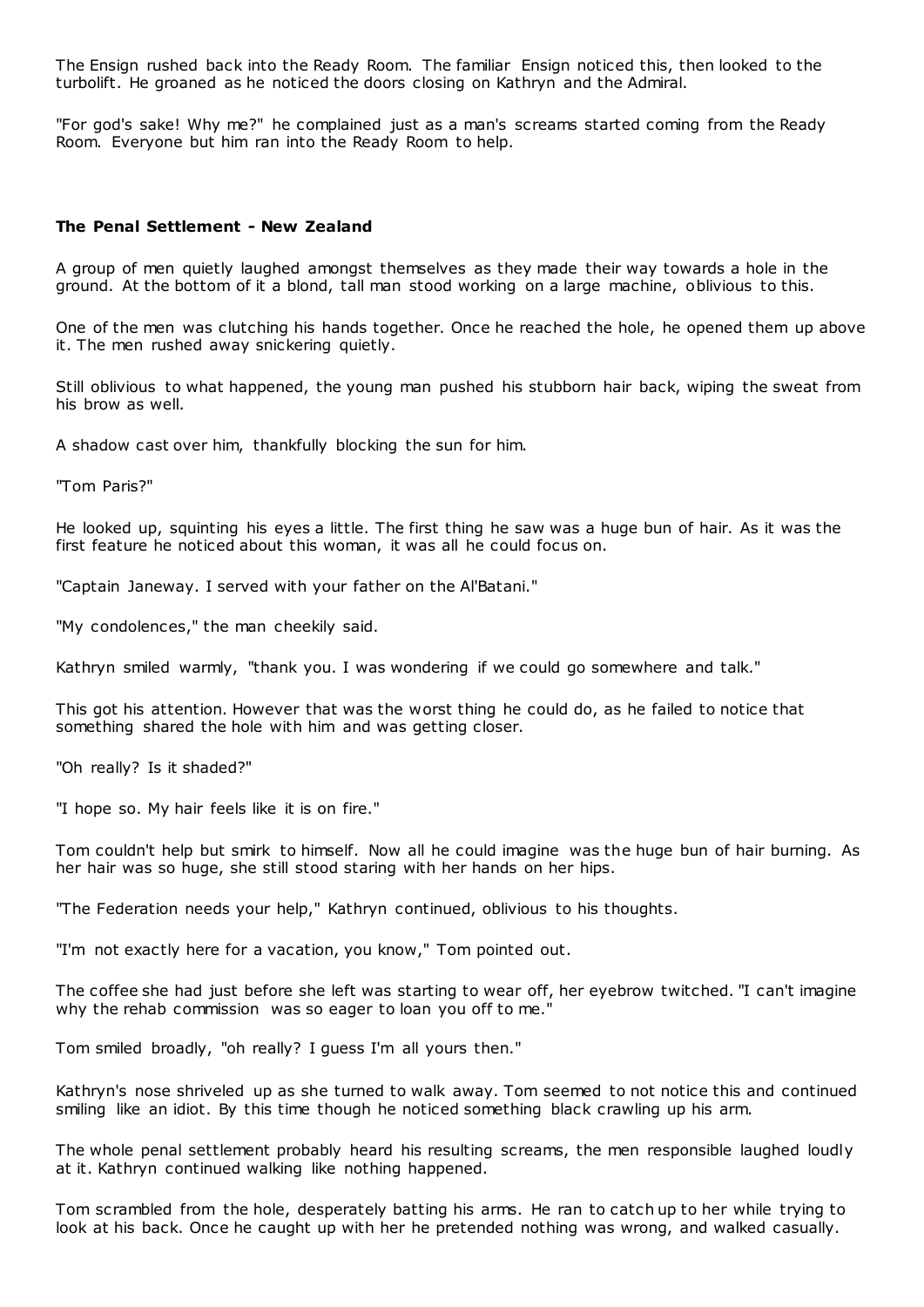"Your dad taught me quite a lot. I was a science officer during the Arias expedition."

"You must be good. My father only accepts the best and the brightest," Tom said.

"Flattery will get you nowhere," Kathryn smiled.

Tom shook his head as he passed the laughing men from before. "Neither does charm."

"If you want to know what will work, you'll have to figure it out yourself," Kathryn teased.

Tom didn't even give himself time to think, "impossible hairspray?"

The woman turned around, put her hands back on her hips, and glowered up at him with such intensity. He didn't see it coming as she was half his size, so it startled him more than the guest in the hole earlier.

"Do you want to leave this spider fested sun trap or not Mr Paris? I could very easily dump you back into that hole."

"Um... yes leave, you betcha. Did I mention how awesome your hair is?"

Her gaze didn't falter, her hand still went to her hair though. "Tell me something I don't know. Now, do you want to hear about the mission?"

"More than you'd believe," Tom replied.

"I'm leaving on a mission to find a Marquis ship that disappeared a week ago, in the Bad Lands."

"Definitely crazy," Tom commented under his breath.

"What?"

Tom's eyes widened, "definitely breezy, isn't it?" Kathryn frowned and looked around. "Must be just me."

"Starfleet picked Voyager as she's a lot more maneuverable than most starships."

Tom's interest was piqued. "Really? You'd like me to fly her?" His face fell quickly, "oh you want me there as a former Marquis. I can't. I was only there for a few weeks before I was caught. I don't know their hiding places too well."

"Well nobody expected you to be that useful, but you must have seen some of their terrain during your stint," Kathryn said with a sting in her voice. He felt it pierce his pride a little.

He decided it was best to brush it off, pretend it never happened. "What's so special about this Marquis ship?"

"My Chief of Security is apparently onboard, not that anybody thought to tell me before I assigned him to Voyager," Kathryn huffed. "He was undercover."

"I see, I'm an on the cover man myself," Tom laughed to himself. Kathryn stared at him harshly, she didn't get it. He kept laughing until he noticed that, it froze the blood in his cheeks. "Look er, as much as I'd like to escape from my worst nightmare, I don't think I'm the one to help you with this. None of the Marquis ever trusted me, there's no friends in that circle."

"I'm sure you're used to that, Mr Paris," she smiled. "Unfortunately you're the only one who can help us. Starfleet don't intend on making you do this for free. They guarantee a full pardon for your cooperation."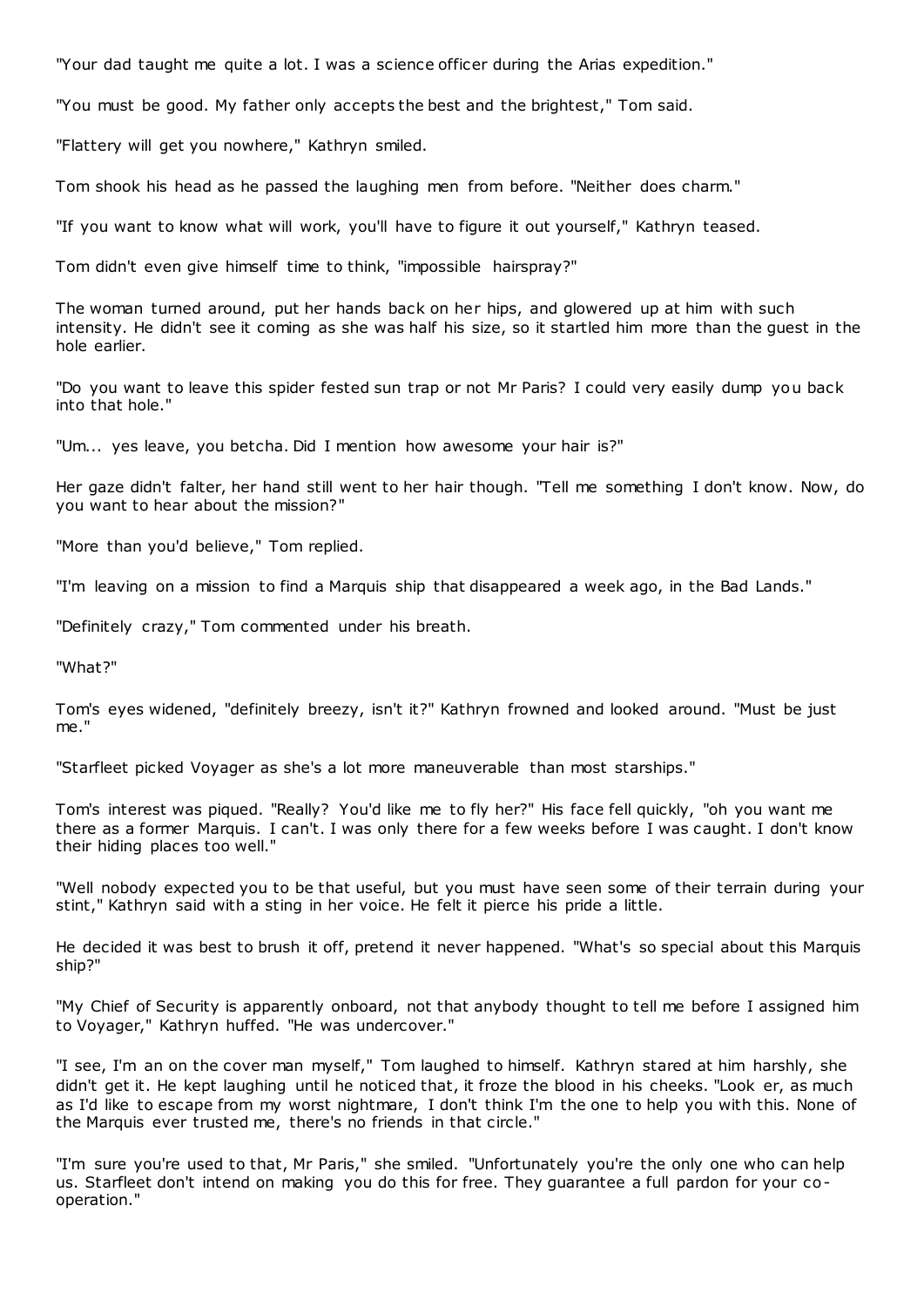This brightened up Tom's afternoon, if only for a minute. He smiled straight ahead of him. "Do you have any idea which ship it is?"

"All I know is that a Commander Chakotay, a Starfleet deserter, leads it. I hear he does a lot of his recruiting on or around Earth," Kathryn replied.

Tom sighed heavily, his full pardon seemed a few lightyears away now. "Academy dropouts, that wouldn't surprise me. I doubt Starfleet would give me the pardon if I just point you in the general direction, you've already got that."

"No, you'd be an observer on this mission," Kathryn smiled.

"Observer?" the word felt like such a huge insult, his pride was dented. "Hell, I'm the best pilot you could have."

"Yes, if I wanted to almost fly into danger with a few other ships following behind me," Kathryn muttered to herself. The coffee withdrawals were getting painful by this point, she didn't care if that comment hurt his feelings or not.

"Ouch. Was that necessary?" Tom almost whimpered. "I'm still better than everyone else."

"That's not the point. You are coming with us to show us Chakotay's hideout. You were a member of his crew, weren't you?" Kathryn growled. Tom decided to just nod, everything he said was like throwing a boomerang at her. "After it's over, you'll be cut loose."

"Story of my life," Tom quietly said.

Kathryn rolled her eyes, "regretting this already." She turned on her heel to walk away.

## **Deep Space Nine:**

"What do you mean? The work experience was approved by Starfleet Command themselves," a woman stammered to a Security Officer. A group of ten teenagers stood behind her, most of them talking amongst themselves. The Security Officer was busy reading the PADD she gave him.

Harry stood behind all of them, his face beaming with excitement. He was unfazed by the queue in front of him. He was early anyway.

"I'm afraid not Commander. Voyager's mission was changed a week ago," the Security Officer told her. "We're not accepting any children until it returns."

"Nobody informed me," the woman argued.

This was going to take a while. It didn't bother Harry one bit, nothing would. Since he was very early he slipped out of the queue to have a look around.

One of the boys in the group snuck over to snatch one of the girls' bags from the floor. She gasped as he held it in his arms, then shook it around lightly. "Did you bring your toys, Faye? Can't leave home without those."

The girl standing nearby rolled her eyes, she gave him a harsh elbow in the arm. It almost made him drop the bag. The girl he took the bag off stared at him wide eyes, her mouth opened to say something. No sound came out of it, her face went bright red.

"You couldn't last two minutes without acting like an asshole, could you?" the other girl hissed at him. She snatched the bag away from him to give it back to its owner. She smiled gratefully before looking down at the floor.

"Well I'm sorry, I get a little antsy when I'm hungry," the boy complained.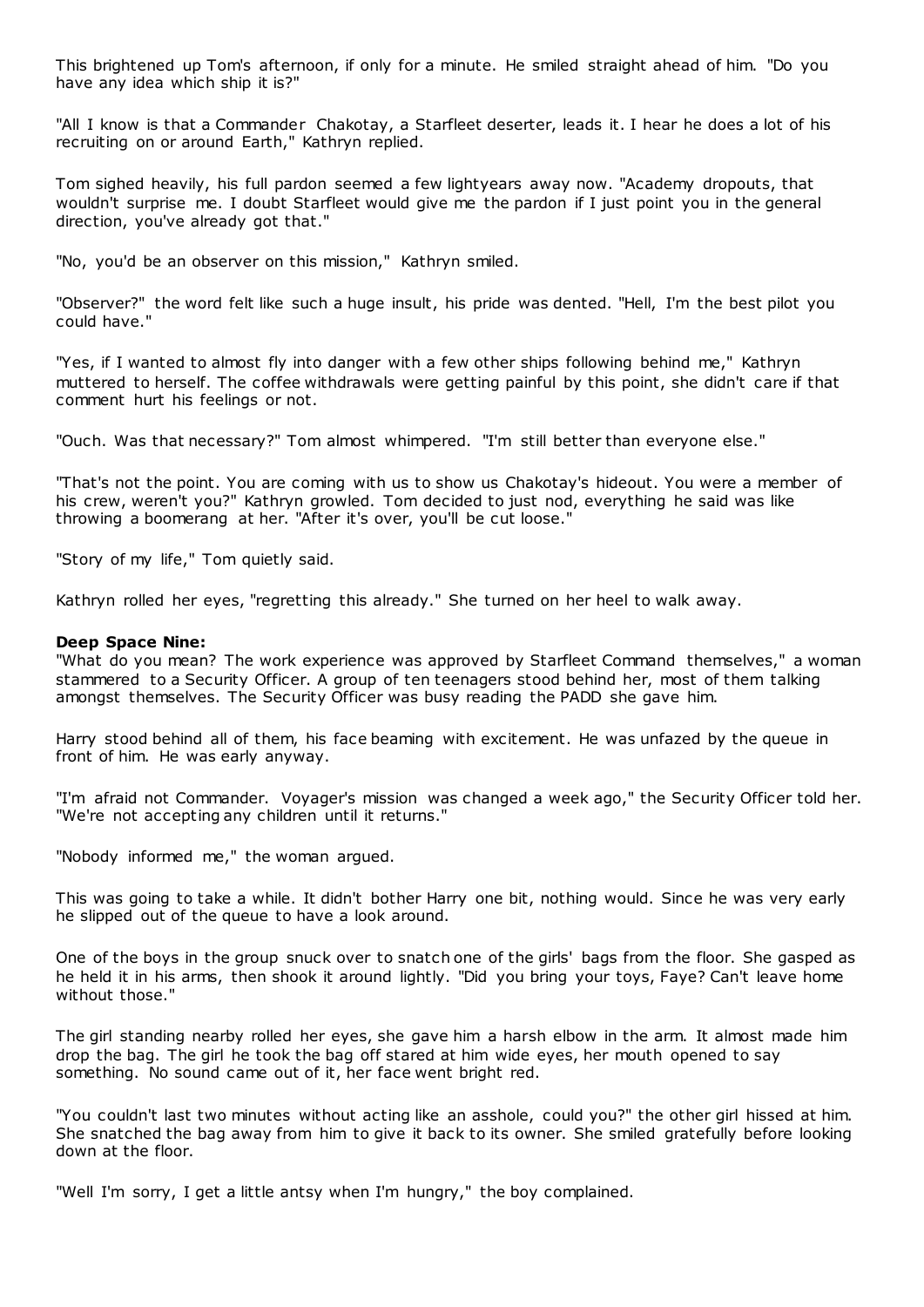The other girl was still annoyed but wasn't surprised. "What, you didn't pack your pre-brunch foot long sandwich?"

Two adults waiting behind them walked around the kids while they argued or looked at the floor. The teacher chose that time to lead her group away, not that all of them noticed.

The boy laughed nervously. "Of course!" The girl stared at him impatiently, she rolled her eyes when she figured it out. "I knew I should have made two."

"Everything checks out," the Security officer said to the two adults. They knelt down to pick up their bags and move off. The trio of kids mistakenly thought he was talking to them, so they walked by him. He was too busy checking the next person's clearance to notice.

Harry found himself at a busy bar. As he had plenty of time he decided to nab a seat there and take in the atmosphere for half an hour.

He'd only been there a few seconds when a Ferengi behind the bar spotted him and approached. "If I may say so, it's been my special pleasure to see many young officers like yourself come t hrough these portals," he said.

"I'm really not interested," Harry interrupted him, but with a polite smile on his face.

"Interested?" the Ferengi was confused.

"You were about to try and sell me something, right?" Harry said, keeping that smile plastered on.

The Ferengi looked a little offended. "I was merely going to suggest that your inferior vessel could benefit from a cameo from this stations most popular person."

"Worf is here?" Harry brightened up.

"You think the most popular guy was a one from a previous ship?" the Ferengi's offense metre was rising.

Harry's smile was starting to waver. "Uh no, I meant to say O'Brien. That one would be a nice cameo..." He laughed nervously, "oh right, he was too. Um..."

"Slurs about my station, from a Voyager person no less," the Ferengi complained.

"What I meant was," Harry stammered.

Almost everyone in the bar were watching now, Harry felt a few inches smaller with every pair of eyes he spotted looking at him. One pair of them belonged to Tom Paris.

"Here I am trying to be a cordial host, knowing how much a young officer's brand new vessel would appreciate a decent send off on the eve of a dangerous mission. What do I get, hmm? Fourth wall insults," the Ferengi growled. "Someone's going to hear about this. What's your name, son?"

"Um, my name?" Harry stuttered.

"You have one I assume, or are you another one of those unnamed yellow shirts," the Ferengi said.

"Kim, Harry Kim but..." Harry answered.

The Ferengi had a padd in his hands now, he tapped away on it. "So who was it that told you to diss Deep Space Nine?"

"You know, the idea about making your *captain* the grand messiah for the Bajorans was a great idea," Harry tried to butter him up.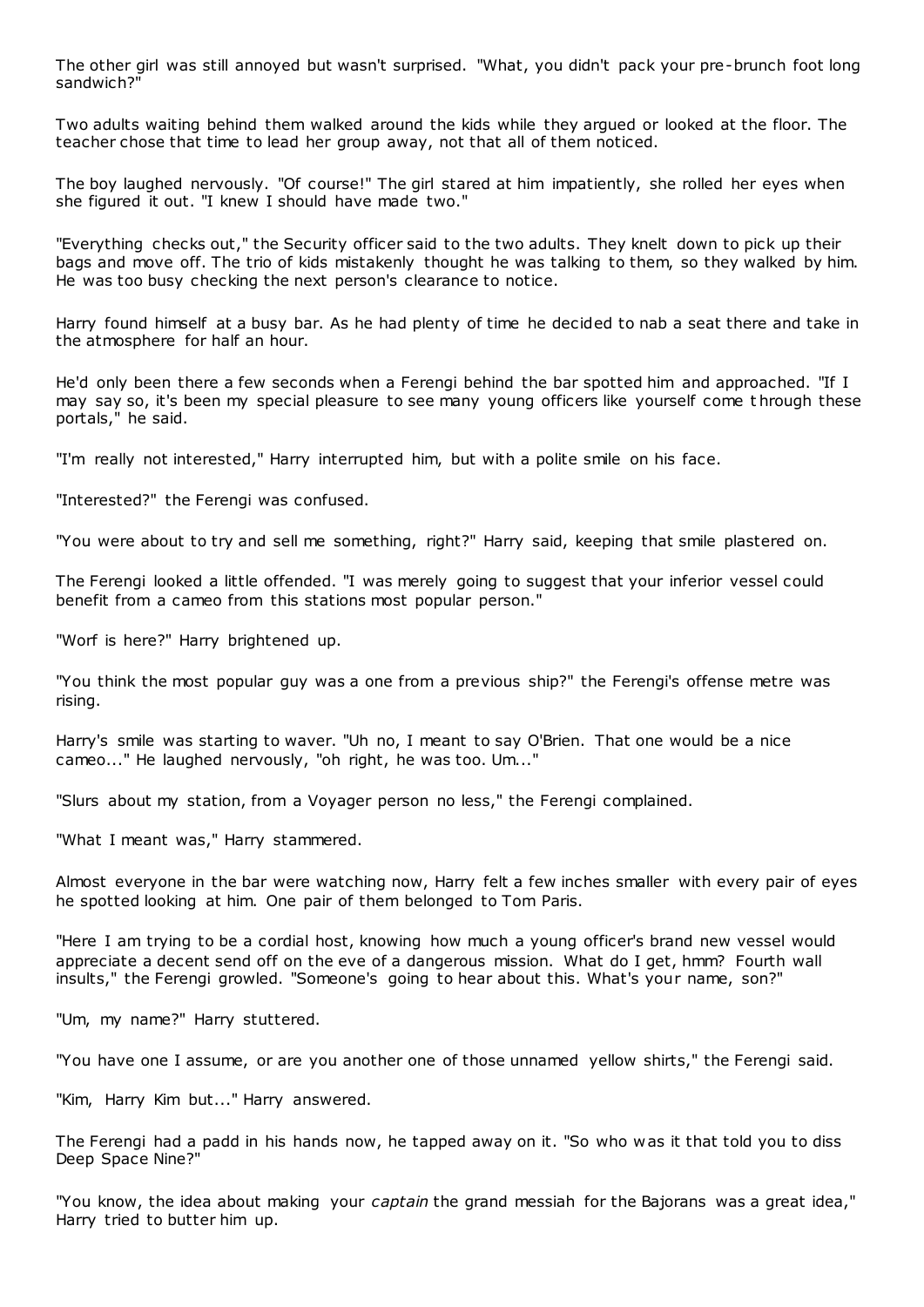"Oh no, no no no!" the Ferengi snarled.

"Really, people need to know he's the hero before he's done anything to earn it. The Bajorans are an interesting species, not boring at all," Harry continued.

The Ferengi looked at him suspiciously, "I suppose you like Cardassians as well."

"Cardassians, what a great idea. So original," Harry grinned.

"No it's not and you fell for it," the Ferengi snapped. "Now inform your superiors that I'll be making a complaint. Unlike yours, we never forget anything on this station."

Harry's smile was starting to slip, "I like long running story arcs."

The Ferengi seemed to calm down, he leaned on the bar and smiled deviously. "Let me tell you about the real original Enterprise."

Tom decided now was the time to rescue the poor Ensign. He casually walked over to the bar to join him. "That was fun, wasn't it? I tried that Holodeck program last week, shame about the dead Engineer."

"Yes it was," the Ferengi muttered. He kept his stare on Harry as if he was trying to block Tom out.

"Hard to believe that anyone could spend all those years playing it," Tom continued.

"That's an interpretation," the Ferengi said, still not looking at him.

Tom shrugged casually, "you know I heard that Deep Space Nine likes to snare people from other ships by pretending that it's the bees knees. That's just an interpretation too, right?"

"I was just giving the boy a send off," the Ferengi chuckled nervously.

Harry gave the barkeep a cold smirk as he vacated from his chair. Tom patted him on the shoulder, "let's go." The two men walked away.

"Damn, so close," the Ferengi sighed.

The bag on Harry's shoulder started to slip, he clutched onto it. Tom gave him a friendly smile. "Didn't they warn you about Deep Space Nine at the Academy?" he asked. Harry chuckled through his resulting grin.

## **Voyager:**

Tom and Harry arrived in Sickbay, just in time for the resident Doctor to leave his office.

"Can I help you?" he said, barely giving them a passing glance. The surgery biobed was his destination, a nurse was busy treating a patient there.

"Tom Paris reporting on board," Tom said.

"Oh yes, thee observer," the doctor said with disinterest. Tom's irritation was clear on his face.

Harry glanced between them with a confused look forming on his face.

"That's me," Tom finally replied with. "As a matter of fact I seem to be observing some sort of problem right now. Doctor," the last word was dripping with sarcasm and contempt.

The doctor looked over, sensing it. "I was a surgeon at the hospital at Caldik Prime, the same time you were stationed there. We never actually met."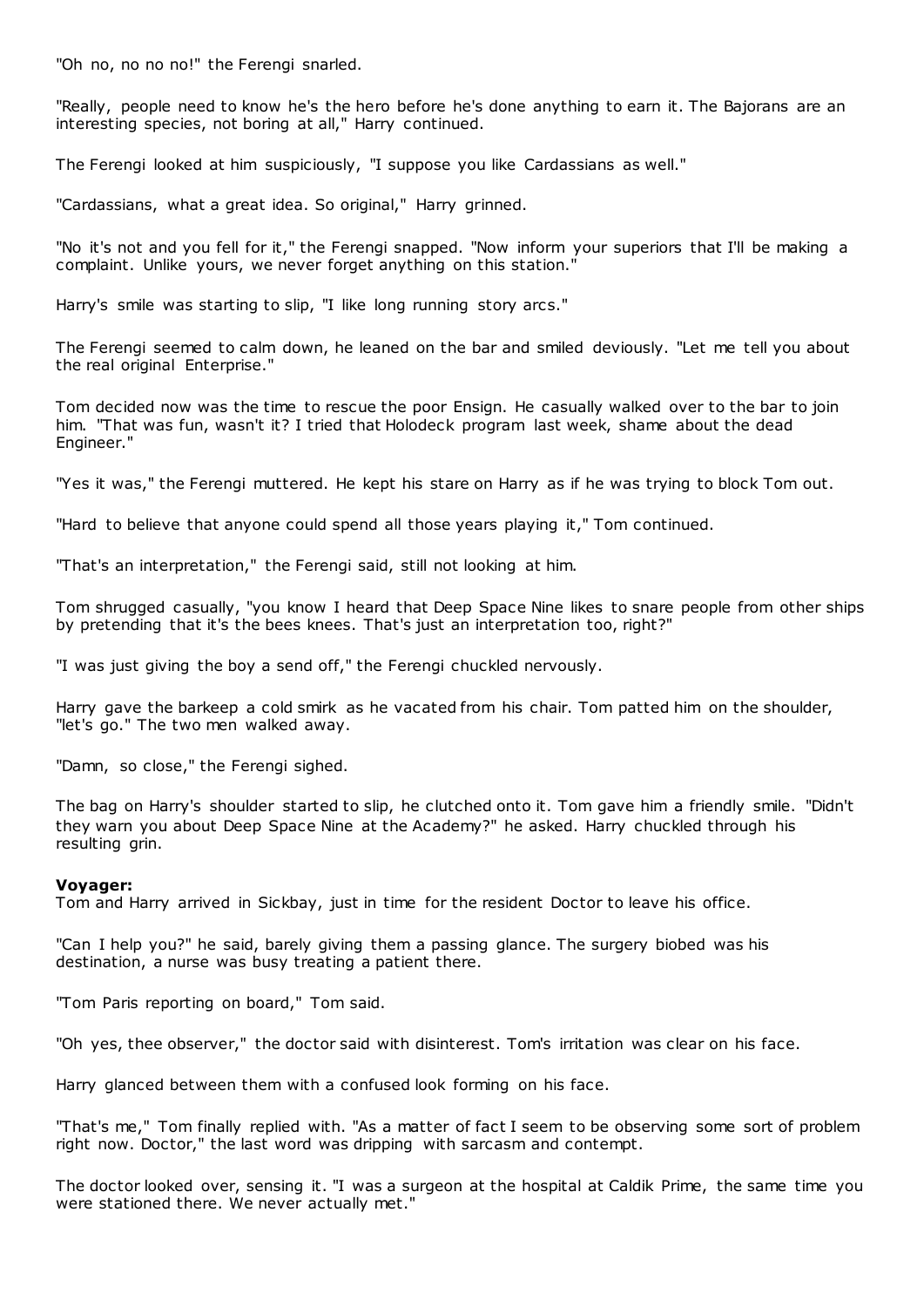Harry was growing more and more uncomfortable. It wasn't the words that were being said, it was how they were being said. The doctor was doing a terrible job at hiding his lack of respect for Tom. He felt it was better to stay out of it.

The doctor walked over to finally make eye contact with him, Harry felt the icy aura from where he stood. "Your medical records from your last posting have come in. Everything seems to be in order. The Captain asked if you were on board, you should check in with her."

"Er, I haven't paid my respects to the Captain yet either," Harry said, anything to ease the tension. Both men hadn't broken eye contact and he was worried this would get physical.

The doctor finally broke it off and looked at the young Ensign. "Well Mr Kim, that would be a good idea. Perhaps think clearly what you want to say, that's my advice for you."

As the doctor walked away Harry turned to Tom, eager to know what on earth just happened. "What was that about?"

"It's a long story Harry and I'm tired of telling it," Tom didn't answer. "I'm sure somebody will tell you before long."

Once they were gone the doctor returned to his patient. "So... what did you say?"

"I asked the Captain if she would like a cup of tea," the patient said mid whimper.

"Ah, rookie mistake," the nurse commented.

"The Doctor called, and I was right," a man's voice said from the computer. It sat on the glass table in front of the sofa.

Kathryn walked over holding a cup of coffee. "The hair dye you use isn't fooling anyone?"

The silver haired man sighed, "no, what?"

Kathryn sat down, her interest had faded. "I wasn't listening."

"I gathered. Molly is pregnant," the man said.

Kathryn's eyes narrowed dangerously, "who's the father? It better not be you, you sick fu..."

The man quickly laughed to interrupt her, "the puppies are due in seven weeks."

"Oh I see, Mark. You don't want me to leave so you get the dog knocked up," Kathryn grumbled.

"Oh Kath, that's not true in the slightest," the man smirked at her.

"Yeah right, you're going to have to take her home with you," Kathryn said as she poured herself another cup of coffee from the pot.

Mark's face fell. "Me? I just got the house cleaned."

"Well the last time you left her outside, this happened. Grow some balls," Kathryn grumbled.

"Um, I suppose that's your way of saying *you love me so you love my dog too*, right?" Mark said.

Kathryn gasped, almost spilling her coffee in the process. "I was joking about you knocking up my dog, you didn't!?"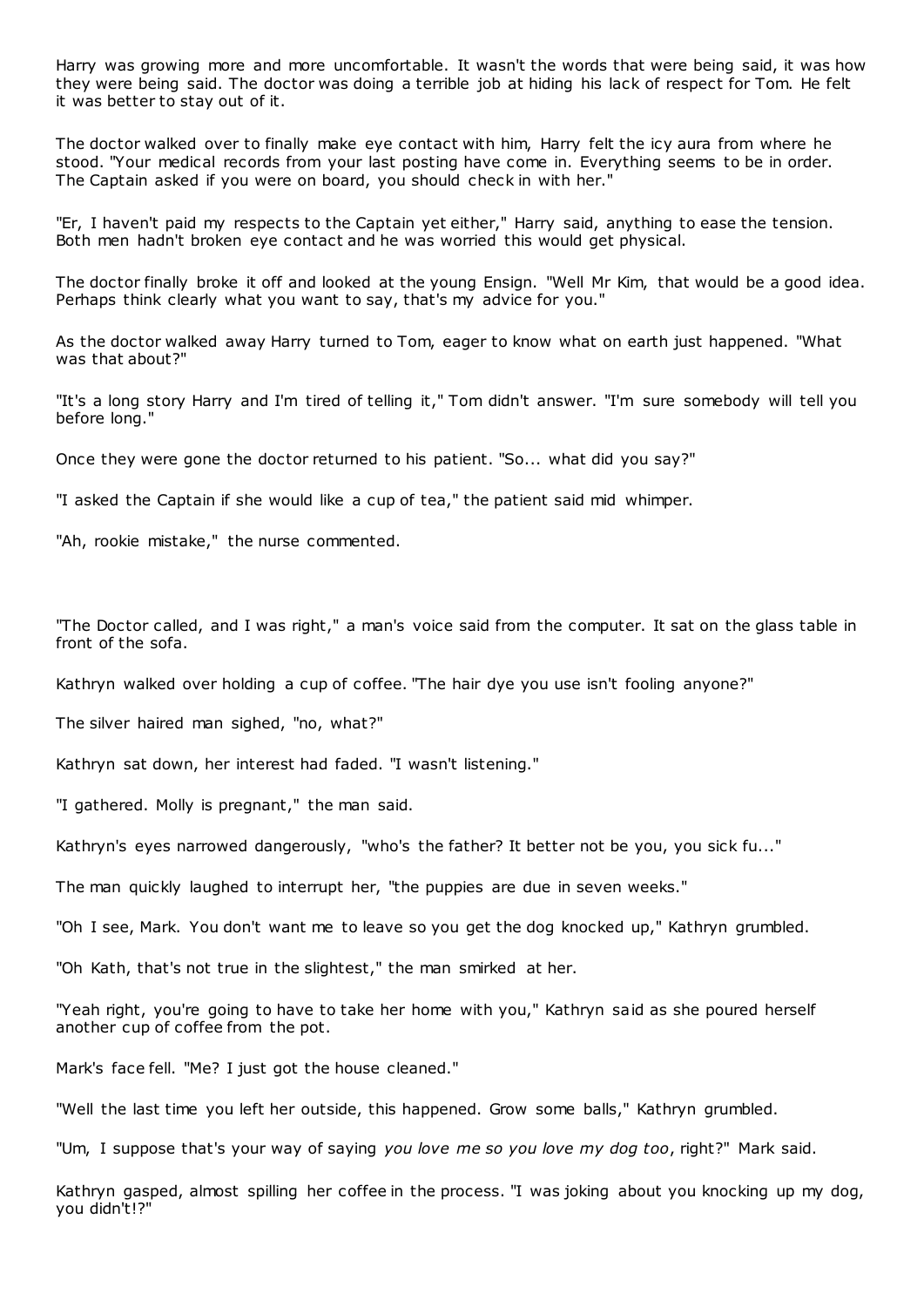Mark covered his face with both of his hands. "No I mean, it's like your dog is your baby and as your fiance I should love and look after her too."

"Why am I marrying you again?" Kathryn asked bluntly.

"Because I'm the only one who loves you enough to take all this crap," Mark replied just as bluntly.

Instead of taking that badly, Kathryn just laughed and stared dreamily at him. "Aaw Marky Warky, I'll miss you."

"I'll miss you too," Mark said back with a smile. "I'll take Molly home. I could never refuse you."

"Thanks honeybuns," Kathryn cooed at him. She slurped at her coffee.

"So when are you leaving?" Mark asked.

Kathryn sighed, "soon, I just need to approve the system reports and all of the replicators."

"Then I won't bother you anymore," Mark said.

"Oh come on, you do nothing but bother me. That's our thing you sick son of a bitch," Kathryn t eased him. Mark laughed nervously. "Oh there's a replicator I missed on Deck Two..."

"I'll remember that," Mark said.

Kathryn frowned at the computer, "why are you still here?"

"I collected the doggy bed, I thought Molly would... Kathryn?" Mark said, notic ing midway that she had ran off. He sighed, "see you in a few weeks, you crazy cow."

As soon as she was outside, Kathryn ran into Tom and Harry, nearly knocking them both flying. "Oh god, make this quick, it's an emergency."

Harry straightened up, his whole body stiffened. "Um, I'm Ensign Harry Kim reporting in."

"That's a long name. I'll just call you Ensign In," Kathryn said, twitching slightly.

"Kim," Harry corrected her.

"That's a woman's name," Kathryn said. "Whatever I'm not here to judge. Welcome to Voyager."

"Thank you sir," Harry said.

Kathryn's eyebrow twitched a few times. "Why do people keep calling me that, I don't look like a dude."

"Um, I'm sorry... Ma'am," Harry stammered. Tom looked at the poor Ensign in trouble for the second time in an hour. He felt sorry for him.

Kathryn rolled her eyes, "ma'am is a suitable crunch, but I prefer Captain."

"You mean suitable in a crunch?" Tom dared to say.

Kathryn was fidgeting like she needed to pee really badly. "I don't care, I'm in a hurry. There's something I need to check before we depart, it's a matter of life and death."

"Captain, we're almost ready to depart," the first officer said from the centre of the Bridge.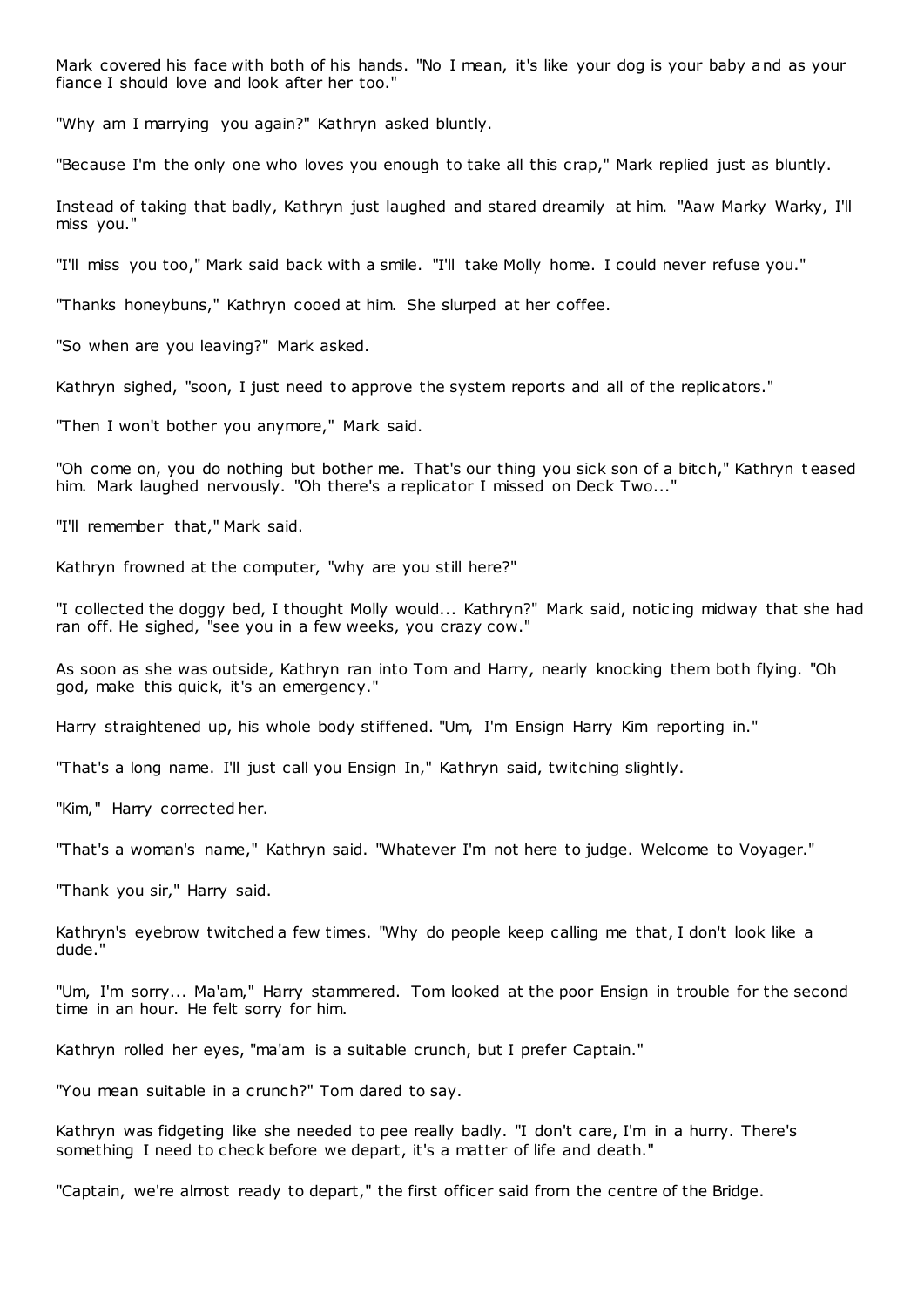"Crap, if that replicator is a dud I'm hanging you two up by your nose hairs," Kathryn groaned. Harry and Tom gave each other a quick worried stare. "Did you have any trouble getting here, Paris?"

"No, why?" Tom answered.

"Oh good, I'd hate to start the mission with a missing shuttle," Kathryn huffed as she walked in between the pair.

Harry looked to Tom for an explanation, Tom just mouthed *she's nuts*. The two men reluctantly followed her to the centre of the Bridge.

"This is my first officer, Lieutenant Commander Cabbage," Kathryn introduced the first officer.

"Um, Cavit," he tried to correct her.

"All right, calm down," Kathryn scolded him. She widened her eyes at Harry and Tom, "god what a drama queen. No wonder he's just a Lieutenant Commander."

Cavit shook his head, he extended his hand for Harry to shake. He reluctantly did the same to T om while giving him an uncomfortable stare. Tom tried not to show his distaste for that.

Kathryn pointed at a station in the back right corner, then walked over to it. Harry followed her. "This is your station Ensign In. Would you like to take over?"

"Kim," Harry tried again. She glared at him, "um, yes ma'am."

"Jesus, does this look like crunch time Kimberly?" Kathryn snapped. Harry whimpered but fortunately she didn't linger long, she wandered over to the centre of the Bridge again. "Ok Carrot, let's get this over with."

Cavit sighed. "Lieutenant Stadi, set a course for the Bad Lands, half impulse."

The woman at the helm nodded, "aye sir."

The brand new USS Voyager departed one of the Deep Space Nine branches, it glided away into deep space.

"There are ten varieties of tomato soup," the computer said after a negative beep.

Tom groaned impatiently. It didn't help that he could see Cavit and the grumpy doctor talking to Harry at a nearby table. The Ensign seemed a little distraught.

"Plain, with pasta, with vegetables..." the computer continued.

"Plain!" Tom snapped.

"Please designate temperature," the computer said.

"Hot," Tom grunted at the replicator. It finally gave him his dinner after what felt like two hours. He carried it over to where Harry was sitting. The two officers hurried away like they were allergic to him.

The look Harry gave him as he sat down made him sigh. "Told you it wouldn't take long."

"Is it true?" Harry asked.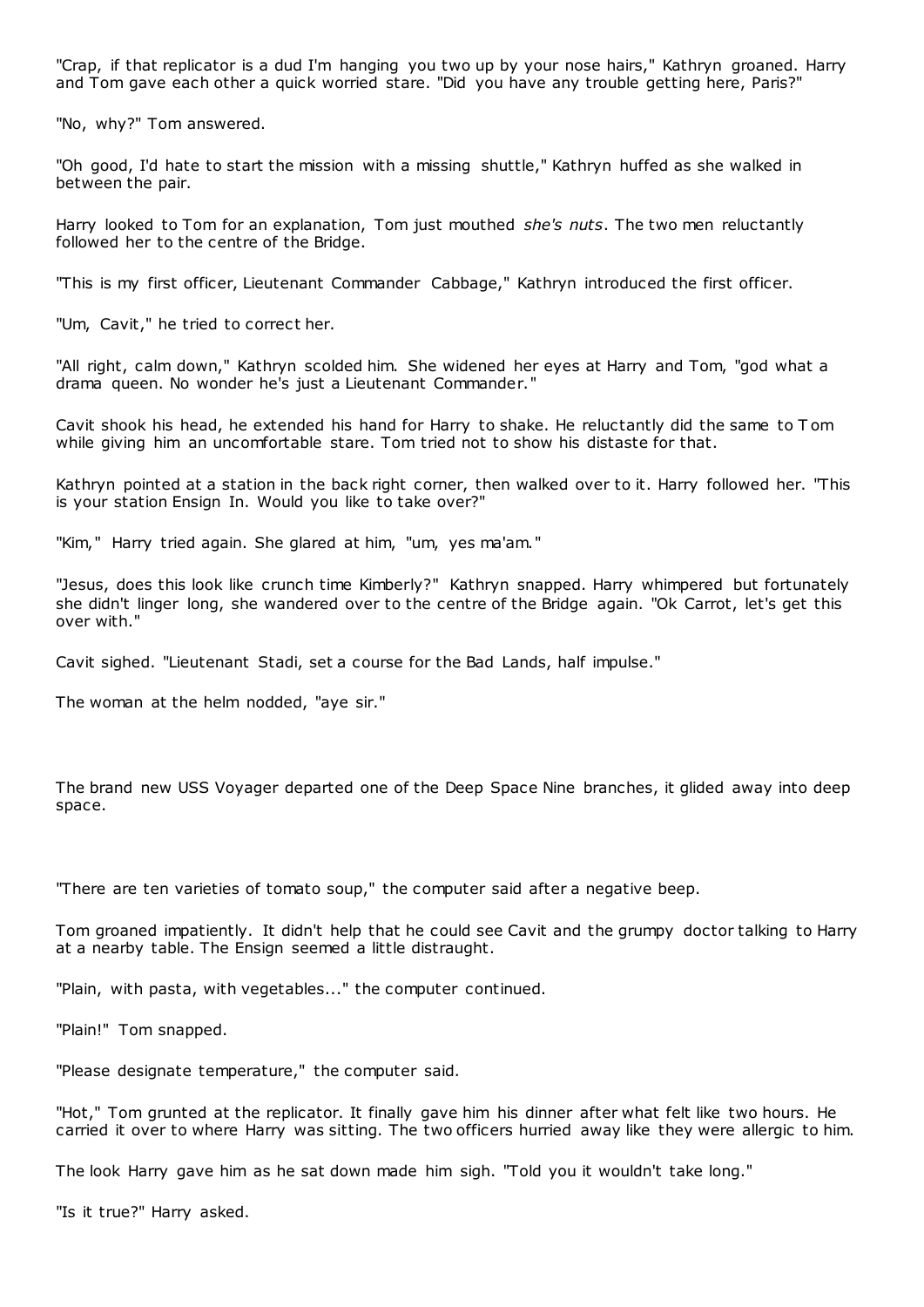"Every word," Tom answered plainly. He tried the soup, he immediately regretted it. "Ugh, that wall of replicators needs tearing down and replacing with a kitchen."

"You lied about the accident," Harry said coldly. Tom just nodded. "Why?"

"What can I tell you that you don't already know? I was selfish," Tom said. "Then the ghosts of those cadets I got killed came to me in the middle of night, telling me the true story about Christmas."

"Is that supposed to be funny?" Harry asked.

Tom shrugged, "probably not, nothing's been funny so far."

"So..." Harry said.

"So I was kicked out of the Academy only to join the Marquis. It was only a matter of time before I screwed up there too. The rest is history," Tom said.

"Sounds like to me you shouldn't take what those officers give you," Harry said. "Everyone makes mistakes."

Tom stared at the young Ensign in disbelief. "You listened to the story, right?"

"I did. That doesn't matter to me. It sounds like you could use a friend around here," Harry said.

Tom smiled warmly at him, "I'd like that, but I'm not the kind of guy people should befriend."

"I'll be the judge of that," Harry smiled back.

*"Bridge to Paris and Kim. When you're quite finished flirting with each other, we've reached the Bad Lands."*

Tom and Harry stared at each other with wide eyes.

## **The Bridge:**

Despite the call Kathryn didn't look irritated at all when they returned. She seemed normal, they knew that wouldn't last long.

"The Cardassians gave us the last known heading of the Marquis ship. We've figured out a few possible courses they could have taken because of plasma storm activity," she said as Tom joined her at Tactical.

He looked down at the charts on the station. "They were probably trying to get to one of the m-class planetoids in the Terikof belt."

Cavit didn't even bother looking up, "that's beyond the Arias system."

"You have a what ass?" Kathryn snapped at him.

Cavit recoiled a little to avoid being spat at. "Um, Ah-ry-as Captain."

"The erm plasma storms would have forced the ship in this direction," the man at tactical quickly said, pointing at the chart.

"Send that to the helm," Kathryn ordered him. He nodded. "Helm follow the course being sent to you."

"Yes Captain," the helm girl responded.

Kathryn maneuvered around Tom to leave the Tactical area. He dared to follow her. "The Cardassians claim they chased the Marquis into a storm, destroying it. The idiots must think I was born yesterday."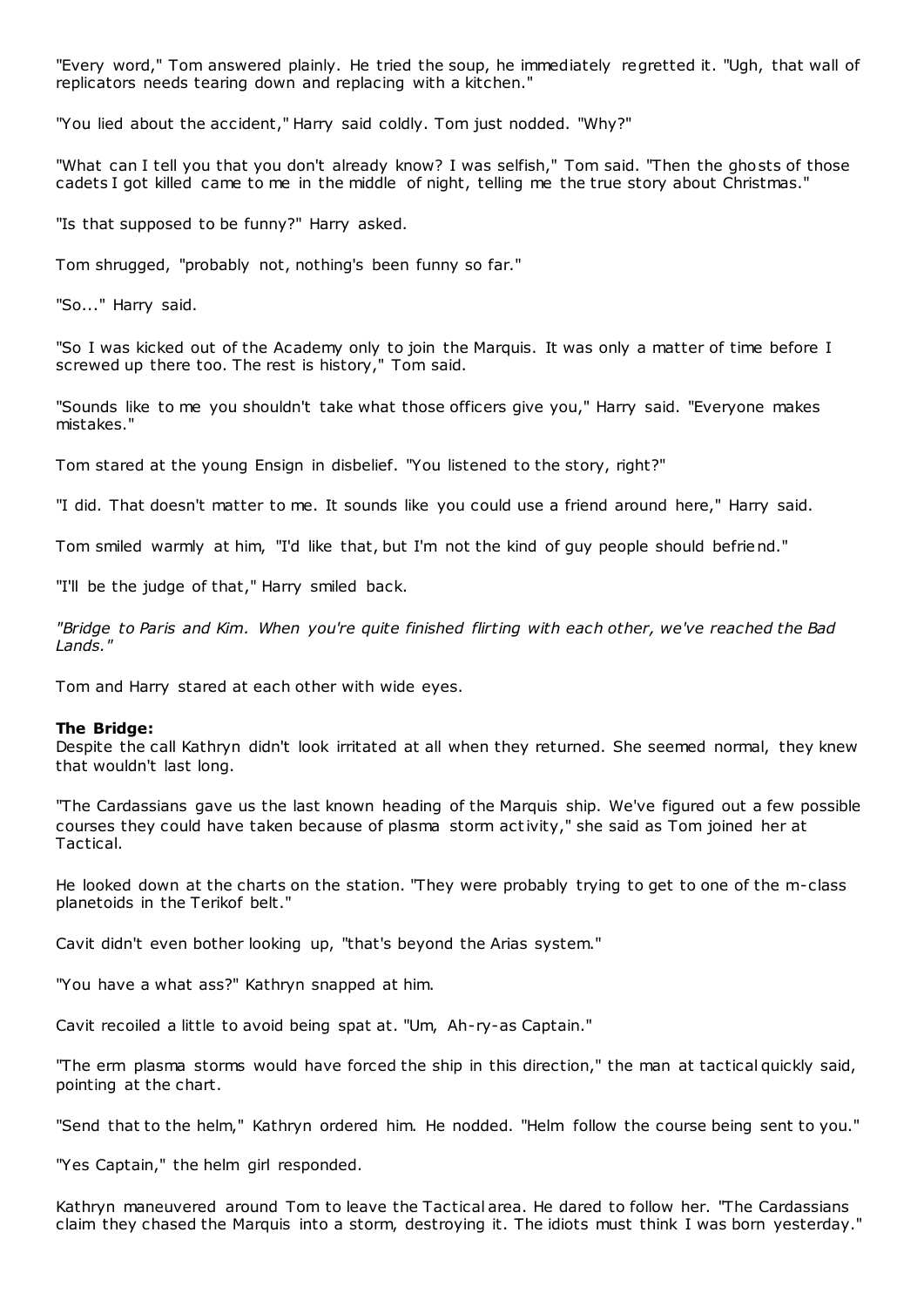"I doubt that," Tom couldn't help but snark.

Kathryn stopped suddenly and turned around to stare into his face. He almost squeaked at the intensity at the glare. "I beg your pardon!"

"I er... doubt their story," Tom said nervously.

Luckily Kathryn believed him. "Me too. There would be a trace of their warp core left behind if it was destroyed."

Harry glanced up from his station, "Captain there appears to be a coherent tetryon beam sc anning us."

Kathryn turned her head his way, "origin Mr Reporting."

Harry couldn't be bothered to correct her again. "I'm not sure. There's now a displacement wave moving towards us."

"On screen," Kathryn ordered.

The viewscreen activated. The same pale yellow wave that the Marquis ship witnessed filled the screen. It looked a lot more menacing on the bigger screen.

"What the... get us away from it helm," Kathryn commanded.

"We may be able to disperse it with a graviton field," Cavit told her.

Kathryn glanced back over her shoulder, "do it. Red alert!"

Harry was a little surprised when the lights dimmed for the red alert signal and lights. That itself was a little less unnerving than the old one they used to put up with in simulations.

"New heading 41-180," the girl at the helm reported.

Cavit typed in a few commands at Tactical while that officer worked at the back of the station. He lifted his hands up when he was done like he finished a magic trick, "initiating graviton field."

A beam emerged from the centre of the viewscreen, striking at the wave. Nothing changed.

"The graviton field had no effect," Harry reported.

"The wave seems to be following us," the helm girl said, tension obvious in her voice.

"Full impulse!" Kathryn barked.

Harry shook his head, sweat was starting to drip from his forehead. "The wave will intercept us in ten seconds."

Kathryn was starting to feel the effects of not having a coffee in ten minutes, her whole body twitched. This wasn't helping. "Can we go to warp?"

"Not until we've cleared the plasma field, Captain," helm girl replied.

"Five seconds," Harry stammered.

Kathryn gripped the arm rests tightly. "All hands brace for impact!"

Everyone did as they were told, all except Cavit. He decided to make a run for the command centre. The ship trembled, a bright light pierced the bridge as he was halfway there.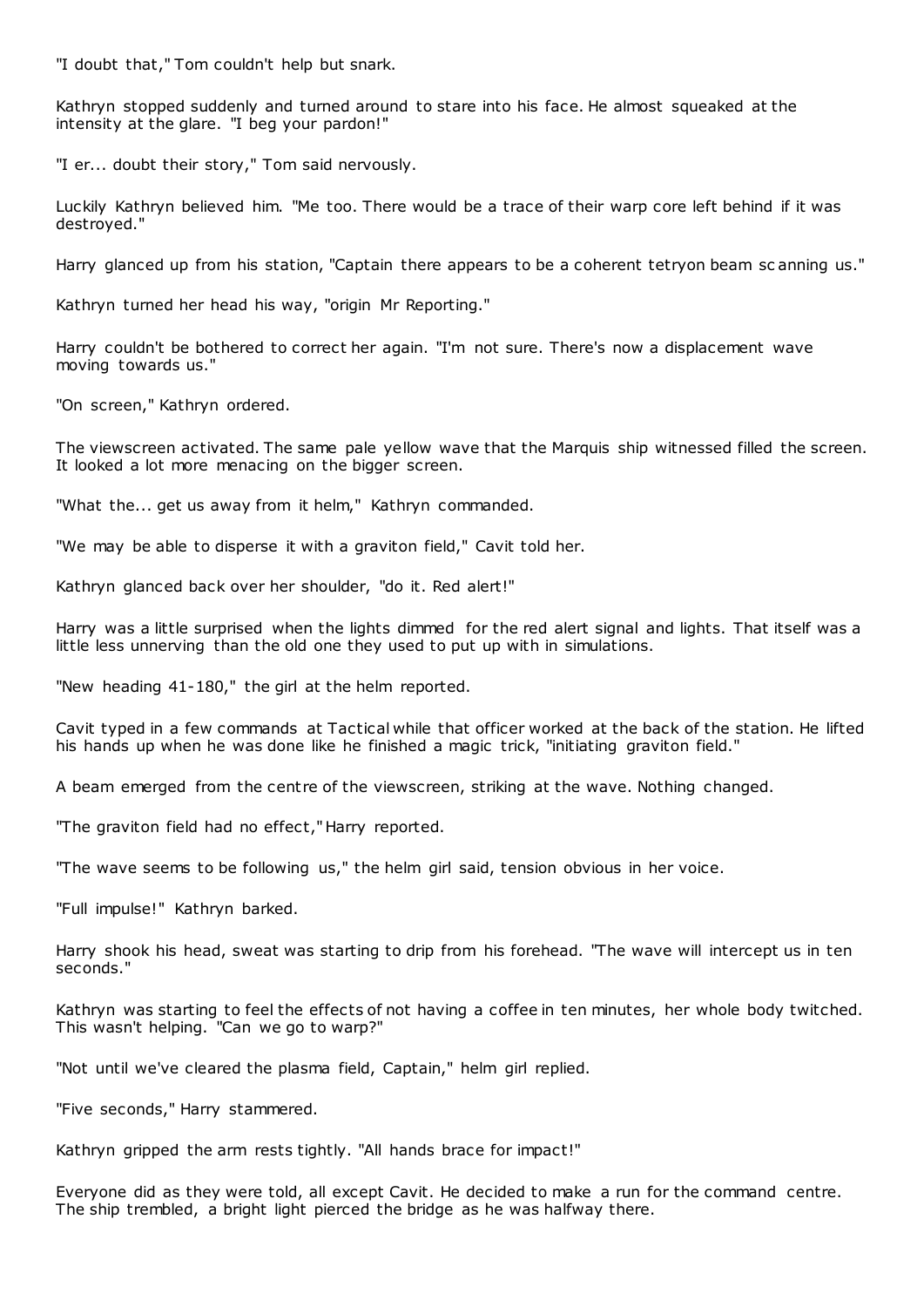The brand new starship was already a broken mess. Consoles exploded, some were on fire. Smoke filled the bridge. Bodies littered the ground, some of them moving, the rest not.

Tom stumbled over to the helm to check on the woman there. Kathryn weakly pulled herself halfway up just as a bulkhead exploded above her. She focused on her first officer lying there in front of her. A quick finger to his neck confirmed her fears, he was gone.

"Report!" she angrily screamed at anyone.

Harry clutched onto opps, he hoped it would stop his hands from shaking. "Hull breach, deck fourteen. Comm lines to Engineering are down."

Kathryn tapped her commbadge, "repair crews, seal off that hull breach on fourteen."

*"Yes Captain."*

"Casualty report coming in. Sickbay is not responding," the man at Tactical said.

"Is anybody?" Kathryn grumbled. "Paris how's Stadi?"

Tom slowly looked around at her, "she's dead."

"Captain, there's something out there," Harry quickly reported.

Something inside her just clicked, Kathryn swung herself around to face the Ensign. "Oh there's *something*, well that just solves all our problems you little..."

"He's new, take it easy," Tom tried to stick up for him.

Kathryn rolled her eyes. "I need a little more than something, I'm not in the mood."

"I don't know. I'm reading, I'm not sure what I'm reading," Harry stammered.

"Oh just put the bloody viewscreen on, or is that not responding too!?" Kathryn snapped.

"I'm trying," Harry said, turning his back on everyone to work. He glanced over his shoulder when he thought he got it.

The viewscreen at first showed a lot of static . When it cleared up it showed a huge space station with antennas sticking out from its base. It appeared to be firing something into empty space every few seconds.

"Um," Harry couldn't believe what he was seeing. He read his station again to make sure. "If these sensors are working, we're over seventy thousand light years from where we were."

Everyone stared ahead of them at the screen, what he said barely registered.

"We're on the other side of the galaxy," Harry said, his voice cracked.

None of them knew how they got there. The last thing any of them saw beforehand had been the strange space station. James made a comment about it looking like multiple spatulas jammed into some Playdoh. The name DohSpatula stuck a little too easily. For days nothing happened. The crew worked to get their ship back up and running. Out of nowhere they felt a transporter steal them away. Bringing them to this place. Whatever it was.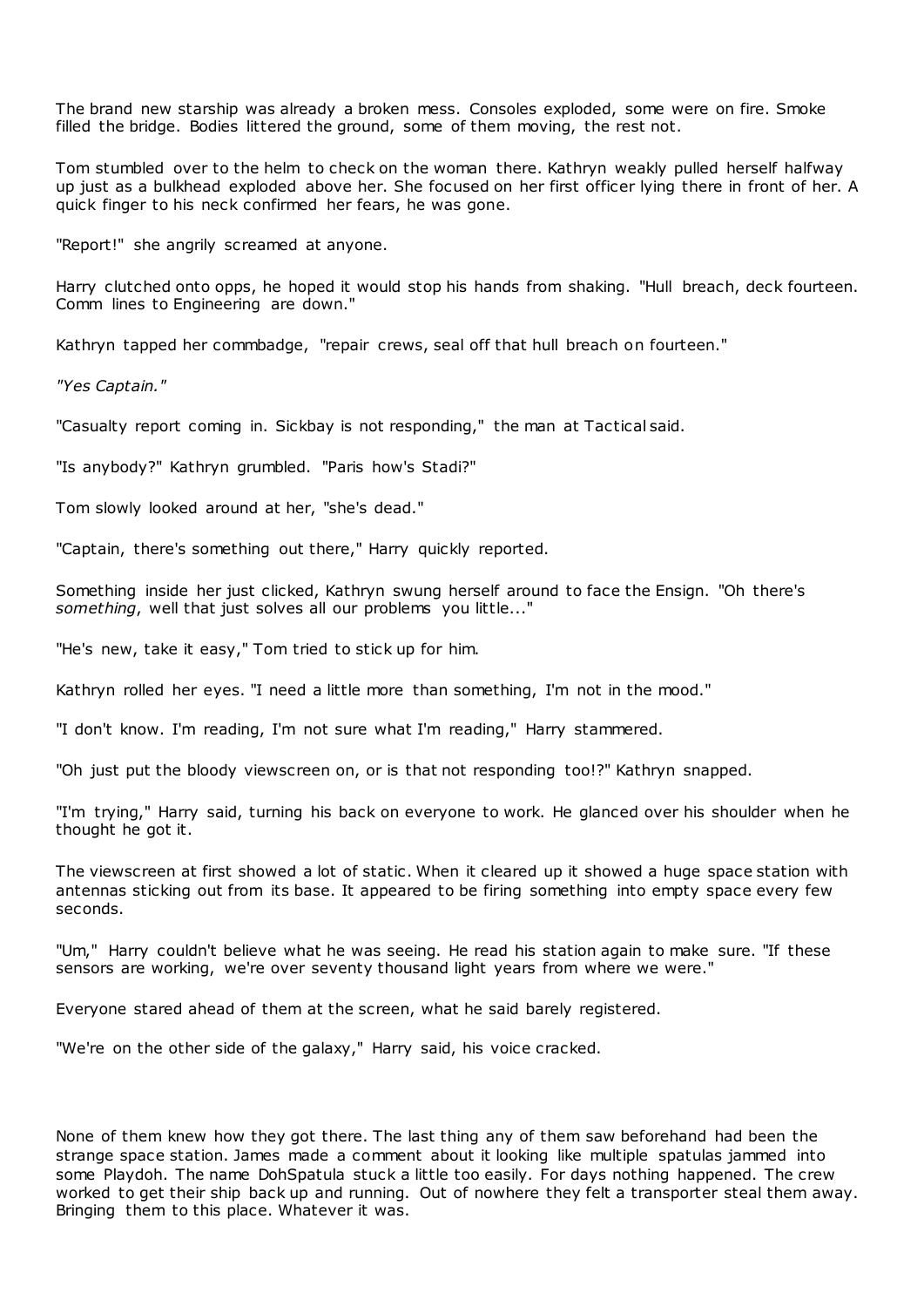Surrounded by muddy grass, asphalt, and a multitude of people in old fashioned clothing dancing around. In the centre of the madness, a large white farmhouse with an old man sitting on the steps, playing a banjo merrily.

As much as it looked out of place, the Marquis crew felt like the outsiders. The confusion over the situation had morphed into general annoyance from the dreadful music playing.

One crewmember had enough. Jessie strode over to the old man on the steps. James followed her, curious as to what she was going to do. He didn't have to wait long. She snatched the banjo from its owners hands to smash it into the nearby tree. What remained was handed back to him.

"Stick to the tambourine next time, idiot," she hissed and then walked away.

James was already close to laughing when he saw the expression on the man's face. Wide eyed, jaw threatening to drop, unsure of why that happened or hadn't expected it. James shrugged before walking after her.

Unaware of this incident, a woman hurried out of the house with a tray of food to offer it to the still baffled crew.

"Corn on the cob?" she kept repeating.

Unfortunately she said it in earshot of Danny, then again directly to her face. She snorted into laughter. Everyone around her groaned in perfect unison. "Corn in the gob ey?" Danny was the first to take something from her. Thanks to the way she ate it, she was the last as the woman hurried away in disgust.

In the corner of Jessie's eye she saw the old man pull another banjo out from behind him. Her teeth ground together as he began to play that like nothing happened.

"I'll end him," Jessie said in a such a calm and gentle voice, it took the people nearby a while before her words clicked.

"Jess, he's not worth it," James said. That might have worked if the old man didn't force eye contact with his banjo breaker, as if to make a point. Jessie lunged forward, only to be stopped by James quickly throwing his arm out.

Ian approached the pair, staring at them bewilderedly. "He's taunting us. Or he's doing some swap bodies thing."

Jessie didn't get it at first. When she did, she scowled at him in disgust. "Oh so because I'm angry and lashed out, I must be James huh. Classy."

"Well, if someone told me that somebody smashed the banjo, I know who I'd blame," Ian said nervously.

Chakotay watched from afar, seconds away from face palming. What finally set him off had to be the sight of Sid finding a cattle prod. Somebody snatched it off him before he could find something to heat it up with.

"All right, that's it," Chakotay snapped. He stomped towards some of the dancers. "I have enough weird going on without you people adding to it. Now tell me..." The dancers kept on dancing, ignoring him. He tried to address the man with the banjo instead. "What is this place and why are we here?"

The woman with the corn returned with a much less friendly expression than earlier. "If you are not interested in any corn, we can always skip ahead to the main course."

"What? Hotdogs and a guy playing the recorder?" James said.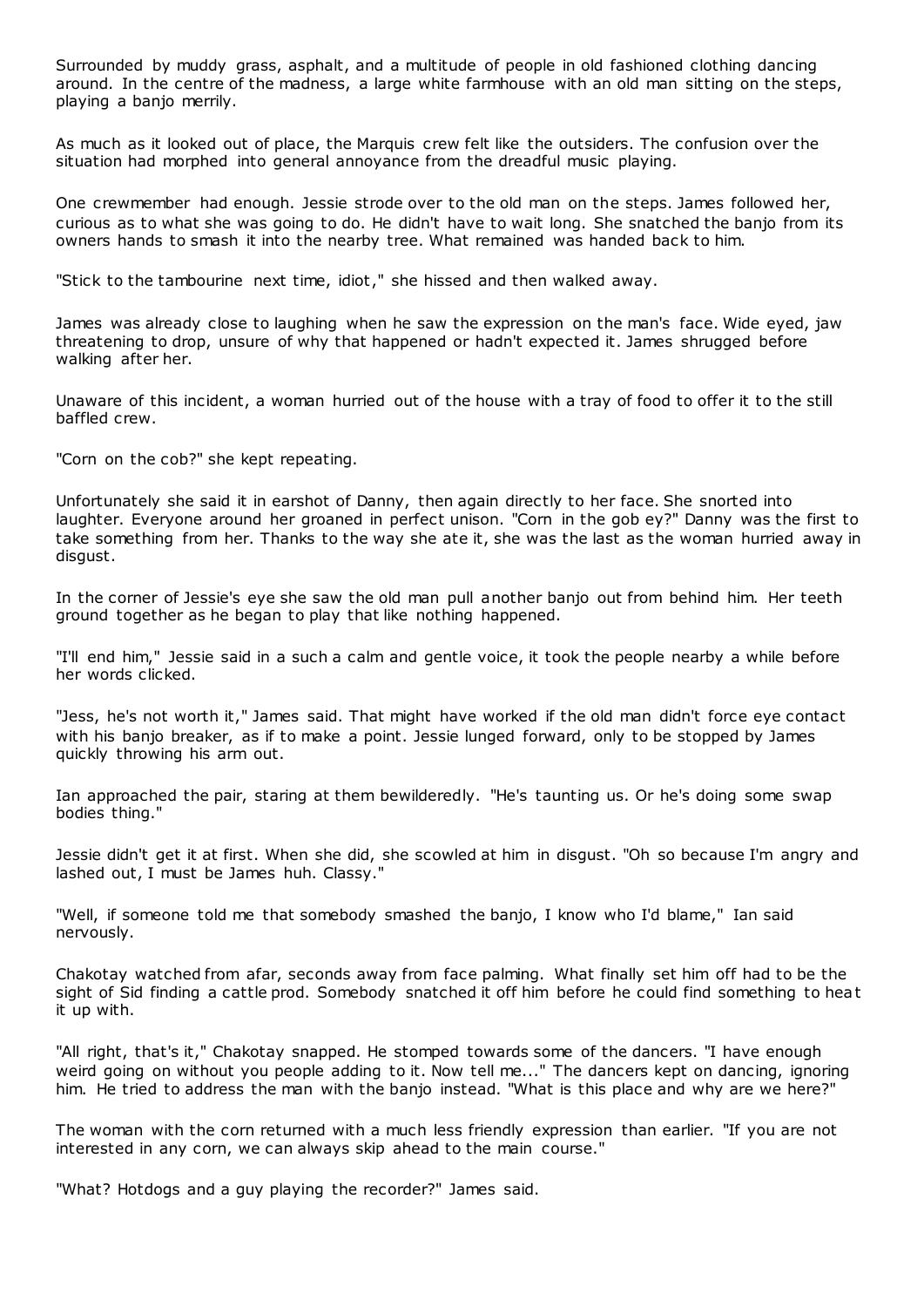Chakotay finally allowed his hand to move up and cover his face. Both of them were itching to do it at this point.

"Why hotdogs?" Jessie asked innocently. Danny snorted into laughter again, answering her question. Sort of. She knew it was rude to her at least.

"I need to re-think my life," Chakotay said, muffled through his hands.

The farm faded away into nothing, replaced by a mechanical environment filled with uncomfortable looking beds hanging from the ceiling. Any sense of relief the crew had was wiped when they looked around.

There was little time to ponder what was going to happen next. They felt the transporters envelop them once more.

The beds, now occupied by the Marquis crew, revealed a terrifying feature. A sharp needle descended from the ceiling above each one. They'd keep going until the stomach was punctured. There were no screams or resistance, their eyes were closed tight.

Not all of them were so lucky. Perhaps it was payback for what she did to his banjo, or the insult in general, but Jessie was fully aware of what was going to happen to her. Her body stripped bare with only a sheet covering her. Something was holding her down, nothing she could see. Everything felt numb. That was until the needle pierced her skin. All she could do was scream.

If that wasn't bad enough, she could hear Sid's giggles and then slurred sleep mumbling's of, "again, again!"

Her vision began to blur while her stomach burned. The last sight she could make out was her best friend on a nearby bed suffering the same fate. With his head slumped the other way she could not see if he had to watch his torture too. Then the darkness came.

## **Voyager:**

"I'm sorry, I didn't quite catch that. We're where?" Kathryn said dangerously.

Harry shivered. She was staring into his soul, he felt it slowly turn to stone.

"Captain, the Marquis ship is here too," Tom said from the helm. He hoped that it would redirect her for a moment. "Their shields are down and they're badly damaged."

Kathryn hurried to his side to see for herself. Instead she slapped the hand hovering over the panel. He stared at her with a wounded puppy expression.

"Think of the helm as all women. It doesn't want you touching her, keep your dirty mitts off," Kathryn hissed at him.

Even though his hand still stung Tom turned away and muttered under his breath, "please, if the helm was you I'd be on the other side of the ship."

He heard her growl, the right side of his face and neck burned from the intensity. He didn't dare move to avoid catching a glimpse of her staring at him.

"There are no life signs aboard," Harry stuttered.

"What about on the station?" Kathryn asked him.

"Array," Tom blurted out, instantly regretting it. The heat was beginning to make him sweat.

"Do you say anything but *look at me* or *punch me*, Paris?" Kathryn said dangerously.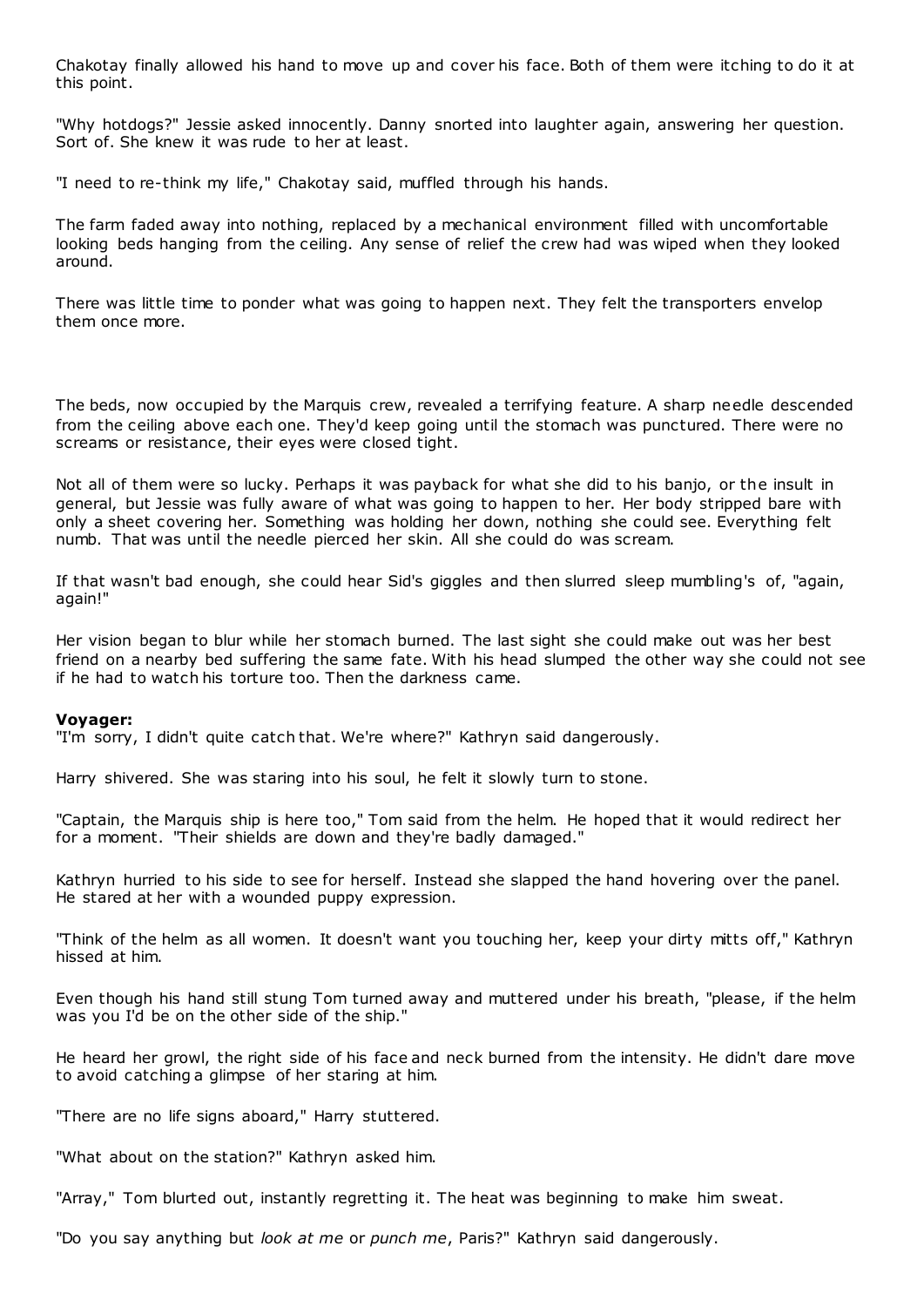Tom meekly shook his head, doing so he got a blurry preview of her face. It convinced him to try to keep quiet for now.

"Our sensors can't penetrate its hull," Harry answered her previous question.

Kathryn focused her attention on the viewscreen. Fortunately for it her face softened slightly. "What are those pulses coming from it, Mr In?"

Tom wondered what she meant, he looked up as well. The alien structure looked strange enough, but he could see it slowly turning on the spot, occasionally firing a white blast of energy into the distance.

Harry didn't dare correct her name for him again, he didn't want her wrath focused on him, ever. "Massive bursts of radiant energy. It seems to be directed toward a G-type star system."

"Hail it," Kathryn commanded.

The comm activated before Harry could do a thing. *"Carey to Bridge,"* a man's voice said over rough static .

"Carey, Carrie," Kathryn muttered to herself.

*"Engineering has some severe damage. The Chief's dead. Possibility of a warp core breach."*

"Oh, I thought Carey was that annoying pissant doctor," Kathryn said, more confused than she was before. Her eyes widened, the blue in them flickered. "What, a core breach? Why didn't you open with that?"

*"Uh... can I answer that after the ship blows up?"*

Kathryn swung around to stomp towards the turbolift. Nobody, not even people tending to the injured, got in her way. "Secure all systems, I'm on my way. Don't you dare leave."

"No response from the station," Harry quickly said and unintentionally quiet.

Before she stepped into the turbolift Kathryn sharply turned her head in his direction. He instantly thought he was next. "Get down to Sickbay, find out what's going on." Thankfully it was brief as she focused on a man at Tactical next. "Mister Dullins, the Bridge is yours."

The man she gestured to waited until she was gone to say, "Rollins."

Tom looked over his shoulder toward him, catching Harry rush for the turbolift closer to Tactical. It seemed to him a little pointless hanging around if he wasn't allowed to touch anything. He quickly made his decision to dash after him. "Harry, wait up."

#### **Sickbay:**

The pair rushed in through the main entrance. They were immediately greeted by raging fires in several parts of the room.

Harry helped the teenaged boy from the queue at Deep Space Nine off the ground. Then he and Tom immediately rushed over to the check on the medical officers. Tom scanned them, hoping they were merely unconscious. Harry picked up a fire extinguisher.

The results of the scan weren't good, his shoulders slumped. "They must have been right next to the console when it exploded," Tom said.

Harry used the fire extinguisher to try and put the fire out.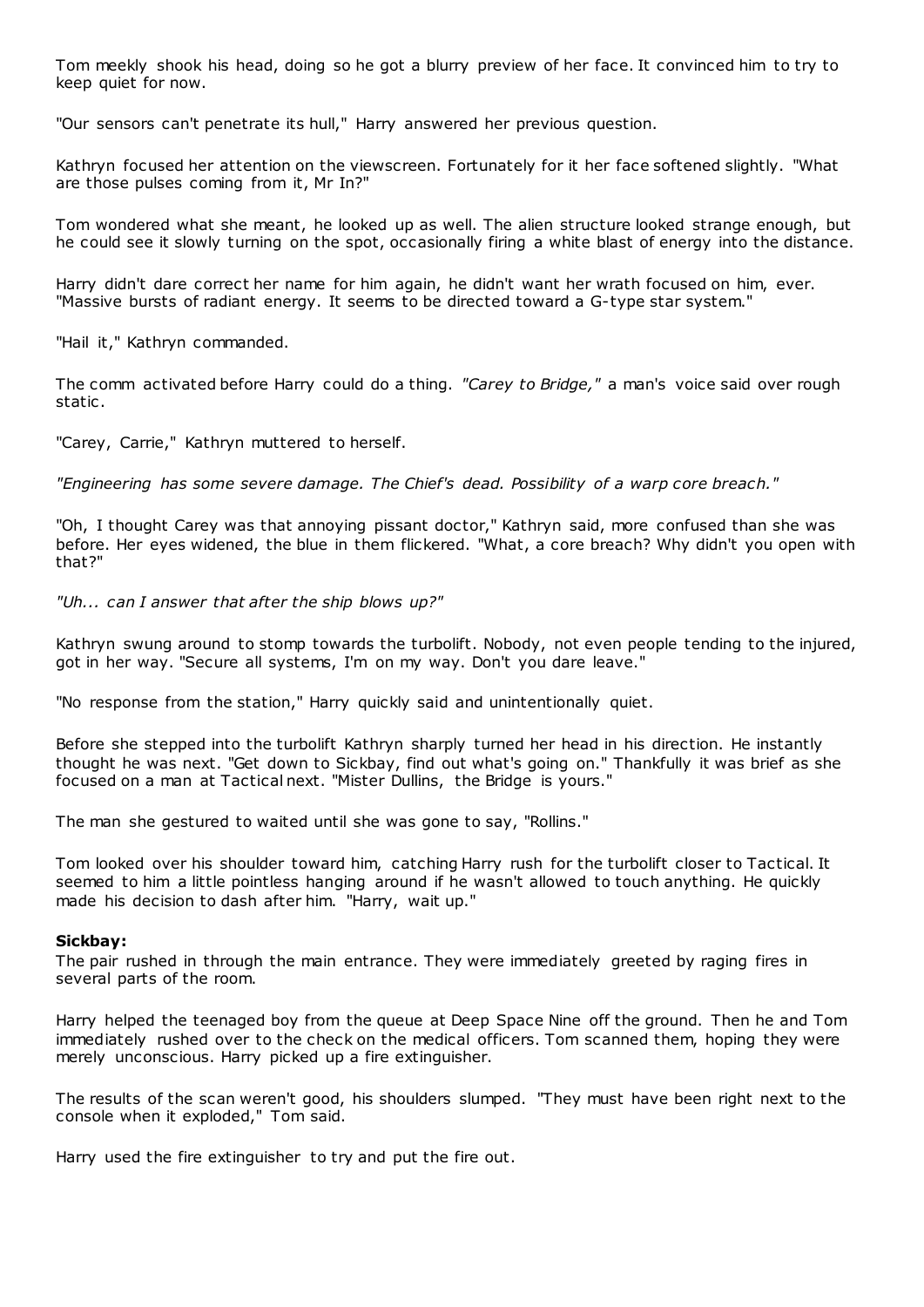Kathryn power walked down the corridor. Everyone using the corridor did their best to keep out of her way, most with a fearful look in their eyes.

She was almost there when she caught sight of a woman with random strands of hair tumbling over her shoulders. A fuzzy bulb of it hung out, lopsided on one side. The top of her head looked like she had gotten a large static shock.

The Captain turned to confront the obviously frazzled woman. "God, go take the rest of the day off, you look like a drunk hedgehog." Then she realised she was only talking to the reflection on the computer panel next to her. "Oh the humanity."

"Computer, activate Emergency Medical Holographic Program," Harry commanded.

An older man with barely any hair appeared out of thin air. He looked around briefly.

"Please state the nature of the medical emergency," he said robotically.

"Dumb question," the teen boy muttered. He was standing by one of the bio beds where one of the patients was lying.

"Status of your doctor?" the EMH said questioningly.

"He's a bit dead," Tom answered.

"Point four cc's of Trianoline," the EMH ordered. The boy looked at him with a confused look on his face.

"Erm, can you repeat that?" he said meekly.

The EMH looked impatiently at Harry and then Tom. "Is he the only nurse?" he muttered.

"I doubt it," Tom said.

The hologram sighed and he walked over to a medical tray. He picked up a hypospray and he injected the patient with it.

Tom studied the hologram in distaste. "An artificial doctor?"

"Yeah, why not?" Harry said.

"Couldn't they have made him nicer?" Tom complained.

"It's for emergencies only. Bedside manner's not gonna matter," Harry pointed out.

"Uh no, I meant nicer on the eyes. Hot, blonde..." Tom gestured both his hands in front of him. Everyone conscious stared in disgust. "Very smart."

Harry rolled his eyes and walked away. The EMH's reply was to push Tom out of the way on route to another patient. "If you're going to overcompensate. Do it outside," he said.

Harry smirked. "You heard him."

"Tricorder," the EMH commanded, pursuing his right hand outward. Harry followed him and he handed him the tricorder he was carrying.

The EMH pushed it straight back with a disgruntled, almost patronising face. "Medical tricorder!" he barked.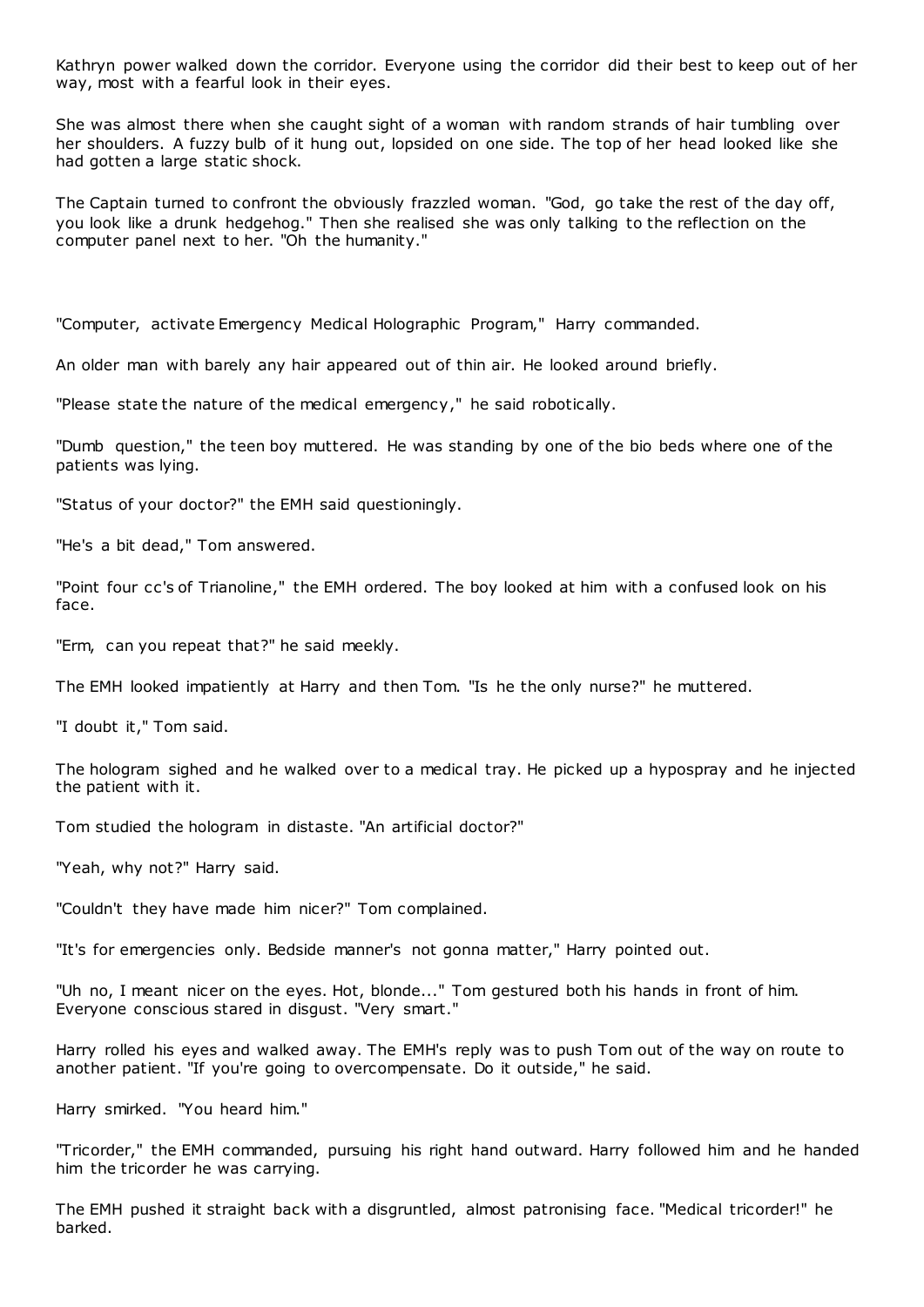Tom tried his best not to laugh at Harry's pouting face.

Engineering was in complete disarray. Injured and dead were being hurried out, consoles sparked uncontrollably or were already blanked out. The majority of staff had huddled around the core, the purple fluid inside it churned, a light haze stemmed from it across the room.

"Lock it down," Kathryn barked at the team.

"If we lock it down with this much pressure, we might never get it revitalised," one staff member told her.

Kathryn sighed downward at the computer panel she stood at. "We don't have a choice. We need to get it under control before we try to clip it down."

They were all on the same page. Everyone got to work. The man who had spoken to her opened a floor panel and stepped down into a deep hole, armed with a few tools. Kathryn watched him with one eye still on the panel.

*"Warning: warp core micro fracture. Breach imminent,"* the computer warned them.

Kathryn tensed, "you don't have to tell me." She sped up her own work.

"That's it. Constrictors locked," the man said in relief. Kathryn nodded. "I just need a little while to straighten this out," he mumbled.

"Take your time Mr Harry, this is delicate work," Kathryn said.

The man nodded too, then frowned. "It's Carey, Captain."

"Then who the hell is Harry?" Kathryn wondered to herself but aloud. She still continued what she was doing while thinking about it.

The purple started to tame, the sounds coming from the core diminished.

"Unlock the constrictors," Kathryn ordered while her fingers worked.

"Constrictors online," Carey confirmed.

Kathryn double checked her console before asking, "pressure?"

Carey sighed in relief and smiled, "it's working. Twenty five hundred kilopascals and holding."

"Finally," Kathryn sighed in relief. Now that everything was calmer, the rest of the staff moved away to fix something else. Doing so they noticed the Captain's frazzled hairdo was back to its usual impossibly neat bun. They caught her tapping the knot holding the bun in and pocketing a small brush.

Once she noticed them looking at her, the anger was soon back to normal too. "What?" She turned away to return to the Bridge, she eyed the warp core in distaste for no reason they could see. "What, it's normally that colour? It would look much better in blue."

"Uh, you want us to change the plasma coolant colour?" Carey stuttered in disbelief, hoping she was joking.

"I bet it wouldn't break in five minutes if it were. Blue, strong and vital. Matches my eyes," she mumbled as she passed him. Her commbadge chirped.

*"Bridge to Janeway. We're being scanned by the array, Captain. Its penetrated our shields."*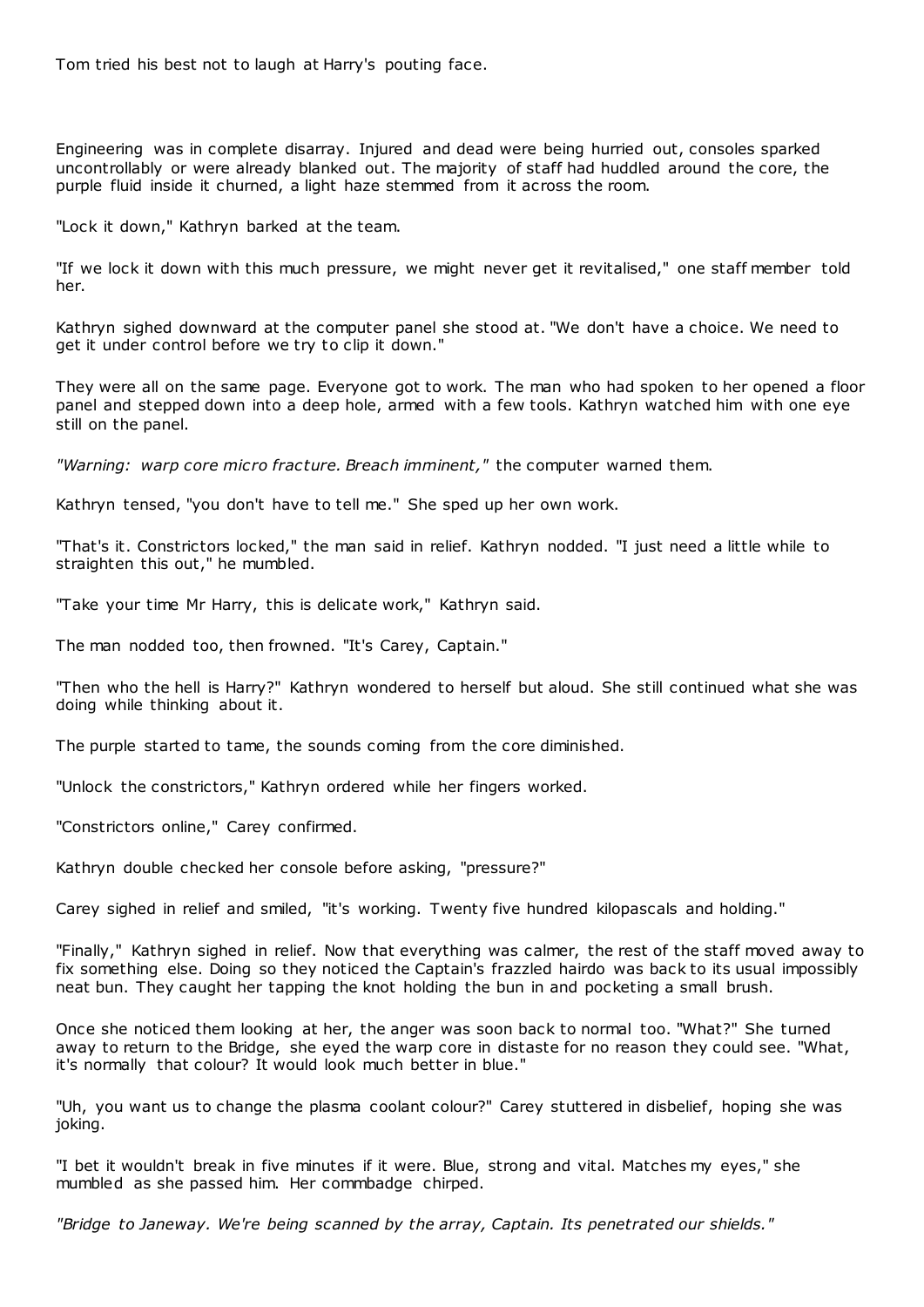"Station. Can't we have a minute's peace?" Kathryn muttered before tapping the commbadge. "So, what kind of scan?" She got no response. "Oh come on, I didn't snap at you, big pansies. Respond." A crewmember sneaking by behind her disappeared in an alien transporter beam, whic h she not only saw in the corner of her eye, she heard it too. "That's not a scan!"

She marched back towards Carey, "initiate emergency lock off. They're getting this ship over my..." The transporter took her away too mid sentence, her hands flew to her hips, "hey! Dead body!"

The EMH finished with another patient lying on a biobed. Before he could dismiss her she disappeared as well. "And they complained I was rude," he said. Then he looked around to find he was alone. It merely annoyed him. "Computer, deactivate the EMH. It's not hard!" He reached for his commbadge, "Sickbay to Bridge. I didn't say anyone could leave." No answer. "Hellloooo??" He sighed impatiently.

Now it was the Voyager crew's turn to visit the strange farmhouse. This time it seemed quieter and less crowded. The lady handing out corn brought a fresh tray of different food to offer them.

Whoever had one on their person at the time, brought out a tricorder in the hopes of curing their confusion.

"Uh, Captain?" Tom asked on approach to Kathryn.

Kathryn was one of the crew with a tricorder, she glared at it as if it were its fault. "What kind of stupid interior design is this for a station? Stupid pricks."

Tom looked to Harry instead. "I can't detect any stable matter. It's got to be some sort of holographic projection," Harry said.

The woman approached them with a bright, beaming smile. "Sugar cookies anyone?"

"Oh Jesus Christ," Kathryn groaned in response. The woman quickly changed her route to avoid her. "Oh no you don't," Kathryn growled as she gave chase. "Get back here you old bag and tell me what the hell is going on!"

The woman had to stop, what with Voyager crewmembers all over her escape routes. She turned around nervously chuckling. "You're guests here. The neighbours will be here any minute. Try to relax."

As if on cue the group of people from earlier arrived through the front gate.

"Oh yes. Suddenly on the other side of the quadrant, my crew's dead, Marquis idiots are missing. Relax." Everyone backed away at least one step. "I'll get right on it!" Kathryn roared.

"What's her problem anyway?" Harry whispered with a hand by his mouth.

Tom shrugged, "I don't think it's only one." He then spotted a woman in a flowery dress making eyes at him. He zoomed over to greet her so quickly Harry was left talking to himself.

"Tell me why you kidnapped us, or I'll start butting heads," Kathryn snarled.

The woman gasped but still kept a cheerful facade. "So violent. You remind me of a couple of our last guests."

"The Marquis?" Kathryn asked.

The woman hurried off through the gap Tom had left before she said anything more incriminating, leaving Kathryn to stew. She eventually looked around to inspect the place.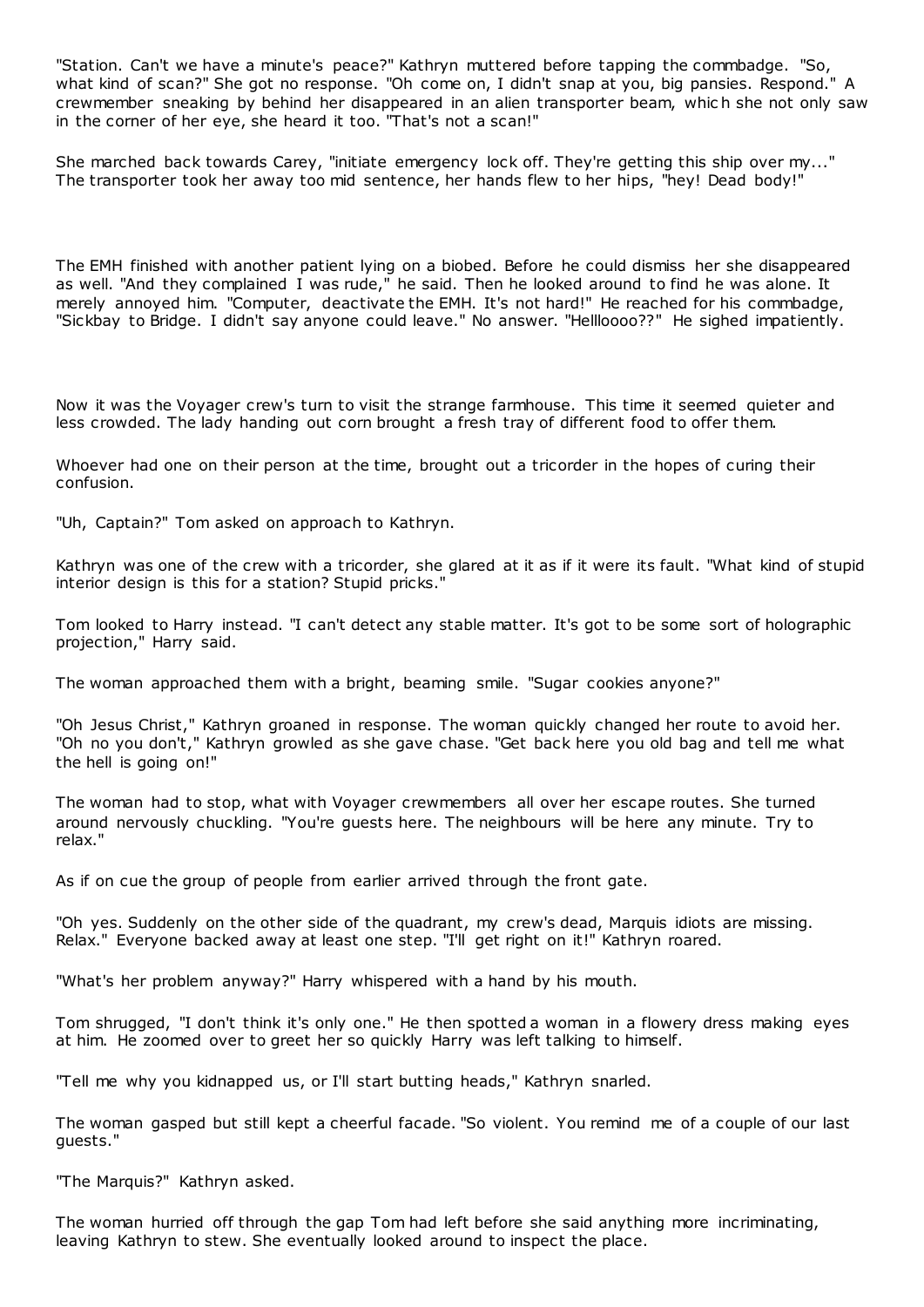Harry meanwhile walked over, tricorder in hand, to Tom who was already getting a little f riendly with the woman he met. "Uh Tom, we're the only people here. She's not real, a hologram."

"Never stopped me before," Tom smirked.

Harry blankly stared at the pair. "That doesn't surprise me whatsoever," he retorted before walking away from everyone.

Tom smiled, enjoying her company until he replayed what Harry said in his head. He ran after the Ensign, "hey, meaning what?"

"If you're mad, you already got it," Harry replied.

"What are you doing?" Tom asked as he caught up with him.

"There's got to be a control panel somewhere, a power conduit. Anything," Harry answered.

"Hmm, of course," Tom said.

Harry's tricorder bleeped viciously. His eyes fluttered open wide at the readings he was getting. "Woah. Sporocystian lifesigns."

"Sporocysts, what?" Tom stammered.

The pair then noticed the woman following closely behind them. "Where are you going? There's nothing over there but a silly boring barn," she said in a badly faked Texan accent.

"Wow," Tom cringed at it.

Harry was more bemused by it though, "you haven't heard her talk yet... of course not." He glanced over his shoulder to address her, "what's in the barn?"

"Oh nothing but piles of hay. If you like spores, you'll love the duck pond," the woman replied.

Harry and Tom shared the same curious expression, and neither of them were thinking about ponds.

Kathryn passed the banjo man, apparently knowing better than to play with her around. She still turned on him though. "You people have got a dodgy idea of what would be homely to us, and I grew up on a bloody farm."

The old man pretended to be deaf and looked away. She grunted and walked off to pester a different hologram. Then she noticed something was off about what was left of her crew. "Wait, where's In and the pervert? I doubt they've split up already."

"Over there," Faye said timidly while pointing in the direction Harry and Tom went. "I think."

Kathryn acknowledged with a nod and hurried off. She backtracked after a few steps to look at her strangely. The young girl's face turned bright red. "They're looking younger every year. It better not be just me," she commented. She shook her head and smirked, "nah."

Tom and Harry tried to enter an old wooden barn. The woman rushed in front of the door and put on her best flirty look. "Hey, wouldn't you prefer to triple date. Huh?"

Tom of course smiled at it while Harry's eyes widened. He took one look at Tom's expression and mouthed no. Tom looked at him, only then realising what she may have meant. He groaned in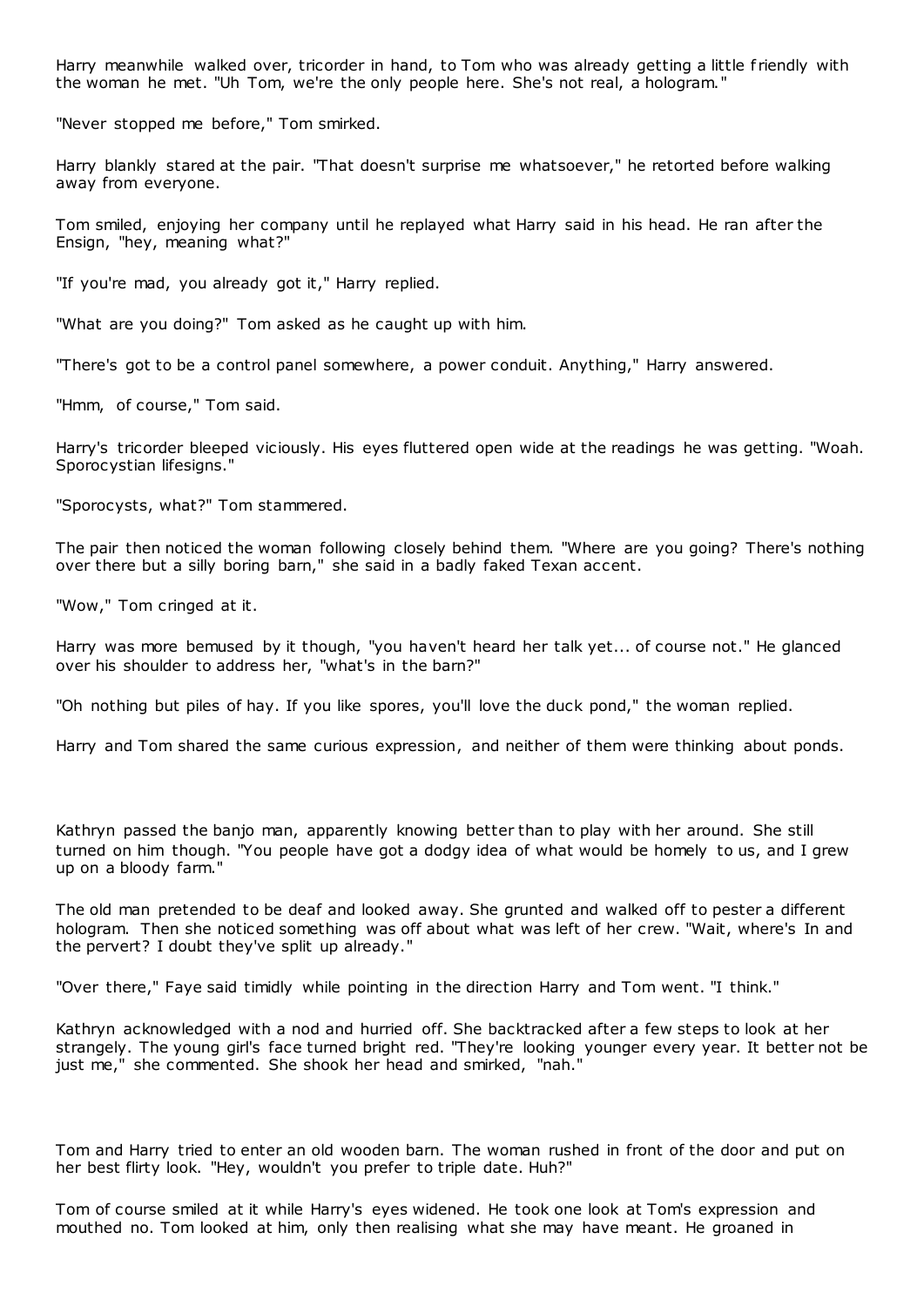response. "How old are you Tom, sixteen?" Harry grunted as they walked around her and inside the building.

The tricorder in Harry's hands bleeped harshly while he pointed it around the barn. "Lifesign is definitely coming from in here."

"Where?" Tom asked while looking around the whole building.

"I'm not sure. It's all around us. Oh..." Harry said over the top of his tricorder bleeping once more. He made his way over to another door. "Oh over here. There's some sort of matrix processor. Humanoid lifesigns too. I'm reading Human, Klingon, Vulcan...'

The woman glared from afar, then ran forward to block their path once more. Her arms stretched outwards to stop them going through. "I'm not ready for you yet!"

Out of nowhere they heard a dog barking and snarling at them. They swung around to see a very large one baring its teeth.

"Nice puppy," Tom said, his hand edged up to tap his commbadge. The woman took the opportunity to slam her fist into his jaw, knocking him down onto his ass.

The dog's barks were silenced the second Kathryn burst in, parting the outside doors with both hands. They flew to her hips, a death glare on full blast as she marched inside. The woman almost melted at the sight of it, the dog whimpered and ran off outside. Tom and Harry tried to avert their eyes incase they were blinded.

A few members of the crew followed her inside, more tense because of her being in the proximity than the situation.

Multiple transports surrounded the Voyager crewmembers, blocking them from going any further. All of them armed with pitch forks.

Kathryn scoffed at the sight of them, "oh please. You act as if I've never been threatened by one of those overgrown forks before."

"That and torches," Tom whispered.

Kathryn side eyed him into a puddle of goo. "You tell us what..." she snapped.

"You're cutting the line, that's what," the corn woman sneered. The barn then faded away. In its place, the seemingly never ending stream of beds in a harsh lab environment. Some still occupied by the unconscious Marquis crew.

The holograms allowed them to walk towards the beds. Harry flinched at the sight of people younger than even him lying there helpless. Sympathy flooded through him.

Kathryn scanned their faces until she saw one she recognised. Seeing Tuvok at their mercy killed any restraint she had left. She swung around, ready to hurt the closest hologram when the Voyager crew were transported once again.

Harry found himself staring at the ceiling, unable to move anything but his head. Even then he could only lift it up and down. Down was when he saw the needle coming for him. He screamed as it pierced his chest.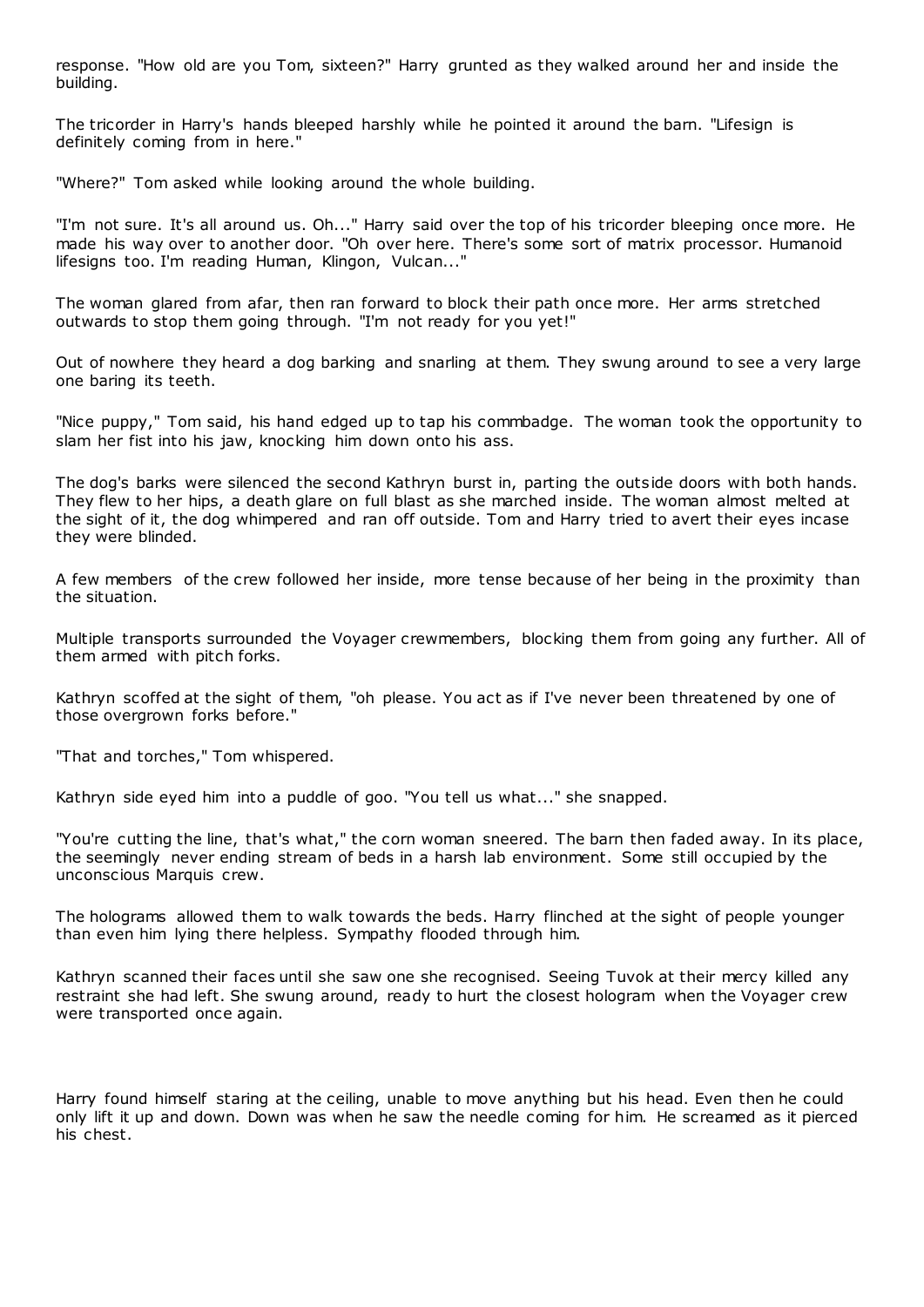When the crew awoke, they found themselves all back where they were on Voyager before they were taken. Kathryn had the misfortune of not only waking up on the debris covered Engineering floor, but also becoming a pillow for Carey.

He was still really groggy when she pushed him into a roll. He landed face down while she wiped off imagined drool from her stomach.

"Disgusting prick. Someone really ought to punch you in the nose," she growled.

Carey slowly rolled onto his back so he could sit up. "This is Starfleet, nobody can get away with that."

"Don't test me," Kathryn muttered as she stood up. She frantically wiped and pat down her trouser legs, before tapping her commbadge. "Janeway to Bridge. Is everyone accounted for?"

*"Yes Captain, more or less,"* Rollins answered her.

*"Wouldn't that just be more?"* a young girl's voice whispered.

"Who's that?" Kathryn asked.

*"I er... I dunno. Some kid woke up on the Bridge. What? Claire something."*

"Why would one member of the crew be in another location?" Carey wondered, instantly suspicious. Kathryn was too.

*"I sleep walk okay, if you must know."*

Kathryn headed for the exit. "I don't remember hiring more than one fresh Starfleet brat. Oh whatever. How long were we over on that station?"

*"Three days*," Rollins answered in shock.

"Oh shoot," Kathryn grunted, now running out of Engineering and to the turbolift. "I left my replicator on," the engineering crew thought they heard her say.

#### **The Bridge:**

Rollins looked at Tactical with concern. "The Marquis ship is powering up its engines. Hello? Captain?"

The not shy teenaged girl from Deep Space Nine repeated what Kathryn had said silently. She shrugged and decided to take a peek at the Opps station.

"I'll put a tractor beam on them. That's the tamest thing she would do," Rollins said. The thought of him getting that wrong made him sweat buckets.

#### **Sickbay:**

Now that everyone was back, the EMH rushed around to every patient with his many questions. He thankfully spotted Tom wandering around in a daze before he bothered the poor woman with the facial burns.

"Excuse me. Can you tell me what has transpired?" he asked him.

Tom didn't know himself. He had a much more immediate problem on his hands. He span around on the spot to triple check the room, knowing he'd be disappointed anyway. "Computer, locate Ensign Kim."

*"Ensign Kim is not on board the ship."*

Tom tapped his commbadge in a panic, "Paris to Janeway."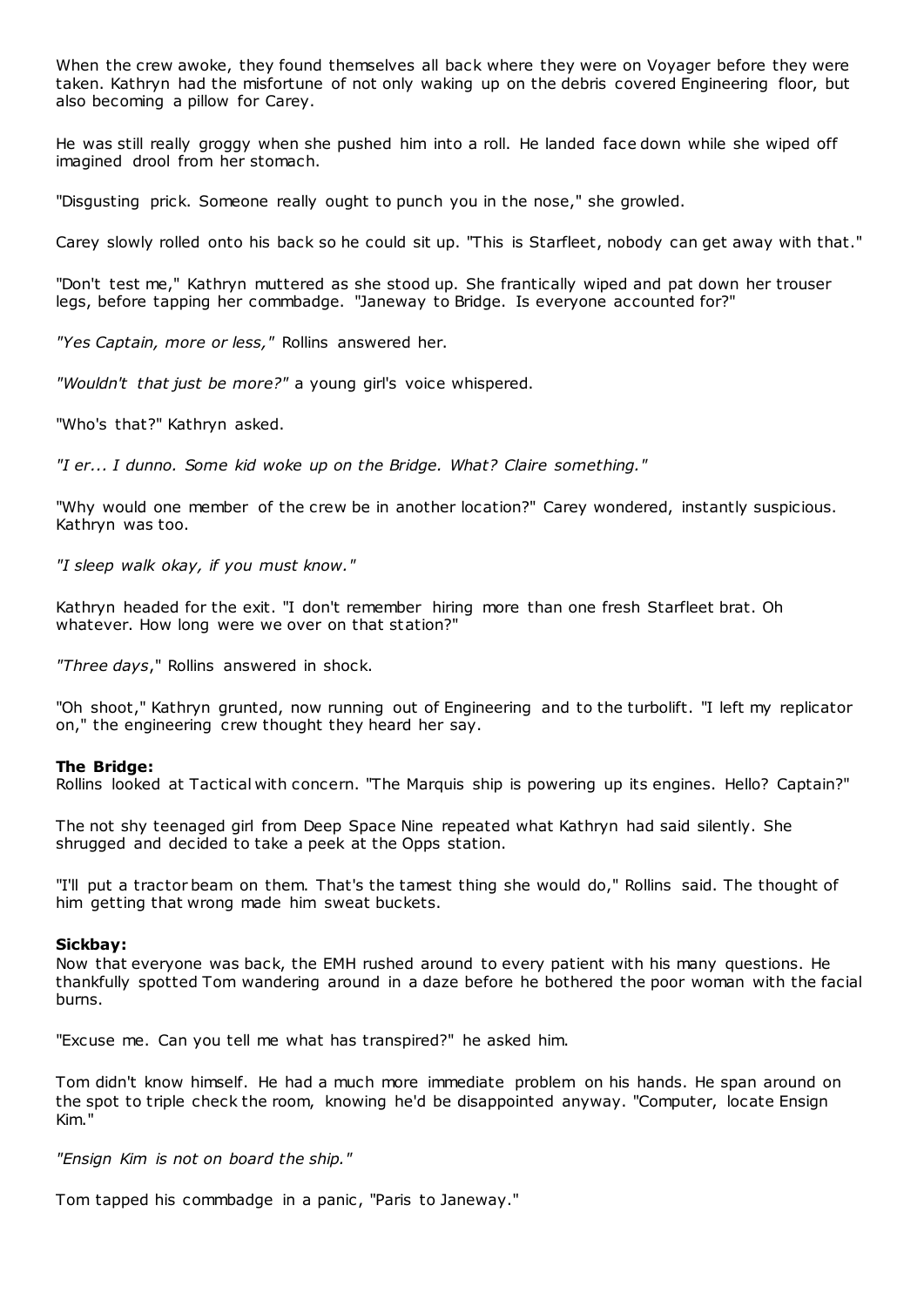## **The Bridge:**

Kathryn hurried out of the turbolift to get straight to the Ready Room. All while saying, "no, I'm not going to kiss your broken nose better Paris."

"Uh, Captain," Rollins nervously said.

She was barely halfway to her destination when the Captain stopped and sighed overdramatically. "Fine, you're right. It's already ruined." She walked back the way she came. "What?"

*"Harry didn't come back with us. He must still be over there,"* Tom's voice said, cutting off Rollins before he could open his mouth.

"Who?" Kathryn was puzzled.

"Captain. The Marquis ship has their crew back and they're powered up. We've tractored them," Rollins said.

"Which? Oh," Kathryn said as she got her bearings. "Hail them. There's probably been a tiny mix up. Check the ship for any Marquis peeps."

*"Peeps?"* Tom's voice sniggered.

Kathryn slapped her commbadge to cut him off. "So much for being polite. On screen."

The viewscreen changed from the exterior of the Marquis ship with a blue light shining on it, to the left side of the cockpit. Chakotay seemed taken by surprise at this as he turned his head towards them.

"Commander Chicksday. This is the starship Voyager, I'm Captain Kathryn Janeway," Kathryn said.

Chakotay frowned, "uh, Chakotay."

"Damn, so close," Kathryn whispered.

Everyone shook their heads, even Tuvok did so. "No, no it wasn't," Chakotay groaned.

"Well I'm sorry. There's been a lot of new names today," Kathryn snapped. "We were sent to find your ship after it vanished from the Bad Lands, so here we are. Thanks a lot by the way," she muttered the last sentence.

"Oh that wasn't on purpose, I assure you," Chakotay said through gritted teeth, while rolling his eyes.

Kathryn actually smiled in response to his and everyone's surprise. "Apology accepted. Now, one of our crewmembers is missing. I thought that maybe he was transported to your ship by accident, and one of yours to ours?"

Chakotay's interest was piqued, he sat forward in his chair. "Two of our people are missing. You have at least one of them?" He looked over his shoulder, nodding at Tuvok, then back again, "a female someone?"

Both of Tuvok's eyebrows raised, he looked away towards the window clearly resisting a comment.

Kathryn checked with Rollins, he shook his head. "Oh. Perhaps not. You?" she directed at Chakotay.

Chakotay sighed, "no, we have no extra people onboard."

Kathryn looked puzzled, she folded her arms behind her back. "Scan the station. They must be there."

"Inconclusive ma'am, I've already done so," Rollins said.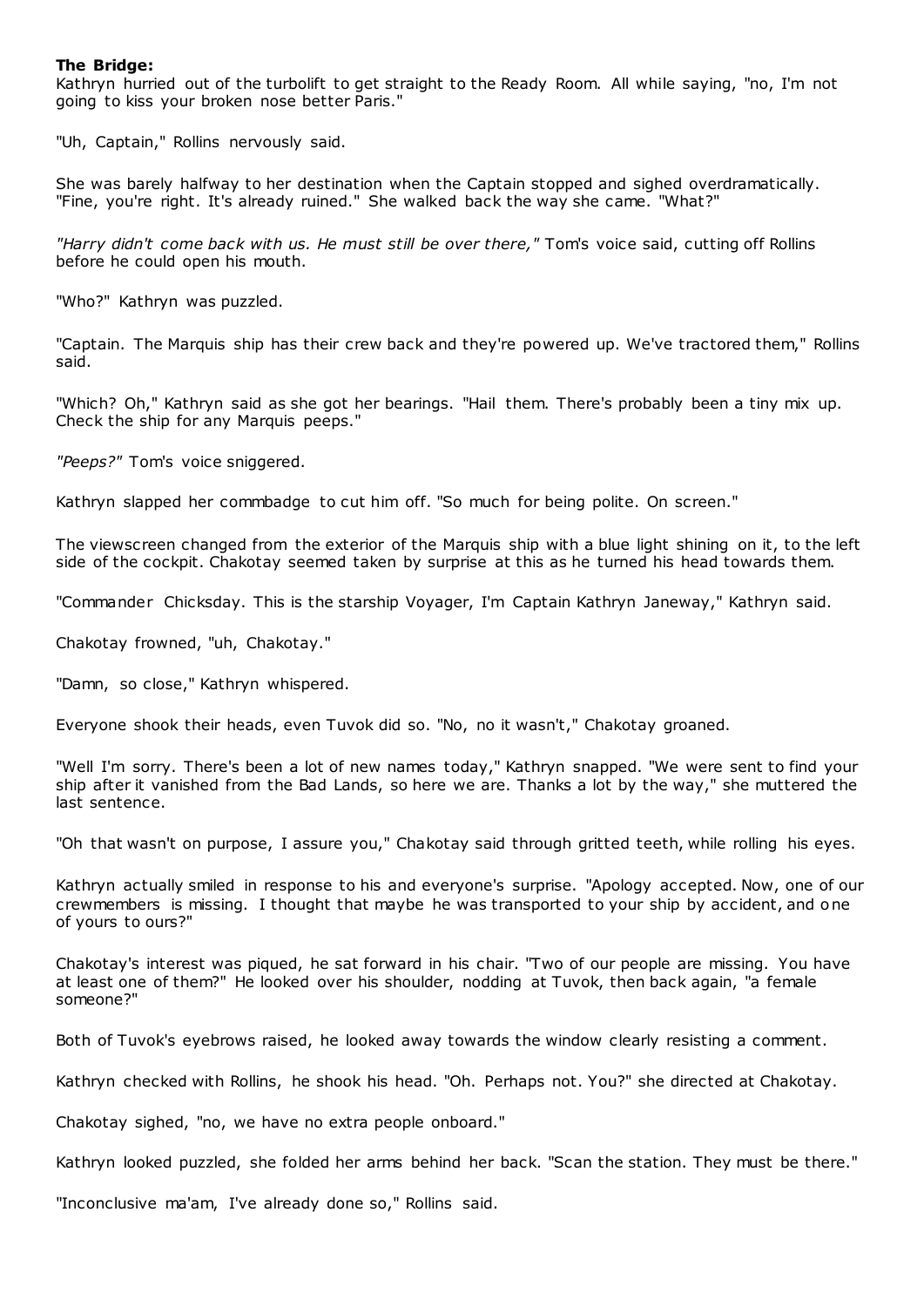"If you do stumble across one of ours and he's a he, he's extra handy. Too handy. We don't need him anymore," Chakotay said.

Tuvok's eyebrow managed to raise even higher than normal. "Commander?"

"You and I have seem to have the same problem," Kathryn said thoughtfully.

"You have a smart ass missing too? If it weren't for the other missing person, we could celebrate," Chakotay commented.

Kathryn smirked at him. She knew that pain all too well. "If only Commander. He's still here. Maybe we should work on this shared problem together, hmm?"

"I suppose so. Four of us will transport over to your ship," Chakotay answered. As soon as he did the shot of the ship was back on the viewscreen.

The turbolift opened, Tom stepped out of it. Seconds later Chakotay, Tuvok, B'Elanna and Ian dematerialised a few feet from Kathryn. All of them were pointing phasers in different directions. Rollins responded with raising his own.

"Captain, they're armed," he warned.

"No shi..." Kathryn hissed. Despite a phaser being more or less pointed at her, she marched over to the man holding it. The same man she had just spoken to on the screen. "I'd put that down unless you want it up your hint end."

"My what?" Chakotay was very puzzled.

Kathryn hesitated, her eyes glazing up, "hind, hint. Oh who cares." She ignored the Commander and focused on Tuvok standing behind him. "Good job, Tuvok. Wink," she said, then winked for real.

The three Marquis crew all looked around to glare at the Vulcan, who actually managed to look awkward. "Perhaps it would've been more tactical to announce my allegiance after the weapons had been lowered," he said.

"Tuvok!" Kathryn's eyes shot very wide open as she scolded him. "Shhh, he's right there."

Chakotay rolled his eyes as he turned part way back to the Captain. "You know what, I give up. I'm the only sane one here."

"Since, as Humans would put it, the cat's out of the bag, we should explain Captain," Tuvok suggested.

"Where?" Kathryn's head darted around, her eyes wider than usual. "Oh," she laughed and turned back. "Truth is out there, I get it. Yes."

"I must inform you that I was ordered to infiltrate your crew, sir. I am in fact Capt ain Janeway's Chief of Security," Tuvok explained for her.

B'Elanna growled viciously, she lunged for him. "Son of a bi..."

Chakotay put his arm out to stop her, all while not breaking eye contact with his spy. "Were you tasked with delivering us into Captain Crazy's waiting hands, Vulcan?"

"That's racist," Ian commented.

Kathryn rolled her eyes, "no it's ableist. I'm not crazy."

"My orders were to gain information on your activities, and deliver you into their waiting hands yes," Tuvok replied.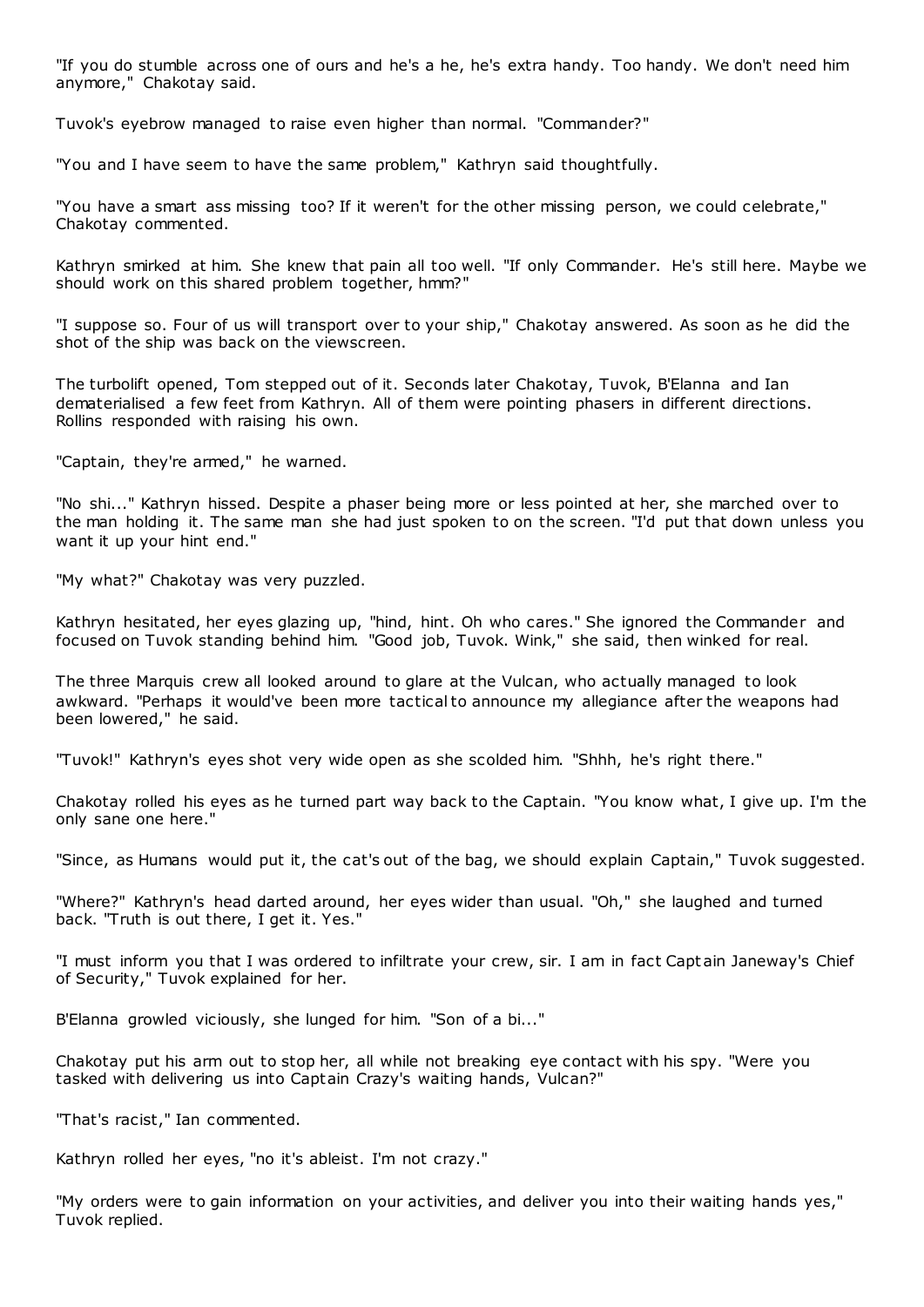"I knew we should've send Cabbage, the worst he'd do is run around during a battle," Kathryn said. "Seriously Tuvok, they're on our Bridge with phasers. Maybe be a little less honest."

Chakotay looked back at her, only then noticing Tom as he hung around near Tactical. His eyes turned cold. "I see you had help."

"Hello to you too, Chakotay," Tom said. Now that he was spotted, he walked over to the centre of the Bridge to stand behind Kathryn.

"At least he was doing his duties, but you! Let me guess, lost a bar fight and needed bail? Running from daddy? What are you getting out of this one, Paris?" Chakotay snarled, about to close the gap between them.

Kathryn got in his way before he could, they almost collided. Despite their proximity she stared up into his face with her usual cold, withering glance. Tom was a little surprised at this, he beamed at the thought of her sticking up for him.

"His quarters are on Deck Nine. You didn't hear it from me," she whispered.

Chakotay resisted a smile, instead his eyes sparkled with mirth.

The tension on the Bridge relaxed slightly after Kathryn turned away from the Marquis commander. Tom smirked in his direction, gloating silently that the Captain had took his side. Of course he was unaware that she had calmed the Commander down by doing the complete opposite.

"Now, maybe we should work on rescuing our missing people. Then it's a matter of hitching a ride back home," Kathryn addressed everyone.

Tuvok stepped forward and around the Commander. "Due to our original reconnaissance, I believe we are dealing with a single lifeform."

"Yeah. Harry picked up only one other lifesign during our stint," Tom said. "Sporo something or other."

"Indeed," Tuvok said. "I would suggest the lifeform scanned our computer database to establish the most comfortable environment. In effect, a waiting room to pacify us before biometric assessment."

Kathryn chuckled to herself, "did it only scan the Little House on the Prairie program? It clearly wasn't interested in pacifying us. Sugar cookies, I mean, really? As opposed to not."

"Better than corn on the cob," Ian commented.

"Wait, so this guy kidnapped us just to scan us?" B'Elanna asked angrily.

"It's possible as a Sporocystian lifeform he or she was curious about humanoids. Why else would it have released us unharmed?" Tuvok said.

"He didn't though," Tom reminded him.

Kathryn marched forward toward the turbolift, everyone watched her carefully. "Time to christen the phaser rifles. Meet us in transporter room two. We're going back." Once she reached the turbolift she span around to speak to them all. "We'll divide into teams."

"Uh, who is meeting who in transporter room?" Tom questioned.

"Nobody lets me finish around here," Kathryn growled. "Mr Chakotay and I will look around for um, Larry and... um, er pass."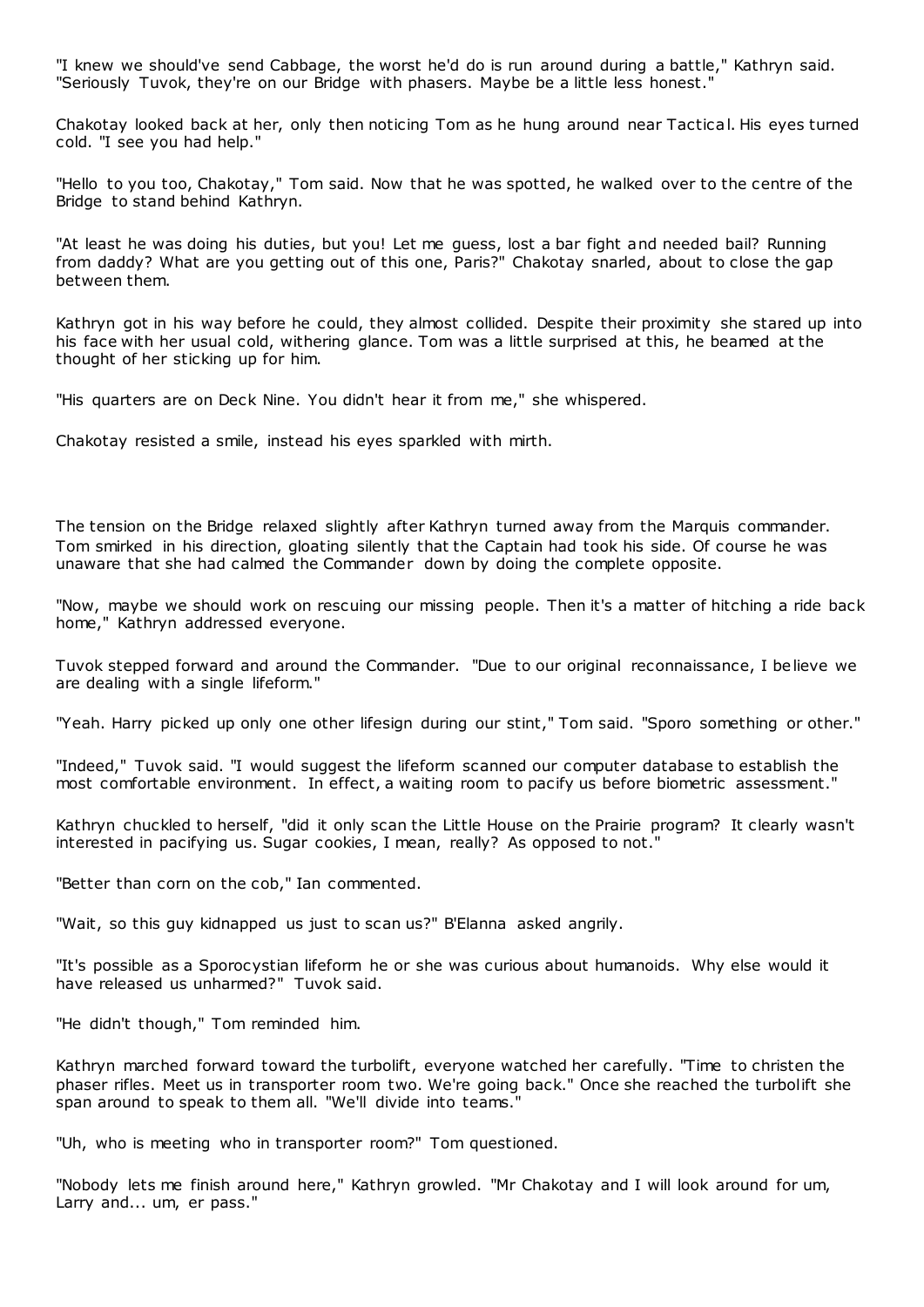"Harry," Tom groaned.

"I thought that was our crewmember's name," Kathryn said.

B'Elanna walked up to stand by Chakotay's side, her head leaned to her left to whisper, "how does a woman like this get command? Next time, I'll gladly be the kidnappee than board USS Circus."

"I'm sure," Chakotay muttered back. "Jessie, our missing crewmember is called Jessie." Ian cleared his throat. Chakotay did the same thing. "We should hurry.

"Fine while we look for him too, Mr Tuvok you find out as much about this hellhole as you can. It brought us here, it can send us back," Kathryn said. "All right, let's do this."

Tuvok and Chakotay headed for the same turbolift, each taking a different route to it. Tom quickly ran to catch up with them all before Kathryn followed them inside. "Captain, let me go with you."

"If this is about getting even with Chakotay, then..." Kathryn said.

"It doesn't," Tom cut in sharply.

"Oh, too bad," Kathryn said, about to go in again.

Tom stepped forward, hinting that she should stop, "I don't want to see anything happen to Harry..." He frowned when he realised what she said, "wait what?"

Kathryn smiled fondly, "aaaw, you two will make a cute, albeit annoying couple. Okay, come on lover boy." She gestured for him to follow her.

Tom stammered a bit, his face turning red. "No! No!" He followed anyway.

Kathryn stared at the man in front of her with narrowed eyes. "Did you really have to get changed before coming here?"

Tuvok glanced down at his normal Starfleet uniform. "Regulations Captain."

"Uh huh," Kathryn said, leaving one of her eyes still narrowed. "Big girl."

The other two members of the awayteam looked on, one slightly bemused while the other still looked a little bit mad.

"No," Tom grunted.

Chakotay laughed, "are you still being homophobic over there?"

Kathryn sighed impatiently, "guys enough with the chin wagging, we've got work to do. Tuvok?"

"You were the one who started it. And I'm not being homophobic . Janeway is the one treating the idea of Harry and I as a joke," Tom suddenly snapped.

Kathryn's eyes widened as she struggled not to laugh, she sucked in her bottom lip as she looked at the other two men. "Seems like I pressed the knickers in a twist button. I wasn't even joking either. That's what I get for being nice, huh?"

"Looked up the word lately?" Tom sniped back.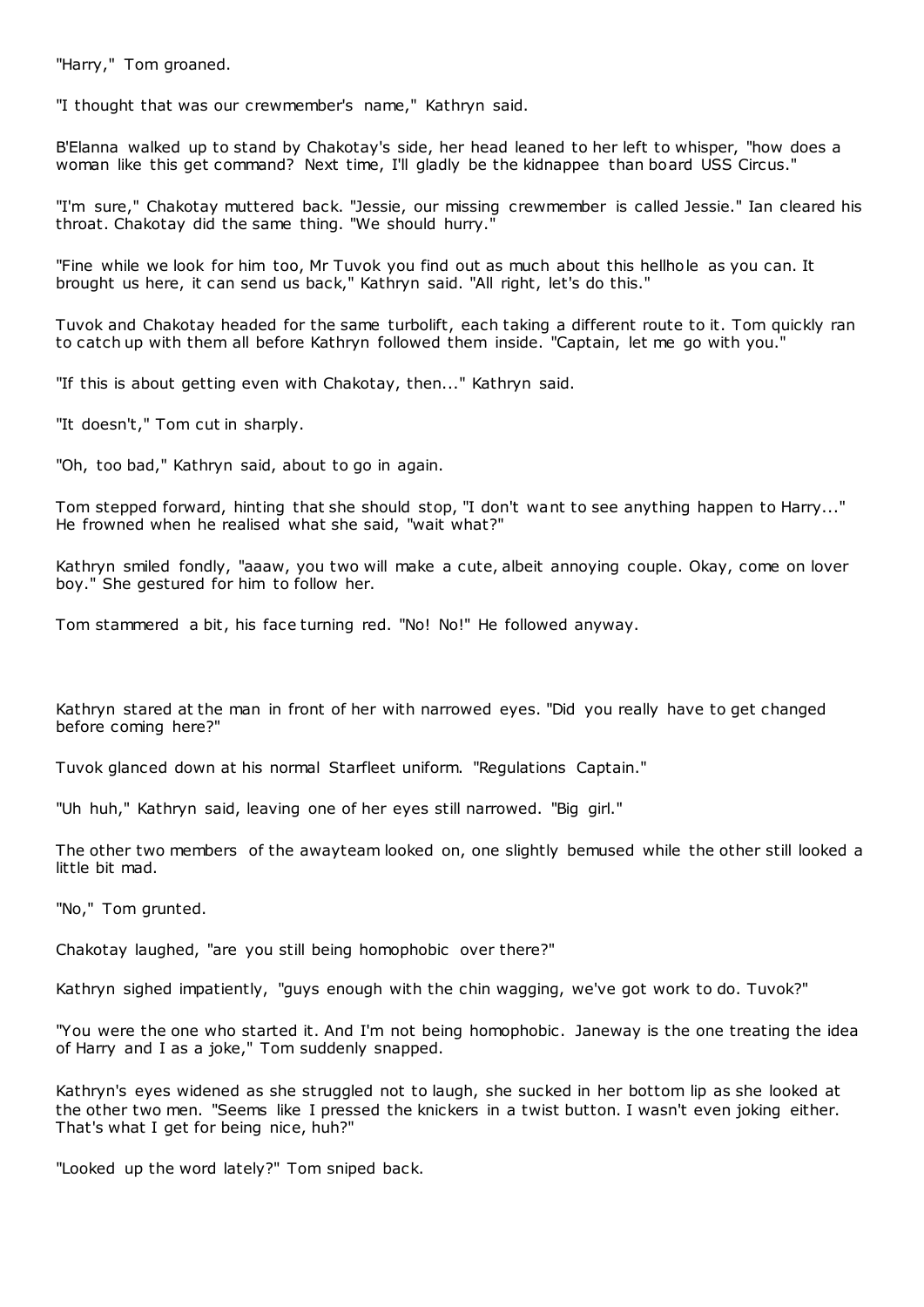Kathryn's good mood was wiped away in an instant. Tuvok knew he should change the subject back, "there are no other humanoid lifesigns on this station. Kim, Rex and Taylor are not within tricorder range."

Tom still managed to snicker despite his bad mood. "Rex? Should I have brought a bone to lure him in?"

Chakotay smiled back, prompting Tom to laugh further. The Commander joined in with him, "oh please, please save those jokes for when we rescue her. I have to be there."

"That won't be happening soon. I do not believe they are on the array," Tuvok said. He noticed Kathryn mouth the word station.

"Where else..." Chakotay murmured as he scanned the area. Then he spotted the old man with the banjo sitting by the house. "Him, he can tell us." He walked over to him without the others.

Kathryn hurried to follow him. "You two keep looking, keep an open comm line."

The old man groaned when he spotted the two approach him. "Why have you come back? You don't have what I need."

"I don't know what you need and frankly I don't care," Kathryn snarled coldly. The old man looked up at her, surprised. "I just want our people back and all of us sent home."

"Oh, well now," the old man laughed dismissively. "Aren't you contentious for a minor bipedal species."

Kathryn glared in Chakotay's direction. "Five minutes alone. That's all I need."

He winced in response and decided to crouch down next to the old man, out of gaze range. "No species likes being abducted from their home and toyed with," he said calmly.

"Oh it was necessary," the old man groaned.

"Where are our people?" Chakotay asked softly.

"They're no longer here," the old man replied as if it were nothing.

Kathryn's hands were on her hips now. Neither men knew how dangerous this was. "What have you done to them?" she snapped.

"You don't have what I need," the old man said. He hesitated, his hand raised to his chin. "They might." His face scrunched, he waved his hand toward them. "No, you'll have to leave them."

Chakotay shook his head, "no, we don't do that."

"Okay, so we're supposed to let you steal our people because they have something you want. Whatever the hell that is. Then go happily on our way for seventy years?" Kathryn grumbled. "Not a chance. We're their leaders, it's our responsibility to get them back safely. We won't abandon them. Maybe a selfish old geezer wouldn't understand."

The old man stared up at her, his jaw dropping. "Ohno. I do understand that," he said with some sympathy. "I have no choice. There's just not enough time left," he cried.

"You're not wrong there," Kathryn said, half tempted to roll up her sleeves.

Chakotay laughed quietly and nervously. He found it a little ironic that out of the two of them, the Starfleet Captain was the grouchy violent one and the Marquis resistance fighter was the voice of reason. He wisely kept that to himself. "What do you mean?"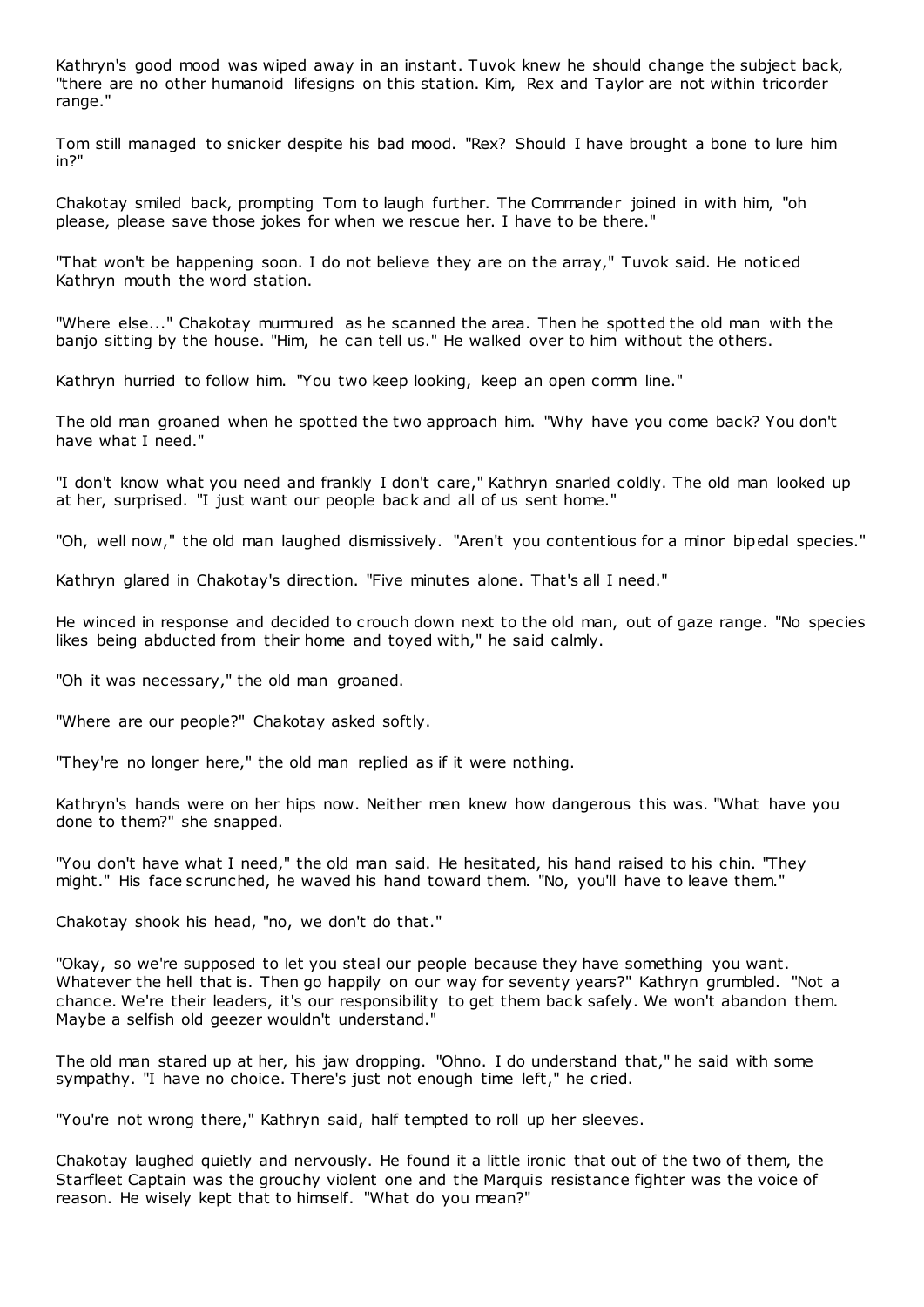"I must honour the debt that can never be repaid," the old man said. "But my search, it's not going well."

"Maybe if you tell us what our crewmembers might have that you want, we can help you find it and you can give them back," Chakotay said.

"You?" the old man snorted into laughter. Kathryn quietly seethed. "I've searched the galaxy with methods beyond your understanding. No. All you can do is leave."

Kathryn firmly ground her teeth before she replied. "You've dragged us seventy thousand lightyears from our home. We have no way back in our lifetime unless you send us. You've kidnapped three of our people because they *might* help you. Might. You've really screwed us over and for what, nothing? And you've got the cheek to get mad at us and tell us to get lost?"

"Sending you back is terribly complicated. Don't you understand?" the old man wheezed.

"No. It wasn't complicated to bring us both here, separately," Kathryn said. "It was easy peasy when you wanted something. Now that you're done with us, *wah it's complicated*."

"I don't have time!" the old man growled at her. Before she could say or do anything more, he waved his arm in their direction. Both of them disappeared in a transporter beam.

Kathryn and Chakotay found themselves back on the Bridge. Tom and Tuvok were right behind them looking a little startled.

Harry groggily opened his eyes. He squinted at the bright light that was shining in his eyes. When his eyes got used to the light he opened them up to see where he was. Two aliens with larger ears were watching down on him in a strange unfamiliar room.

"Where am I?" Harry asked as he tried to sit up.

"Don't try to move yet, you're very ill," the alien woman said.

Harry sat up. "Ill? This is a mistake, I'm not..." He felt something strange on his arm, so he moved his sleeve up to see why. Strange lumps had grown on his wrists, he gazed at them in horror and started to heave.

A loud bang started him. He wasn't the only one, the two aliens gasped in shock as well. They hurried towards a door that looked curved in a random place from what he could see. They were mostly blocking his view of it.

"No!" he heard a man shout on the other side. Grunts and lighter thuds against metal followed.

One of the aliens shakily produced what appeared to be a syringe, while the other's hand hovered over a door panel.

For a few seconds it was quiet. The alien with the syringe hesitated, unsure what to do next.

Harry glanced around the small room while he had the chance. That door was the only way out and he wasn't getting through that way anytime soon. His mind raced as he wondered where he was and how. The memory of the needle lingered in his thoughts, he subconsciously found himself staring at another growth peeking out of the exposed part of his chest.

Another loud bang made him jump. He glanced over as the two aliens stumbled backwards. The door seemed to have been parted slightly. It abruptly opened completely. The syringe was raised in anticipation. They lunged for a figure as he barged in. Before the alien could use the syringe, his wrist was grabbed. Harry saw the new arrival ball his spare hand into a fist and swing it towards the captor's face.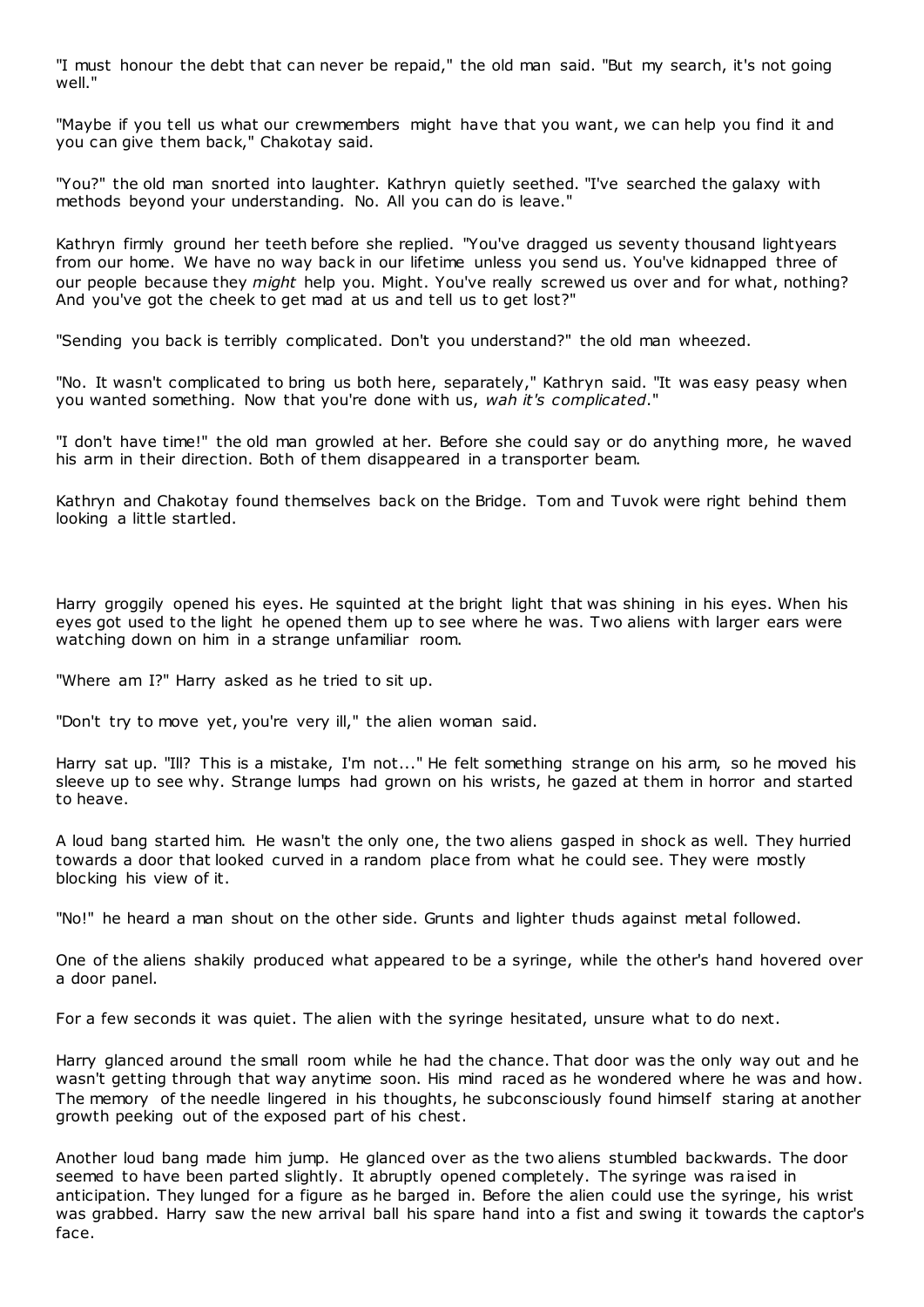The second alien stumbled to the side in a panic. She seemingly didn't want to confront the intruder. Doing so allowed Harry to see him. He looked Human, so Harry immediately thought Voyager had already arrived to rescue him.

Instead he got little more than a blank look before going over to a second bed beside him. Harry looked around, only then noticing he wasn't alone. A Human woman lay on it with similar growths on her skin to Harry, still unconscious and unaware of what was happening.

The intruder was no more than halfway there when a garrison of aliens rushed in. He span around to confront them. One was shoved harshly away, another elbowed into the wall before they managed to sedate him with another syringe.

Harry could only stare, gobsmacked as they dragged him back outside. He noticed a few growths on his arms and one on his neck. He was in a similar predicament to him and his roommate, who he assumed this other man knew.

Apparently they were sick. Harry felt fine and apparently the intruder did as well. He thought about how they got there and why. Was the whole crew and the Marquis subjected to this, and were they all imprisoned in this place? Harry had so many questions, but had no idea where to start.

## **Two months ago:**

Jessie hurried into the corridor with a smile on her face, and eyes sparkling.

Ian stood there waiting for her. "Jess," he said as she passed.

"Hey," she greeted him warmly. "Have you heard?"

"Yeah, I was there. Listen..." Ian said with a growing frown.

Jessie didn't like the serious look on his face, it wasn't like him. "What's the matter?"

Ian hesitated. Jessie was rarely happy on this ship, which didn't surprise anyone who knew her. Shared living quarters, little room for belongings, crowded environment. For as long as he knew her and especially from what Danny and James had told him, she wasn't a freedom fighter. He often wondered why she had joined the Marquis.

Now he was worried that he had killed her good mood for something that could've waited. "Um, well," he stammered, while trying desperately to think of something else. Though he decided to talk to her not just for Jessie's sake. James was his friend and he couldn't deny the dread he felt when he saw him join the ranks.

It was a little late anyway. Jessie was already concerned. "Did James tell you why he joined?" Ian finally asked.

"He hasn't. But he's always gone out looking for fights with bullies, so it doesn't surprise me," Jessie replied.

"Perhaps you should ask him sometime. Some... *stuff* happened since you joined. He's different," Ian said.

Jessie's face fell further into full blown worry. "Oh, I know there's *stuff*. He's never been very good at hiding from me. When I get a chance..."

"You're not going to ask me what happened?" Ian said in surprise.

"As if you'd tell me," Jessie laughed.

"I was going to. Then I figured he's not going to be... *different* with you," Ian said.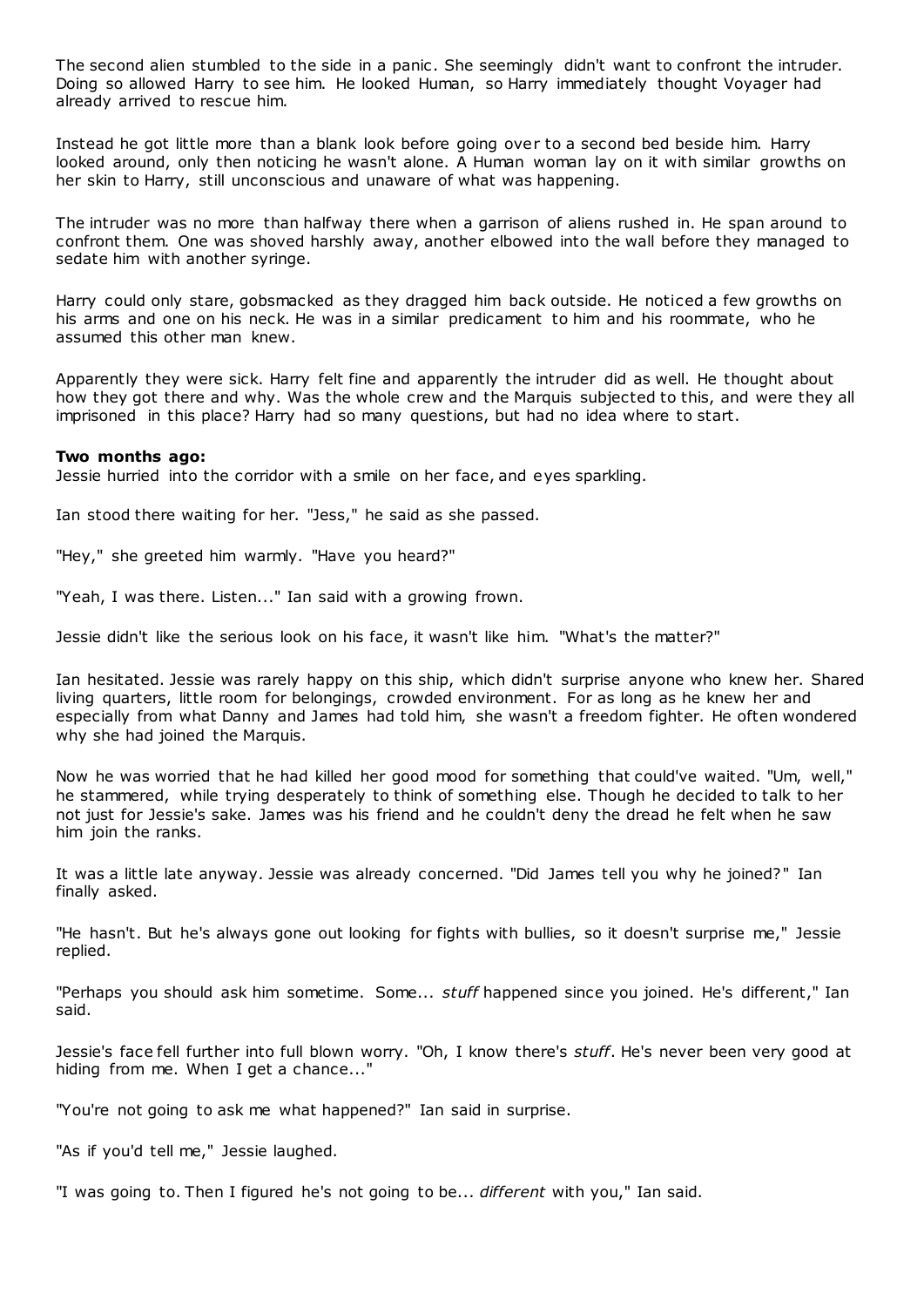Jessie stared at him curiously. "No," she shook her head. "James has barely been here five minutes. I'll give him a chance. He'll talk to me, I'm sure. He always does."

Ian nodded, "yeah, you don't have to worry though. It's everyone else that crosses him that has that luxury." He then worried he had said too much, so he hurried off towards the bridge. Jessie watched him with an intense frown, now more curious than ever.

*Captain's Log Stardate 48315.6: Since the inhabitance of the station won't co-operate, we are left with only one lead; the energy pulses it keeps firing. We've traced their path to the fifth planet in a nearby system.*

Kathryn stared out of the large window in her office, with a thoughtful and yet sad look on her face. The door chime barely distracted her from it. "Come in."

Tuvok carefully entered the Ready Room as he normally did; two steps in so he was barely in front of the door, keeping it open. He'd always check the air before fully walking inside. The strength of the coffee aroma was how he judged it, which he'd divided into four categories.

Low was an illogical risk, designated for emergencies only, but not for all. Sometimes an urgent situation would require someone with a cooler head, and that wasn't Captain Janeway on her bare minimum.

Medium used to be only one, but he had to divide them into two. Visual factors took place as well as her vocal tone. A medium aroma could be too soon, and an interruption would be dire. It was rare though, poor timing usually. The odds were great that he'd visit after she had consumed the agreeable amount.

Strong was avoid if possible, especially in emergencies. No questions asked.

With the smell and the visual cue of the empty cup on the desk, Tuvok assigned the situation as Safe Medium. So he allowed the doors to shut behind him.

"Captain. I've observed something peculiar about the Array's pulses. They're getting faster," he reported.

"Of course they are," Kathryn groaned.

"The interval between each pulse has decreased by point four seconds since we arrived," Tuvok continued anyway.

Kathryn exhaled huffily as she turned her back on the window. "What's the point? Look..." she crouched down briefly to swivel the computer on the coffee table over. Tuvok approached carefully so he could study the screen. "The planet they're firing them at is dead. No oceans, not even a puddle. It looks like it used to be a M-class but the nucleogenic particles are gone."

"Curious. The planet is incapable of producing rain," Tuvok said.

Kathryn gestured her arms widely while her eyes flashed. She once more faced the window. "I've never seen anything like it. I doubt anyone could survive there, but it's the only lead we have. Once we've finished repairs, we'll set a course for it. There must be a clue there that'll lead us to our missing people."

She sat down on her sofa, all while draping an arm across the back. "Did you know that Barry used to play the sax for some football team? Pretty odd I thought. Or maybe they were separate things," she murmured.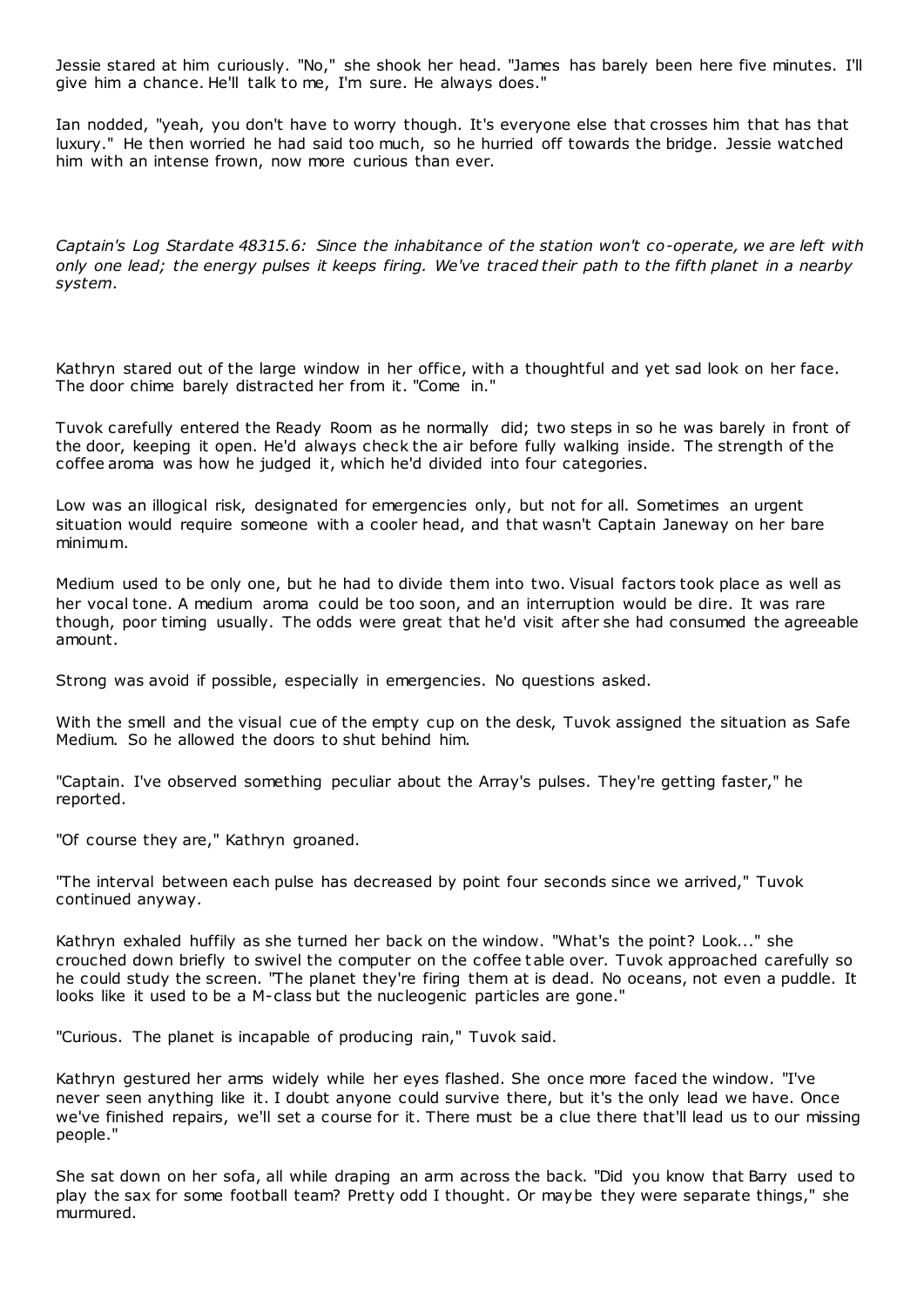Tuvok had a feeling that she had misunderstood completely. He thought it was best to avoid getting into one of their correction matches for now. "I did not have the opportunity to meet Mr Kim."

"I hardly knew him," Kathryn sighed, her voice straining. "Or any of them. I like to, I need to take more time to do that. I still don't know that helm woman's name. That eulogy, I may have to wing it."

"Captain, you require sleep," Tuvok suggested.

"His mother called me before we departed from Creep Space Nine," Kathryn said, smiling slightly. "Funny woman. Said he left a clarinet behind. Then she asked if she had time to send it."

Tuvok's earlier suspicions were confirmed. Still he went along with it, "I thought you said he played the saxophone."

Kathryn stared at him in shock, "so did I. I laughed and she got all huffy. I cut her off before she'd ask about drums as well, or a football."

"Are you sure it was Kim's mother you were talking to?" Tuvok asked carefully.

Kathryn was silent, he assumed she was thinking about it. After a few seconds she smiled warmly at him. "No, it was. I was thinking of that daft Cabbage. I really couldn't picture that Barry boy in a football outfit, he'd disappear in all that padding. How embarrassing. At least with you back..."

"Indeed," Tuvok agreed. "Although you are probably exhausted. Your head will be clearer after some rest."

"You're right as usual. I've missed having you around," Kathryn said sincerely.

"And I am gratified that you came after me so I can counsel you once more. The crew will be as well," Tuvok said.

"I spoke to your family before we left too," Kathryn said.

Tuvok worried about that for a moment, "are you certain?"

"Cheeky," Kathryn scowled with humour. Though she didn't look sure. "Yes, it was them. They're worried about you."

"I hope you didn't contact the Jeffersons in London again. Vulcans do not worry, so," Tuvok said.

"Well at this point Jeffersons are like family. And shut up," Kathryn chuckled. "I hadn't met your wife and kids then. It was an easy mistake to make."

"They were Human, the children looked nothing like me. Their mother was a red headed woman who had never travelled outside of her home country," Tuvok said.

"What? You could have met your wife there, and it's rude to ask what species your wife is. I was lost and asking for directions," Kathryn said defensively.

"The Conference we were supposed to meet at was in Paris," Tuvok said.

Kathryn brushed him off with a half hearted hand wave. "Oh shush. I can never tell which side of the Channel I'm on. All the ports look alike."

Tuvok promised himself that he wouldn't get into these arguments only a few minutes ago, and still there they were. He shook his head, "perhaps I should navigate us from here. We are already lost."

Kathryn's eyes narrowed, "I thought Vulcans don't make jokes, or is this for my benefit?"

Tuvok thought carefully about how to answer that. The logical solution was to not.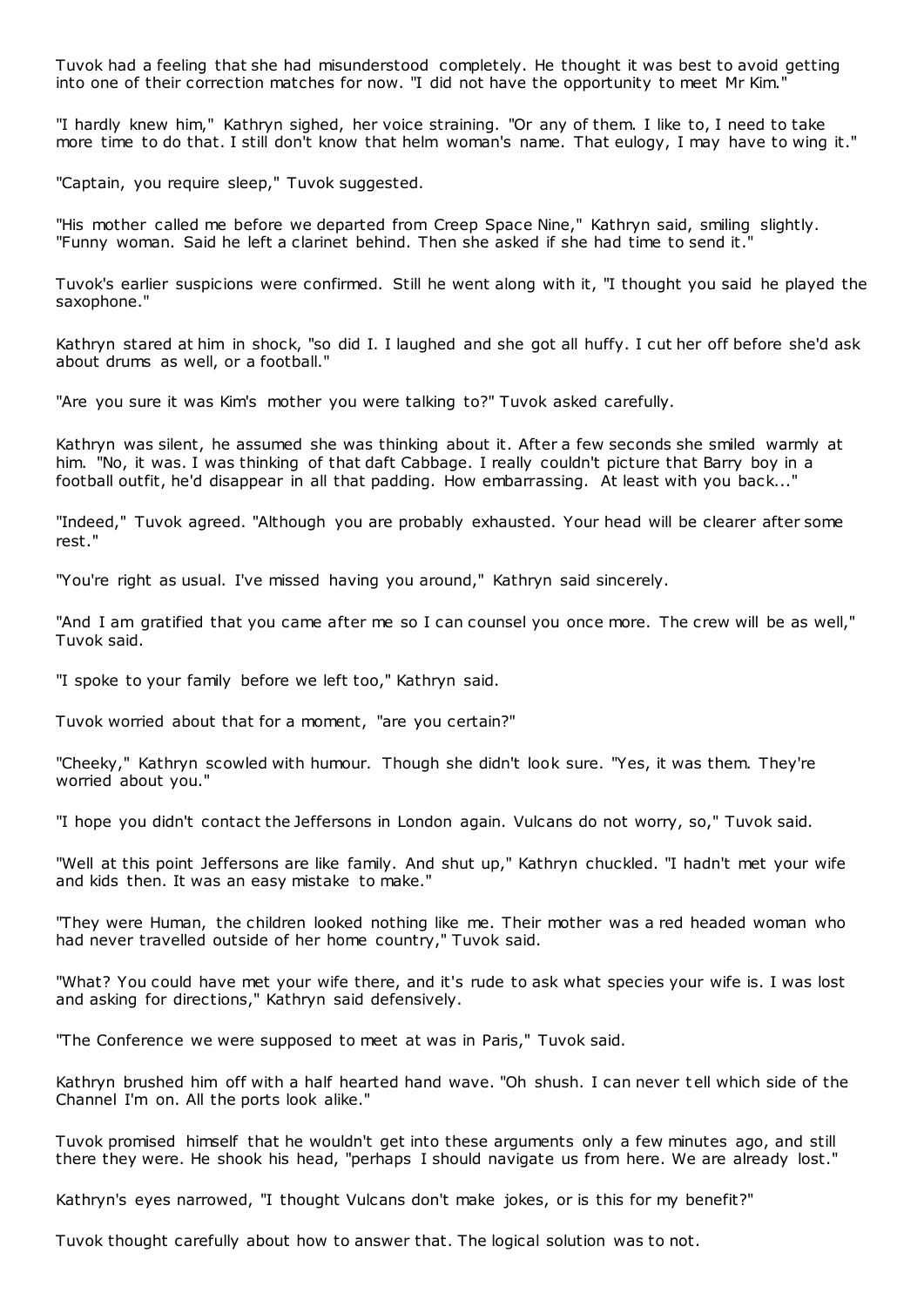Voyager and the Marquis ship carefully flew towards scattered metal drifting everywhere. A lone ship hovered directly ahead. It looked like it should've been a part of the field, but it was moving about on its own engines and had the lights on.

"Hail them," Kathryn ordered.

"Yes ma... my Captain," Rollins stumbled, fearing for his life for the slip up.

The viewscreen changed to show nothing but rubbish. Someone behind it hurriedly tried to clear it away. Then they could see him. Orange whiskers covered the outline of his jaw. Dark spots scattered across his forehead and scalp, as well as in a straight line from the ears down to his cheek. His temples a bright shade of yellow, highlighting the dark spots even further which surrounded it. The hair on his head reminded Tom of the Mohican haircut his prankster classmate received on April Fools Day. He ended up keeping it for months.

"Whoever you are, I found this waste zone first," the alien hissed at them.

Kathryn laughed at him, "you think I want this crap? You're funny. I like you. What do they call you?"

"Furball usually, or rat. But I prefer Neelix," the alien replied.

Kathryn looked on sadly, like she was ready to give everything up. "I'm never going to remember all that," she whispered. Tom smirked from afar, safely out of her range. "Um, I'm Captain Janeway of the Federation Starship Voyager."

Neelix looked very impressed. His amber eyes matched her despair ridden ones. "I'm never going to remember that. Can I call you something shorter, or is that offensive?"

Kathryn smiled, finally someone she could relate to. "Captain or Janeway is fine."

"All right Captain," Neelix beamed back. "Since you aren't interested in my *crap*, I'm delighted to know you. How can I help?"

"We're following the energy pulses to the fifth planet nearby," Kathryn began to explain.

Neelix shuddered fearfully before she could finish. "Oh you don't want to go there."

"We might have to. The station doing this has kidnapped three of our people," Kathryn said.

"Let me guess," Neelix sighed tiredly. "He whisked you from far away against your will."

His comment got everyone's attention. Kathryn muttered to herself in anger. "So the old coot's done this before."

"Oh yes. Thousands, maybe fifty times," Neelix said. "But the Caretaker generally tends to abandon people on that planet of yours, never to return. He's been up to this for months."

"The Caretaker?" Kathryn said as she pulled a face.

"That's what the Ocampa call him. They live on the same world," Neelix replied.

Kathryn glanced over her shoulder towards Tuvok. He stared back quizzically. "How?" She shook her head. "Will they know anything about my people?"

"Oh very likely," Neelix nodded. "He sends them directly to them. Nobody knows more than that."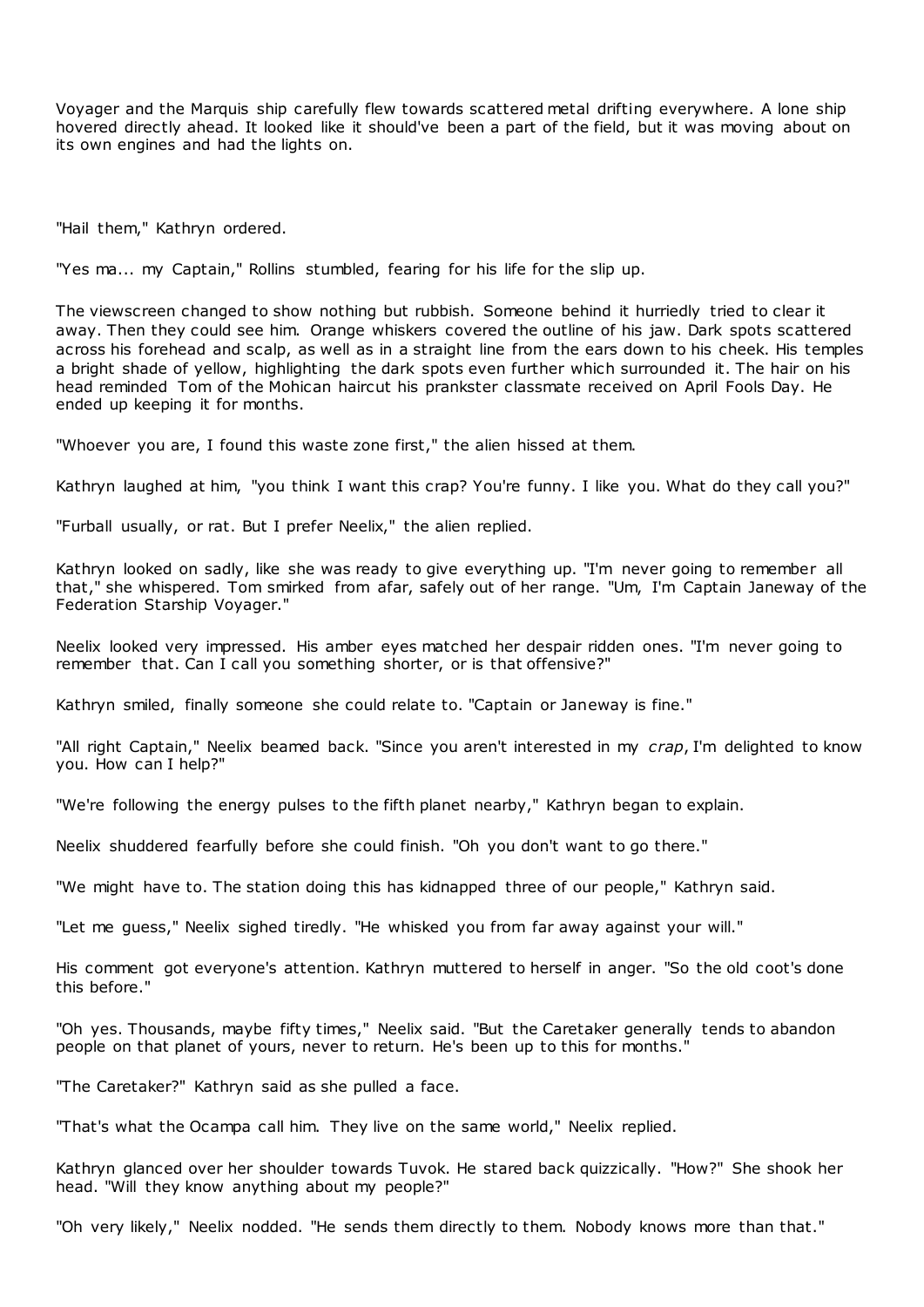"But, from our scans the planet's uninhabitable," Tom chimed in.

"You don't know the half of it. I'd show you, but I've got so much to do today," Neelix said, gesturing to the junk around him.

Kathryn leaned forward against the railing, she smiled slyly. "Perhaps we can pay you for your..." she quickly cleared her throat to stop from laughing. "Valuable time. We need to find these Ocampa."

Neelix scoffed proudly for some reason, puffing his chest out. "Well, there's very little you could offer me." Kathryn resisted rolling her eyes or commenting on anything for now. Tom didn't grant him similar courtesy, he continued to smirk. "Unless."

"Yes?" Kathryn said slowly like it was painful.

"You have..." Neelix said, batting his eyes pathetically. His whole demeanour did a complete U-turn in a matter of seconds. "Water?"

"Water?" Kathryn said in surprise. "You're kidd..." Tuvok pretended to cough once. "Yeah sure, that's a fair trade. Sure."

"Are you an Ocampa?" Tom thought to ask, holding back his smile for now. Neelix laughed off the question. "Or does this whole area of space have a water shortage?"

Kathryn scowled back at him, forcing him to retreat backwards towards the command chairs. He didn't dare sit, he had a brief vision of the Captain neutering him for it.

"Sounds like we have a deal," Neelix said cheerfully.

"Good," Kathryn smiled. "We'll beam you over and tow your... ship into a shuttle bay."

Neelix's face shrivelled up, eyes began to squint. "Beam?"

"Oh good lord," Kathryn turned her head to groan and roll her eyes. Once she was facing the alien, her diplomacy face was back on. "Our technology lets us bring people onto our ship instantly. It's safe, don't worry."

"Then why do you even have that fancy ship? I can offer you quite a hefty amount of credit for it," Neelix said a little too nicely.

Kathryn tried her best, but the twitch in her eyebrow muscles ruined her smiley facade. "No, that's okay. Standby."

"Stand by what?" Neelix asked. He looked around for a different spot to where he was.

Kathryn sighed.

"That was incredible! It's so good to meet you," Neelix dashed off the pad excitedly. "This room, it's so pristine."

"Yes," Tuvok said, eager to keep the conversation to the point.

"You Federations sure do know how to make a nice ride, so much more advanced than anything I've seen," Neelix said. "Well except the Caretaker I suppose."

"The Federation is not the name of Voyager's race. It's an organisation of many races. I am Vulcan," Tuvok corrected him.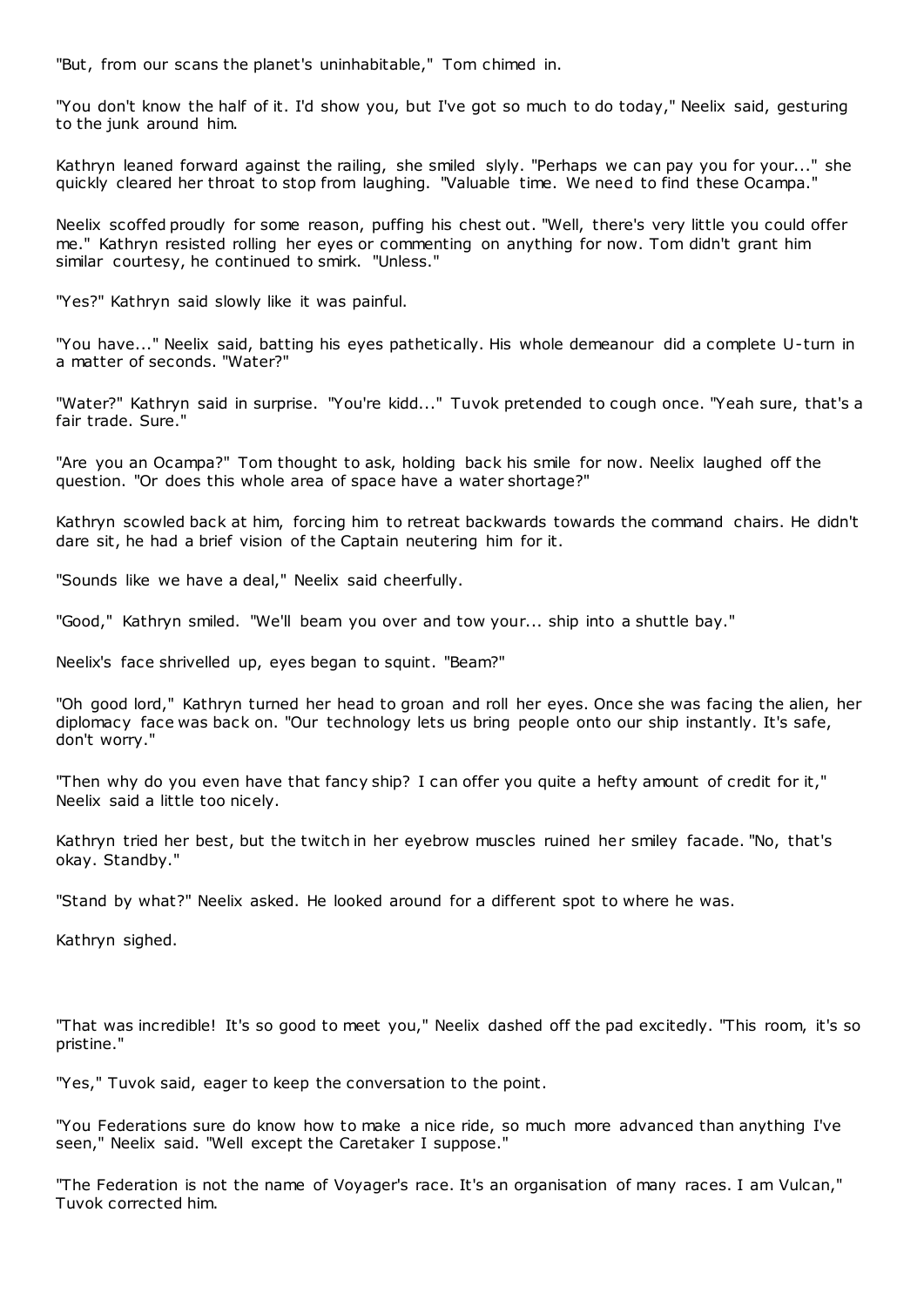Neelix pressed his hands against his own chest, "Neelix." Then without much warning, he lunged for the poor Security Chief, trapping him in a firm bear hug.

Tuvok wondered what he had done to the Captain to deserve this. The only thing he could think of was his navigation remark yesterday. Though he doubted that she knew he'd do this, or smell so badly that he had to lower his nostrils to block it slightly.

Thankfully the hug didn't last long as the visitor began to stare in wonder at everything else around him. "What does all this do?"

"I assure you that everything here has a specific function. It is not necessary or vital to our mission. I suggest I show you to your quarters," Tuvok said.

Neelix nodded, if not a little disappointed. Tuvok gestured for him to go for the door. Even that opening amazed the alien. As he passed another fresh batch of the smell blew into poor Tuvok's face.

"Perhaps you'd care for a bath," he said on following him out.

He got the response he expected, "a what?"

Harry was sitting on the bed he woke up on. He looked around the room in time to see his roommate waking up. He stood up and went over to her. She quickly sat up and stared at him warily.

"It's ok, ok," Harry said in a reassuring voice.

It didn't seem to work, she looked even more unnerved. "Who are you?"

"Kim," Harry replied. "Harry Kim."

He wasn't sure why but she briefly laughed. "I don't see you as the 007 type."

"What?" Harry said with a blank face. He was embarrassed when he got it a second later. "If I were, we'd be free now. No, I'm an Ensign on the Starship Voyager. I was kidnapped from the station just like you were. I have no idea where we are."

He waited for a response, all she did was tense and glance around. Her inspection stopped at the door.

"What's your name?" he asked.

"Jessie," she answered without breaking her gaze. "What happened?"

"I'm not sure. The last thing I remember was a needle," Harry winced. She looked back at him with wide eyes. "When I woke up I was here."

"The needle, it got everyone. Is everyone else here?" Jessie asked.

"That I don't know. We aren't alone though. There was another," Harry replied. He pointed to the door, "he tried to get in, I assume to rescue you."

Jessie rolled her eyes and groaned. Harry wasn't sure why. "Typical," she muttered. "Let me guess. He left those dents in the door?"

Harry glanced at them this time. The curve he saw before did look more like a dent now that there was no one in the way. There was a similar one further down.

"Human guy, blond, bit of a temper," Jessie continued.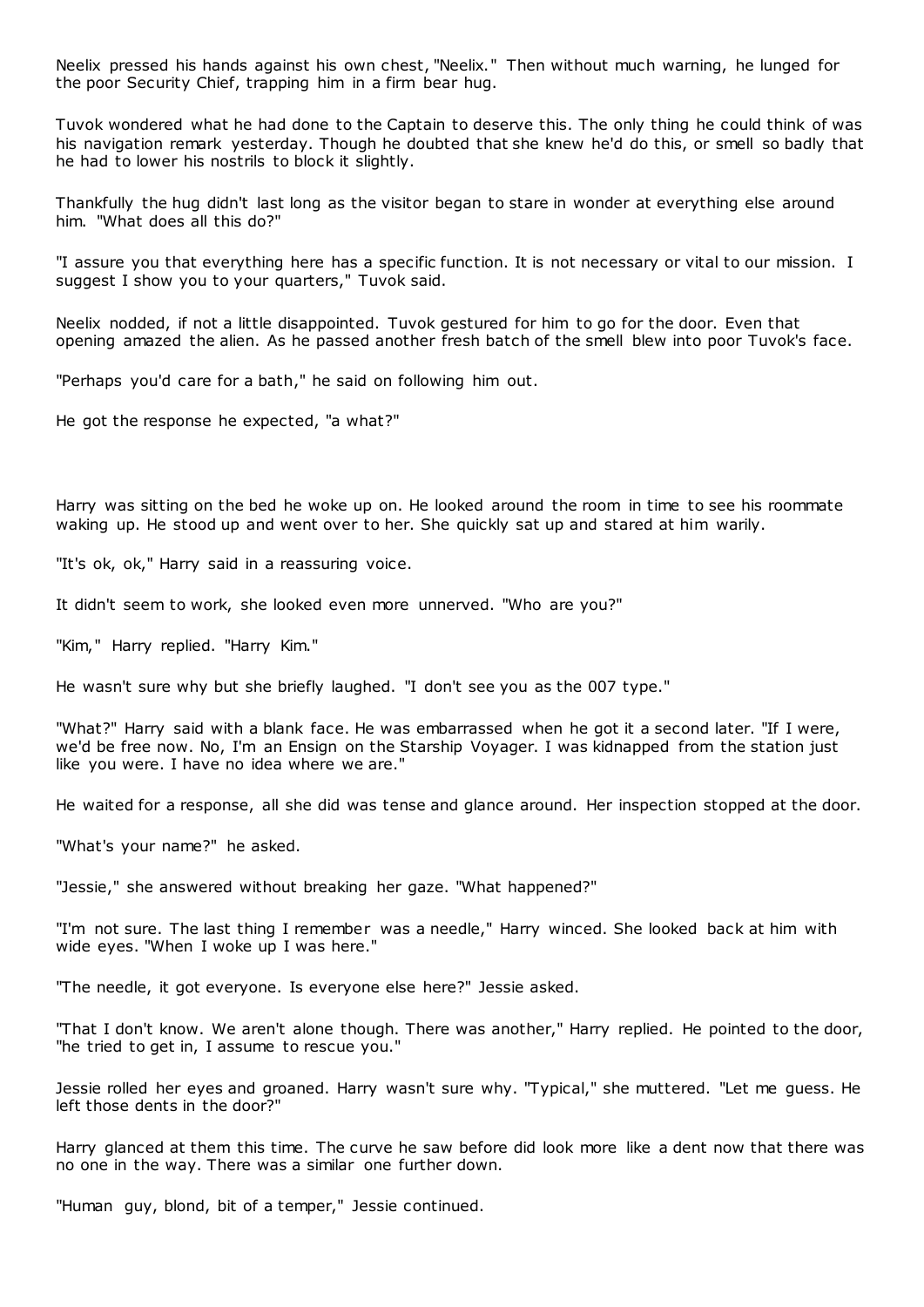"Bit is an exaggeration," Harry said. Jessie seemed annoyed, the groan was directed at the door as she shook her head. "What? He tried his best."

"That's not..." Jessie said quickly and defensively. "I'm not mad that he failed, I'm mad that he tried at all."

"Why?" Harry was more than confused.

"One day he'll pick a fight with the wrong person. Again," Jessie said as she stared at the floor. "James has always been overprotective, but these days he's taking it to extremes. I suppose it's to be expected."

"It is?" Harry said warily.

Jessie glanced back upward. In his perspective she was only looking in his general direction, avoiding eye contact. "You're a Starfleet officer? How come your ship's here too?"

Harry visibly cringed. He was wondering when she'd connect those dots. "We were under orders to find you when you disappeared. Apart from that, same story I guess."

He was expecting an angry response to that. Anything but a mild mannered hmm and an understanding nod. "I wonder how long we were unconscious. I woke up after you, so I've been under longer. That's... creepy."

"You've been missing a week. You weren't taken immediately right?" Harry asked.

"No. We tried hailing the thing, they ignored us. We couldn't go anywhere so..." Jessie replied as she absentmindedly reached to scratch her arm. Her fingertips grazed one of the growths, so she looked with a start. "What...?"

"Yeah," Harry said uncomfortably. "That's all our captors have said; we're ill."

"What, but..." Jessie started to panic . Harry understood completely, it took him a while to shake off the nausea on seeing them. "Who undressed me?" she was close to shouting.

Harry's eyes widened, "what?"

Jessie shuddered uncontrollably. "Oh god. That's really gross and violate-y. What was wrong with leaving me in my clothes?" Her panic grew, "ohno, where did they put them?"

"Um," was all Harry could say.

Luckily for him the door opened on its own. The male alien man walked through it, now sporting a bruised and swollen eye.

"I hope you're feeling better. I know how frightening this must be for the both of you," he said kindly. "I've brought some clothes if you'd care to change."

Harry cringed expectantly. Sure enough his roommate huffed in disgust, "I hope they're my clothes. I'm not going out in stupid white robes like yours."

"What is this place, and why have you kidnapped us?" Harry quickly asked.

"You are not prisoners. In fact we consider you honoured guests. The Caretaker has sent you to us," the man answered. "As long as you are not violent, you are free to leave your quarters."

Jessie sighed, "this is why you don't punch first, James."

Harry chuckled nervously. "Yeah um, so what's wrong with us? What are these things?" he asked, gesturing his swollen arm.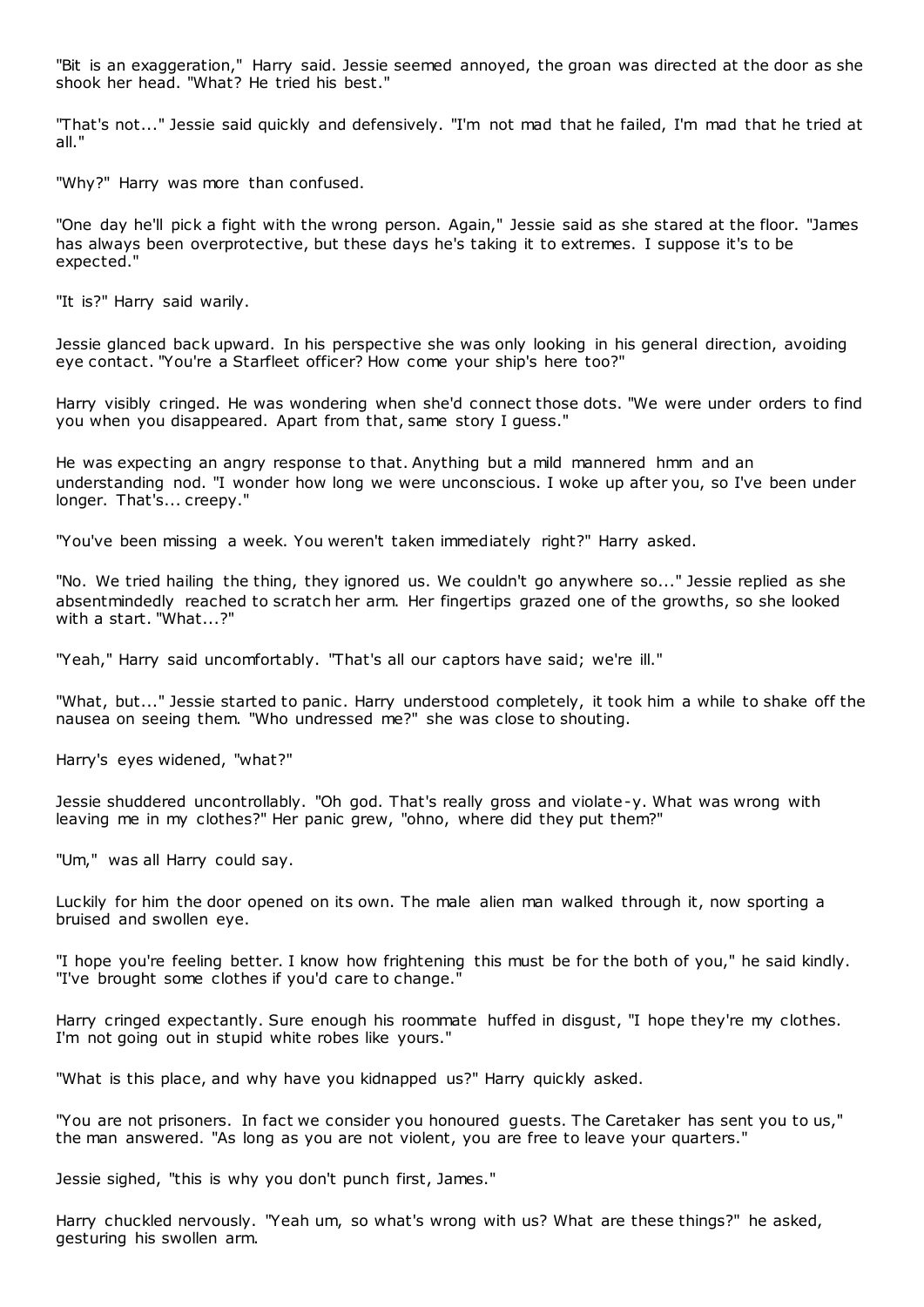The man seemed troubled at the question. He looked sorry. "We really don't know."

"When you say not violent, you mean not anymore right?" Jessie questioned hopefully.

"You must be hungry. Would you care to join me on the courtyard for a meal?" the man ignored her completely.

The alien doctor escorted Jessie and Harry through a bright promenade which reminded her of a shopping centre. A mostly dead one with all the *good stuff* moved on to a better place. Everyone they spotted on their journey was all dressed similarly in robes, so Jessie wasn't at all surprised at the lack of clothes shops. Harry meanwhile was more unnerved by their stares and in some cases obvious stalking of them.

Every few seconds an echoed thump flew overhead. Once he heard a couple, Harry pictured the array and the pulses it was firing to some unknown place.

"Our food dispensers are right this way," the alien said, gesturing ahead with his arm. Their path lead to a more open and brighter area. Harry's eye ventured upwards, fully expecting to see the sky and their planet's star, but instead saw a ceiling of rock formations and bright lights that mimicked star light perfectly.

Not far ahead they both could see a river flowing. Jessie kept staring at it as she walked until she reached the railing. Their food area seemed to be on a much higher level, overlooking the river and the rest of the colony.

"We're underground," Harry said in astonishment as he joined Jessie at the railing.

"Our society is subterranean. We've lived here for over five hundred generations," the alien explained.

"But why, did something... force you down here?" Jessie asked, a little meekly. Harry noticed her shoulders tense as she did so, and she didn't look the alien in the eye either. She didn't strike him as a shy person, so that wasn't the problem he thought to himself.

"Yes, the Warming," the alien answered.

Since they had all stopped walking, the amount of stalkers they had collected on route all gathered around them, gossiping quietly. Jessie looked across at them, tensing up even further with a scowl on her face.

"The Warming?" Harry said curiously.

The alien doctor lead the pair towards what looked like replicators built into a wall nearby, with a queue of people waiting their turn.

"Long ago, our surface turned into a desert. The Caretaker arrived and opened a deep chasm in the ground. He lead our ancestors to it. Since then he has provided for all of our needs," he said. The people in front of them didn't seem to mind when he jumped the queue entirely to replicate two bowls.

Jessie's appetite vanished the instant she looked at the grey slop in hers.

"Your Caretaker may be your saviour, but he isn't exactly a fun guy is he?" Jessie commented.

Harry's eyes shot wide open and his head snapped towards her so fast he felt it twinge. "Jessie," he whispered.

Jessie rolled her eyes and yet smiled at him. "What, I don't have or care to have any Starfleet tact. I'll leave that to you."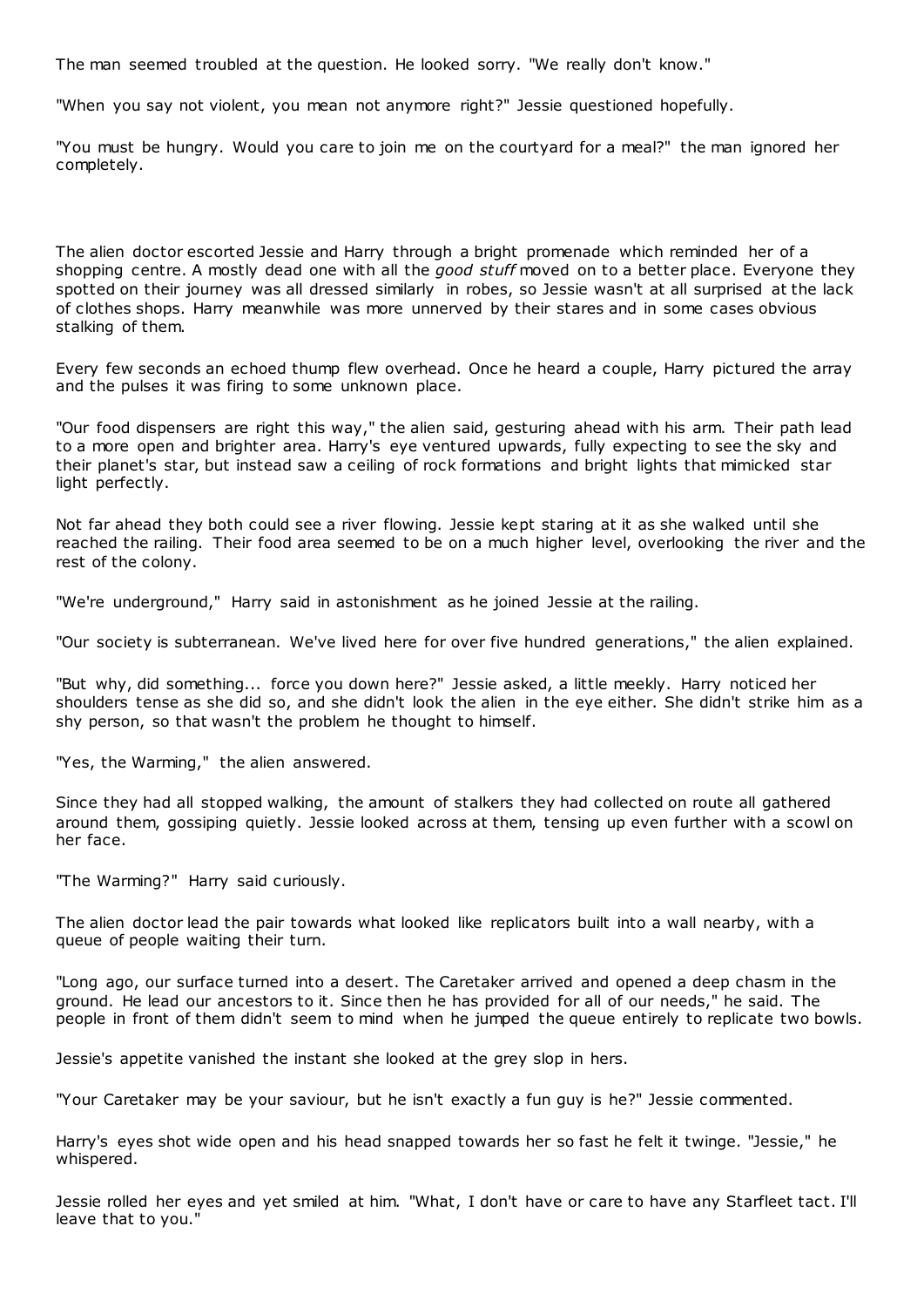The alien wasn't offended though. "It's quite all right. We've lived this way all our lives, which we are grateful for. Our young people, such as yourselves, do crave more. It's only natural so I understand."

"Do you also understand why my friend assumed we were prisoners and acted as such?" Jessie said.

Harry sighed and decided to have a look around while eating the slop.

"I do. The situation has been explained to him. Once he recovers from the sedatives and isn't a threat to our people, then..." the alien replied.

Jessie shook her head as she turned it to one side, scoffing to herself. When she turned back she said, "I'll make sure he behaves himself. That I can guarantee."

The alien merely nodded. Harry took that as the matter resolved, so he could ask the questions that had been nagging at him. "So, do you have contact with the Caretaker?"

"Not directly. We try to interpret his wishes the best we can," the alien said.

"So how do you know why he sent us to you?" Harry asked another.

The Ocampa doctor lead them both to a close by table so they could sit down. "We believe he must have separated you from your people for their protection."

"A bit hasty, Jessie's friend probably doesn't beat people up for fun," Harry blurted out. Jessie glared at him with such ferocity, he thought he was back on Voyager with a much younger version of the Captain. "He doesn't, right?"

"No," Jessie sighed loudly and impatiently.

The doctor chuckled at his remark, "I meant from your illness. Perhaps the Caretaker was trying to prevent a plague."

"That's stupid. I was fine until he stuck that needle in my chest," Jessie muttered. Harry winced at the eerily similar memory. It couldn't have been though, from what he saw he wasn't the only one who was assaulted that way.

"All we know is that he sends people with this disease to us, and we've interpreted it as *please care for them*. It's all we can do," the Ocampa said.

"So we're not the first he's done this to?" Jessie asked.

He wasn't sure how to answer that at first. He lightly nodded, "you are not the first patients, no."

Harry's chest felt very heavy from the dread that was building up. His throat was hoarse when he spoke up, "can we talk to them, are they still here?"

The man in front of them looked uncomfortable and yet sympathetic . He sighed deeply. "Your condition is serious. We don't know how to treat it. I'm afraid, the others did not recover."

Harry knew it was coming, but it still didn't prepare him. He could only stare in shock directly ahead of him. He never imagined his first mission would be his last.

"Great," Jessie grunted. "I'm going to die in Greysville. It better be quick."

Harry's eyes widened once more, his stare directed towards her. He silently hoped this was just how she coped, and not how she really thought. Either way she was taking it better than him.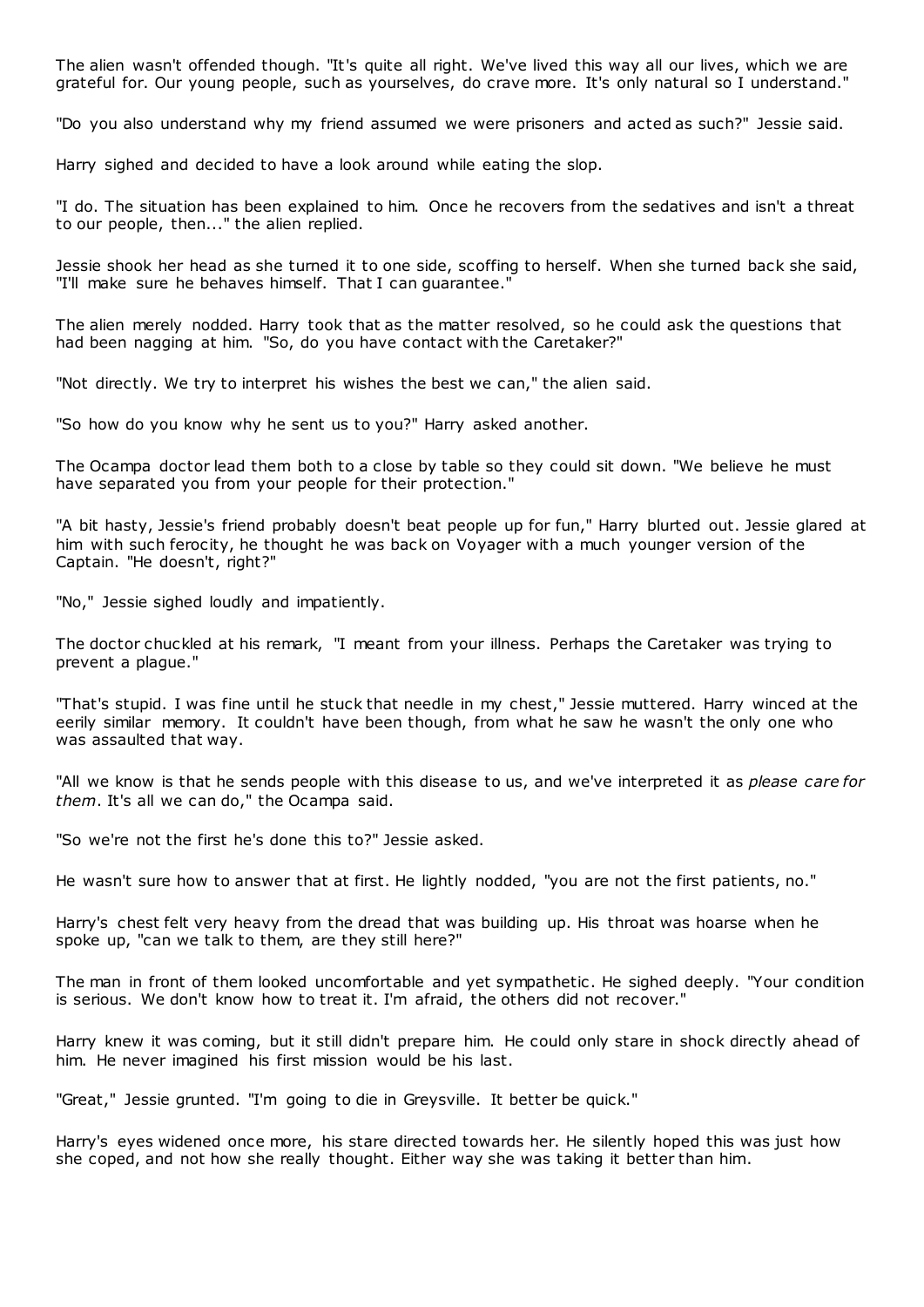Tuvok walked down the corridor, then stopped at one of the doors. He pressed the door chime, but he got no reply. He walked straight in. He was greeted by a stuffy room, and lots of empty dishes on the table in front of him.

What was worse was this awful sound coming from the bathroom. It sounded like a cat getting strangled. Tuvok slowly headed into the bathroom, he felt all the steam as he stepped inside. He scanned the quarters, quickly regretting it when he briefly gazed into the bathroom.

Neelix was lying in a very bubbly bath, drinking a glass of water. The Lieutenant turned his back on him quickly for both of their benefits.

"Ah, Mr Vulcan. Come in, come in, please. I can't hardly see you. I tell you, where I come from nobody wastes water like this," he said cheerfully. Tuvok heard him scrubbing something. "A good sand scrub is the best we can hope for," a throaty chuckle was drowned out by a loud slurp of water. Tuvok couldn't help but wince when the next sounds he heard was a spit and water splashing.

"I am pleased you are enjoying yourself, but we are in orbit of the fifth planet. We are in need of your assistance," Tuvok said.

"Oh, can you pass me the towel," Neelix said, and he started to climb out of the bath.

Tuvok picked up a white towel, which he passed to Neelix while keeping his gaze fixed straight ahead of him. The luckily shorter than him Neelix wrapped it around himself.

"If you scan the large southern continent, there will be some extinct volcanoes. Follow the foothills north until you come across a dry riverbed," Neelix explained. "There's an encampment there."

"Do you think our missing crewmembers will be at this camp?" Tuvok asked.

"It's not impossible... maybe," Neelix answered hesitantly. "Maybe not. But we'll find them. We'll need to bring along a few canisters of water for barter. Do these replicators do clothing as well?"

"Yes," Tuvok answered. Even he was surprised at how relieved his voice sounded.

Neelix grinned up at him, "will it make me one of your snazzy uniforms?"

"No, absolutely not," Tuvok replied sternly. Neelix aaw'd like a child and wandered off to hopefully get dressed.

They had a little time to explore the underground colony before a couple of worried aliens reunited them with their fellow patient. Harry kept back by the river, he didn't want to do anything to get on his bad side after what he saw. The two aliens left them all to their own devices.

Since Harry was fully awake now and there was less violence going on, he could get a better look and impression of these two strangers he was stuck with. He needed to, there was no way he was going to die here. If he were to try and get out of this place, he'd need their help.

Jessie in his opinion was a little quirky and opinionated, but seemed nice enough to get along w ith. Her distaste for this place's *greyness* would make her more than happy to help. The other, whose name he had forgotten if she mentioned it at all, he couldn't put his finger on. As the two friends embraced and started chatting quietly, he looked entirely different to before. Brighter, almost harmless.

All he could figure out was he, or both of them for that matter, were his age and they were pretty close. He internally scoffed, one of them beat up half of the medical staff to get to her, that was obvious.

"Maybe next time James, think and breathe for five seconds before the breaking spree commences," Jessie said, still in a hushed voice.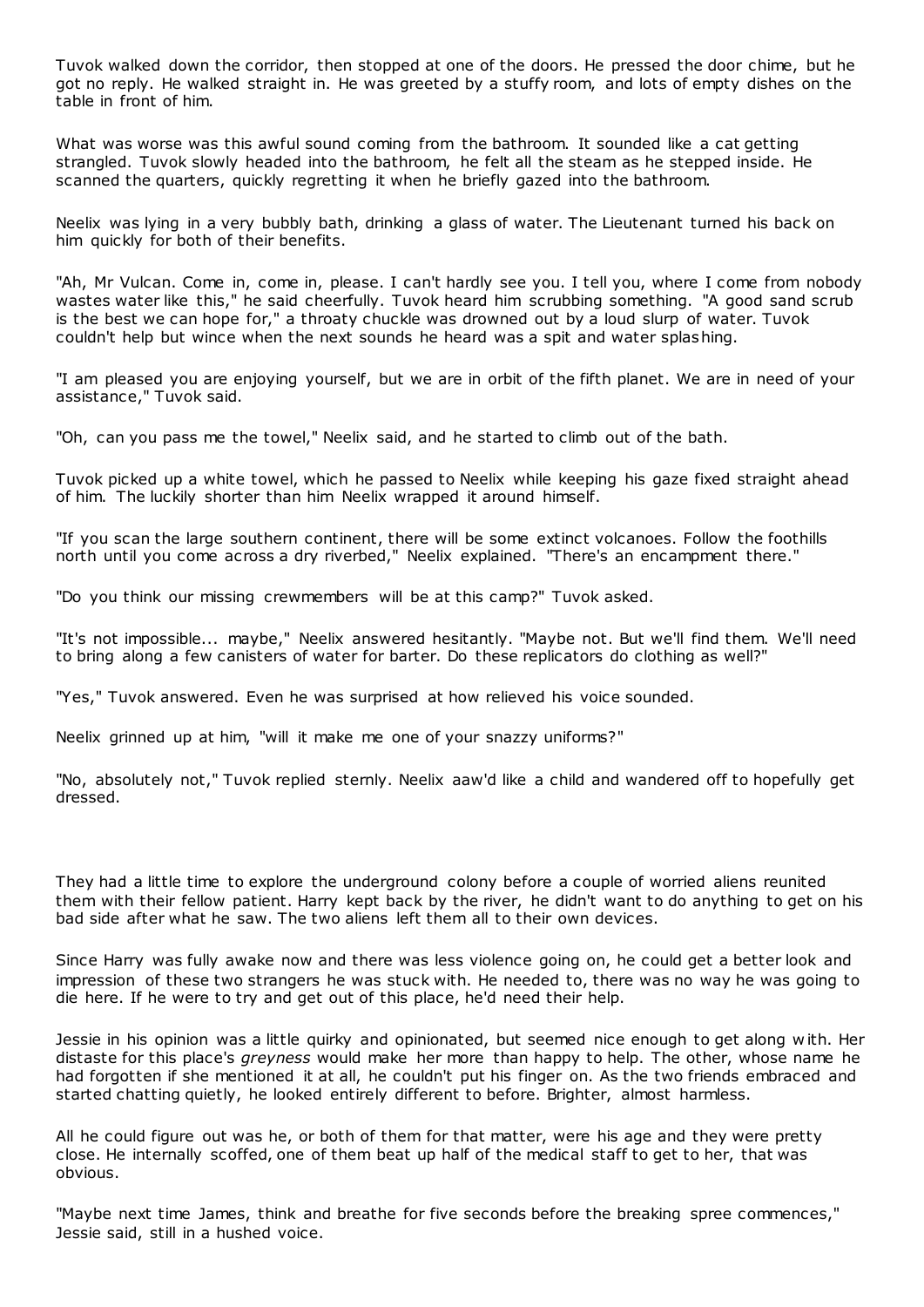She got a mild mannered laugh in response. "I was told to count to ten, I'm okay with halving it."

"Mmm hmm," Jessie said, clicking her tongue afterwards. She looked across at Harry nearby, "I think you guys met before, but er... this is Harry Kim. Harry, James Taylor-Stuart."

Harry braced himself as he moved forward to extend his hand. Luckily James didn't go for it at all, it was shaking so badly he had to bring it back to his side.

To his surprise James stepped back a little. "He's not going to piss his pants, is he?" he whispered to Jessie.

Jessie shook her head, giggling a little. "Can you blame him? Be nice."

Harry cleared his throat as his face turned a little red. "It's cold in here. Um, yeah it's lovely to meet you... in a better mood."

"Yeah well, sorry about that," James said, sounding surprisingly genuine about it. "I don't react well to waking up in a cell with people staring at me."

"Who doesn't?" Harry chuckled nervously. "So, do you remember anything from before this?"

James didn't look too pleased with the question. "I remember needles."

"Needles, plural?" Harry said with dismay directed in Jessie's direction. She reacted similarly. "Was one in the chest, like us?"

"Yeah," James answered lightly, his attention seemed to drift for a moment.

Jessie stared at him intently. "You always have to beat everyone's stories, don't you?"

James glanced back at her, smirking and sniggering at her. "I might have been dreaming it after seeing that one. It's a bit fuzzy. I was just trying to remember if it was before or after."

Harry felt tense all of a sudden after his mind gave him the image of multiple needles like the one he endured. "Um yeah, something at that point happened to us that was different to the others. An experiment gone wrong, probably."

"Or worst case scenario, we're all that's left," James suggested.

Harry stared at him fearfully for different reasons than earlier. "That's... looking on the bright side?"

"Well, no one's found us yet. It's one possibility," James said towards him. For some reason he pointed up at the rock formations, "there's one way to find out."

"Uh, we and especially you don't want to do that," Jessie said, briefly glancing at Harry. She hesitated and looked at him twice. "You two won't fare well up there."

"Wait, I hope you weren't suggesting digging our way up. And what do you mean by I won't fare well?" Harry stuttered. "I'm trained, I probably would know more than you do."

"The Warming, turned to desert. You two would look like lobsters after a few minutes. Also, no water which is not my idea of a sandy beach holiday," Jessie said.

James stared at her curiously, which she countered with a slighty smirk. "You don't even swim," he said.

"If it's hot, I can dangle my legs or walk in," Jessie said innocently.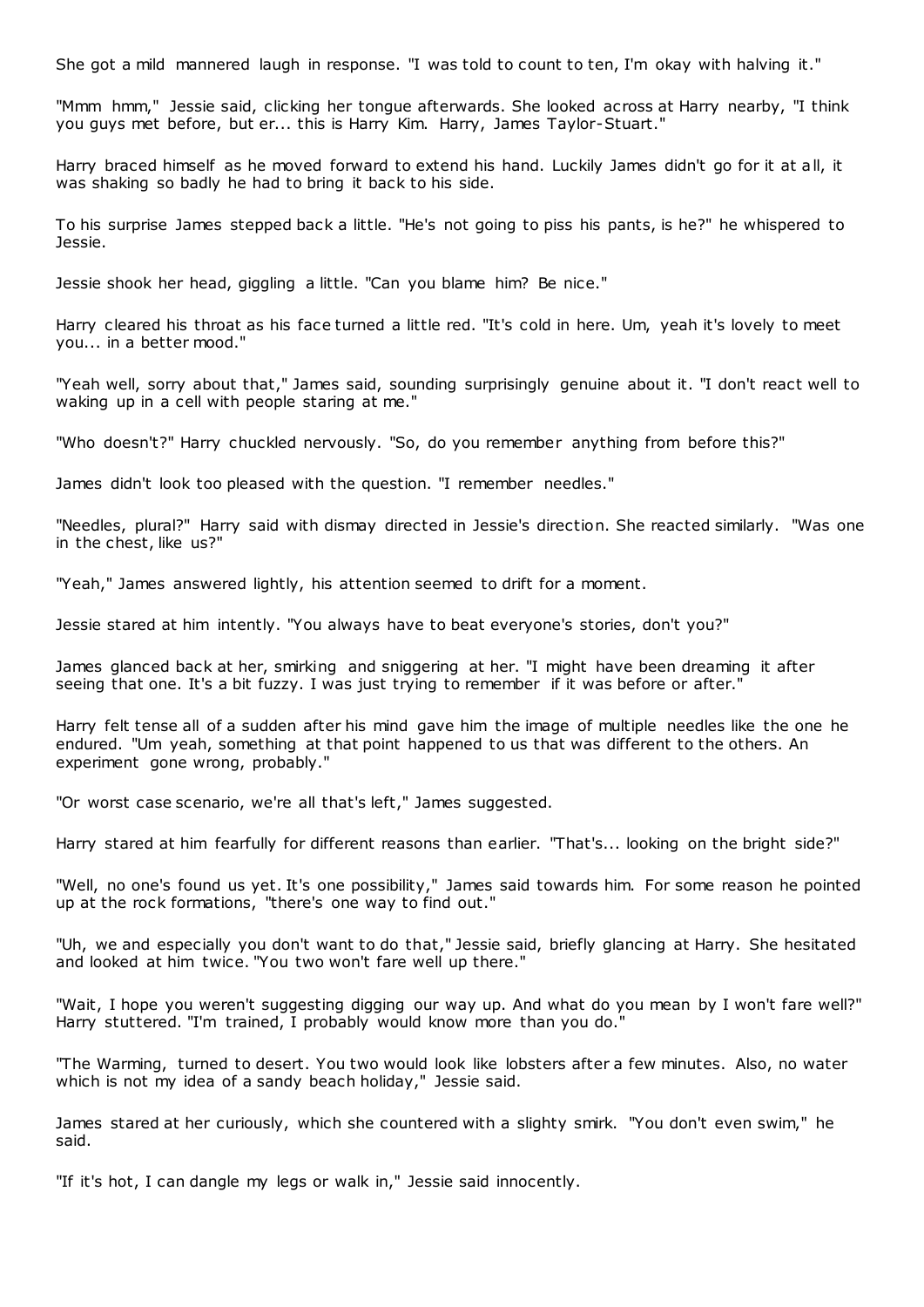Harry shook his head. "Making fun of my complexion, that's not... rude at all. But yeah, if it's true about no water, none of us will survive long up there. We need to find something that can shelter us once we find an escape route. That's the hard part."

"She made fun of mine too, she doesn't mean anything by it," James said with a little bite in his voice. Harry winced instinctively. "But you're right. We'll be deep down, I don't fancy digging until this illness finally kills me off."

"I wonder how the Caretaker brought the Ocampa here," Harry said thoughtfully.

"He probably transported them, like he did with us. That transporter, the coherent thing or those pulses. He has plenty of options to pick from," Jessie rebutted.

James looked around until he caught sight of the floating screens above them in the canteen area. He lingered for a bit before looking around again. "Maybe if we can find a terminal..."

Jessie smiled, her eyes partly rolled. "This isn't the personnel database, in English and binary, with Starfleet LCARs. You'll need more than five minutes."

James' attention returned to them. He caught a glimpse of Harry's bemused stare first before settling on Jessie. "All computers are the same. Every single one should have a virus defence setup. That should distract it for a bit."

"Ohno," Jessie groaned knowingly.

Harry meanwhile looked on a little shocked. "Wait, where are you going to get a virus from?"

"It doesn't have to be a real one. It just has to think so," James replied with a slight frown.

Harry felt like he was patronising him with it, judging him like he was an idiot. He took great offense at that. "Look, Jessie's right. This is an alien system we know nothing about. These people have allowed us to roam free here. I don't want you doing anything that'll get us locked up again." James laughed at him and walked off, Jessie meanwhile looked very awkward. "Wait. I'm the only Starfleet officer here, you're a civilian. You won't do anything, that's an order," Harry tried to bark.

"Oh god," Jessie groaned once more.

James stopped. For a long few seconds all the pair saw was his back. Then he turned around. Harry expected the James he first met in the hospital, thankfully instead he got the smirky patronising version. "If you want to sit here and rot, be my guest. I'm not going to take orders from a snot nosed Starfleet brat so I can do the same thing. Besides, this'll only take a few minutes. It'll tell us of a way out, then we'll take it. If it doesn't, well, I find violence quite handy sometimes."

"James," Jessie said in a warning tone, her eyes sharped. Harry felt a little cooler seeing it.

"Wait," Harry said, something familiar popped into his head. "You've done this before, haven't you?" James mouthed a duh and rolled his eyes. "I knew it, you're that guy who broke into the Academy servers the morning of my final exam." Jessie frowned in confusion. "Last year, somebody called Taylor brought the whole thing down with a virus. No one could trace it. They had to restore the backups from two months prior."

"I don't know what you're prattling on about," James said, shaking his head.

Jessie glanced between them. "Why would you even be at the Academy?"

"I wasn't," James said.

"He was a first year. I remember that," Harry protested.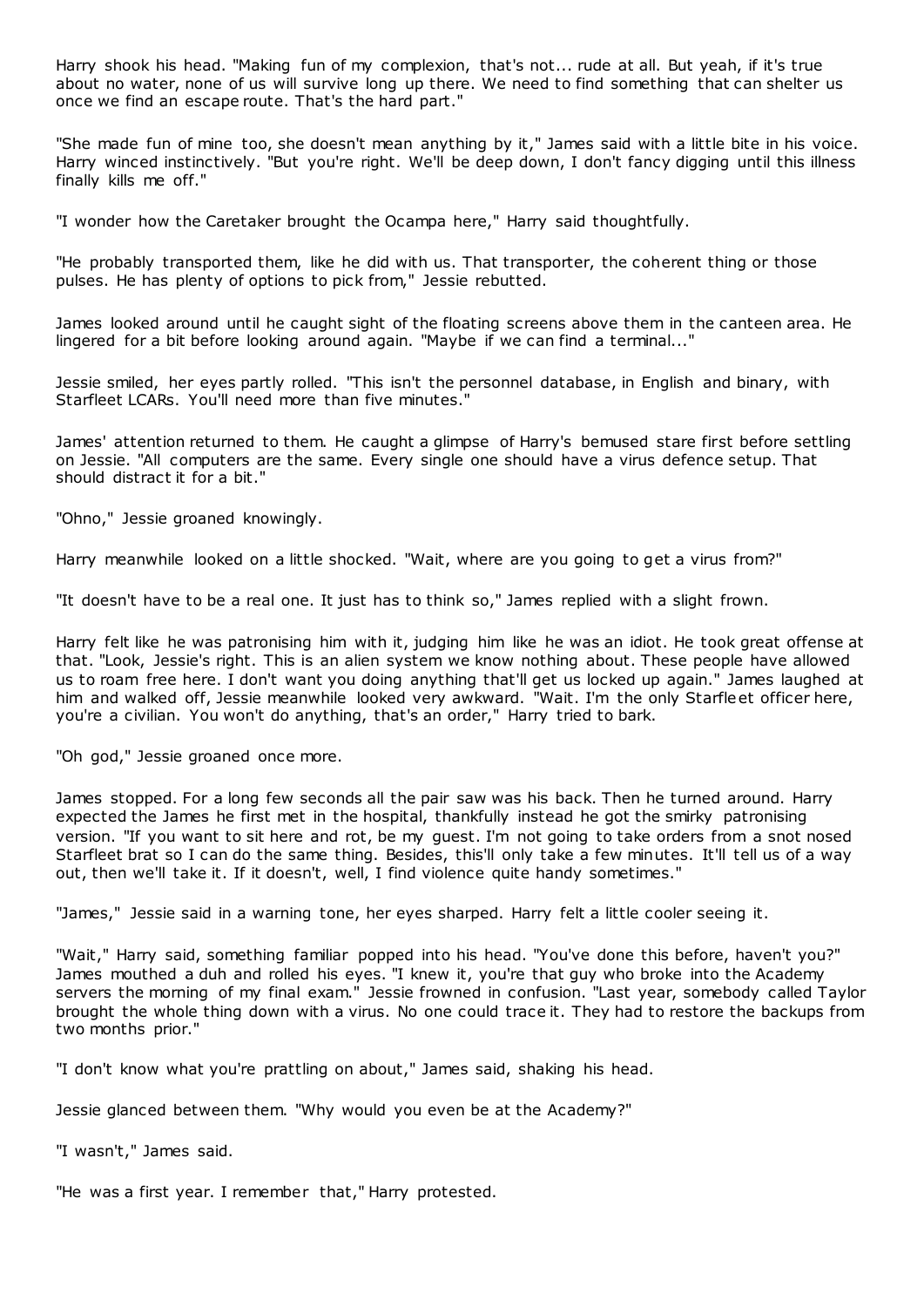James sniggered toward him. Once again, Harry felt very insulted by his attitude. "Do I look like Academy material to you? Look, I'll be doing this anyway. Come or don't, I couldn't give a crap." He walked off without them.

Harry glanced toward Jessie, hoping for some sort of explanation or anything. She sighed with an apologetic look in her eyes. "I'm sorry, he's not usually this ru... well no, that's not true. He t hrives on being rude, but it's usually in retaliation."

"He's going to get himself locked up in his room again," Harry said. "And I'm telling you, that's him. It wasn't just the hacking, everyone always said Taylor was an antisocial piece of work."

"Please, if James went to the Academy, he would've told me," Jessie scoffed. "I'll keep an eye on him. Maybe you can do your own thing and we meet back at Slops Diner later."

Harry chuckled, "no, we should stick together. You'll just have to work your *charm*s if he uses the violence he likes so much."

Jessie narrowed her eyes suspiciously, "what do you mean by that?" Suddenly James wasn't who Harry was worried about anymore. He laughed nervously.

The awayteam of Kathryn, Tom, Chakotay, Tuvok and Neelix dematerialised in a scorching desert. The land beneath their feet a dreary, parched red. The sky above them they could barely see with the star bearing down on them with such intensity they were all already starting to sweat beneath their clothes. The Humans were expecting it, but it still shocked them how unbearable it was.

They all looked around for signs of life. Kathryn spotted a settlement of a few huts nearby. Neelix hurried forward to lead the group towards it.

Tom meanwhile tugged on his collar in a vain attempt to get some air to his neck. All it did was heat it up even more. "Ugh, this brings back New Zealand memories." He remembered the big black friend he met in the hole when he also met Kathryn, it made him super aware of his surroundings. "Who'd live in a desert?"

"The rich cormaline deposits are the big trading commodity around here," Neelix explained.

"So is that how the Ocampa can survive on this planet?" Chakotay asked.

Neelix winced, "not the Ocampa, the Kazon Ogla."

Kathryn looked disgusted for some reason, "the Kazon ogle who? That's disgusting, the pricks. They can ogle my fist."

"Uh," Neelix said uncomfortably. The rest of the team were mostly used to her comments by now. Tom was starting to look forward to them, especially now as it was a nice distraction from the heat.

Tuvok quickly came to the rescue before Neelix thought twice about the arrangement. "Who are the Kazon Ogla?"

Neelix pointed ahead at the people dotted around the settlement. All of them seemed to be gathering around to watch them. The aliens all had very bumpy foreheads and sunburnt red skin. Their most striking feature was the huge hair, which made them look like they tried to tame it after an electrocution by tying a gigantic dead pitcher plant on top of it. All of them looked like men, not a woman to be seen amongst them.

"They are. The Kazon sects control this part of space. Some have food, some have ore, water. They usually end up killing each other for it."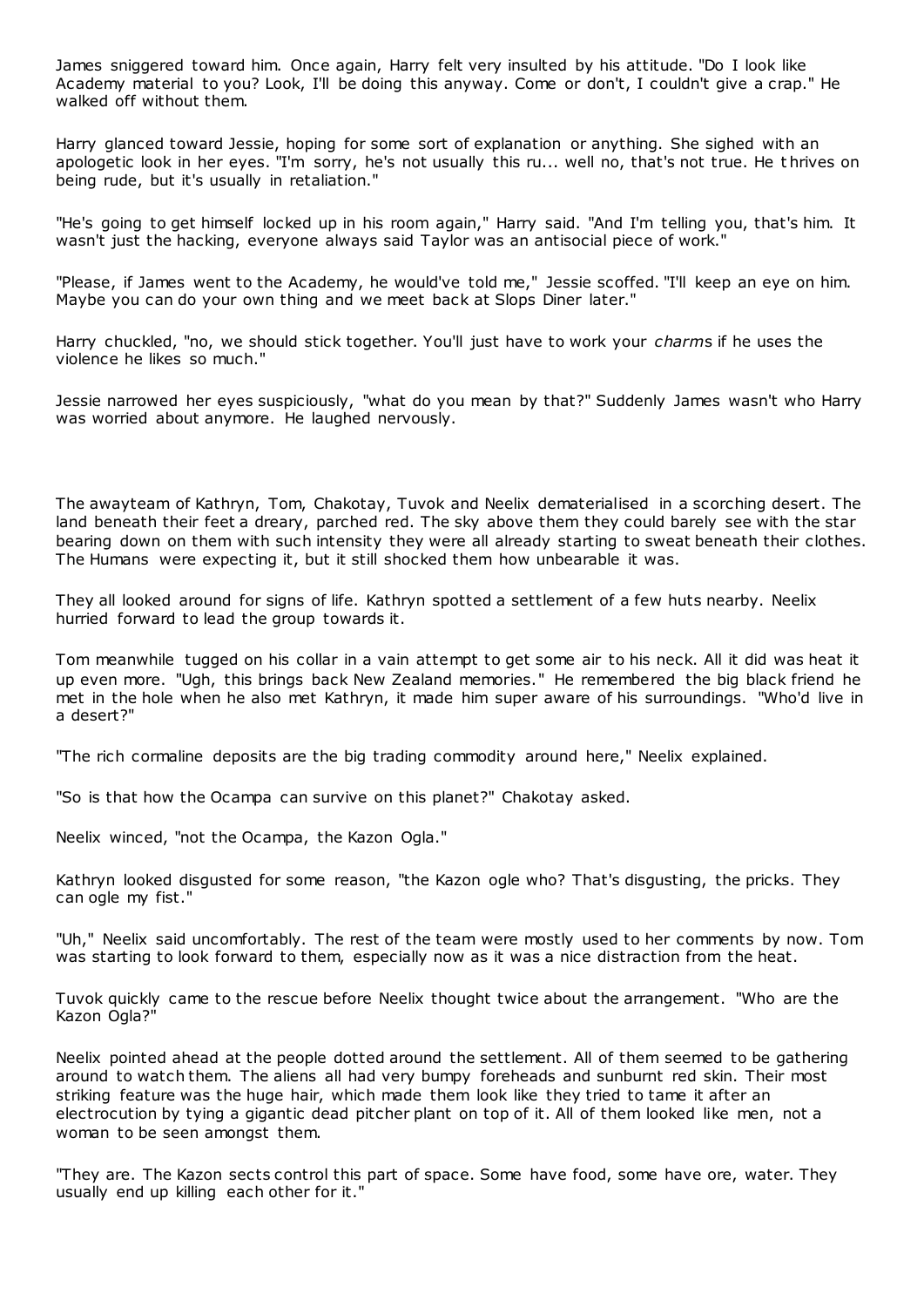"Well good. I hate creepy perverts," Kathryn muttered. She directed a sudden glare towards Neelix which almost scared the whiskers off him. "I thought you said the Ocampa had our people. I should rip those..."

"My friends it's good to see you again!" Neelix greeted the aliens cheerfully and frantically at the same time, to get away from her.

He was the first to be roughly grabbed by the arms. The rest of the team were quickly disarmed and dragged into the settlement too. Neelix ended up being carried there roughly. Still he tried to talk to them as if they were being friendly, "I must speak with your Maj, the ever wise Jabin. Oh that tickles." That was when he was thrown towards the wall, luckily feet first.

The rest of the team were forced to sit down on the very hot ground, which Tom wasn't best pleased about. Weapons were pointed at Neelix to keep him by the wall.

"Very amusing. I love a good practical joke as much as the next fellow," he chuckled.

Kathryn death glared as many of the Kazon as she could, accidentally getting Chakotay in the process. He wasn't used to it, he thought he'd burst into flames at any moment. Tom quickly looked away in time.

Another alien emerged from one of the huts, which Neelix instantly recognised. "Jabin, my old friend!" That only antagonised the weapon pointers further, they lunged forward with them. It didn't put him off. "Water, I have water Jabin to replace all that I *borrowed*. Show them Mr Paris."

The leader, Jabin approached the team, seemingly ignoring Neelix.

"Their ship has technology that can make water out of thin air," Neelix proudly said.

"Oh," Tom said, realising what was going on. He wasn't sure whether or not to be angry at their new so called ally or to praise him for his sneakiness. For now his hand hovered to the canister in his belt. Kathryn's hand reached over to grab his, stopping him. Chakotay and Tuvok glanced at her with concern

"Wait, I'm not feeling widely generous right now," she hissed.

"We don't really have a choice," Tom whispered to her.

"Oh fine, fine, just a sip," Kathryn snapped.

Once her hand was gone from his wrist, he handed the canister up to the leader. Jabin took a swig from it, his eyes almost popped out as he looked down at the awayteam. "Do you have more?"

"I assume please isn't in your language," Kathryn muttered. The Kazon glared at her. "What, you stole our phasers and manhandled us. I don't like being held hostage for sodding water. Especially when *someone,*" she said at Neelix, "mislead us into coming."

"Captain, they may have taken our intentions here as hostile. We did approach them armed," Tuvok advised. "Perhaps..."

Kathryn sighed, "oh for fu... why do I get the feeling this is going to bite me in the ass later?" She tapped her commbadge harshly to make a point, "Janeway to Voyager. Energise."

Behind the group a huge container dematerialised, prompting gasps and shouts from the aliens.

"You might get a smidgen more if you help us out," Kathryn said.

Jabin couldn't take his eyes off the container, he was too shocked. "Help? You people are magicians. What can we do that you can't?"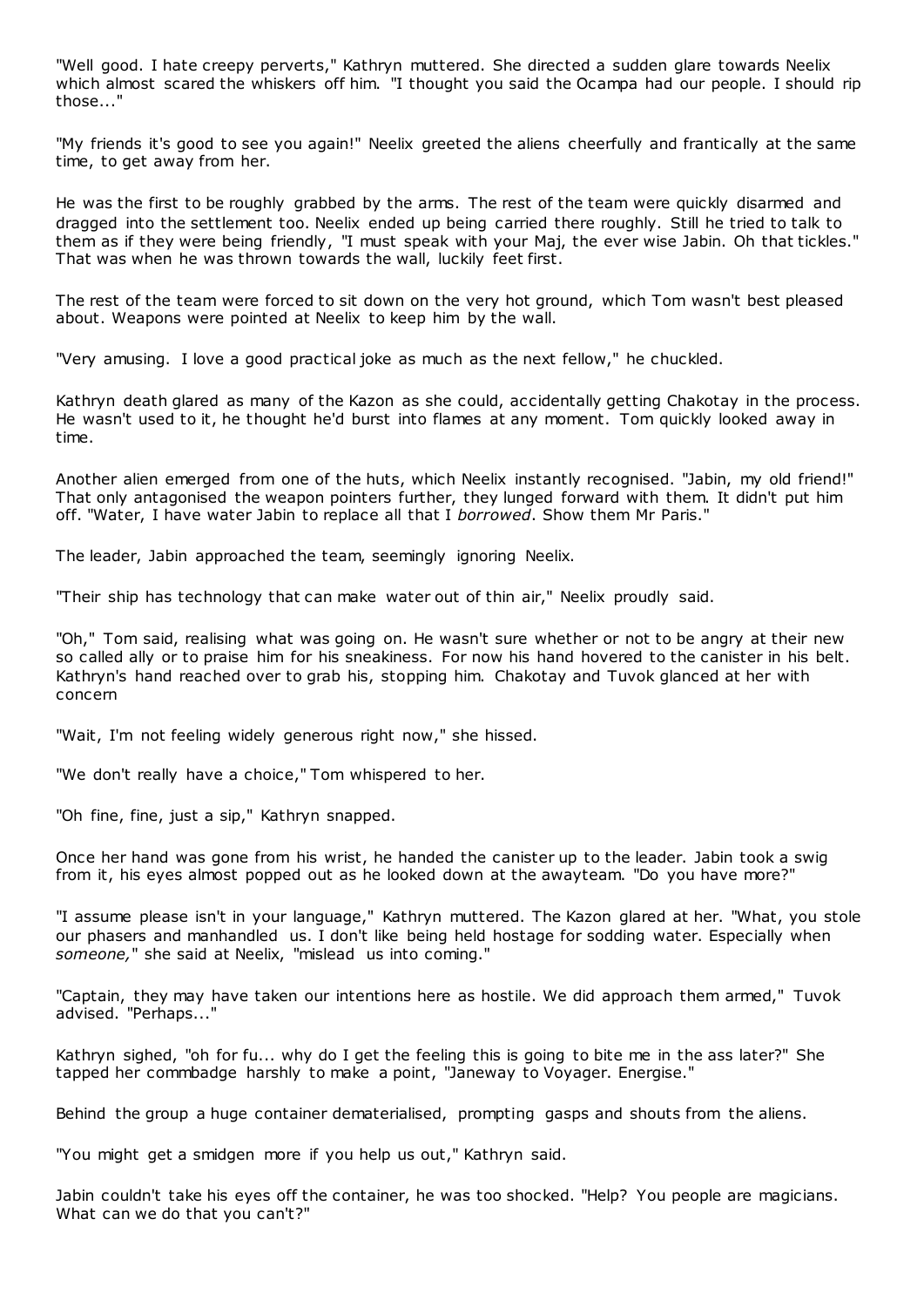"Our people were brought here to the Ocampa by the Caretaker. Do you know where they are?" Chakotay questioned.

Jabin stared down at him with fire in his eyes now. "Ocampa." He snarled and pointed at the hut he walked out of. Everyone glanced over. A petite blonde girl hovered at the doorway, her face bruised and her lip cut. "She is Ocampa."

Neelix looked over as well, his face scrunched in fury at her condition. He tried to hide it behind his friendlier facade from earlier.

"Such worthless creatures. They live only nine of these planet's years. They make poor servants," Jabin ranted as he paced. "We caught..."

Kathryn took a quick peek around before interrupting. "Yes yes, boohoo. The boys club needed a little girl to help do the dishes cos it's soooo hard, but she won't. Wah my manhood is poked, hear me roar."

Chakotay and Tom both facepalmed, while Tuvok quietly wondered why he accepted the posting to be on Voyager.

Jabin snarled at her, "what language are you speaking?"

"Oh sorry, I'll dumb it down for you," Kathryn faked some sympathy.

Tuvok quickly spoke up to interrupt, "we need to speak to these Ocampa, to negotiate the release of our people. If you can guide us to their location, we would reward you with more water."

"Ah," Jabin seemed pleased with that explanation. Kathryn mouthed *what* at the Vulcan. "You're in for disappointment. They all live underground, two miles under to be precise. That's the only source of water, which that thing gave them access to."

"Wow, the fiend. Giving them water on their own planet. Disgusting, I'm outraged," Kathryn muttered.

"I hope they don't know sarcasm," Tom said.

"Yes it is," Jabin growled "There's no way to get down there. We tried. The entity has some kind of barrier we cannot penetrate."

Chakotay's eye fell to the girl inching further forward from the door. "She got out. There must be a way."

"Several manage, but they seal the way back up afterwards," Jabin said.

Neelix edged forward, "maybe she will help them find a way down."

Jabin laughed deeply. Kathryn resisted making fun of it for now. "You'd be wasting your time. I've used every method of persuasion I know to get her to help *us*. She won't!" Jabin shouted accusingly at the injured girl.

"Then she's worthless to you," Neelix said with some contempt in his voice. "Let us trade you water for this..." His skin crawled to the say the next part, it gave his voice the disgusting edge he needed, "scrawny little thing."

Jabin pointed at the container, "I'd prefer to acquire this technology that creates water whenever I want."

Kathryn laughed genuinely, all of the Kazon and her team slowly looked at her, making her trail off uncomfortably. Neelix took the opportunity to edge closer to Jabin.

"You're serious? Oh no, that's still funny," Kathryn chuckled.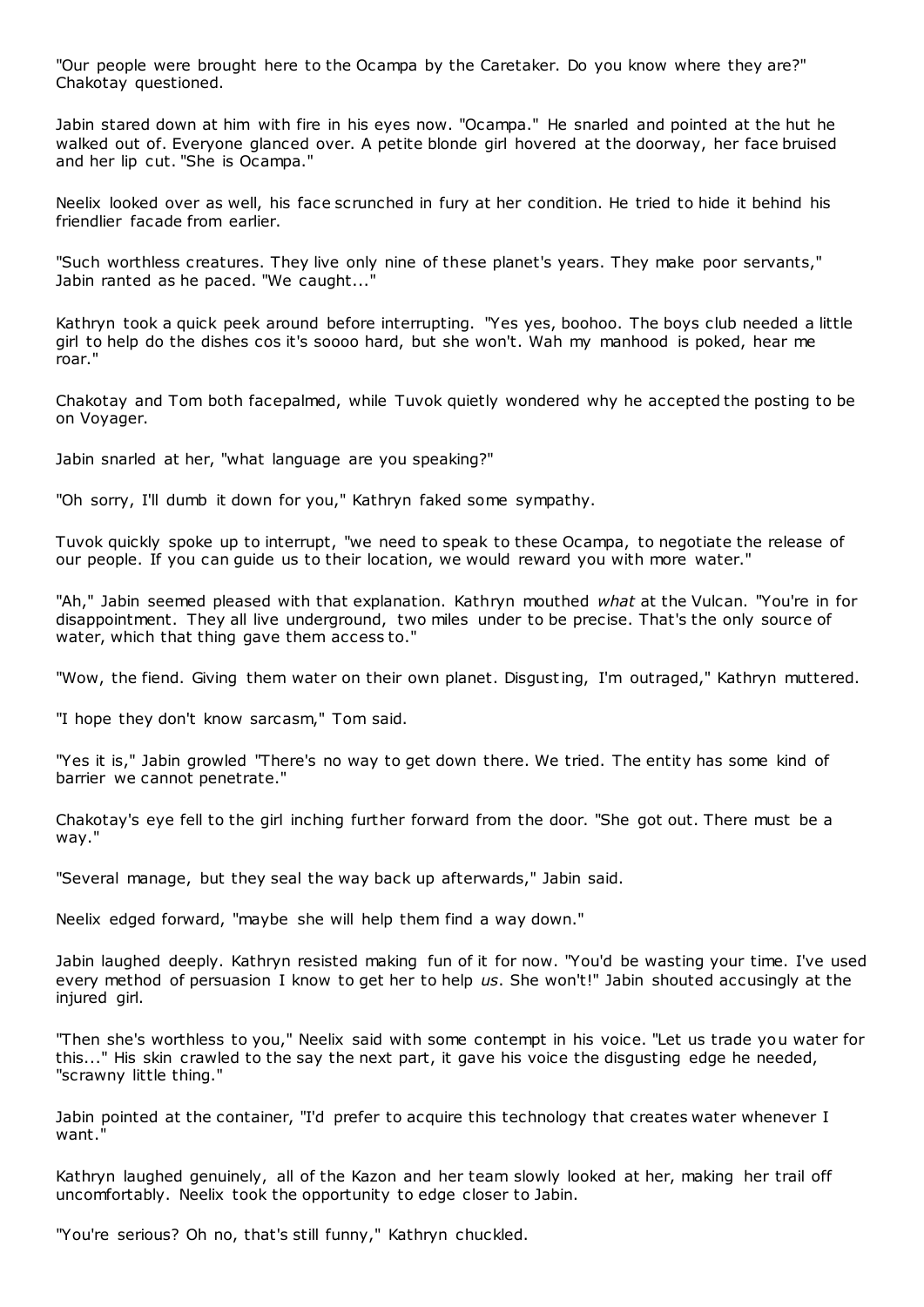Neelix reached out to grab Jabin and point what looked like a phaser at his throat. His men reacted immediately. "Tell them to drop their weapons. Drop them! Or you die in an instant."

"Do it, do it!" Jabin shouted at them.

They did as they were told. The awayteam quickly stood back up to reclaim their weapons from them. Tuvok and Chakotay moved towards Jabin as well to disarm him.

Neelix re-aimed his own weapon to the large container, snarling, "step aside!" He didn't give the aliens there much time to do so, he fired at it and they leapt out of its way. Water started to pour out of several holes, prompting the Kazon to hurriedly grab buckets and cups to get as much of it as they could. Neelix gestured to the young girl still at the hut. "Come on."

She ran towards him, straight into his free arm. "I strongly suggest you peam us out of here," he said.

Kathryn looked on in disgust for more than one reason. She tapped her commbadge anyway, "Voyager, six to *beam* up."

They thankfully didn't have to wait long. All six of them were taken away while t he Kazon still filled every possible crevice they could find with water.

Kathryn growled as she stepped off the transporter pad. Her team followed her, while putting their phasers back into their belts. Kathryn kept hers out, contemplating using it on a certain member.

"Oh my dearest," Neelix purred, which didn't help. "Didn't I promise I'd save you?"

Everyone turned to look at the two alien guests on the transporter pad. They still stood closely, holding hands, Neelix stared lovingly into the girl's eyes.

Nobody could quite believe it. No more so than Tom, who looked also very disappointed. "I gotta grow a beard," he muttered.

Kathryn snorted into laughter and walked out. He heard her even when she was in the turbolift.

Harry, Jessie and James were in a dark, and empty passageway. Harry paced backwards and forwards as he was thinking. Jessie sat on the ground, leaning her back against the wall. James was standing next to her with his arms folded.

"I'm not surprised. The computer probably is the Caretaker," Harry said mid pace.

James sighed tiredly, "so I should expect a thunder strike any minute?"

Harry laughed, "he's not actually a god. But yeah, I'm staying over here." He changed direction to keep away.

"Well, all that's left is wait or dig up," James said.

"Look I'm sure Captain Janeway is doing everything she can to get us back," Harry said.

"Who, Captain Gainweight?" Jessie sniggered despite how tired she felt.

Harry stopped pacing, he glanced at her strangely. "Janeway," he said slowly.

"I knew that," Jessie said, her face turning red.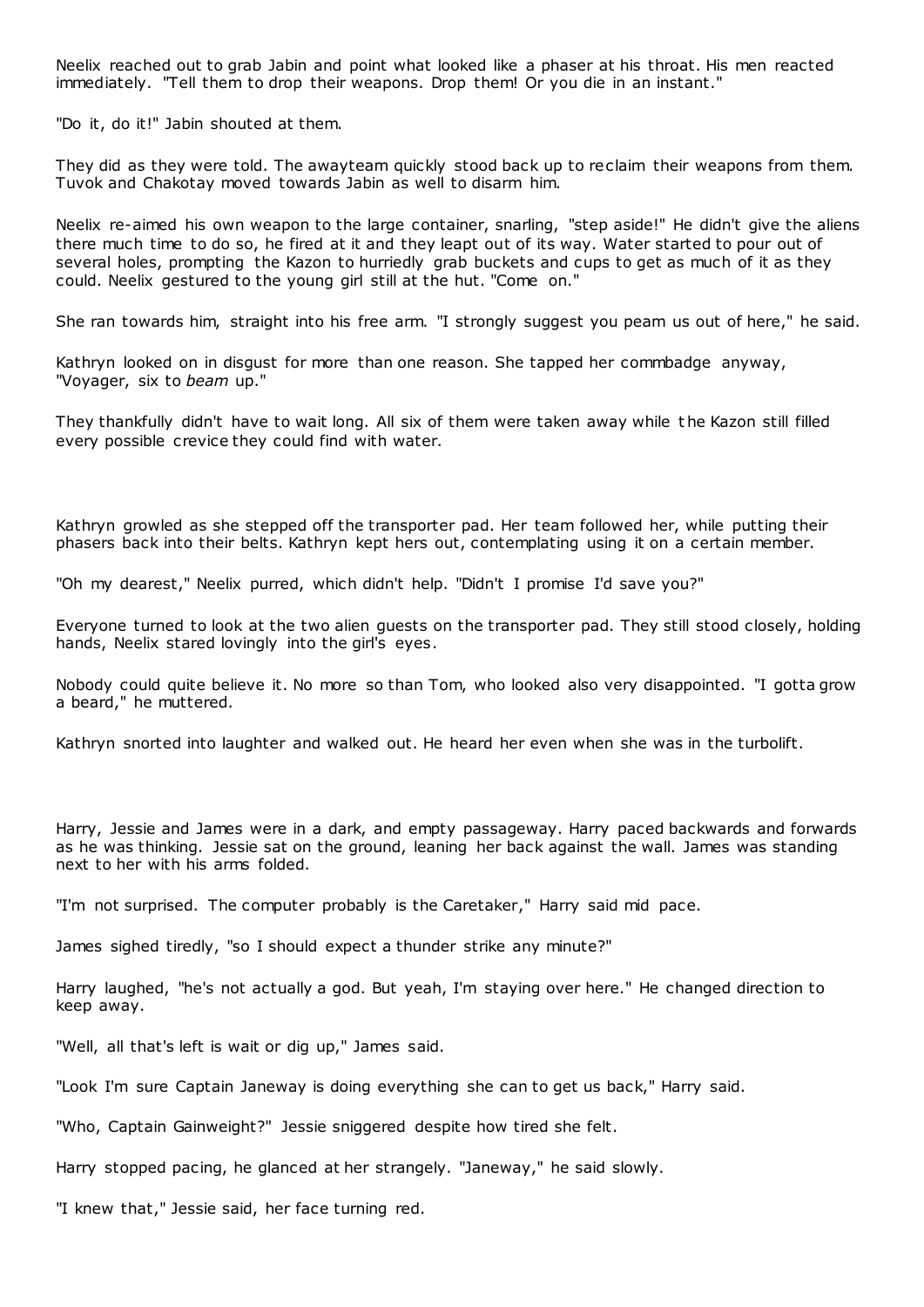James shook his head. "Of course you did."

Jessie winced and she brought her hand up to her neck. James quickly put his arm around her shoulders.

"Should I get some help?" Harry asked with concern in his voice.

"No, I think it's going away now," Jessie replied with a faked smile.

One of the nurses that tended to Harry hurried over to the group, which took them by surprise.

"Are you in pain?" she asked.

Jessie groaned as she shook her head. "No, I'm fine."

The nurse took something out of her pocket discreetly. "I don't know if this will help but it's a medicine. I'm sorry about what's happened to you."

Harry took the medicine from her hand carefully. "We appreciate this, but we need to get to the surface to find our own people."

"The Elders would say that'd be against the Caretaker's wishes," the nurse said.

James rolled his eyes, "old, close minded and religious running the place. Picture me surprised."

Harry wanted to shush him, but he wasn't brave enough. "What do you think?" he asked the nurse.

"The Caretaker's been acting strangely the past few months. Abducting people, increasing the power supply," she replied anxiously.

"Is that the *oomph* we keep hearing?" Jessie asked.

The nurse nodded. "It's been tripled. There's enough power to run the city for five years."

"Nobody knows why?" Harry asked.

"When we ask, we're told to trust the Caretaker," the nurse said.

"The word *baah* comes to mind," James muttered to himself. Jessie smirked up at him. Harry was just thankful that the girl wouldn't have a clue about Earth sheep to get it.

As they expected she looked puzzled. "Someone I knew managed to get to the surface. I haven't seen her since."

Harry's attention was further piqued. "How?"

"The ancient tunnels that brought us here still exist, sometimes small breaches appear in the Security Barriers, they allow somebody to get through," the nurse replied.

James smiled, partly in relief, the rest of it looked strangely amused. "Sounds like fun."

"I think that's his way of saying; where's the shovel?" Jessie smiled awkwardly.

"It would take days, or even weeks to dig a way out," the nurse stammered.

James glanced between Jessie and the girl with confusion. "Okay, if there are already tunnels, why do we need to dig?"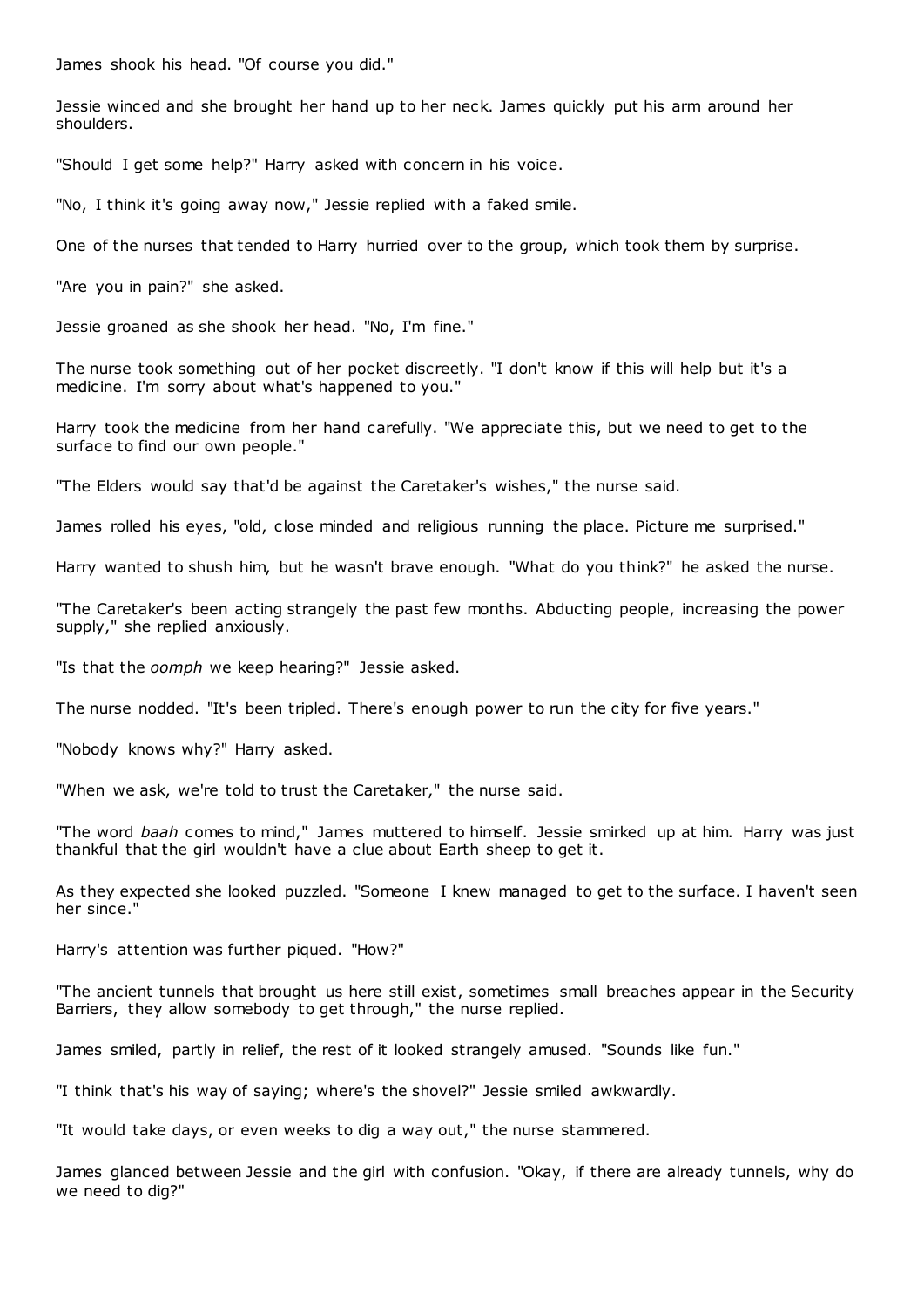"She did say ancient. Maybe they've caved in, in places," Harry said, this time he was the one giving him the *are you stupid* stare. James didn't appreciate it, his eyes narrowed. Harry shuffled away.

"No, stay. You have to rest, preserve your strength," the nurse pleaded.

"Please, it's our only chance," Harry begged back.

The EMH made quick work of the young woman's bruised eye. All the while an argument was brewing a few feet away.

"If you had told us what you had planned, we might have anticipated your irrational behaviour," Tuvok said in Neelix's direction.

He didn't take that well, he scoffed at him. "Irrational. We got out of there, didn't we?"

"Oh yes, you're right. I'll send you a huge tub of water for your efforts. I'll just need to tie a bloody rock to your ankle and you're good to go," Kathryn snarled.

"Excuse me," the girl said as she sat up from the biobed. "Don't blame Neelix."

The EMH had enough, he swirled around to confront them all. "That's enough. This is a Sickbay, not a politicians debate. Visiting hours are over. Everyone except my patient is to leave immediately."

Kathryn narrowed her eyes at him, "computer, dele..." Tuvok cleared his throat, making her sigh. "deactivate the EMH." She probably didn't need to say anything at all, her expression was enough to shut the poor hologram down.

The girl looked on in surprise at the man disappearing into thin air. She recovered quickly to address everyone else. "I never should have gone to the surface. I'm too curious. I'm told it's my worst fault."

Neelix dotted on her, "no no. It's a wonderful quality, your most endearing."

"So er... are you her foster dad, uncle or something?" Tom asked from the back. Kathryn gave him a slow motion version of an over shoulder skunk eye. His legs got all wobbly and he was forced to sit down in a hurry.

"Do you think you'll be able to show us the way down to your people?" Kathryn asked once she had turned back and softened her face.

The girl shook her head with an apologetic tint in her eyes. "I'm afraid Jabin is right. The tunnel sealed after I got through it."

"That's okay. We just need a general idea where your colony is. We can get there the same way we escaped from the Kazon," Kathryn said.

Tuvok approached her cautiously, "Captain, our sensors did not pick up any indication of an underground civilisation. The barriers Jabin described could be the reason why. It may also stop us from using the transporters."

"The tunnels are weakening, leaving small gaps between the walls and the barrier in some places. Could you get through them?" the girl suggested

Kathryn smiled at her, then looked up at Tuvok. "Tell the transporter room to look for one of these, it might just work." Tuvok nodded and turned to leave.

"Kes can tell you where to go, but now that we're free, we're leaving this system for good," Neelix said.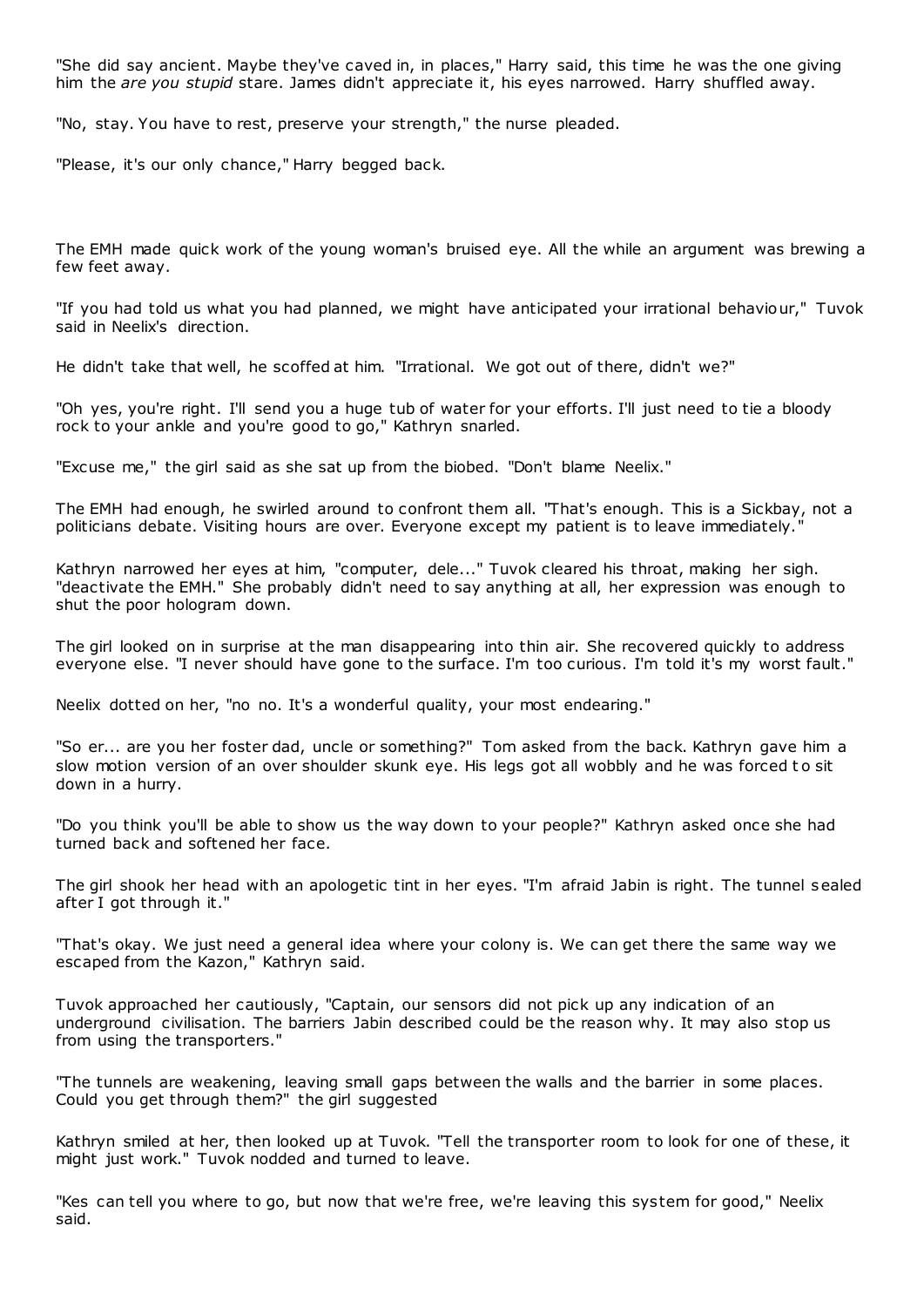The girl seemed surprised at his plan, she gave him a disapproving but gentle stare down. "Neelix, these people rescued me."

Neelix's eyes flashed, "I rescued you."

"With their help," Kes said firmly. "It would be wrong not to help them now."

Neelix knew there was no arguing with her. He gave her the usual *you win* smile and sigh.

Many different types of flowers and plants lined both sides of the awayteam's path. Lots of different colours and smells radiated from them.

Ocampa working on the gardens stopped whatever they were doing to stare at these strangers in fear and wonder. The thump of the pulses being fired at them echoed around, and again much quicker than only hours before.

"Captain, the pulses are continuing to accelerate," Tuvok reported.

"Look, there's flowers here," Kathryn said in a disgruntled tone.

Tuvok raised his eyebrow quizzically. "By zero point eight seconds. I'm surprised you could tell."

Kathryn growled impatiently but ignored him. The team reached the end of the garden, where a larger concentration of Ocampa watched them without moving a muscle. All except one, who hurried forward when Kes did.

"Kes," he said in relief.

"Hello Daggin," Kes said with a friendly smile.

"We thought we'd never seen you again. How did you get back?" Daggin asked.

Kes glanced over her shoulder towards the awayteam. "These people rescued me from the Kazon."

Neelix puffed his chest proudly, "yes I did."

He got a disgusted scoff in response first. As he expected, it came from Kathryn. "Oh keep it in your pants you disgusting little hedgehog!"

"What?" Neelix stammered.

The Ocampa continued their conversation as if the pair had not spoken at all. "I'm trying to help them find three of their crew," Kes said.

"Oooh look at me, aren't I butch and manly?" Kathryn snarled humourlessly. "I'll help you out, no. I've seen well read Mr Men books with more spine than you." Neelix was now speechless, but it amused Tom to no end.

Kes' struggled to keep her voice from wavering, "does anyone know where the aliens are kept?"

"Oh don't even tempt me Bum Hair Paris," Kathryn muttered.

Kes coughed, "the ones the Caretaker sends here?"

"I think they're at the central clinic ," Daggin quickly said before anyone else spoke.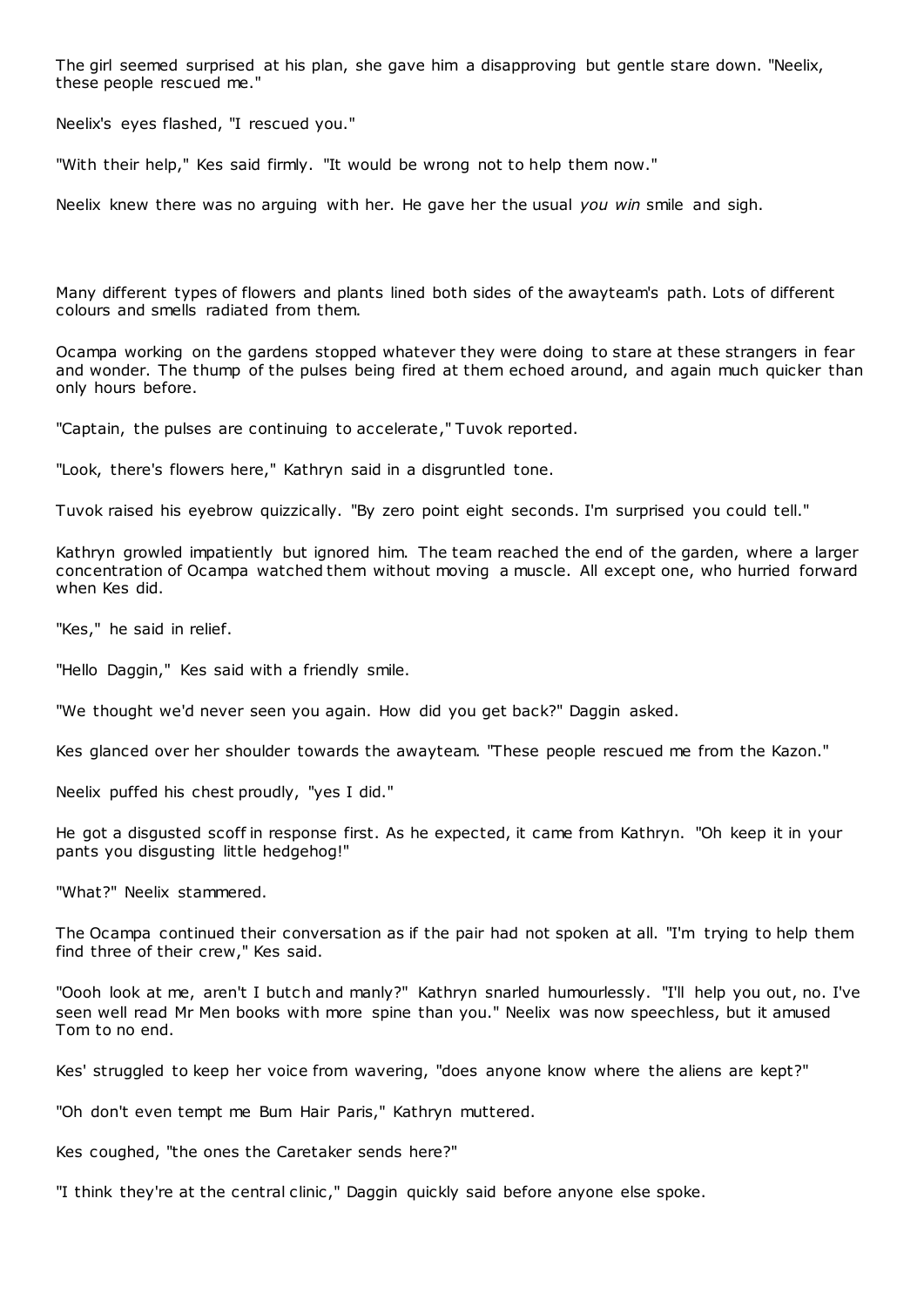"You're one to talk," Tom mumbled under his breath at the same time, hoping it would mean Kathryn would miss it.

It seemed to work as Kathryn glanced toward with Kes, interest piqued. "Can you take us there?" she asked her.

A male voice intruded in all of the awayteam's minds, forceful and commanding, "no she cannot."

Kathryn twitched in quiet fury and swung around behind her. She wasn't the only one. Kes' face tightened, her eyes shone defiantly in the same direction. "They can't talk telepathically Toscat, please talk aloud."

A tall man approached from the same direction the team had entered. His demeanour didn't match his commanding tone earlier. He looked almost sorry for himself. Chakotay thought to himself that Kathryn's earlier stare may have had something to do with it.

"I apologise, I didn't mean to be rude. But you should not be here," he told the team.

Tom rolled his eyes, "my hair's fab anyway."

Kathryn snorted into quiet laughter. "Already going bald, combover Paris." Tom gasped.

Chakotay sighed from the secondhand embarrassment blowing across from them. "You have our people here. That's all we're here for."

"At least I don't change my flat hair style every five minutes," Tom grumbled.

Kes shook her head while thinking, "ignore them, we have been." Toscat nodded.

"That won't be possible. We cannot interfere with the Caretaker's wishes," he said.

"Maybe you can't, but we can," Chakotay countered.

Toscat sighed, pained at the thought. "You don't understand."

Kathryn gingerly checked her hair, now loose over her shoulders. Her face turned bright red, "my hair's not fla... I had a headache." Tom smirked, sending her into yet another rage. "Oh fine, I'll beam back to the ship and start again shall I!" She even tapped her commbadge.

Tuvok sighed, "Captain, this isn't a scene."

"It is now," Chakotay muttered.

"You're right. They don't understand," Kes soldiered on without them. "They can't imagine being dependent on a higher being for so long. That we don't think for ourselves anymore, we merely follow the same routine every day until the day we die. They don't know what we once were before him; a people who had full command of our mind's abilities."

Toscat laughed, his tone turned patronising, "the stories of our ancestors' cognitive abilities are apocryphal. At the very least exaggerated."

"Someone take this guy's thesaurus off him before I beat him with it," Kathryn snarled.

Kes seemed to be on the same page. Her eyes were fired up, jaw clenched. It was clear to the rest of the team that she had this argument many times, with many similarly minded people. "We lost those abilities because we stopped using them," she bit back.

"We should not dwell on what's been lost but on what's been gained," Toscat said.

"What, the talent for dependency, laziness?" Kes said harshly.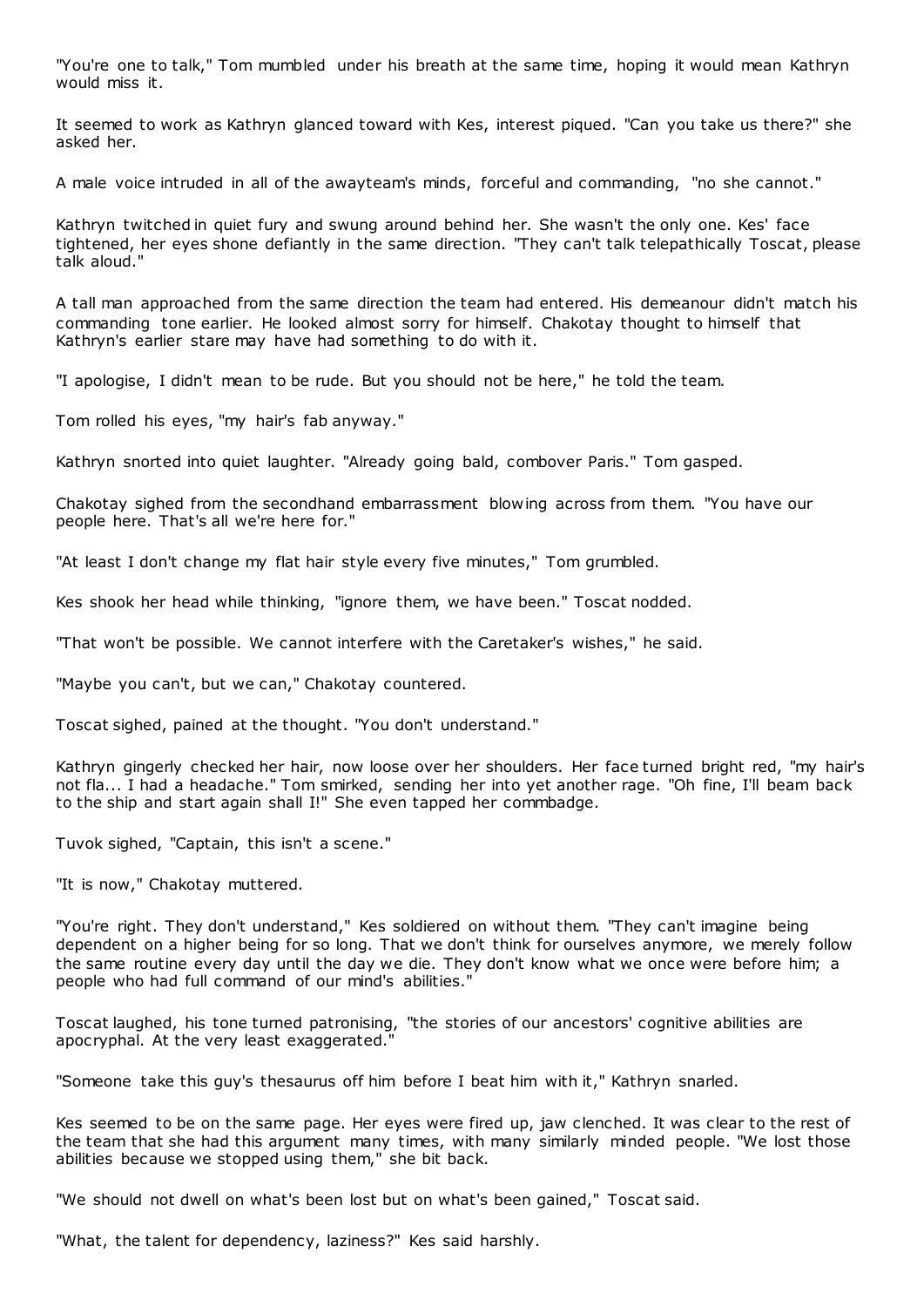Kathryn smiled before leaning in towards Tuvok, "I like her." Tuvok wasn't surprised in the slightest. Chakotay was though, he didn't think she was capable of liking anyone.

"I'm going to help them Toscat, whether you like it or not. I think my friends will join me," Kes continued, briefly glancing over to Daggin and the others. Many gave her a firm nod.

Toscat approached her, gently taking her arm to bring her to one side. "You defied the Caretaker by going to the surface, Kes. Learn from the experience. Follow the path he has set for us."

"A path you've interpreted like everything else," Kes said, shaking her head. "I've learned more out there than I ever could here. I saw the sunlight. I can't believe our Caretaker would want us to live our whole lives with our eyes closed." She defiantly turned away from the man to address the awayteam, "come with me. We'll find your people."

She lead the way out of the garden. The team, her friends followed. Only Kathryn remained behind briefly to make sure the helpless Toscat saw her smirk.

The path ahead of them looked to be neverending. Nothing but miles of winding metal stairs going up. Going up several flights of them was exhausting enough, without dragging the heavy shovels as well.

Jessie was the first to show it. Her steps had slowed. Most of them she hunched over slightly so she could use her left hand to help push her up them, making her constantly drop the flashlight. The shovel dragged across the floor the whole time.

Harry trailed behind her sideways, his back leaning against the rail for support as he climbed. Even that wasn't enough after a forgotten amount of flights. He began to slide further down until he was almost sitting on the steps he was climbing.

James had been only a few steps above Jessie a short time ago, but even though he had slowed as well, he found after hearing the sixth flashlight clatter that he was a flight ahead of both of them. He staggered back down from the midsection and offered to take the heavy shovel from her. The stubborn groan he expected, still he crouched down to get it. Her only resistance was incoherent mumbles and half a step.

"We should take a break," he said.

"I'm sorry," Harry gasped for breath.

James shook his head, "no, I am." As he tried to straighten up, the swollen patches stung as if they were on fire. It seemed to eat whatever was left of his energy, his limbs felt so heavy. Still, he forced himself to climb back to where he had been and dump the two shovels on the midsection behind him. "We should've stopped sooner."

Jessie settled on the step she had tried to lift up to before. It didn't take long for her to drift off into halfway sleep, still conscious but resting. Both of her teammates looked concerned. James thought about climbing back down again, but Harry was closer and he dragged himself up a couple more.

"I'm fine," she mumbled still with her eyes closed.

A few minutes passed silently, with only the thump of the pulses occasionally flying over. Harry broke the silence as well by going up a step. He didn't notice James frowning at him as he squeezed by Jessie, who had sensed it in her daze and flinched at his proximity, her legs bunched up and pressed against the railing. Harry made sure the gaps in between those steps were shorter.

Eventually he settled three quarters the way up and once more rested his back against the railings.

"This isn't a race," James said once he did.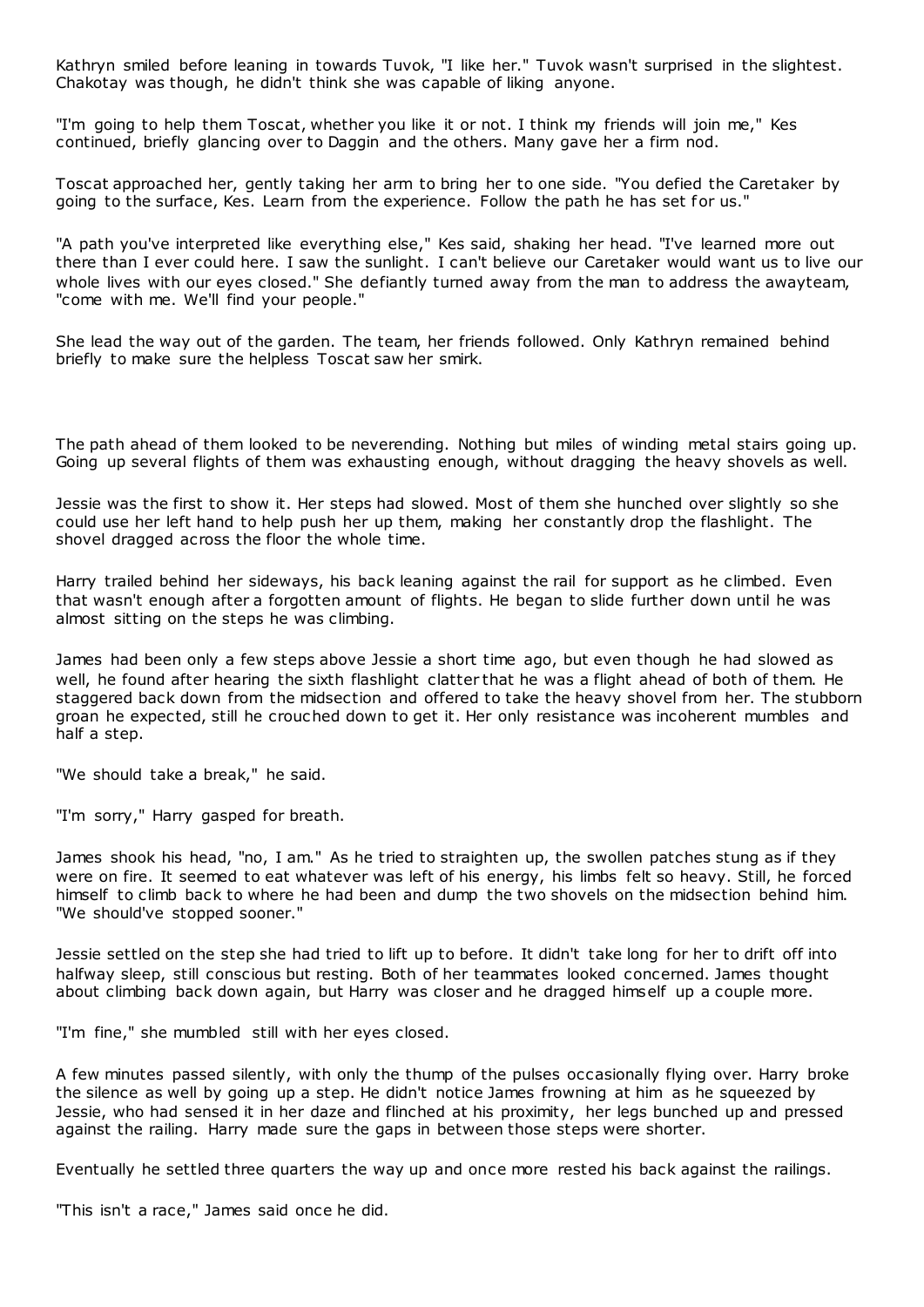It took some effort for Harry to even glance up at him on the top step. "You're not kidding," he tried to quip, it took his breath away. He wondered if James had similar difficulty when all he did was stare back. "Got a second wind, at least I thought I did. Wasn't a good idea," he weakly laughed at himself.

James nodded in understanding. "Yeah, a woman was beating you." Harry frowned. He saw a glint in James' eye as he turned his head back to stare ahead. "Inspiring," he then mumbled, at least that's what Harry thought he said.

He was exhausted, but Harry wasn't going to take that lightly. "I didn't want her to worry, think that she was holding me up." To his further annoyance James chuckled and shook his head. "She wasn't, but if it got too much, it's further effort to slow down." Laughter continued. "Why are you like this? What about you and the shovel, shooting off ahead of us?" he ended up snapping.

That shut him up. Harry wasn't sure if it was a good thing or not yet. After a few seconds of awkward silence, James looked back down at him. His face was blank, he couldn't read it. "I don't care," he said simply.

"Don't care? About what?" Harry asked, still out of anger.

James slowly glanced up, his fingers began to drum against the metal floor. "Been through worse." The sores punished him for even that. He sighed impatiently and grit his teeth till it faded away. "That wasn't a hint."

Harry smiled. This was the first real sign that he was as affected as they were, until now he seemed almost inhuman with their first meeting and the flying up the steps. It wasn't a smug *finally* smile, but a one of sympathy. Still, he had a score to settle so it didn't last. "And I'm the macho showoff. Interesting."

He got a bemused stare directed at him. Harry sighed, at least he wasn't mad. Yet. "Careful, that spine's stiff from lack of use."

"Oh don't you worry about me," Harry laughed quietly.

"Already there," James said with a half smile, then he looked away again.

Harry shook his head once more. "It can't be a coincidence that there's another Taylor whose good at hacking, has a temper, and is the second rudest person I've ever met."

James continued to drum his fingers on the ground, more rapidly than before. "I hope not," he muttered. He glanced back down looking offended, "only second?"

Harry smirked down at his crossed hands, and feet. "Why don't you want your friend to know you were at the Academy?" James slowly looked over his shoulder, down at him. "Were you kicked out, and that's why you...?"

"Joined the Marquis," James finished his sentence for him. "No. I joined because I'm racist enough to think all Cardassians are murdering bullies." He smiled a little unnerving, "or I was bored. Take your pick."

Harry studied his expression carefully, it didn't scare him this time. "You're my age, twenty, twenty one?"

"Random, aren't we? Yeah I'm twenty one, so what?" James said with a raised eyebrow.

"The entry exams are very tough, selective. If you fail you've gotta wait till the next year. I got lucky, in first time," Harry said, raising the other man's eyebrow even further. "I was graduating the same time you... sorry *Taylor* had started. That's..." he sighed sadly at the ground, "that's a good few wasted years of trying to get in, only to throw it away immediately because you don't think you fit in."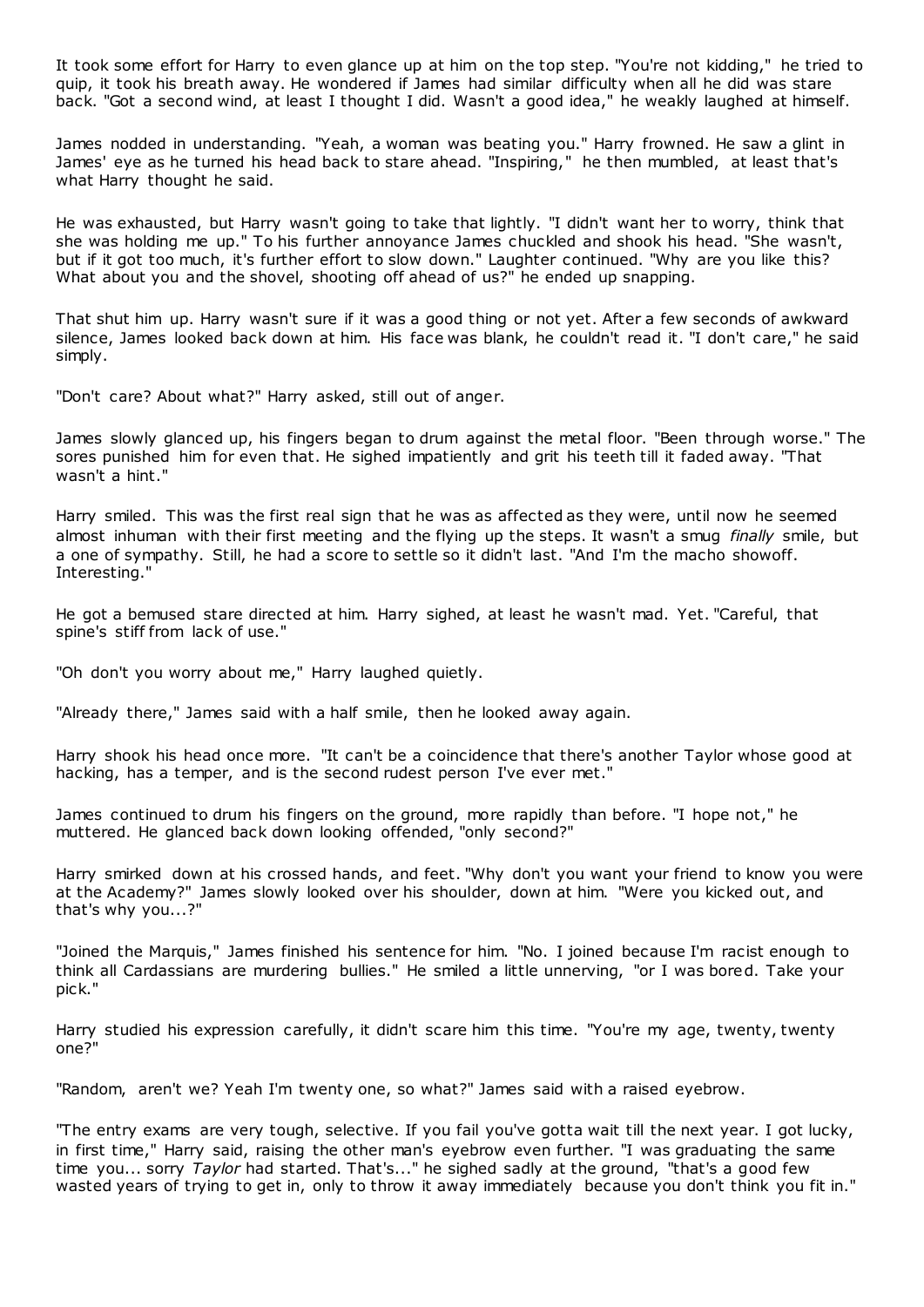James quietly laughed down at him, then toward the rocks straight ahead of him. Harry watched him with a frown. He noticed James' check on Jessie before saying anything, "joining Starfleet isn't everyone's dream job. Not everyone sees themselves eventually commanding an Enterprise, or aging behind a desk dreaming of their wonder years."

Harry shifted uncomfortably. He knew that but he found it hard to imagine wanting to be anyone else. "Then why did you even join? Were you bored when filling out your application?"

"Maybe," James smirked. Harry almost took that as a confirmation that he was right, but he continued. "Or maybe I had enough of Starfleet's boring and very militarised way of life at the prep school, and decided to give it a miss altogether. I didn't think anyone would hear of my *reputation* over the pond and get the wrong idea."

"Pond?" Harry frowned. A realisation hit him. "Oh, Atlantic. You're English." James looked down at him again with a raised eyebrow. "Is the prep school those special high schools that help kids study for the entry exams? So you must have had some interest."

James sighed impatiently, hinting he should let it go. "If you must know, my step father worked there. He and my mum thought I was wasting my *intelligence* doing nothing. Stupid," he shook his head. "They just wanted Starfleet to tame me. I can't blame them."

"Why not both?" Harry said. James gave him another bemused look. "You have to have some smarts to take down a server at Starfleet command. Even if it was only two minutes."

"I'm not really looking for someone to kiss my ass, Harry," James sniggered.

Harry smirked back at him, "ah ha, you admit that was you?" James' eyes briefly sliding to one side answered that for him. "So why hide it? You're ashamed you left or that you were there at all?"

The thumps above them increased in frequency, with very little pause in between.

"They're still getting faster," James said. Harry nodded, mouthing a worried *yeah*. The suddenness of the speed increase startled Jessie out of her doze, she immediately looked up.

They weren't the only ones who noticed. Most of the natives the awayteam spotted were fearfully glancing upward at the screens. Instead of it increasing every now and then, each thud arrived quicker like a heart monitor attached to a dying patient.

The team hopped onto the escalators. Halfway up Kathryn quickly did up her hair into a makeshift bun, clipping it into place with a single file. "There, are you happy now?" she snarled back and down at Tom.

He rolled his eyes. "You missed a hair." The next thing he knew there was a palm in his face, the recoil from it made him stumble back a few steps. Since the escalator was going up he was stuck in the same spot, dizzy from the blow and that this kept happening.

The thumps then stopped for good. The entire habitat was left in an eery silence.

"They've stopped," Chakotay said.

Kathryn chuckled, "he won't, not for a while." She tapped her commbadge, "Janeway to Voyager, what's happened to the station?"

*"It's no longer sending out pulses, Captain. It's changing its position."*

"Keep me informed of any changes. Can you handle that Crewman?" Kathryn asked dangerously.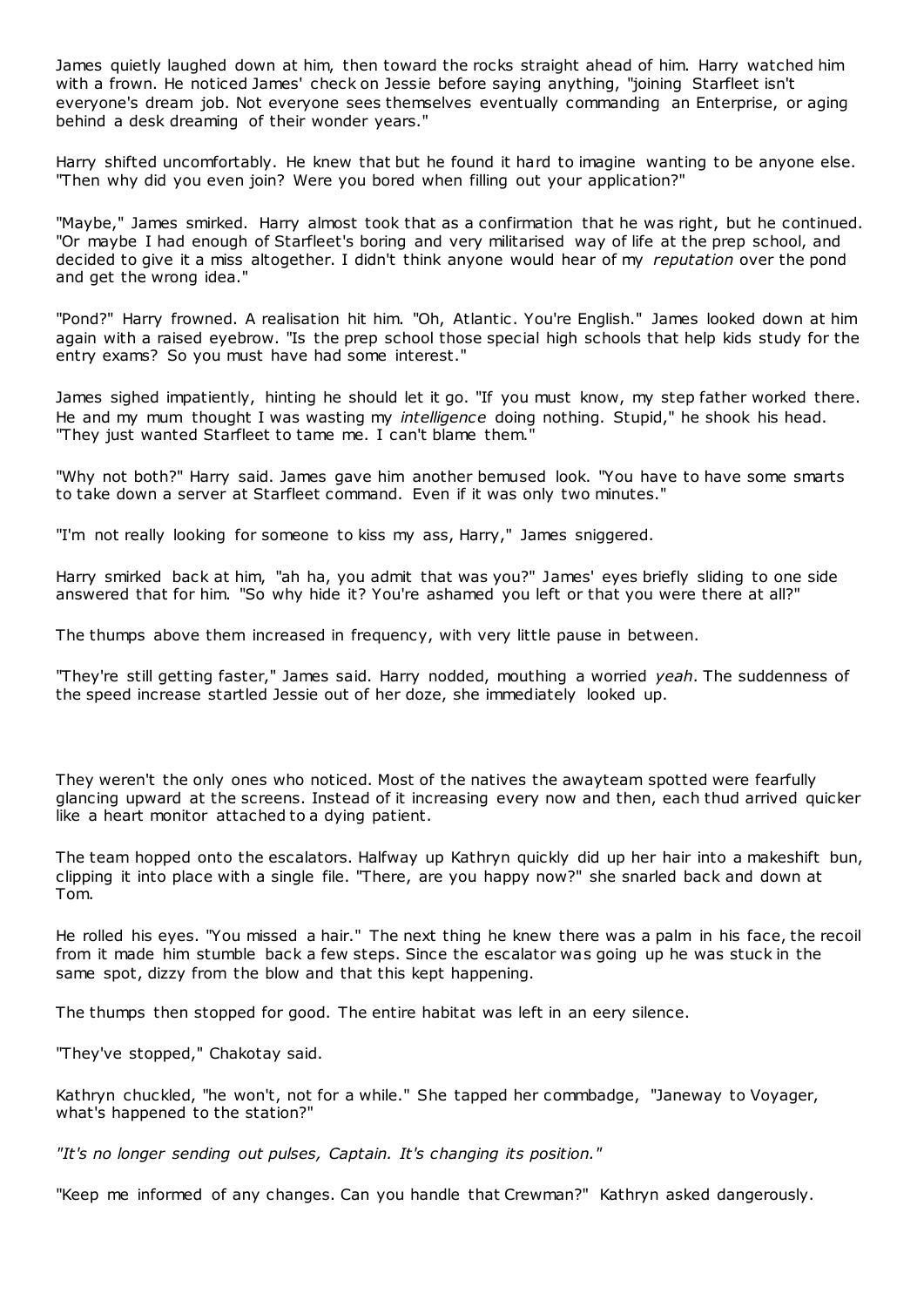## **Voyager:**

"But I'm an Ensign," Rollins whimpered.

B'Elanna rolled her eyes in disgust. "No wonder, you're spineless."

"Excuse me. You have no idea how cruel Janeway can be," Rollins said huffily.

"Please. She's all bluster. I don't know how any of you can take orders f rom and respect that witch," B'Elanna said.

A lot of the Bridge were frozen solid, paranoid that the comm was still active and Kathryn had heard everything.

Rollins chuckled nervously, "respect? Most here will take orders from people they fear, as for me..." B'Elanna narrowed her eyes toward him, melting what was left of his stubbornness. "I'm willing to take suggestions."

"Mmmhmm," B'Elanna smiled. "We should monitor the Array's power levels. We might be able to figure out what he's doing before he does it. Danny?"

"Yep," Danny said eagerly, that was until she tried to figure out what station to use. She span on the spot whilst pointing her finger. B'Elanna groaned and pointed towards Opps. "Oh obviously," Danny laughed as she wandered to the Science station.

Kes and her friends approached the awayteam in a hurry. "They haven't been at the clinic for hours."

"We can search the city. Ask if anyone's seen them," Daggin said.

Kathryn waved him off, "no need. If I were them, I'd be looking for the nearest exit. How would they do it?"

"There's only one way out. Up one of the ancient tunnels," Kes replied.

"What, there's more than one? We'd better split up," Kathryn said, casually shoving Tom towards Neelix. They both looked at her with dismay and judgement. "There, my headache's already fading."

"Captain, if I may? I suggest one team should speak with the staff at the clinic . We know nothing of their condition and how to treat it. We should gather all the information we can," Tuvok said.

Kathryn smiled toward him, "thatta boy, I can always count on you to keep me right." The rest of her team rolled their eyes. "I saw that!"

"We'll check the tunnels, get out of Queen Janeway's wig," Tom said toward Neelix, and then Kes. They both nodded, Kes lead them away.

"Maybe we should acquire a sample of this deadly illness and leave him here," Kathryn said.

Chakotay sniggered, "I'm all for it."

Tuvok's eyebrow managed to reach the surface. "We must hurry, then join the search."

"Yes yes, you're always ri..." Kathryn said, interrupted by the ground shaking violently. "Bawlings, I told you to keep me in the loop! What the fu..."

*"Yes you're very scary but we're very busy here, I'll wet myself later okay,"* B'Elanna's voice said flatly. Before Kathryn could say anything back she c ontinued, *"the Array is firing a high yield energy weapon at the surface. It looks to be sealing the energy conduits on the planet."*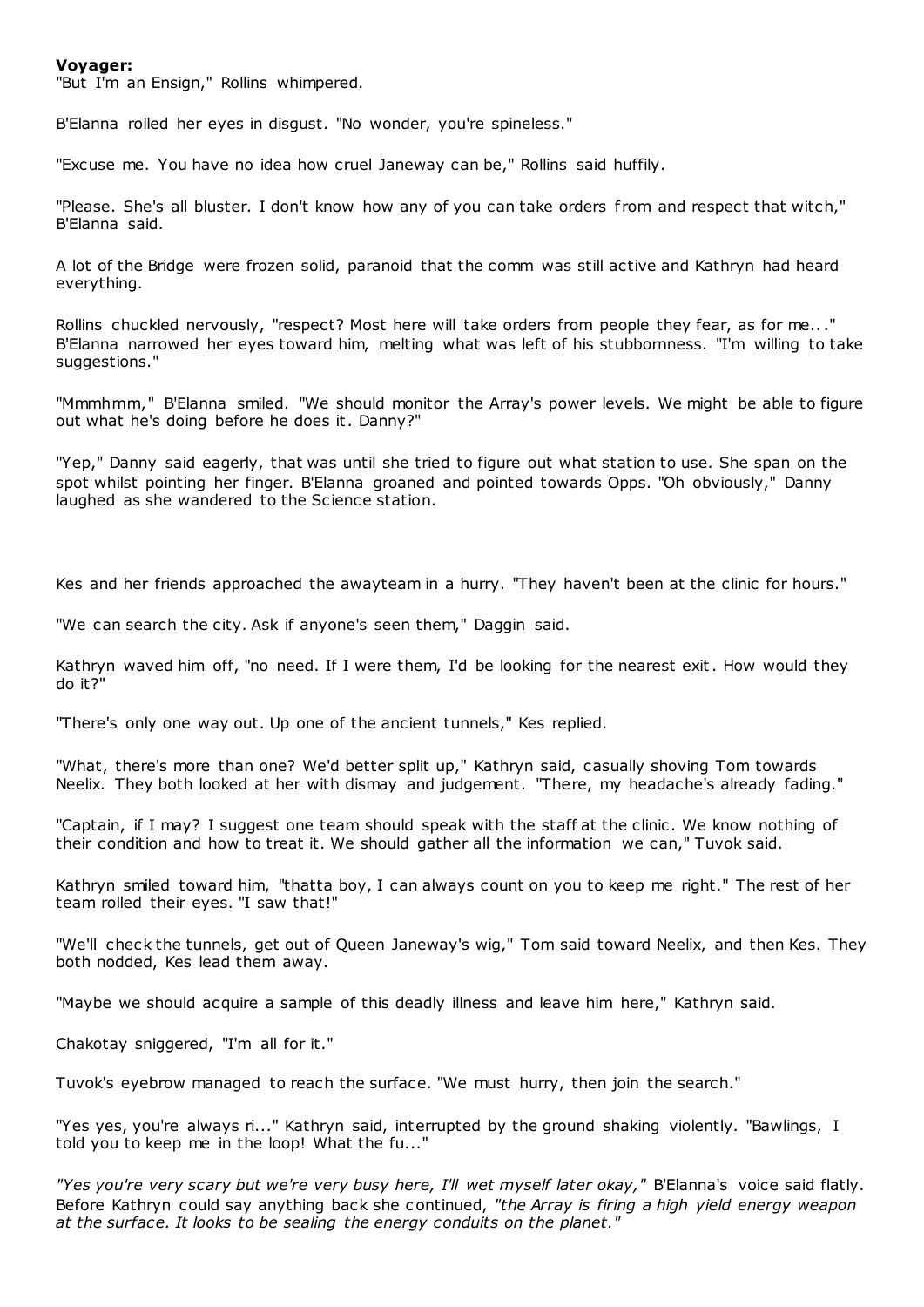"If I meet one more sarcastic ass pain, I'm going to butt some heads," Kathryn said through gritted teeth. She marched off without them.

"Understood Miss Torres. Keep the channel open," Tuvok said. He and Chakotay hurried to catch up to her.

B'Elanna squinted her eyes at the viewscreen. She was the only one, everyone else were averting theirs and grimacing. On it sat a odd scrawny looking alien, his or her's ears pointed to the ceiling and a bulging green right eye apparently staring at everyone it freaked out.

"Okay one weirdo sorted, so what were you saying?" B'Elanna asked.

"My name is Hohehoheho, from the Shriyanan Collec tive..." the alien answered slowly, trailing off into a low hmm. "I think."

B'Elanna checked around behind her, then to both sides. "You think what?"

"Uhhh you, er take care," Hohehoheho probably replied, no one was sure.

"Um thanks, we will?" B'Elanna said awkwardly. "It would help if idiots didn't fire on us."

Hohehoheho stared at her for a very long time, only blinking with its less engorged eye once. "Did we?"

Too many people were sniggering quietly by now. B'Elanna meanwhile seethed.

"Yes, our little neighbour doesn't usually spin around on the spot, even with Chakotay at the helm," Danny said.

*"I don't feel so good. Somebody put a tractor on, anything!"* Ian's voice groaned over the comm.

"Friends take care," Hohehoheho said a tad faster, he or she looked mad. "Home is far."

Voyager shook only a little. It was still enough to set B'Elanna off. "Why are you telling us to be careful while firing on us!? I'm really starting to lose my patience with this thing."

Hohehoheho's eyes glazed over, well one did. It nodded. "You are not take care. Work on anger." The viewscreen switched over to show the Marquis ship doing somersaults.

*"I'm gonna hurl,"* Ian's voice gurgled.

B'Elanna cringed and gestured Danny to cut him off.

"They're setting a course for the Array. OH!" Danny said abruptly, startling nearby crewmembers. "Take care, care taker."

"Yes I got that," B'Elanna sighed.

Rollins and Danny both reacted at the same time but differently, Danny with a bit lip and Rollins with a cringe. "Oh boy," she said first.

"What?" B'Elanna asked.

"They flew straight into the Caretaker's firing range," Rollins replied.

B'Elanna shook her head, "of course they did."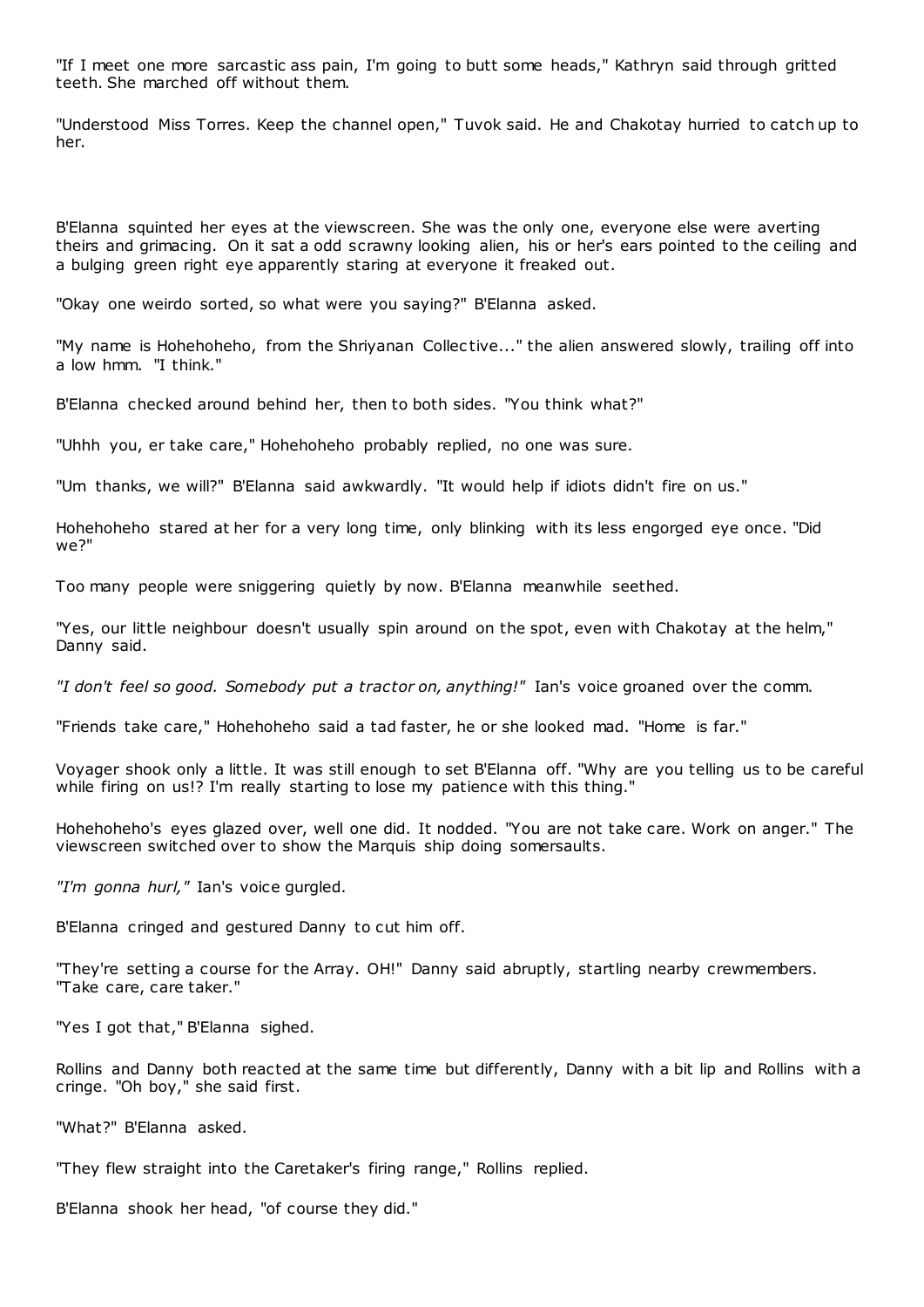Meanwhile the command trio of Kathryn, Tuvok and Chakotay hurriedly walked from the clinic .

"I don't understand it. If the Array is the Ocampa's sole source of energy, why would the Caretaker seal the conduits?" Chakotay asked.

"What kind of name is Howhehidihu? I swear some people are taking the piss," Kathryn asked.

Tuvok chose to answer only one question. "He would seal them if he no longer intended to use them. To protect the Ocampa from their enemies. Captain..."

"I'm glad I wasn't there, so embarrassing," Kathryn mumbled.

"I believe the Caretaker is dying," Tuvok tried to get her attention.

Kathryn waved him off flippantly, "I heard you and of course the old codger's on death door. Any moron could see that."

"It wasn't that obvious, he may be leaving," Chakotay said.

"Yes I'm sure," Kathryn laughed. "I'm sure it's some extremely late life crisis. He'll trade in that Array for a red hot rod and chase women and or men young enough to be his great grand kids." She grimaced. "Eugh, is that why he kidnapped us?"

Chakotay shook his head in much disbelief. "How did she make Ensign, let alone Captain?"

"People tend to find her... endearing," Tuvok answered with a slight waver in his voice.

"Aaaw Tuvie, I love you to..." Kathryn smiled at him. It didn't last, she slapped both of their arms. "...Stop talking about me like I'm not here, patronising pillock. First things first, we rescue our people. Theorise later, get the lead out and lighten up."

Her pace accelerated, she left them in her dust.

Chakotay looked on in bemusement, Tuvok's eyebrows looked like they wiggled as the raise swapped to his left. "To quote her last Captain's promotion recommendation; she's unorthodox but gets *fecal matter* done."

"I see," Chakotay sniggered.

"PS, please transfer her anyway, or I'll smother myself in those coffee hankies she leaves everywhere," Tuvok continued. "Captain Kris was an odd fellow."

"Yeah I bet he wasn't always," Chakotay said. "So you're convinced the Caretaker's getting ready to die?"

"He spoke about a debt that could never be repaid. I believe that debt is toward the Ocampa. He also frequently complained about running out of time," Tuvok replied.

Chakotay nodded uneasily, "I hope you're wrong. If you're not we're stranded here."

Tom lead the way into a darkened shaft. Metal winding stairs lay ahead. He pointed his tricorder upwards, the torch tied to his wrist shone but could barely pierce a few floors up.

"They are in this one, I can't see..." Tom stammered. He raised his voice into a shout, "Harry!"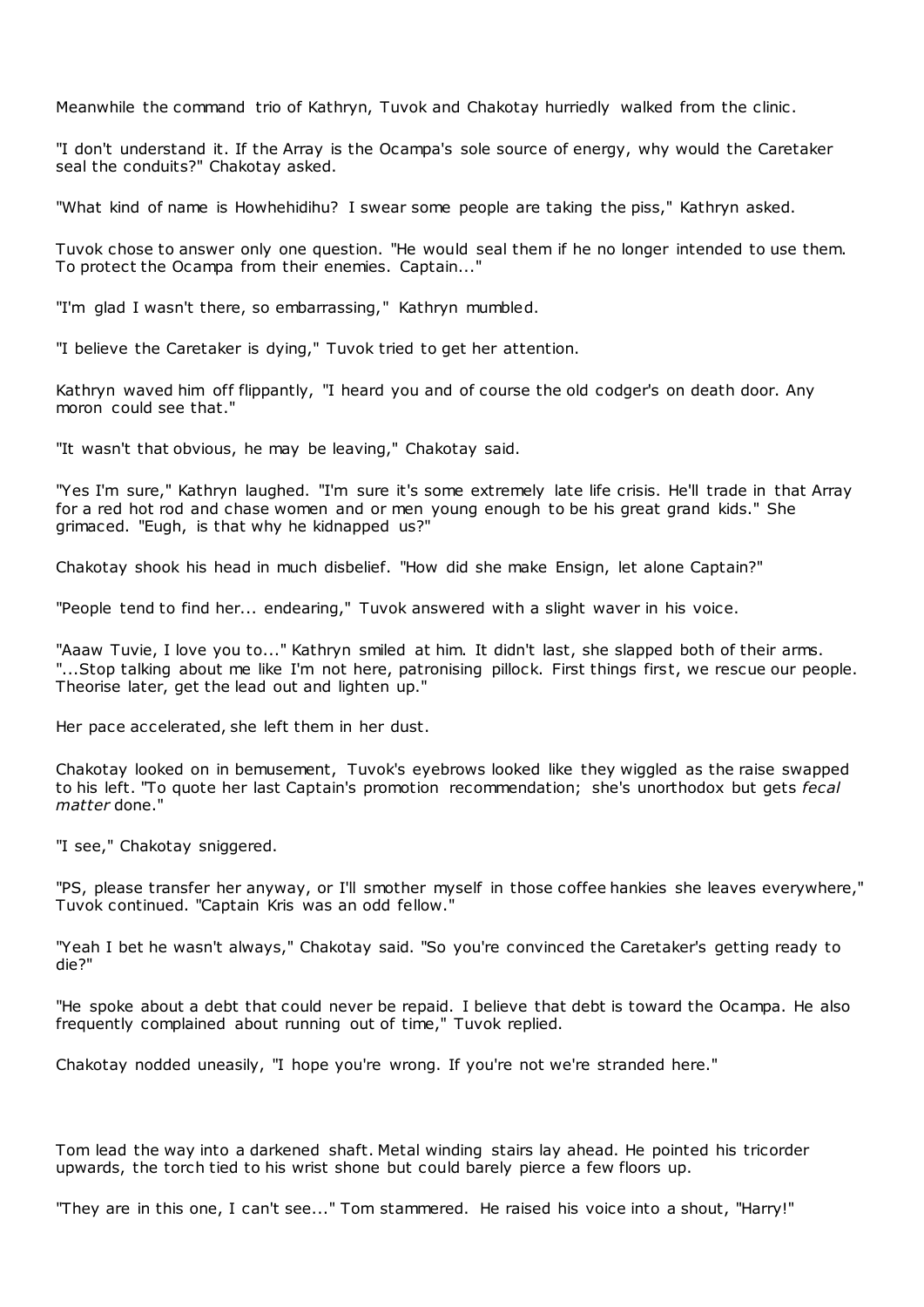He didn't get an answer. Nevertheless the tricorder said there were three lifesigns. He hurried to climb the stairs, Kes and Neelix were right behind him. "Paris to Janeway."

*"Yes?"*

"They're definitely in one of the tunnels. They must be pretty high up, can't see them. We're going up," Tom reported.

"Good. When you catch up, Voyager should be able to do a wide field transport. We'll head back up," Kathryn said. "Janeway to Voyager. Three to transport."

*"No can do. Those discharges are causing interference, we can no longer find any of the holes in the barrier,"* B'Elanna's voice said.

Kathryn sighed as if defeated, "oh of course not. That'd be too easy."

"B'Elanna will figure something out, I'm sure," Chakotay said.

"We need a contingency plan if she does not," Tuvok pointed out.

Kathryn rolled her eyes, "or we can climb up the same tunnels Paris is." She ran off without them, "come on you pansies!"

Tuvok and Chakotay glanced briefly in surprise at each other before following her.

Tom, Kes and Neelix hurried up yet another flight, Tom had already lost count. Their speed had slowed at least a couple ago. The constant shuddering from the weapon wasn't helping matters.

He saw a few figures sitting on the next flight, he felt relieved they wouldn't have to climb any further.

*"Janeway to Paris. You're gonna have to keep climbing once you find them. The transporters aren't working."*

Tom's shoulders fell, he quickly looked further up, then down from where they had started. At least they were more than half way, he tried to tell himself.

"Yeah, no problem," he lied.

*"We'll catch up in a few minutes, I'm sure. Janeway out."*

The trio wordlessly carried on until they circled up to the next level. They reached Jessie first, seemingly passed out where she sat to rest. Tom thought to get her first, but his friend a few steps up groggily groaned on noticing him. He hurried past her to get to him.

"Took you long enough," Harry murmured.

"How could I let down the only friend I've got," Tom said as he struggled to lift him to his feet.

"Friend? What makes you think I'm your friend," Harry said.

Kes and Neelix stopped to check on Jessie. They shared a worried glance. "We may have to wake her," he said.

Kes wasn't a fan of that idea, "no, we should carry her." She then looked up towards Tom and Harry. They hadn't gotten far, Harry tried to mumble at him to stop, but Tom didn't hear him over the sound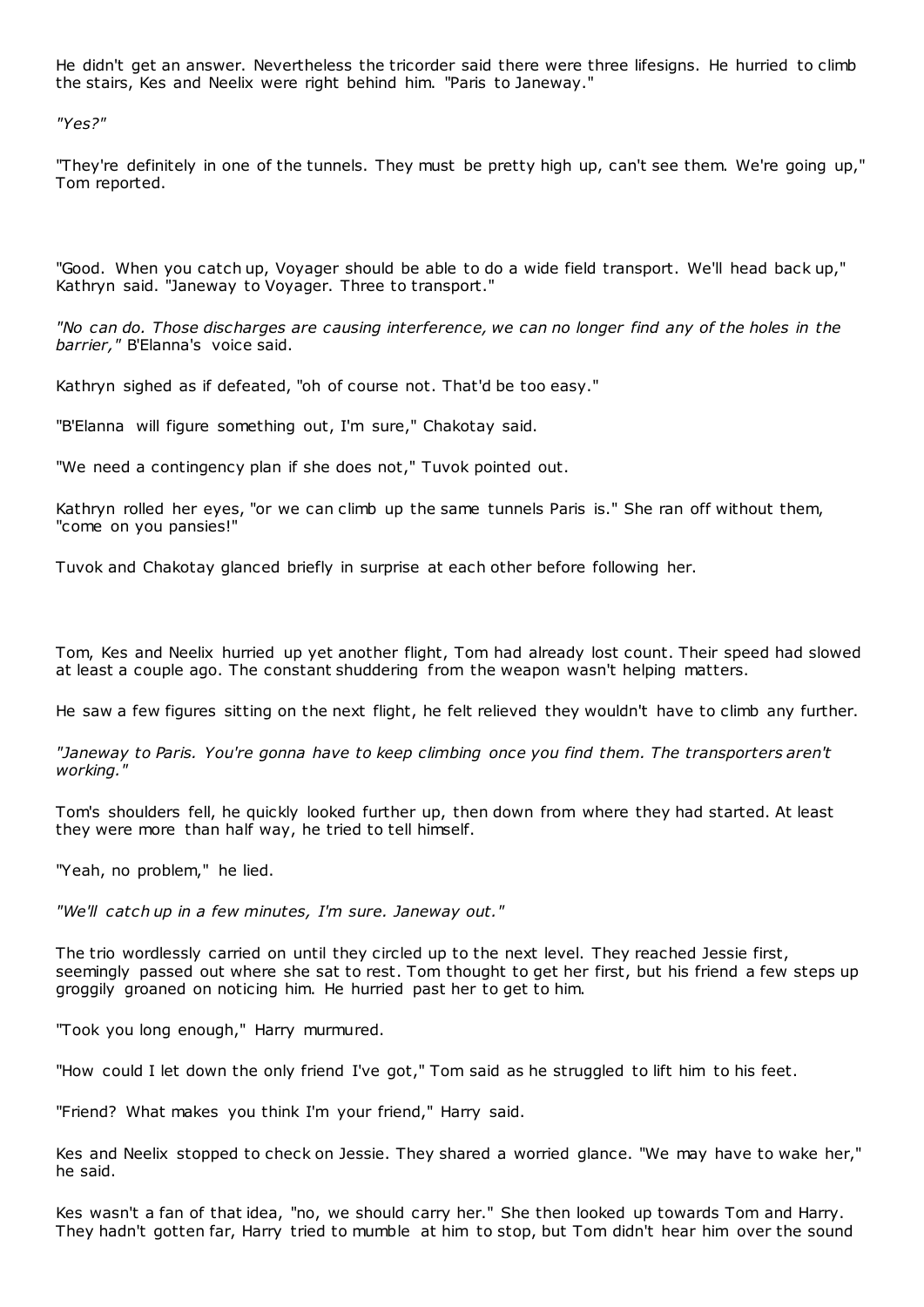of the weapon fire. What did stop him was James slumped over the top of the stairs, blocking their way.

"Neelix!" Tom shouted down.

Neelix stalled while he was beginning to lift the unconscious Jessie from her resting place. Kes smiled and shook her head at him. Then she hurried up.

"It's okay he's still conscious, or he was," Harry muttered.

Tom gently side stepped them both so Kes could get by. She immediately crouched down to tend to James. She noticed his eyes trying to open as if they were heavy, she placed one hand on his arm, the other around his back.

"It's okay, don't worry. We'll get through the barrier," she said softly.

"Why don't I..." Tom said, about to step forward to help. Kes though succeeded in rousing him, and James started to slowly get back up. Kes helped keep him steady as he did.

"Sweeting, perhaps we should swap," Neelix said even though the latest discharge had him and Jessie wobbling.

Kes held onto James until they were both on their feet, he gave her a nod and a silent thanks. He seemed to be ok to walk, still she kept a hold.

"We should hurry," she said.

"Not gonna disagree with you there," Tom smiled.

They all headed up the rest of the stairs with Kes leading the way. Little did they know Kathryn, Chakotay and Tuvok had just then entered the tunnel to follow them up.

It felt like it took hours to reach what looked like the top. The metal stairway had ended, a horizontal rocky tunnel lay ahead of them. A purple forcefield flickered relentlessly, blocking their path. Not completely though, Kes noticed. She checked James first, he nodded, then let go of him to approach it for a better look.

At the right side a few rocks had broken from the wall, leaving a slight gap at the edge of the forcefield. It looked big enough for her to squeeze through. She turned to the others.

"We should be able to get through. Be careful though, if you touch it, it apparently can burn your skin off," she said. Despite what she said, Kes edged closer to it sideways and slid her way through the gap.

The rest approached. Tom glanced warily at the unconscious girl Neelix was carrying. "We're gonna have to wake her after all."

"Maybe," James said groggily but with a determined glint in his eye. Harry worried what he was gonna do, especially when he approached the forc efield. He didn't expect it, he genuinely thought he'd help his friend, not leave her in the lurch. He was still thinking it as James scanned every edge of the field.

"Okay, I'll put her down first, don't wanna..." Neelix said as he crouched down gently. A bang, immediately followed by a slight rumble ahead startled him. It also startled Jessie awake, though she was too tired to do little more than open her eyes.

Tom swirled around to see what it was. All he saw was James nudging a few rocks he swore weren't there before to one side with his foot, the gap in the field looked somehow bigger. He blinked a couple of times to make sure as he didn't notice immediately; James was doing this on the other side of the field. Kes watched on with a sort of bemusement. It seemed to wipe him out as he stumbled into a kneel on the ground.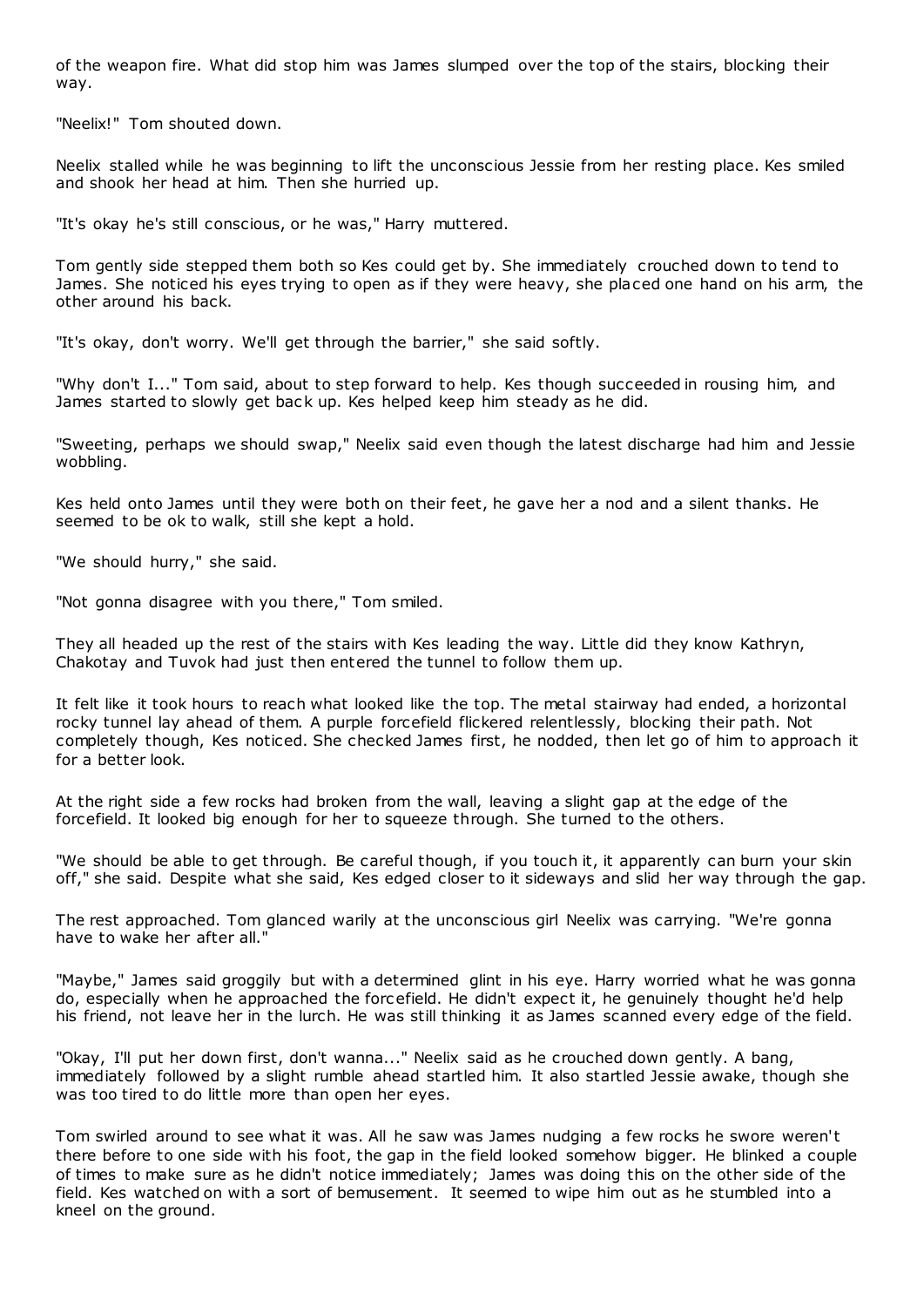"How, what..." Tom stuttered.

Harry tried to smirk but even that was difficult, he wasn't surprised in the slightest. "Let's go."

"Right," Neelix said cheerfully, standing back up. Apart from him they all headed through one at a time while Kes once more crouched down to tend to James.

Once Neelix squeezed through with Jessie in one piece, Tom lead the way further down the tunnel. It didn't take long to reach a dead end. He waited for the others to catch up.

"This looks like the top. Neelix, phaser," Tom said.

Neelix carefully crouched to put Jessie down. Bringing out his phaser as he walked up to join Tom. The pair aimed at the roof of the tunnel and fired at the same time. Rocks and dust t umbled down ahead of them, the harsh sunlight tried to slip in through the haze which gave their eyes a little more time to adjust to it.

Tom didn't wait for the dust to settle, he turned to the others. "I'll go first, and pull you all up. Someone..." Neelix volunteered by rushing onto the fallen rocks, then gesturing his arms out in front of him. "Thanks." It was a struggle, some wobbling as he tried to climb up using them as leverage. If the situation wasn't quite dire, the others would laugh at the pair.

"Almost," Tom groaned as he stretched for the hole. His fingers grazed the edge. It wasn't enough. He almost slipped when he felt a bit more stable and a few more hands on him. He pushed up further and was able to rest his arms against the surface. With that he could drag his whole body to the ground.

He quickly turned around on his hands and knees to reach into the hole. First to grab his hand was Kes being lifted by Neelix. Next up was Harry, he needed both Tom and Kes to pull him up since he had little strength left. For some unknown reason Neelix was next, he didn't look at all happy about it. Tom helped drag him the rest of the way up.

As he and Neelix collected themselves, not only Jessie's hand shakily grab the edge, one of James' did as well. She did have her other arm tightly around his shoulder until then, it seemed to pain her a lot to reach around him to grab the edge. Kes and Neelix both quickly grabbed her arms and pulled her out. Tom meanwhile went to reach for him.

James tried to bring his other arm up to help push himself up, but instead it missed by a smidgen, weakened by the growing sores on his shoulder, and slid back. It was grabbed at the very last second, still Tom felt gravity try to pull him back down into the tunnel.

It all felt quite a bit lighter, he noticed another pair of hands grab onto the arm. Tom briefly looked beside him thinking it was Neelix again or Kes. Instead he saw the previously unconscious one grumbling something while straining. "You always do this. Idiot."

Ignoring that for now, Tom pulled with all of his might. All three tumbled onto the surface finally.

"Do what?" James coughed out, apparently wiped out by the whole thing.

Jessie looked far better than him, her anger seemed to give her life, at least that's what T om thought. "Help everyone else, but who cares about you, right?" she snapped in between heavy breaths.

"Guys, bicker later," Tom said. He decided to help his friend up first, mainly to avoid them. Quickly with a spare finger he tapped his commbadge. "Voyager, can you get a lock on us now?"

*"I can only detect six signals, shouldn't there be nine?"*

Tom glanced around to make sure the others were following him. They were. "The others are..." another light, moving caught his eye. It was getting closer to them. "Get down!" he shouted as he threw him and Harry to the ground. Everyone did the same as an energy blast thundered down, crashing close to them.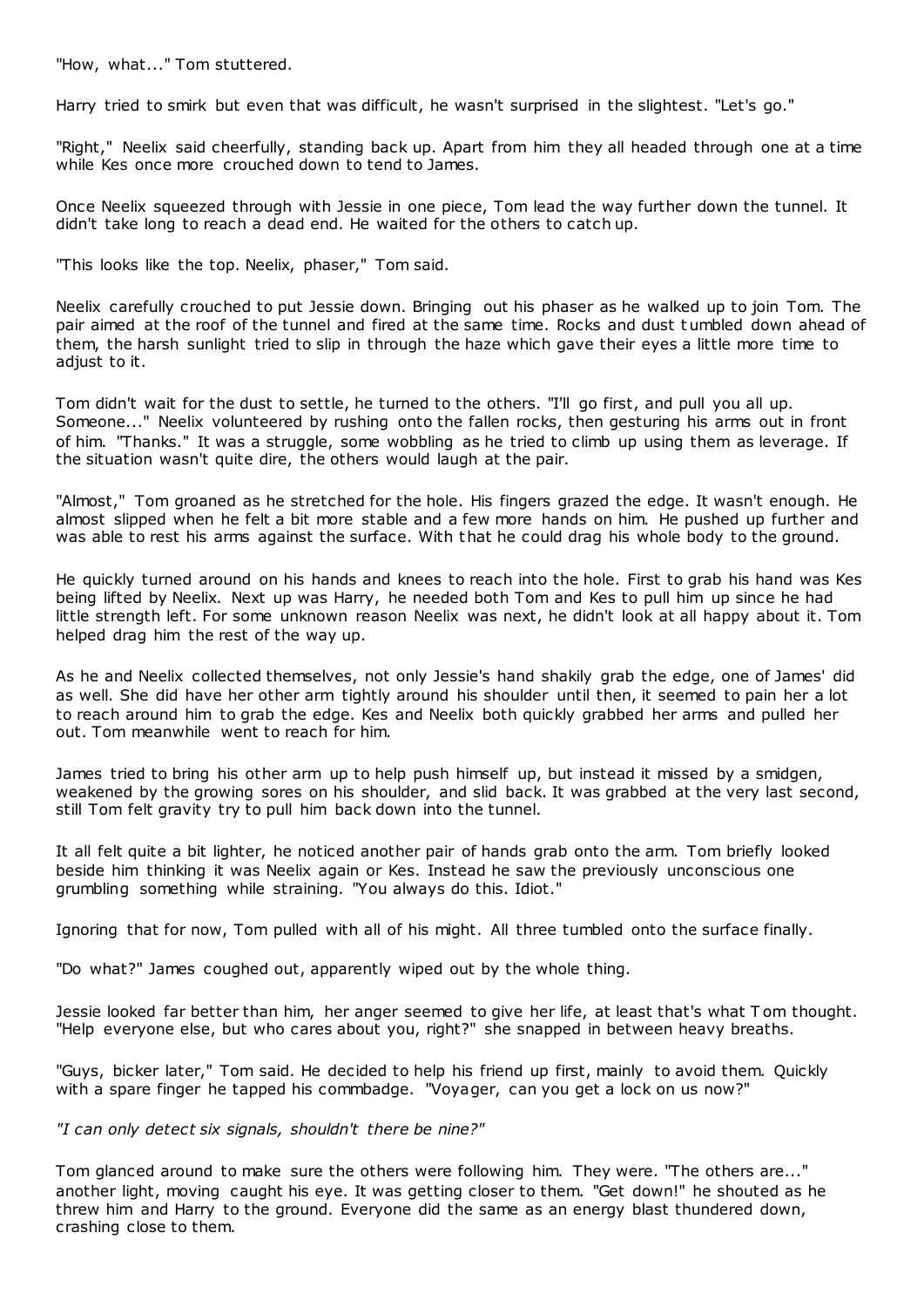Once it was over Tom shakily looked across at the hole they escaped from. Dust blew out of it, looking at it gave him a sinking feeling. "Paris to Janeway. Chakotay, Tuvok? Damn."

"You don't think...?" Kes stuttered in concern.

Tom didn't break his gaze. "Voyager, prepare to transport everyone in this group except me."

*"Right."*

Neelix jumped to his feet in outrage, "you're not thinking of going back there?" Tom turned to him, unwavering. It brought a smile to his face, "well if a fool needs company." He directed his attention down to Kes and the others, "take care of them dearest, I'll see you later."

"Voyager, make that four to beam up," Tom said, reaching over to claim Neelix's commbadge. He handed it down to Kes. "Lock onto Neelix's signal and energise." The pair headed back for the hole.

"Beat you to it for once huh," Jessie smiled weakly at James, who followed his glance after the two with a frown. They as well as Harry and Kes dematerialised.

"Are you sure you're ok, you look a little green," Kathryn asked.

Tuvok tried to raise his eyebrows but she had a firm grasp of his face, almost like she was framing it with her hands. "Of course I do, my blood is green."

"Oh," Kathryn blushed, "my bad!"

Chakotay tried to get up but pain ripped through his leg, bringing a scream out of him.

Kathryn swung around in surprise. "What is it?" she asked frantically. "Oh god, it's my hair isn't it? I knew I should have used the Coffee Nut method."

"My leg is broken," Chakotay muttered between gritted teeth. "And when don't you?"

Kathryn hurried down to the middle section to reach him, the stairwell groaned at the sudden movement so she had to remain on the steps. "Hang on," she told him.

"There they are!" Neelix shouted up to Tom. They quickly climbed down the steps, which he was sure was swaying the breeze.

"Oh Peekix, help me with Tuvok," Kathryn said in relief, quickly returning to Tuvok's side.

Neelix was momentarily put off, "Neelix."

"Who cares?" Kathryn waved him off.

"So rude," Neelix grumbled, but still he leaned over to help her bring Tuvok to his feet.

Tom squeezed by them all, "I'll get Chakotay."

Neelix and Kathryn guided Tuvok up the last of the steps and into the tunnel, right in time as another weapon's discharge shook the entire shaft. Rocks supporting it began to crumble away, the joints connecting the stairs to the shaft walls snapped from the strain. With it the middle section dropped like a trap door, leaving Chakotay clinging to life with only his fingers.

"Get out of here Paris before the whole thing comes down!" he shouted up at his wannabe rescuer.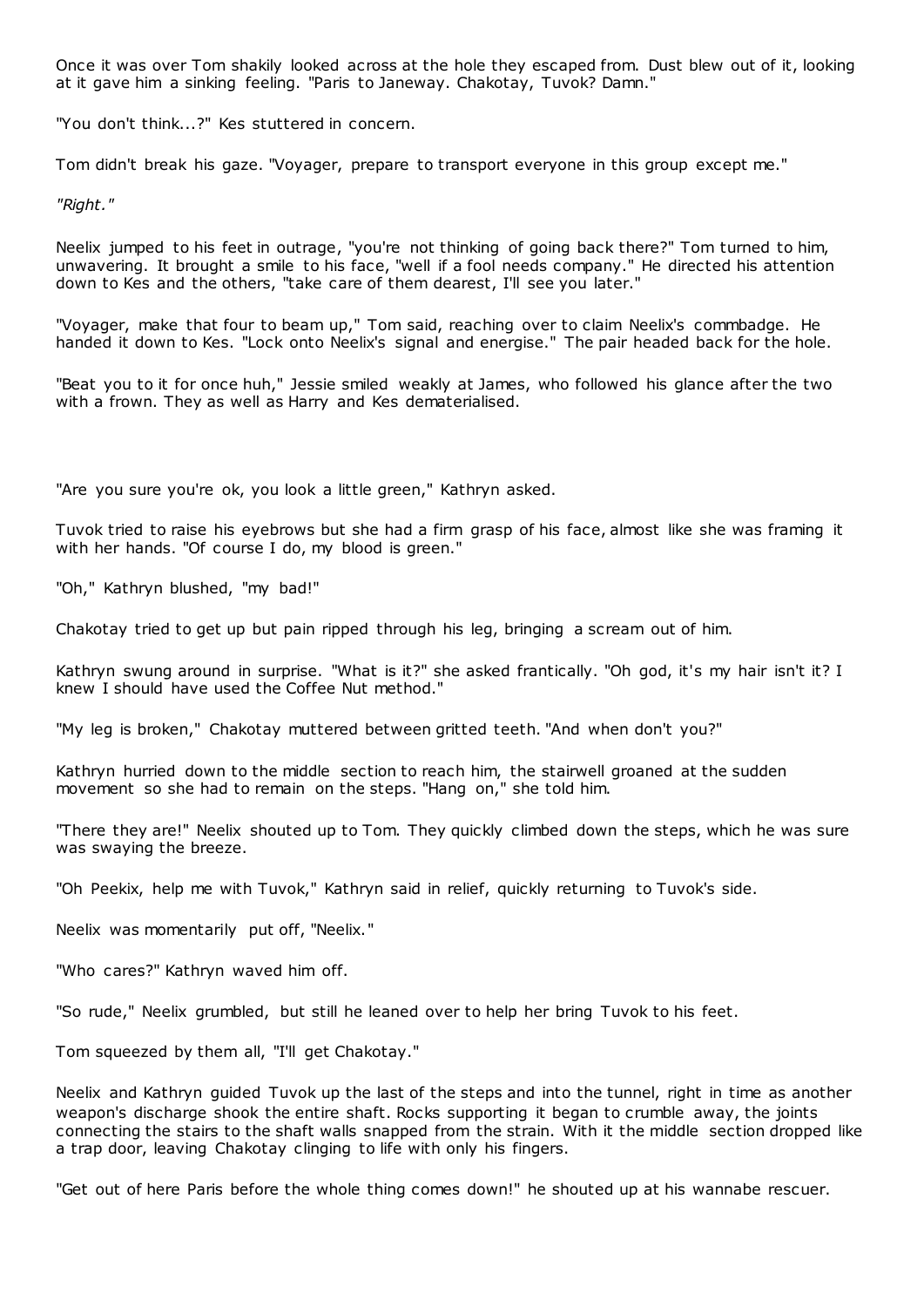Tom shook his head stubbornly. "I intend to, after I get you out of there." He edged closer to the edge carefully.

"You get on those stairs they'll collapse. We'll both die," Chakotay stammered.

"Yeah? But on the other hand, if I save your butt, your life belongs to me," Tom smirked. "Isn't that some kind of Indian custom?"

Chakotay shook his head, "there's more than one tribe."

"Is that a yes?" Tom said once he was finally in arms reach of him. He reached out his arm to clasp onto him, all while clinging to the shaky rail with his other. "You'd rather die than let me be the one to rescue you?"

"Fine, be a fool," Chakotay grunted. He dared to let his right arm go to grab his shoulder. "At least I'll take you with me."

With some shaky maneuvering, Tom managed to pull him up from the section, all while Chakotay hobbled on one arm, his arms wrapped around his shoulders and neck.

"Isn't there some Indian trick where you can turn yourself into a bird and..." Tom asked.

"Save your ignorant crap for when I'm not in choking position," Chakotay muttered.

Tom took it in good stride, he chuckled to himself.

They cleared the stairs, reaching the tunnel. It seemed to be the final straw for that flight of stairs, it snapped immediately and tumbled down the deep shaft.

## **Voyager:**

The EMH stood over Chakotay, hovering a regenerator over his leg while he sat slouched on the biobed. His other patients still looked a bit groggy, but were sore free.

Kathryn stood around with a cup in hand, trying desperately in vain to catch up on the coffee she missed.

*"Bridge to Janeway,"* Rollins said.

Kathryn was in the middle of a long sip, she quickly swallowed it. Unfortunately it went down the wrong way, making her splutter. "Damn it, I'll kill him," she managed to grumble in between coughs. "What?"

*"Sorry Captain, two alien ships are approaching the Array."*

"I really hope it's not the Hockeehehe alien, I'm still two cups behind," Kathryn said before hurrying out. "Set a course for the station then, I'll be right there."

Chakotay took that as a cue as well, he slid off the bed. "We should get back to our ship."

"But..." the Doctor protested.

Jessie wasn't too keen on that idea either, "wait, I'm not going out there looking like this." She gestured at the pale blue pyjama looking thing the Ocampans had given her, which she had insisted on tearing sleeves off and other places to look less *scruffy*.

"I'm sure there's a clothes shop somewhere on route to the transporter room," Harry sniggered, also getting up. In fact everyone was.

"Can we be vain later? Marquis ships don't have a dress code," Chakotay said.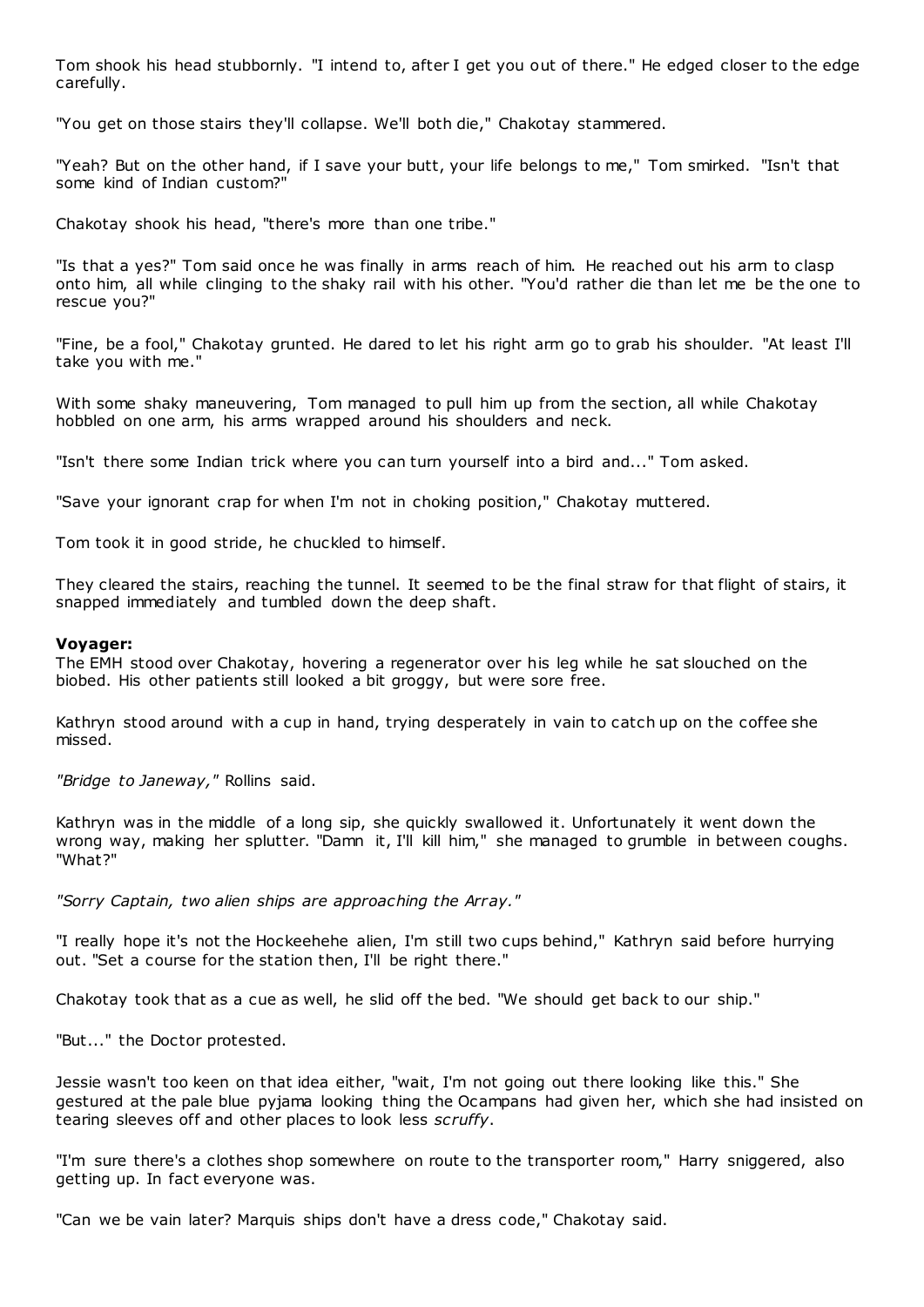"Yeah that's why she probably won't want to go back," James said.

"Wait, I strongly advice you to rest. I will not be held responsible for any consequences," the Doctor complained as they all filed to the door.

Jessie looked at the Ensign strangely, "when the hell did you get changed into a uniform?"

"Gotta go!" Harry scampered out. She chased after him.

The Doctor reached the door to hopefully stop them from escaping, only James was left though and he was already passing. "Hey, is the crew always this difficult?"

"You tell me Doc, I've only been here ten minutes," James answered as he left too.

"But... someone needs to turn me off," the Doctor complained to an empty room. "I really got to say that first before anything else," he sighed.

## **The Bridge:**

Kathryn, Harry, Tuvok and Tom rushed out of the turbolift. Harry and Tuvok took their stations.

"Both vessels have armed their phaser banks, shields are up," Tuvok reported.

"What kind of ships do we have then?" Kathryn asked whilst making her way to the centre of the Bridge. Tom followed to stand nearby.

"Not sure Captain, they look like giant wasps flying backwards," Rollins replied.

Kathryn stared at him blankly until he slid away out of her sight, only she followed him. His only escape was the turbolift. "I swear I authorised everyone, why did I get all the fruit loops?"

Tom bit his lip to avoid laughing, "gee, I dunno."

"Put the wasps on screen," Kathryn rolled her eyes. Harry complied. She grimaced at the sight of the two ships which were an ugly yellow colour, with a vertical nose marking the front of the ship. "They look more like iddy fruit flies. Just in case, get the shields up and weapons ready Tuvok. Red Alert."

"The lead ship is hailing us, Captain," Tuvok said.

"On screen," Kathryn ordered. The ugly ship was instantly replaced by a close up of Jabin scowling at them. "Oh, not much better," she commented.

"Have you come to investigate the entity's strange behaviour too, Captain?" he asked.

Kathryn sneered at his gruff tone. "What's wrong? Did the Caretaker shoot some sand into your hovel and none of your *manly* men have any idea what a brush is?" She looked on in disgust, "though with your hair that's very likely."

"Stop trying to sound clever you old hag," Jabin growled.

Everyone froze, the consoles were even cold to the touch. The only sound was Kathryn's grinding teeth. "I'm sorry that wasn't clear. Did you say *please shoot me, Voyager*. I'm not one to ignore a request like that. Tuvok."

"Captain," Tuvok dared to protest. "We only came here to talk to the Caretaker."

"I'm sure there's time for both," Kathryn said.

Jabin cut in as menacingly as he could manage despite icicles forming on his own ship. "I won't allow you to board the Array. If it's a fight you want..."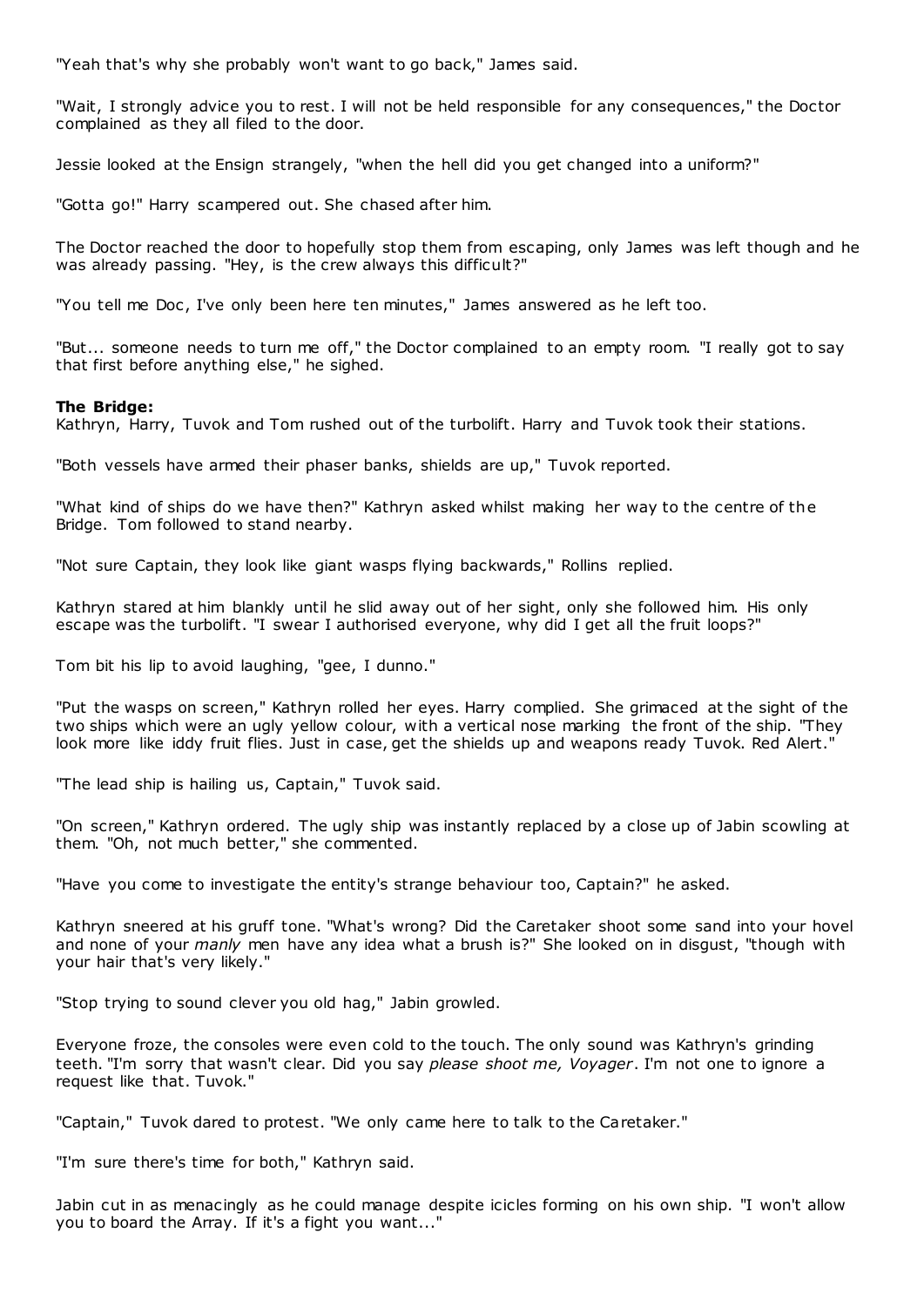"I'd hardly call it a fight," Kathryn scoffed. "Look, we don't care about you and your stupid wigs and fake orange tan. We only want to get home. Once we convince the Caretaker I won't have to see your ugly sexist mug again, and you get to live. Everyone wins."

"No, you dare challenge us!" Jabin snarled.

Kathryn sighed impatiently. "The only one doing that is your imagined masculinity, now shoo."

Tuvok meanwhile gave up and facepalmed.

"The only thing that is imagined is your ships ever returning home," Jabin snapped back. "I won't let a woman with your technology anywhere near the Array."

"Have you ever wondered why women scare you so much? Did mummy not give you enough hugs?" Kathryn said with fake sympathy. Jabin slammed his hand on his station to cut her off. Kathryn thought it was amusing, "nailed it."

"Captain, they are powering weapons and you started that one," Tuvok said.

Kathryn shrugged, "he came here to start a fight, they always do." The bridge lightly shook. "Fire phasers, evasive pattern delta four."

Voyager veered off to avoid a couple of strikes, then returned the favour as it swept past. The Federation starship dwarfed the attacking ships a few times over, its shields shrugged off the hits it did get.

The equally tiny Marquis ship danced around most of shots thrown their way.

"Shields holding at 90%," Jessie reported.

Chakotay glanced over his shoulder at her, "concentrate fire on the closest ship's shield array." She nodded.

*"Janeway to Chakotay. Tuvok and I are going to visit the old man. Can you hold off these overcompensating ninnies?"*

Chakotay smiled, just barely warding off a snigger. He wasn't the only one, the entire population of the Marquis cockpit were trying not to laugh. "Sure, no problem Captain."

*"Good."*

"Wait, does that entire ship stop entirely while she is gone?" James asked.

Jessie shrugged, "I'm more confused about Tuvok going with her."

"Maybe we should've updated them," Chakotay muttered.

"I'm surprised you even allowed James to come back," B'Elanna teased him.

"Meh, after Janeway I can handle anyone," Chakotay said quietly.

Kathryn reluctantly turned to Tom. "Mr Calais, take the helm."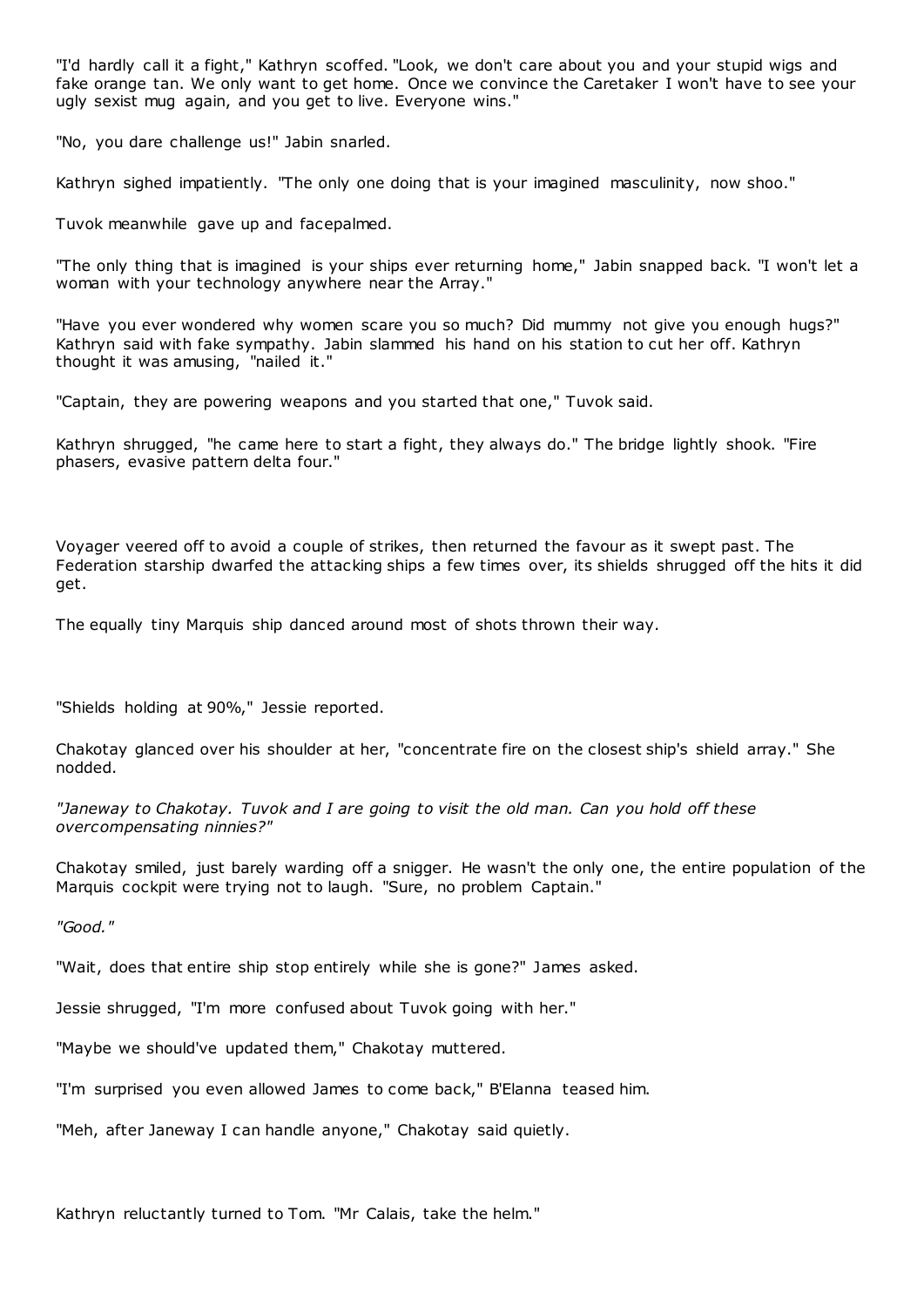Tom stared at her blankly, "you're doing this on purpose, aren't you?"

"Don't make me change my mind," Kathryn smirked at him.

"Yes ma'am," Tom smiled as he hurried forward. Before he could take the helm he was lightly slapped. "This isn't crunch time?" he whimpered.

"Barely," Kathryn muttered. She fast walked to the turbolift. Once she reached it Tuvok left his station to join her. "Maintain transporter lock on us, Tim. If things get dicey emergency beam out."

"Aye Captain," Harry responded, pointing a smug look in Tom's direction.

"Kiss ass," Tom chuckled.

The strange farm simulation was still running, only night had fallen. It seemed so much quieter than their last visits. An occasional dog would bark in the distance.

Tuvok and Kathryn followed his scans until he stopped beside the house. "The data processing system is behind this wall, Captain," he reported.

The silence broke with the sound of the banjo's wires being occasionally plucked.

"You take care of that," Kathryn said.

Tuvok nodded and he walked away, leaving her alone. She kept going in the same direction to the front of the house. On the front porch the old man sat, staring into space, his fingers hovering over the instrument. It didn't take long for him to stop her. He weakly laughed.

"Well, you're nothing if not persistent."

Kathryn bit her tongue, she had a job to do. Her voice softened as she crouched down beside him, "we need you to send us back home."

"That isn't possible. I've barely got enough strength to complete my own tasks," the Caretaker said.

"You have to seal the conduits before you die," Kathryn said.

"If I don't, the Kazon will steal their water," the Caretaker said desperately, his voice sounded defeated. "But in a few years when the Ocampa's energy runs out, it won't matter. They'll have to come to the surface and they won't be able to survive."

Kathryn ran through everything she knew in her head, she could only come up with one theory. "You're the reason why their planet cannot produce rain, aren't you? That's your debt to them?"

His tired sigh was her answer. "We're explorers from another galaxy. We had no idea that our technology would be so destructive to their atmosphere." His voice filled with guilt, "two of us were chosen to stay behind and care for them."

Kathryn's face lit up a touch, "there's another one like you around?"

"No, not anymore," the Caretaker groaned. "No, she went off to look for more interesting places."

"This still isn't adding up for me. Why do you keep bringing ships here, stab them with needles and then leave the ones who are infected by it to die on Ocampa?" Kathryn demanded. "If you ask me that's far worse than some accident."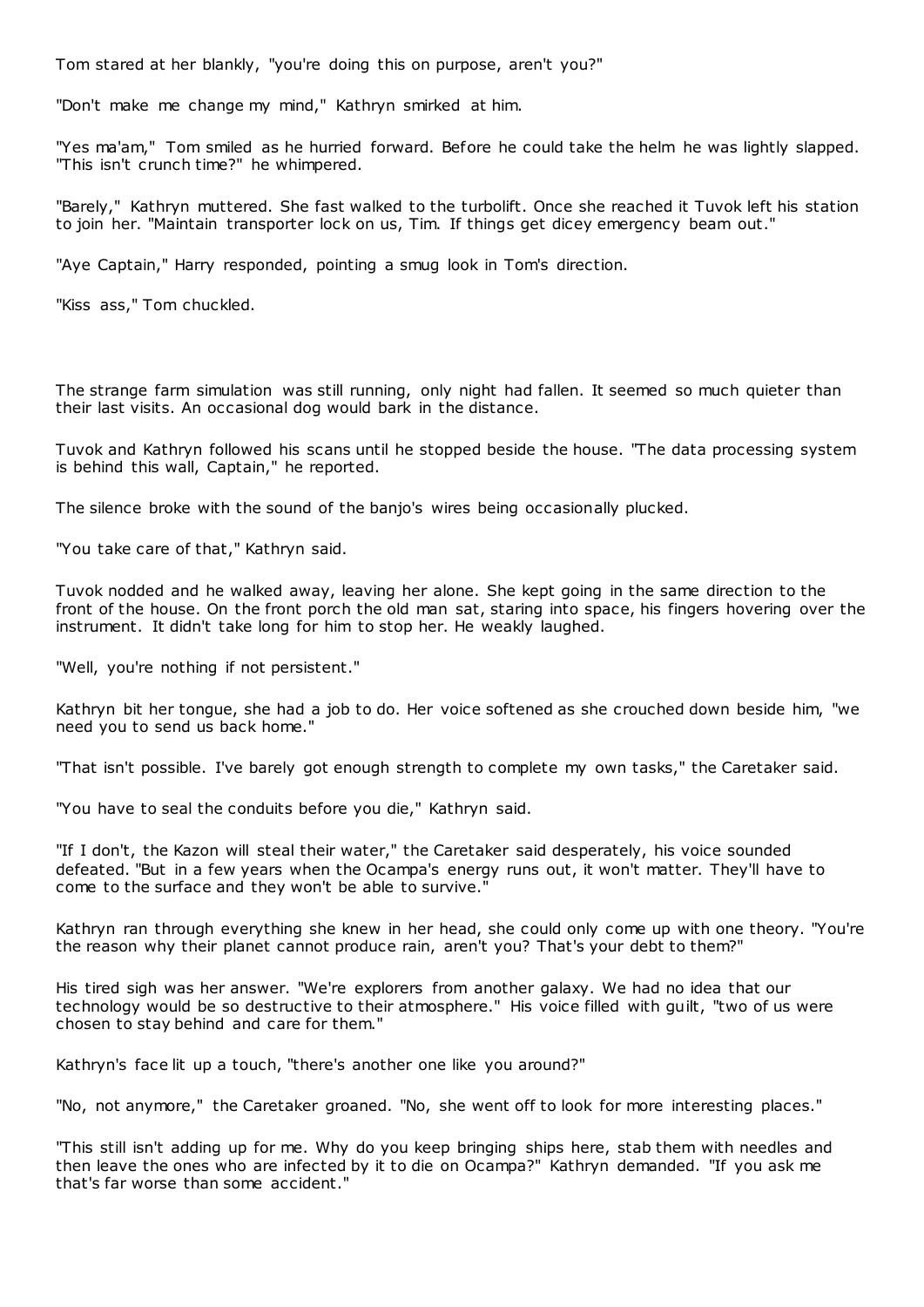"Oh, they didn't die of an illness," the Caretaker waved off any concerns like they were nothing. "They died because they were incompatible."

Kathryn frowned, disgusted by his attitude. "What?"

"I've been searching the galaxy for a compatible bio molecular pattern. Now, in some individuals I have found cellular structures that were similar but..." the Caretaker explained.

Kathryn jumped to her feet, her eyes flared. "You were trying to breed with us? Against our will. What the hell is wrong with you, you dirty old git?"

Despite his power the Caretaker still cowered under her fury. "I needed someone to replace me."

"The three you dumped on Ocampa were barely adults, two of them were male," Kathryn continued to angrily rant. "You mentioned the other you was a female so I'm not being prejudice or anything." She frowned, "why do I care what a perverted rapist thinks?"

"You're judging me based on your species' moral code, please listen, I'll explain," the Caretaker stuttered.

"Yes because ours is better, sheesh," Kathryn grunted. "What kind of civilised species thinks that this is ok? How the hell does Kim and the others have different cellular structures? We're the same damn species, what the fu..."

*"Voyager to Janeway,"* Harry's voice intruded.

The Caretaker retreated back to his banjo and looked away from her. It angered her more. "Oh sure, one of your victims right there, shame spiral." She tapped her commbadge. "Go ahead."

*"We've got problems here."*

Voyager shot at the tiny ship chasing closely behind them, passing a gigantic ship ten times the size of them and heavily built. The shots it fired at them looked far more damaging than the smaller ships'.

*"The Kazon got some big backup,"* Harry reported.

Kathryn grumbled a bit, "of course they did. I need more time, can you hold them off a little longer."

*"Uh, we'll try."*

Chakotay watched as the massive ship pounded Voyager relentlessly. Their own ship shook from the smaller ships' weapons fire.

"They've targeted Voyager's weapons," Jessie said.

"Neither us have enough fire power to stop that ship," B'Elanna added on with frustration.

Chakotay quickly made up his mind. "I'll set a collision course." B'Elanna looked at him in surprise. "The guidance system is disabled so I'll have to pilot the ship manually." He turned his chair slightly to address her. "Get the crew ready to beam to Voyager. Taylor, drop shields for transport."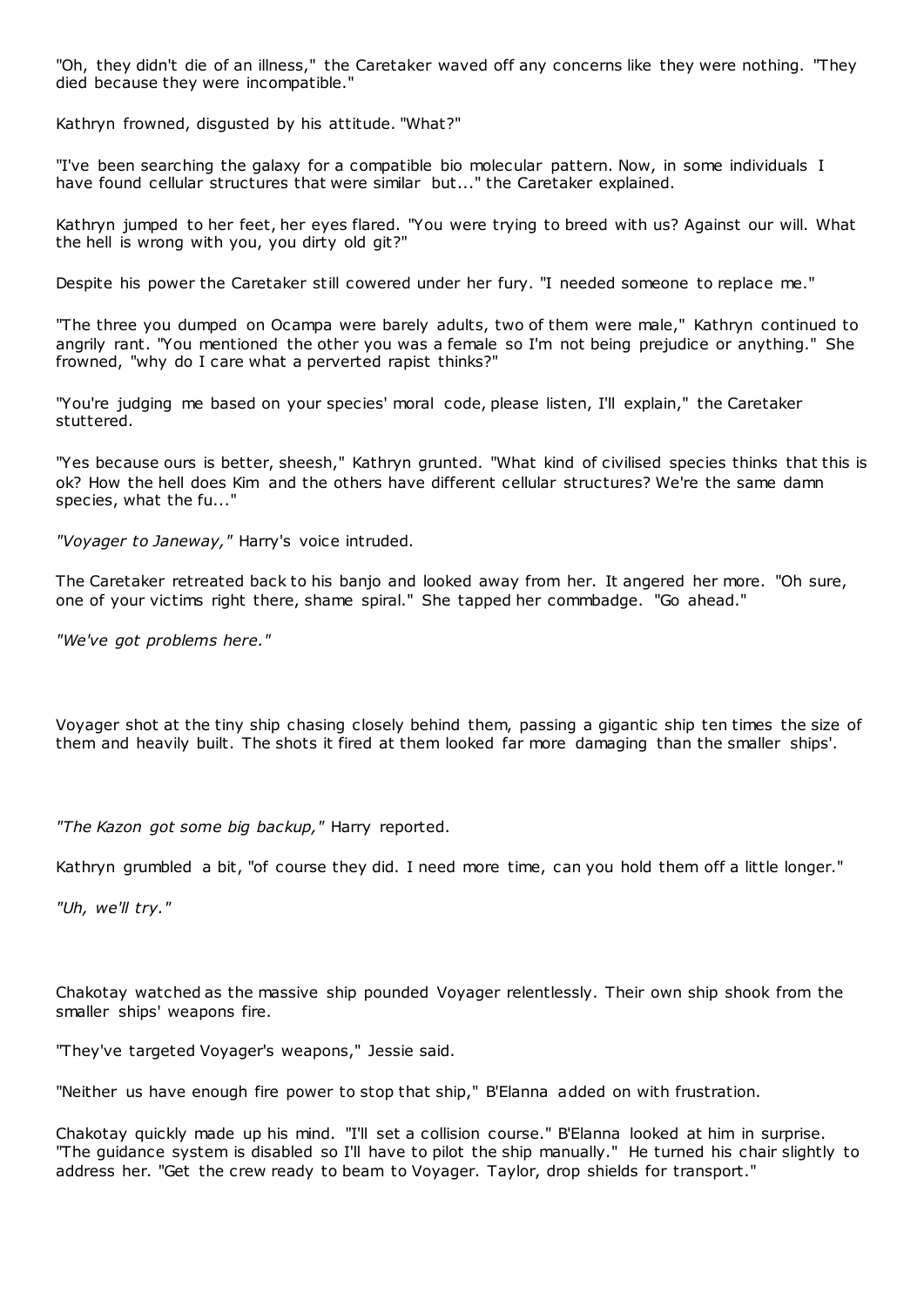B'Elanna wordlessly obeyed and exited her seat. Jessie did as well in a hurry, only hesitating slightly at the doorway to wait for James. He pressed a few things on his panel before he was able to follow them.

"Paris, my crew's coming over. Tell one of your crackerjack Starfleet transporter chiefs to keep a lock on me," Chakotay said as he worked quickly. "I'm going to try and take some heat off your tail."

Tom smiled, "no problem. But don't think for one second this makes us even. Your ass is still mine." He flinched as soon as he said it. "Life, your life is mine."

*"Nobody else but you cares, Tom."*

Harry laughed quietly. "We'll have to beam them in between shots, lower the shields for brief bursts, we'll need an ace pilot to avoid getting hit. It's gonna get rough. Think you can handle it?"

"I like a challenge," Tom grinned.

Kathryn groaned into her hand tiredly, her wits had long since reached the end and fallen off. "Let me get this straight. The Ocampa are gonna have to leave their city anyway, regardless of what you do here. So you can't spare five minutes to send our two ships back because?"

"It's complicated," the Caretaker said, drumming the banjo again.

"If you say that again I'm gonna smash that thing over your head. Assuming you have one," Kathryn muttered.

The Caretaker stared at her blankly, "you are a very difficult creature."

"Oh I'm sorry," Kathryn huffed sarcastically. "I guess I'm still stuck on that violating three of my people, then leaving them to die when it doesn't go your way thing. I'm easy to please like that."

The Caretaker did look a little guilty at her remark. "I needed someone who'd understand the enormous responsibility of caring for the Ocampa. Only my offspring could do that, and if your three crewmembers were truly compatible they would not have suffered, or known at all. I didn't mean any harm, I'm sorry."

"I'm still amazed that was your first idea, and it didn't occur to you to let the Ocampa take care of themselves," Kathryn said.

"They're children," the Caretaker brushed it off with a weak chuckle.

"What the hell does that mean?" Kathryn snapped. "Is that all we mere humanoids are to you? That makes your breeding plan so much more creepy."

"No, no," the Caretaker grunted. "They're childlike, dependant and weak willed..."

Kathryn shook her head, "probably because you spoiled them, catered to their every need. This is like a parent complaining about a kid having a tantrum because you missed out one thing from their Christmas list, despite the hundreds of presents they got already. You brought this on yourself."

"If your plan is to convince me to send you home, you really should send someone else," the Caretaker said.

"What, clearly you need some harsh truths here. The Ocampa will never evolve into so called grown ups until they face some challenges. Their strength will come from how they deal with it. Don't get me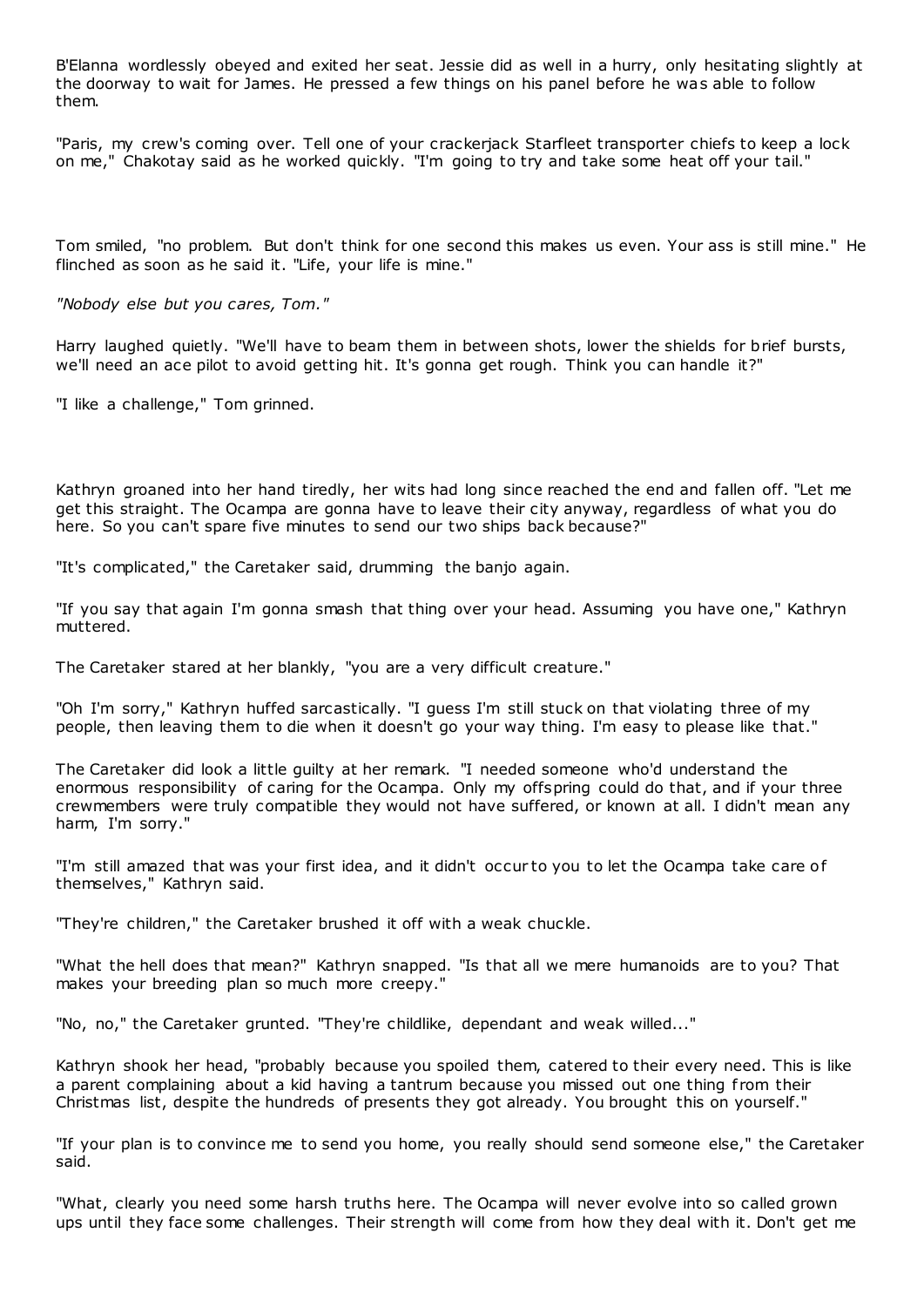wrong, it was noble to come to their aid after your mistake. But really, until you stop holding their hand they'll never be able to walk on their own," Kathryn said.

The Caretaker's face turned sullen, the realisation finally sunk in.

B'Elanna hurried out of the turbolift, frantic with worry. The rest of her Marquis comrades followed her a little less so.

"He's getting too close," Harry warned everyone.

Tom glanced up at the viewscreen, the Marquis ship was little more than a dot compared to the Kazon ship it was gunning for. "We should get him out of there."

*"Not yet!"* Chakotay's voice shouted.

Another hit engulfed the rear of the ship in flames.

Inside Chakotay watched the giant ship looming in closer, all while his bridge filled with smoke.

*"You're breaking up. We're beaming you up,"* Harry's voice said.

"No wait," Chakotay snapped.

He waited a bit longer. Once he was close enough to see blurred figures running by the windows of the ship he shouted, "now!"

His form dematerialised barely a second before it slammed into the enemy.

Everyone on the bridge had stopped what they were doing to watch. A large portion of the Kazon ship erupted into a massive ball of flames. The strain of the collision knocked it off its course, making it lurch to one side.

"Transporter Room Two, do you have him?" Tom asked.

*"They've got me,"* Chakotay's relieved voice answered.

Tuvok carefully approached the tense encounter between Kathryn and the Caretaker. Neither of them were speaking, and from the look on the latter's face, Tuvok figured he was mulling things over.

"Captain. I can access the system to send us back to Federation space. It will though take several hours to activate," Tuvok said.

Kathryn seemed more somber than usual, he wasn't expecting it. "Unless you help us."

"I wish I could but I have very little time left," the Caretaker said, genuinely sympathetic . "I have initiated a self destruct program."

Kathryn's eyes sprung wide, "if you destroy this station, we'll have no way to get home."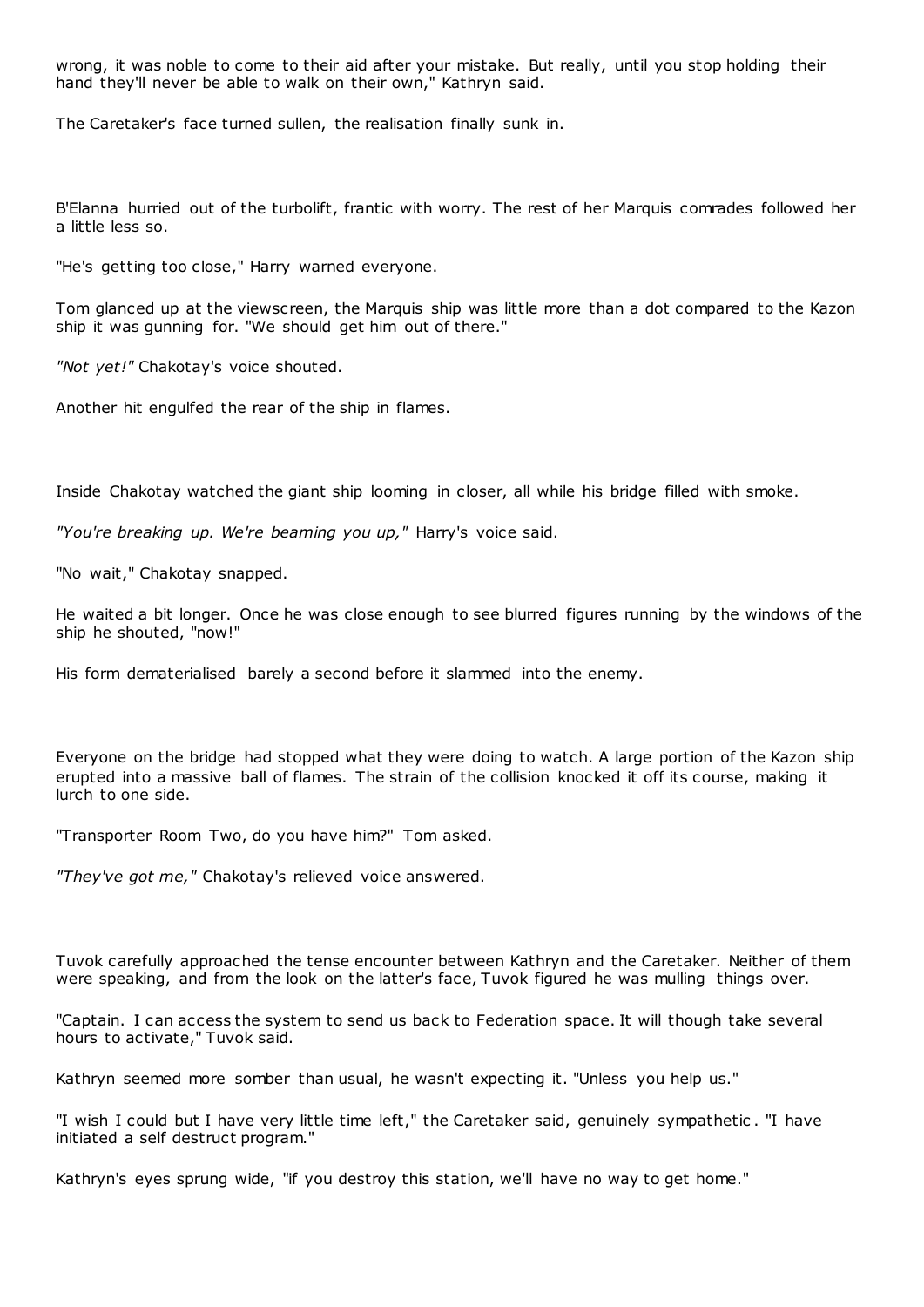"You were right about me coddling the Ocampa, but I cannot leave them at the mercy of the Kazon. If they gained control of this installation they will kill them all," the Caretaker explained. He looked at them frantically, "in minutes this will all be destroyed. You have to go, go now!"

The huge Kazon ship lurched further to one side, the fires raging inside spread further. Its engines on one side pushed it directly toward the Array. It smashed into one of the branches, destroying it completely and engulfing the rest of the ship in a blaze.

Inside the Array the farmhouse simulation flickered and faded away, replaced by a sparkling bright and futuristic looking Holodeck.

Kathryn and Tuvok looked around to where the Caretaker had been sitting. In the old man's place; a large shapeless creature pulsating purple.

"The Caretaker?" Tuvok questioned.

"I'm kinda worried about the three crewmembers he wrongly saw compatibility with, wow," Kathryn muttered. Tuvok's eyebrow shot up. She missed it and tapped her commbadge. "Voyager, what's going on out there?"

*"The larger Kazon ship collided with the Array, Captain,"* Harry's voice replied.

*"Are you all right?"* Tom's thought to ask.

"Yes we are, stand by," Kathryn said.

"The self destruct program has been damaged," the blob said, his deep voice sounded muffled, echoed around the empty room. "This place must be destroyed. The Kazon will destroy them." As he spoke his form shrunk rapidly until he was the size of a small sponge. His body hardened into stone.

Kathryn approached cautiously and knelt down to pick him up. Tuvok crouched down beside her. "Shall I activate the programme to get us back?"

"And leave the Ocampa to fend themselves against those sexist, grubby in dire need of a bath hotheads? I don't think so," Kathryn replied.

"Captain, any action we take to protect them would affect the balance of power in this system," Tuvok explained. "The Prime Directive applies here."

"Does it? We've been involved the moment the Caretaker brought us here, whether we like it or not. Our presence here likely was the reason for the Kazon ship to crash and destroy the self destruct. Or without us the Kazon may have boarded the Array before he could use it," Kathryn said. She smiled warmly at her friend, "we can't run away now, we've got to fix this."

Tuvok recognised the stubborn look in her eye, there was no convincing her. All he could do was support her decision. He gave her an affirming nod.

Back on Voyager, Kathryn and Tuvok stepped out of the turbolift as the ship shook from a couple of tremors.

"Lieutenant Tuvok, ready the tricobalt devices," she ordered, taking her place at the centre of the Bridge.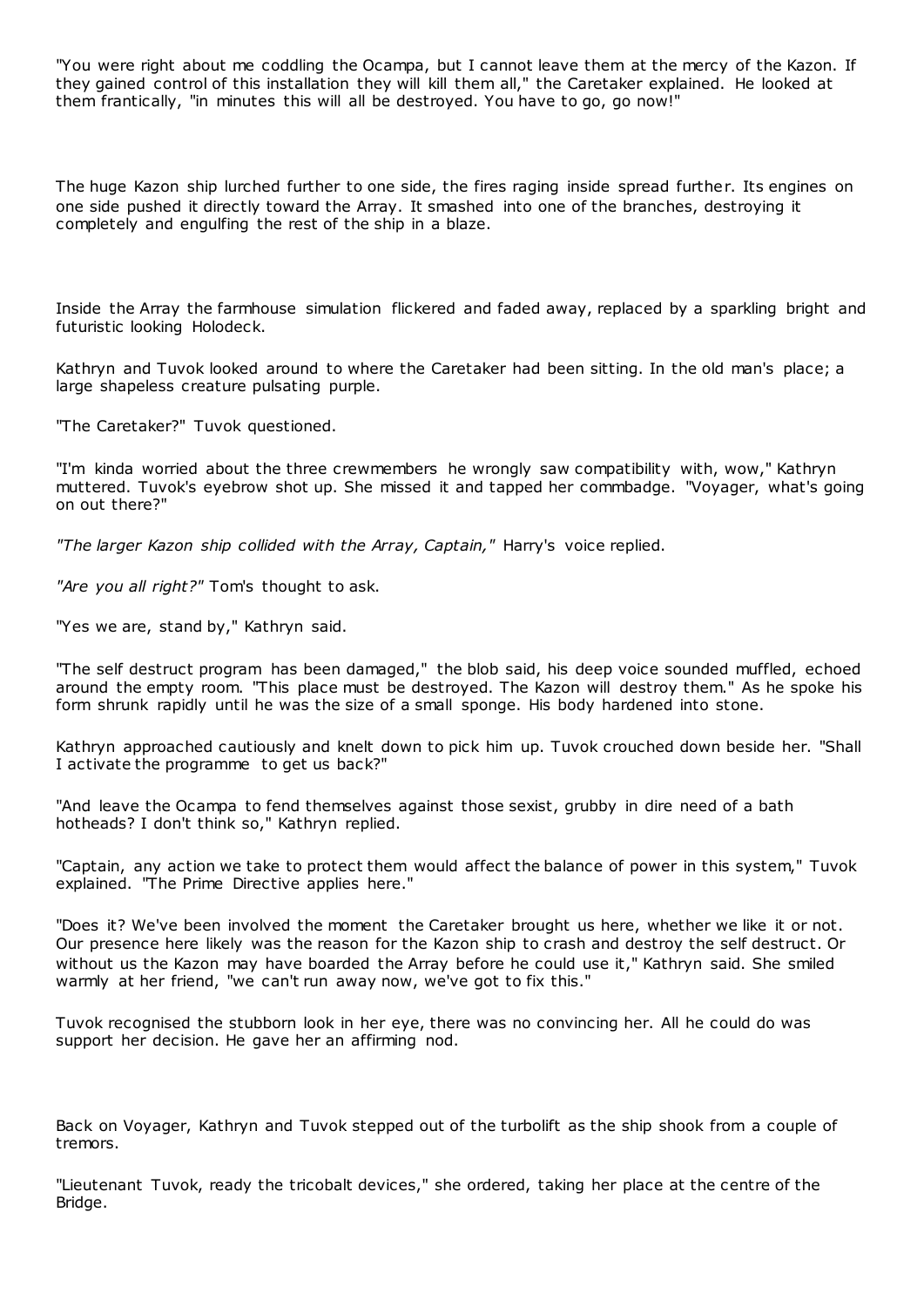"Aye Captain," Tuvok said.

Almost everyone looked around in confusion, not only unsure what was happening, but didn't have a clue what devices they were talking about.

"Open a channel to the big babies," Kathryn said.

"Channel open," Harry responded.

The viewscreen changed from one of the little ships flying toward them to Jabin clenching his jaw and fists, his face redder than usual. "Be warned Janeway, I have called for additional ships."

"Yes you big tough men always have to call in your mates to help beat up one person, it's very convincing," Kathryn mocked him, making him growl again.

James struggled not to laugh, "I definitely like her better than Chakotay."

"Watch it," Chakotay grumbled.

Kathryn continued before either of them could say anymore. "I thought I'd warn you to get outta here. I intend to destroy the station."

"What, you can't do that!" Jabin hissed.

"Oh Blabbin, dumbass," Kathryn said sweetly. "You're welcome to stick around and see for yourself, but I doubt you'll have time to do more than gawk." She gestured to cut him off. He was left to stew once the viewscreen went off.

The tremors continued. "They're increasing fire, shields are holding," Tuvok said.

"Move us to within four hundred kilometres of the station, Paris," Kathryn commanded.

B'Elanna looked around with her eyes wide in disbelief. "You're serious?"

"Yes ma'Captain," Tom stuttered.

"Wait, what do you think you're doing?" B'Elanna shouted as she charged towards the Captain until they were nose to nose. Kathryn didn't even flinch, but Chakotay did as he stood nearby at the helm, almost within punch range. "That thing is the only way we can get home. Maybe we can have somebody who isn't a wacked out overgrown kid decide our fates, that'd be nice."

Kathryn tried her best not to lash right back at her. "Fine, if you want to sacrifice the Ocampa so you can go right back to thug life, or more realistically jail, go right ahead."

"We can deal with the Kazon, we can secure the Array. There is though no other way home," B'Elanna ranted.

Kathryn rolled her eyes and walked off, angering her further.

"Their reinforcements are probably more of those big ships. We don't have anymore of our own to ram it with," James said.

"What kind of clown car ship is this? I'm not the only one here with a problem with her plan, am I?" B'Elanna grumbled, she lurched forward only to be stopped by Chakotay gently clasping her shoulder.

"It's the right thing to do," he said. She looked around, a few people looked hesitant, some agreed. Defeat took over her, she held her tongue.

"The tricobalt devices are ready," Tuvok said.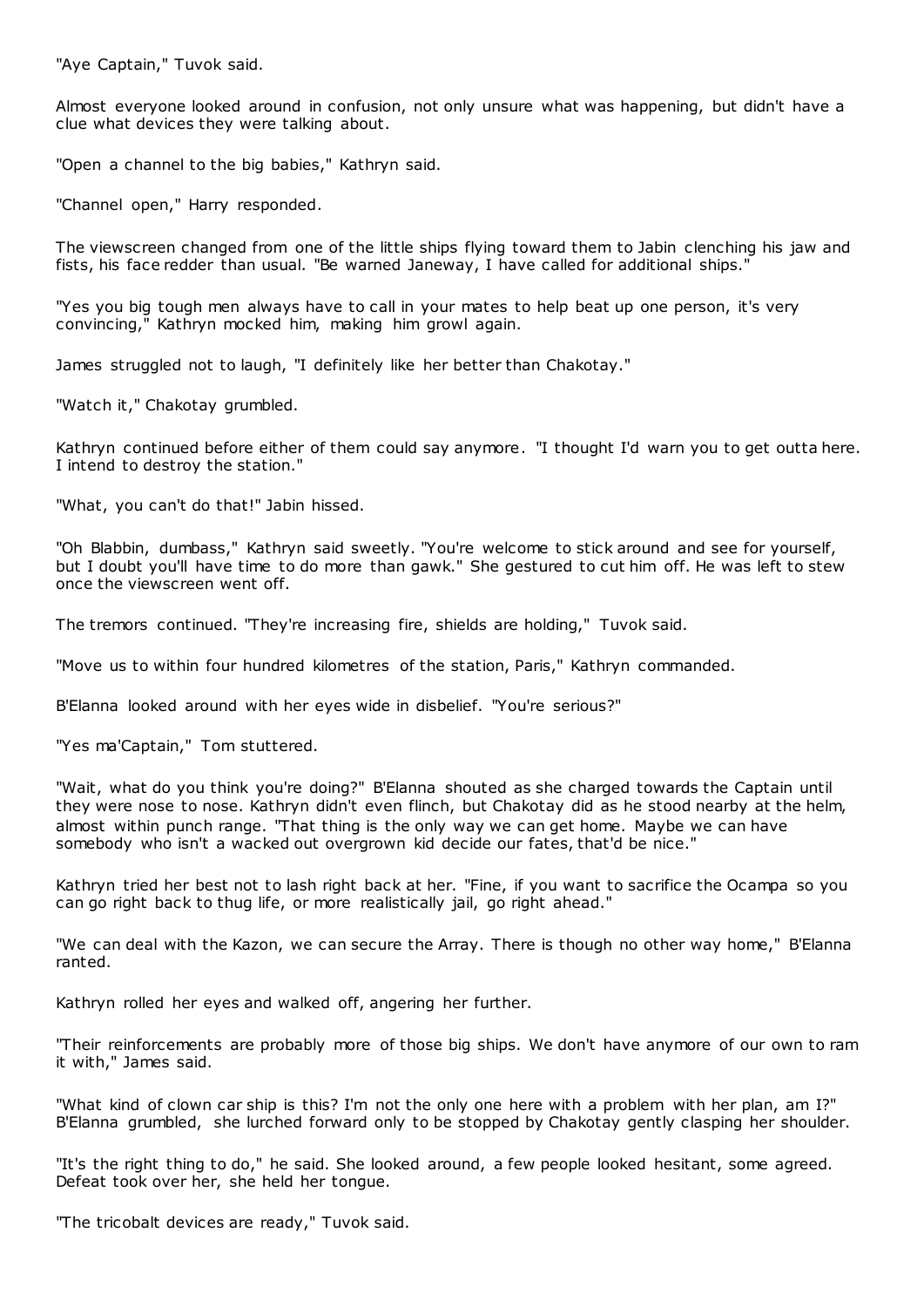"We're in position," Tom said, swallowing the nervous lump in his throat.

Harry looked on helplessly with his eyes wide, hoping for a miracle that would stop this.

Kathryn stared ahead with a fiery gaze. "Fire!"

They all watched in stunned and awkward silence as two blue torpedoes shot forward toward the Array. Where one torpedo struck a brief blue light shone and vanished, the space around it contorted. Explosions rang out, its hull buckled and broke apart. Seconds later only tiny pieces remained.

The silence continued, only now what they had done truly hit them.

"The lead Kazon ship is hailing us," Harry said in a hoarse voice.

Kathryn's defiant and cocky demeanour had melted away, leaving only grief behind. She tried to hold it together. "On screen," her voice still cracked.

Once more Jabin appeared on the viewscreen, staring her down angrily. "You have made an enemy today." He got the last word as he cut them off immediately.

Kathryn didn't really feel up to responding anyway. At least this way he didn't know that.

"They are withdrawing Captain," Tuvok reported.

Smoke billowed out of every orifice around the room. The man lying on the ground had to crawl on his belly across the carpet to reach the closest door, with his t-shirt over his face. The door opened and he quickly scrambled inside. The door shut, sealing most of the smoke outside.

"Phew," the man groaned, muffled under his clothes. He first pulled down his jacket hood to his shoulders before moving the t-shirt back. All while grumbling swear words.

The scruffy haired ensign from Kathryn's previous ship strolled to the window, expecting to still see the giant Array and the ships battling it out. His eyes bugged out when the view wasn't even close to what he expected. Instead what greeted him was a purple cloud, with deep darkened patches that looked like a tunnel.

"Computer, what happened to the Array, and..." the man grunted.

A computer monitor fixed to the upper corner flickered on to show a replay of the Array's destruction, mostly zoomed into the point of impact. It slowed down so he could see it better. Anger filled every inch of him.

"Again Janeway? How are you doing this?" the man cried. "I'll get my revenge, and you won't see it coming, mark my wo..." The monitor decided it had enough and broke free from its restraints, conking him straight on the head.

Kathryn was standing in front of the window, staring into space. The door chimed loud enough to break her out of her thoughts.

"Yes?"

The door opened for Chakotay, he wasn't alone though. Behind him were James, Jessie and two young teens. Kathryn barely noticed as she made her way over to her desk. The first thing she did was grab her mug and sip at it.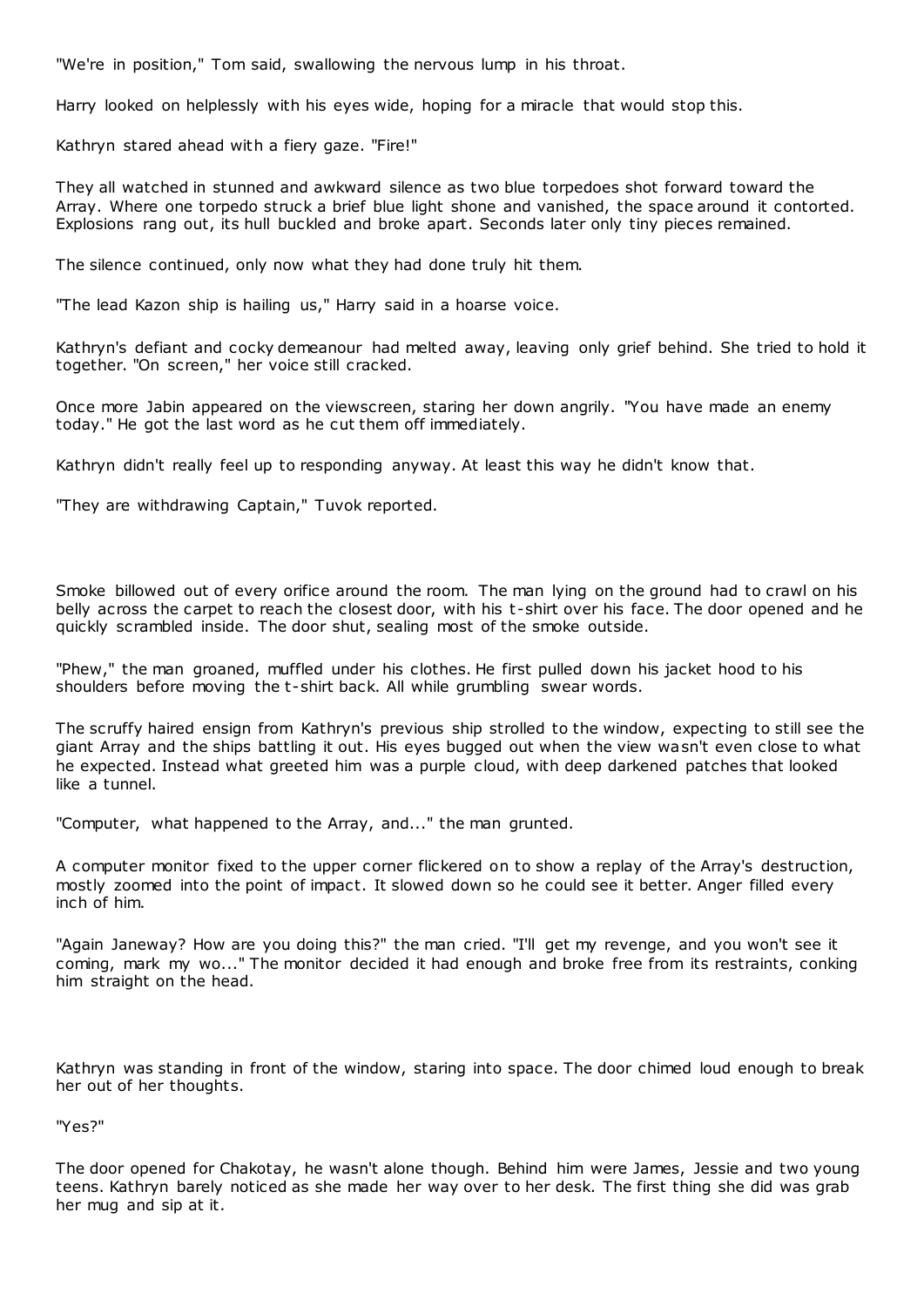"Apparently you and I have the same problem. I get why we have a bunch of kids on our ship; Marquis attracts angry, vengeful and even bored people of all ages, but Starfleet..." Chakotay said.

Kathryn rolled her eyes as she sat down in her seat. "A bit of a mix up. Before we were sent to look for you, they were supposed to get a bit of experience. That class should have been told it had been cancelled."

"Hmm, and here I thought it was just a bad fanfiction trying to bring in characters that were too young," Chakotay chuckled.

"Duh," Kathryn shrugged. "Any of yours can join our pre-cadets in the schools I told Tuvok to setup. What else have you got?"

Chakotay frowned as she downed the whole extremely large cup, with steam still rising from it. "Wow, um..." he tried to compose himself. "These are the last lot, they were the two who were kidnapped by the Caretaker."

"Mmm hmm," Kathryn said as her head turned to the replicator.

Chakotay turned to the group behind him. "Kids, you can go." The kids left quickly, the coffee smell was overpowering. Jessie started to leave as well. "Not you."

"Oh so I'm old, am I?" she huffed quietly.

"I never said that," Chakotay rolled his eyes. "The last two are a problem. One worked in Engineering and that's full already. The other, well I don't think you have any need for a hacker."

"The day shift is missing someone to man the Engineering station, he/she could take that," Kathryn said from the replicator. Chakotay was a little shocked, he hadn't seen her walk there. The pair behind him were just as surprised, James tilted his head to one side and squinted his eyes.

"Okay, so that's Jessie sorted. I don't recommend him for the Bridge though," Chakotay said, gesturing behind him.

This time he caught Kathryn going back to the desk, she held another cup of coffee. "There's only really Sickbay left," she said.

Chakotay tried not to laugh, he felt one glare behind him. He didn't know it was Jessie that was doing it though. "Thanks for that image."

Kathryn stared at her new first officer like he had walked in wearing a dress. To him she looked just as ridiculous with the giant mug in her hands and a straw sticking out of it. "Put him on the Bridge, I'm sure there's something else he can do if he's that clever. What's the fuss?"

Chakotay was torn between laughing again and frowning. "I wouldn't say clev... um, just he's got an attitude problem and..."

"It's rude to talk about people like they're not there," Jessie found herself grumbling.

"Indeed, you're one to talk about an attitude problem," Kathryn muttered between straw slurps.

"Really? Hypocrisy all around," Chakotay said before clearing his throat. "Ok you two, bridge day shifts. You can go."

Jessie rolled her eyes as she turned to leave, she stopped when she realised she was the only one doing that. "What? James, what's wrong?"

James finally stopped tilting his head and staring, then turned to her. "Is it just me, or is there something really odd looking on her head?" His finger pointed at Kathryn. Jessie turned her own head to look.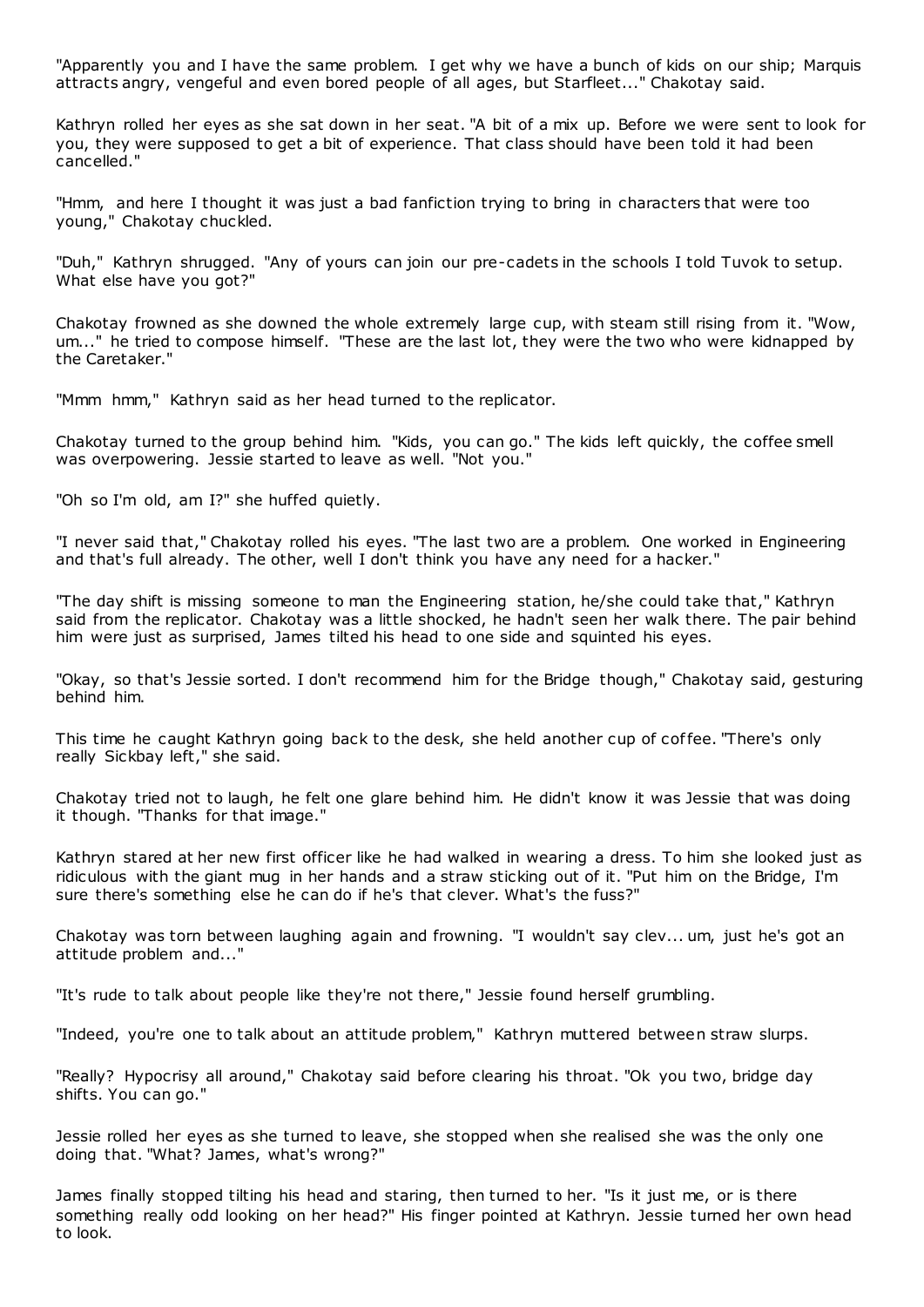Kathryn's eyes widened, and she started feeling her hair.

James' did as well, he shook his pointed finger. "There, you got it."

Kathryn glared at him. "That is my hair." Chakotay meanwhile slapped his forehead with his right hand.

"Well it sure is odd, bye," James said. Jessie giggled as they both walked out.

"Chakotay," Kathryn muttered.

Chakotay sighed, "that's what I was talking about. He's rude, bad tempered and doesn't shut up. He'll fit right in around here."

"What are their names? I'll need to know when I start yelling at them," Kathryn asked. Her eyes then narrowed, "what do you mean by that?"

"The girl's okay, well she was until he joined the crew. Jessie... erm, Jessie Rex something. He's James Taylor," Chakotay answered with a frown. He missed Kathryn's eyes almost falling out of the socket as they widened so much, he was too busy frowning. "Think Stuart is on the end, the step dad that joined was called that. Doesn't matter."

"Did you say Taylor?" Kathryn stuttered.

Chakotay looked puzzled. "Yes, is there a problem?"

"I think I might have erm, met his father," Kathryn replied. The urge to get a much bigger mug was strong, especially now that her current one was empty. "What are the odds?"

"Um tiny. Though to be fair his name is really common. He may not be related to the same Taylor you know," Chakotay said. He almost jumped out of his skin as Kathryn had gone again, she was back at the replicator getting the new mug. "How do you do that?"

She casually walked by him, staring at him with the judgmental eyes she gave him before. "Do what?"

"Uh the replicator thing," Chakotay stuttered. Kathryn's stare got even worse. He was starting to feel like he really was wearing a silly dress with the way she was looking at him. "That was fast, um. Forget it. Have you talked to Paris yet?"

"No, but I do have to address the crew. We've got a long journey ahead," Kathryn answered. A loud slurp echoed around the room. "I'm trying to think of what to say to them."

"I'm sure you'll think of something. Excuse me," Chakotay said over the slurps. He quickly left.

Kathryn spent the next few minutes lost in her thoughts. At least until her eyes fell onto the photo displayed on her computer. Her sitting with her precious dog Molly, her arms wrapped around her with a big grin on her face. The fiance Mark sitting on the far edge of the shot, staring at her with a frown with his arms folded. She remembered him complaining when she made it the screensaver all over her house.

"Learn to smile then you muppet, and shave your face, you're not a hobo," she had told him.

He said something about intruding on her family reunion, which she didn't get, then he didn't come over for two days. Kathryn smiled wistfully, "I miss you, you big drama queen." Her door chimed, interrupting her bittersweet moment. "Yes?"

Tom stepped inside, "you asked to see me Captain?"

Kathryn smiled as she took a seat, "I'm afraid you're in an ickle bit of trouble."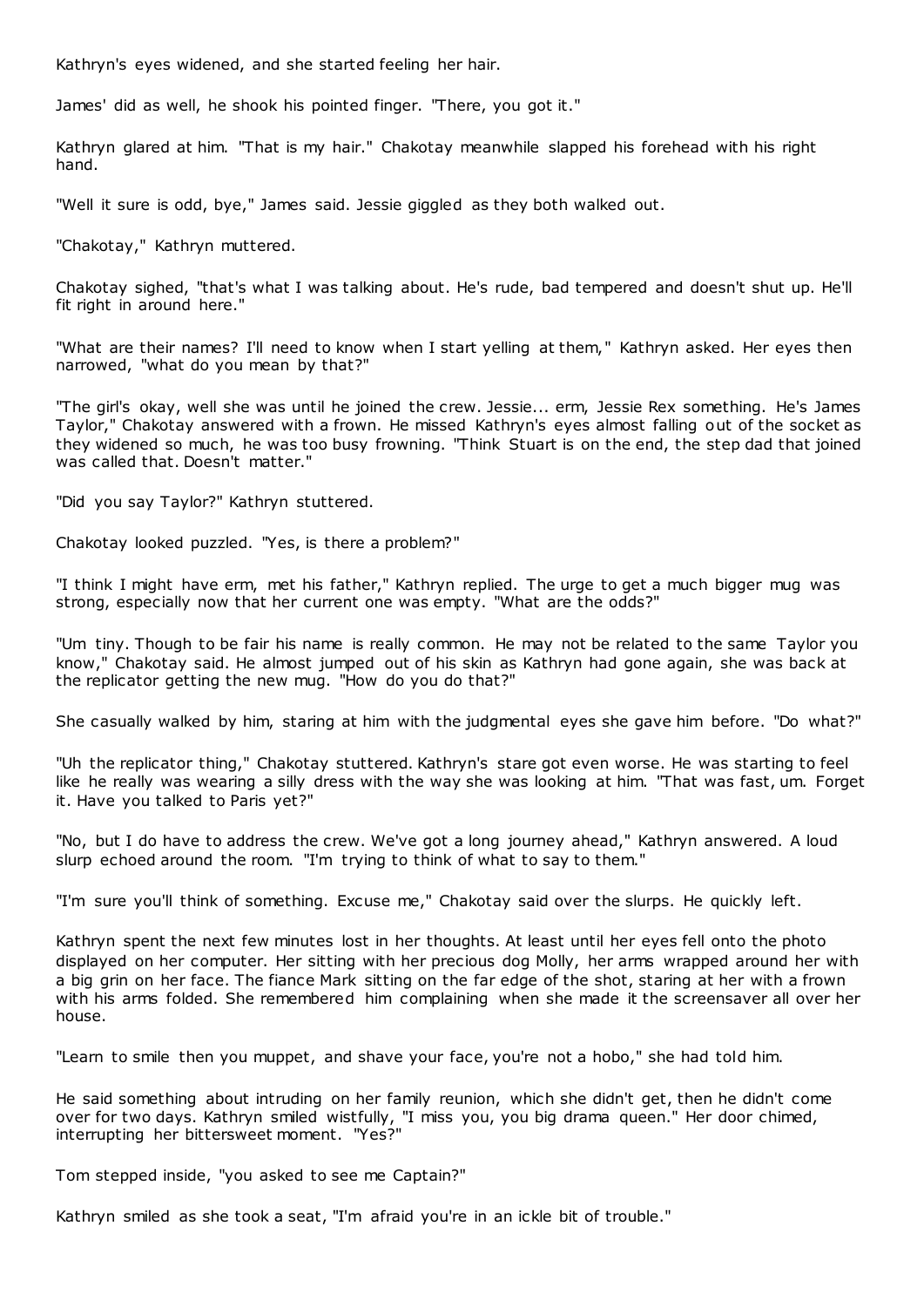Tom immediately started to splutter nervously, "whatever she says, I was only talking."

"What are you dribbling on about?" Kathryn frowned.

"Oh. It's a joke, still working on it," Tom quickly covered.

"Yeah right," Kathryn rolled her eyes. "We don't have many pilots onboard, the only two I know like to crash into things, and we can't afford to be picky."

"Technically they crashed into me," Tom said.

Kathryn shook her head, silently judging him for now. "I'm making you a legit Lieutenant, assigned to the conn. Don't make me regret it."

Tom broke out into a huge grin, "what, really? I'm speechless."

"If only," Kathryn said exasperatedly. "I hope you realise that since the Marquis will be a part of this crew, you'll already have to watch your back. I wouldn't increase your odds."

"Ah, will I be needing a bodyguard?" Tom asked.

"Apparently Chakotay owes you his life. Better him than me," Kathryn answered.

Tom's smile was back, "oh this is going to be fun."

"Not for you. He'll be my first officer, so you'll still need to answer to him," Kathryn said.

"It could be a lot worse," Tom grinned. He stepped back to leave, opening the door. Before he could Kes and Neelix hurried inside.

"Ah Captain, we were just coming to see you," Neelix said excitedly.

Tom nodded, mouthing yep as he left. Kathryn didn't get it, she mouthed yep a couple of times. Then she remembered she had further guests. "Oh right. We've stocked up your ship with plenty of water, it's ready to go. I'm sure it'll last you a while with how often you must bathe."

"Well you see, that's what we wanted to discuss," Neelix said.

Kathryn looked disgusted, "I don't want to know. I don't care how much fur is in the plughole when you're done, as long as you get rid of it."

"No," Neelix's cheeks flushed.

Kes laughed behind her hand, "what he means is we want to come with you."

Kathryn blinked, her face locked in half a grimace and half shock. A thought occurred to her which she had to voice, "this isn't a cruise liner. We don't take passengers."

"Oh we won't be passengers," Kes said.

Neelix shook off his earlier embarrassment, "we'd be valuable colleagues."

"I could put another tank of water in," Kathryn said meekly. "It'd take only a hour."

Neelix wasn't put off, "whatever you need, is what I have to offer. You need a guide, I can guide. You need supplies, a tool..."

"You're a tool? Yes I get it," Kathryn muttered.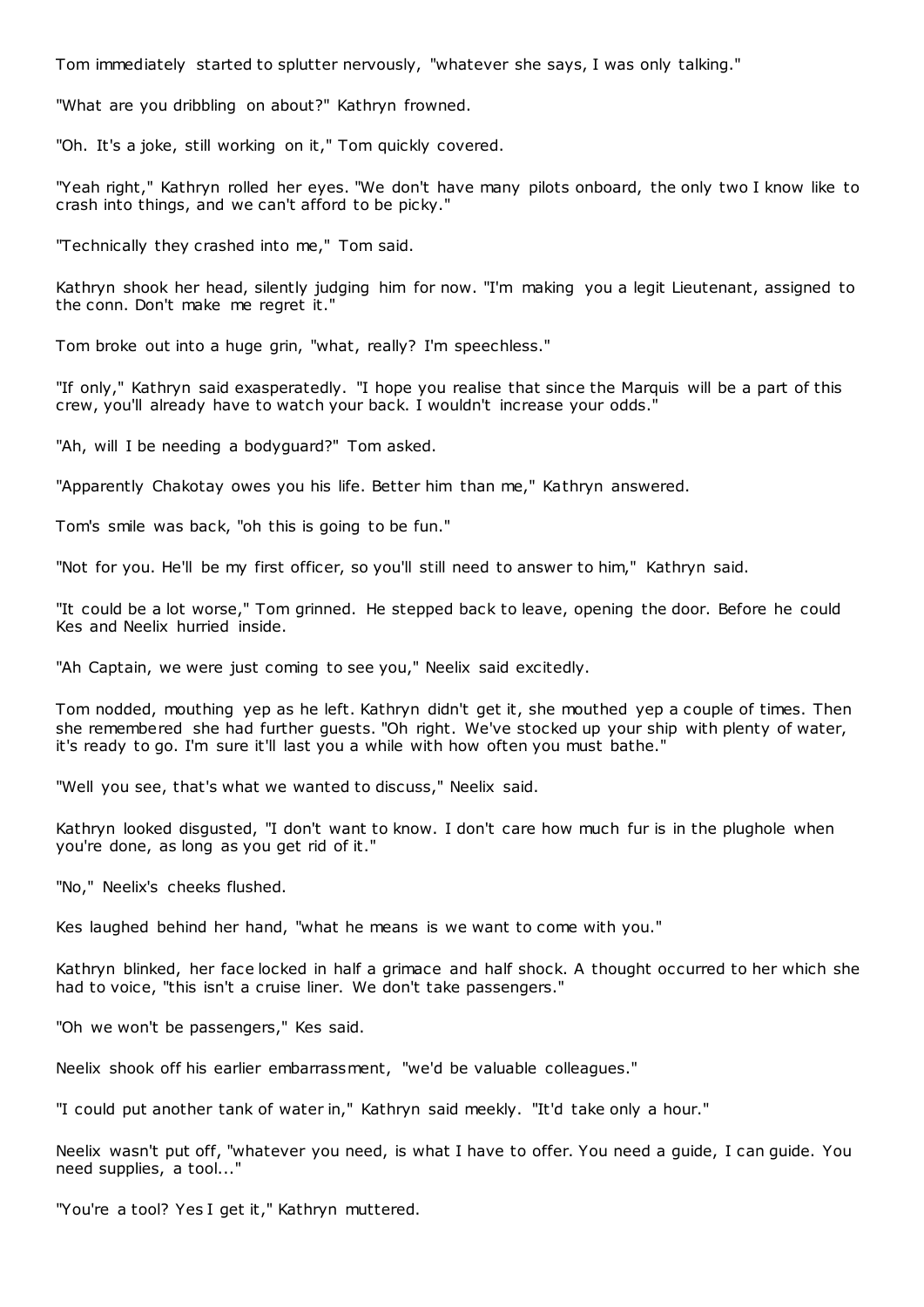"You'll need a cook. Oooh, you haven't lived until you've tasted my angla'bosque," Neelix continued. Kes quickly shook her head and widened her eyes whilst he was focused on Kathryn. When he looked to her to back him up she could only shrug an apology.

"It will be my job to anticipate your needs before you know you have them. And I anticipate your first need will be me," he said with a flourish. Once he finished he and Kes both noticed Kathryn wasn't in front of them anymore, they looked around and spotted her by the replicator.

"Wrong," she said in between coffee sips.

Kes smiled warmly, "Captain, we'd very much like to be a part of your journey." Neelix put his arm around her lovingly.

Kathryn groaned as she wandered back, firmly grasping her hot cup. "So, what will you do?"

"I really love to..." Kes began to say.

"Welcome aboard," Kathryn said with a beaming smile. She held out her hand to shake while the other raised the cup to her lips.

Neelix glanced between them, confused once more. "So, are you interested in me?"

Kathryn almost spat out her drink and laughed. "Oh god, you really are a hoot. You're welcome aboard too you lovable goof." She slapped him hard across the shoulder and strolled out, still laughing.

"Why does she keep thinking I'm making jokes when I'm serious?" Neelix asked.

Kes shrugged and smiled back, "she didn't laugh at the cook part yet, so not always."

Neelix nodded while she left without him. He stopped and scowled, "what?"

## **The Bridge:**

Everyone stood mostly to attention, staring towards the pacing Captain. A few worried that her speech would last a while so they brought a PADD to read, or were standing next to something to lean or sit on. The Marquis crew were already suited up in Starfleet attire, which one of them found rather uncomfortable.

"This thing is hideous," Jessie whispered to James standing beside her. "Yellow and black, ugh." He tried not to smirk.

"We're alone, in an unfamiliar and hostile area of space," Kathryn started her speech. "We've already made some friends here," she said towards Neelix and Kes. "And some enemies." Her face crumpled as she tried to remember the middle of her speech, but it was gone. "Crap," she whispered. As everyone were still staring at her she quickly tried to cover that up and continue on somehow.

"Who would have thought that this eclectic group of voyagers..." Kathryn paused to let the pun sink in. Most of the Bridge rolled their eyes. "Could actually become one crew. Starfleet, Marquis. Klingon, Ocampan... um," Kathryn stared at Neelix. "What were you again?"

"Talaxian," Neelix was offended.

"I thought it was Neelix, Mr Talaxian," Tuvok actually sounded annoyed for once.

"That's stupid. How could any moron get that mixed up, Mr Vulcan?" Neelix huffed.

Kathryn ignored them both, "Ocampan, Talaxian, that whiny hologram, Borg... " She frowned, "wait, that's not right."

"You think?" James commented.